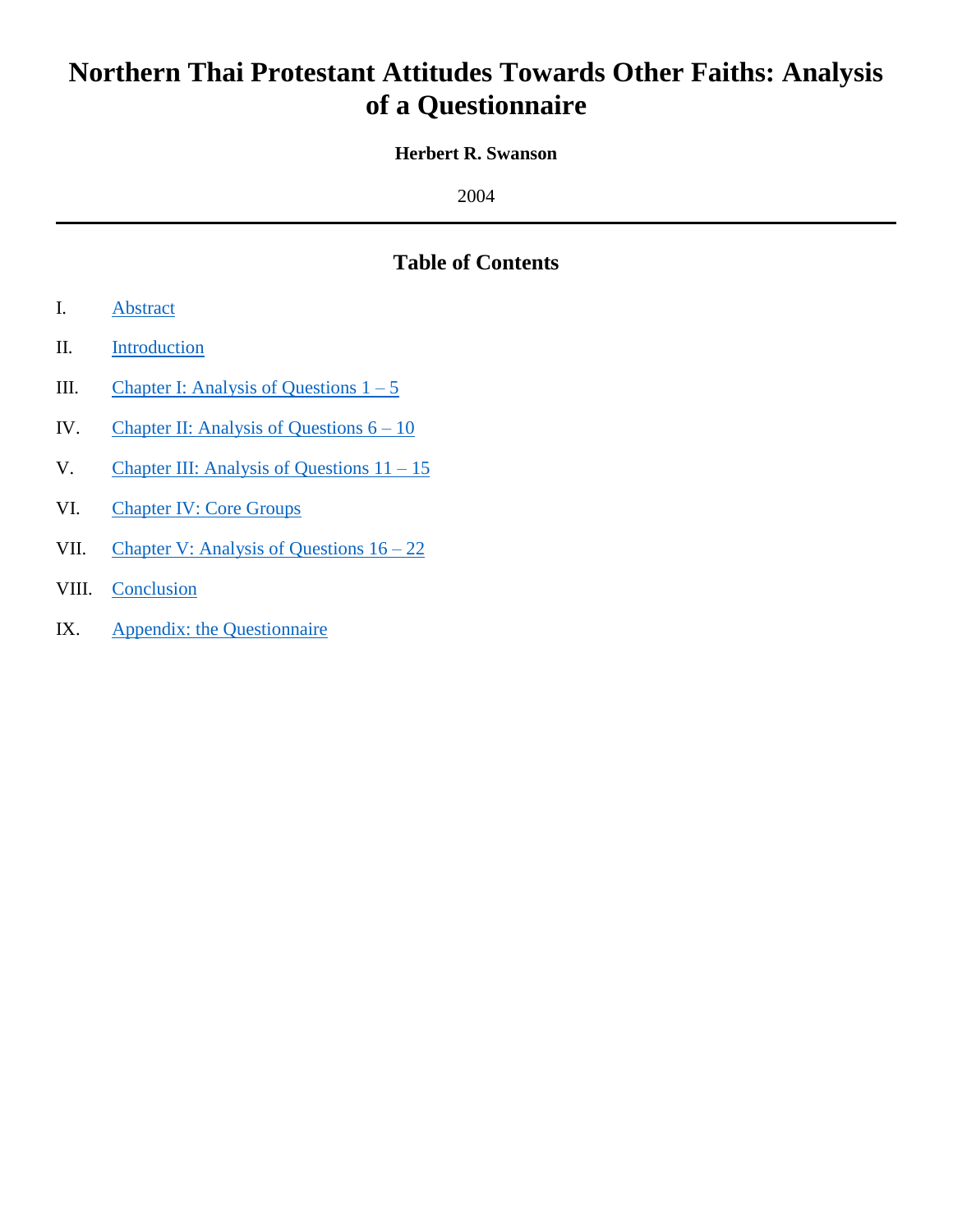## **Abstract**

<span id="page-1-0"></span>This study reports on and analyzes data collected from a questionnaire on northern Thai Protestant attitudes towards people of other of faiths, which was distributed in early 2004. The purpose of the questionnaire, in a narrow sense, was to discover the patterns in pluralist and exclusivist thinking and attitudes on the parts of the respondents. More generally, the data collected from the questionnaire also gives insights into the ways in which northern Thai Protestants accommodate their Buddhist pluralist and Protestant exclusivist ideas and attitudes to each other. A total of 726 forms were returned, and on the basis of the data contained in those forms it may be concluded that the respondents hold both pluralist and exclusivist attitudes. In general, it may be said that they tend to be more pluralist in their general thinking about people of other faiths but more exclusivist in their reluctance to participate in the religious rites of other religions.

The study is divided into five chapters. Chapters 1 through 3 present the data and commentary for each of the fifteen main questions on the questionnaire. Chapter 4 provides further analysis of those questions by trying to determine if exclusivist and pluralist "core groups" can be located from the data. The chapter concludes that only roughly each of these two core groups form only about 10% or a little more each of the sample. Chapter 5 presents the data from the seven questions on background information, the variables.

The report includes 81 tables, and each of the first four chapters has a section on reflections. The purpose in presenting this study on herbswanson.com, however, is to give researchers access to more data than can be included in the published papers and articles that may result from this study. Only a few secondary works are cited in the body of the study.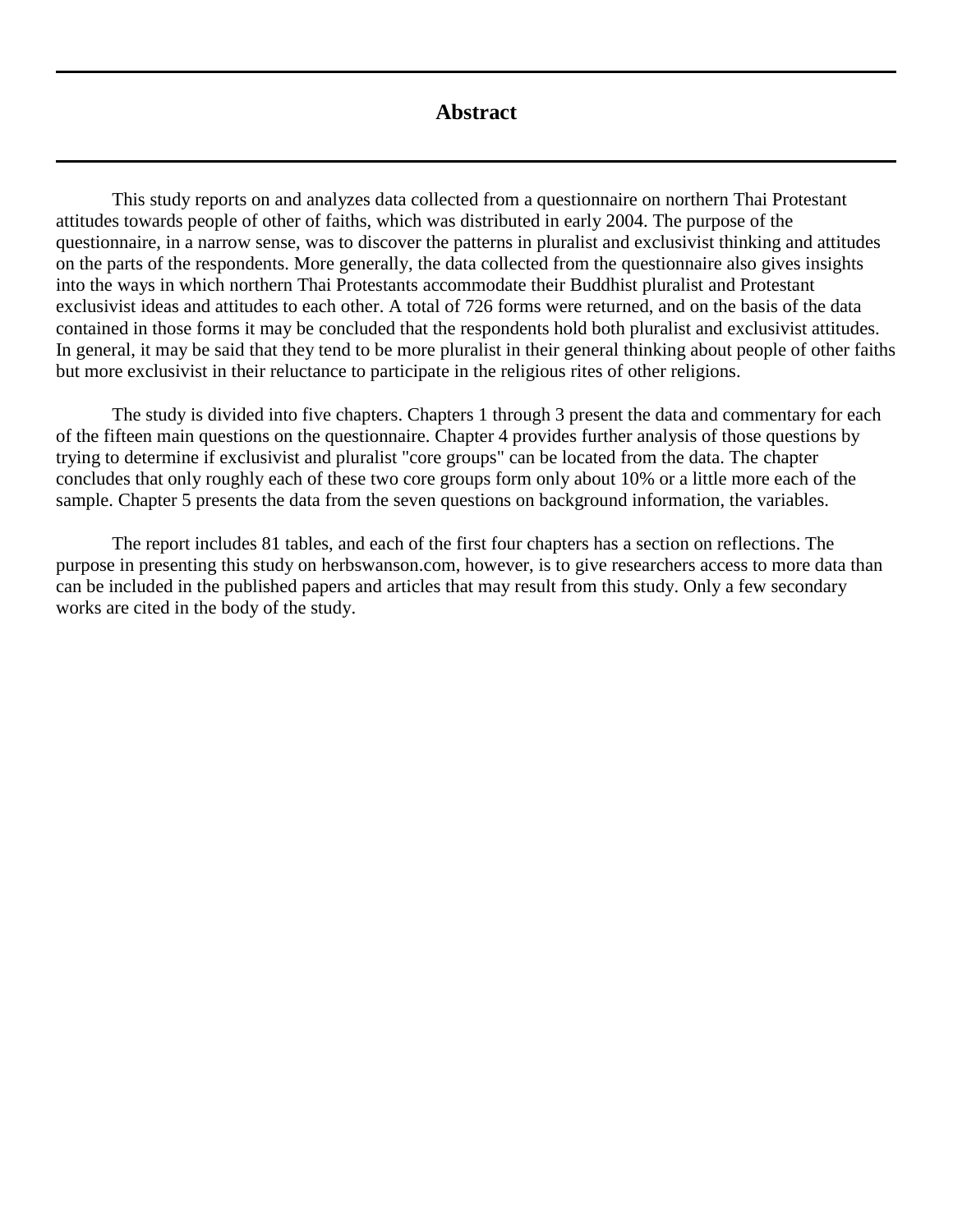## **Introduction**

<span id="page-2-0"></span>What follows is an exhaustive analysis of data on northern Thai Protestant attitudes towards other religions and their neighbors of others faiths collected by means of a questionnaire entitled, "Questionnaire About Christians and People of Other Faiths" (see Appendix). In the process of writing a paper on the data gained from the questionnaire, it became clear that I did not have a clear grasp of the data itself, let alone what it all meant. I began this analysis as a way to better understand the data itself, and it became quickly apparent that I was actually writing up a larger report on the results of the survey on northern Thai Protestant attitudes towards people of other faiths. I decided to "kill two birds with one stone," as it were, and shape my analysis into a somewhat more formal report for inclusion on this website. It is not my purpose here to place this analysis in a larger scholarly context. There are no footnotes, and I make many assertions of fact and interpretation that are not documented, primarily because to engage in the process of doing a larger academic analysis would turn this report into a task of months rather than weeks. Readers, thus, may want to treat this whole report as an academic resource rather than a scholarly piece in and of itself, if such a distinction has any meaning. I, obviously, believe that I have reason to make the assertions of fact and interpretation contained in this report, the actual documentation of which mostly appears in other things that I have written.

The project behind the questionnaire had two main purposes: first, it was a class exercise that intended to give the eight students enrolled in the McGilvary Faculty of Theology course on research methods for M.Div. students, second semester 2003-2204, (TS 571) practical experience in quantitative research and analysis. Second, it was part of a larger research project studying northern Thai Protestantism in its Buddhist cultural setting, which project was headed up by Dr. Donald Swearer and funded by the Luce Foundation.

The purpose of this report, then, is to make available as much of the data obtained by means of the questionnaire on northern Thai Protestant attitudes towards people of other faiths as possible to those who are interested in the subject of Christian-Buddhist relations in Thailand or related topics.

The survey instrument itself was developed by the eight M.Div. students and myself with some input from Dr. Swearer. The eight students are Boonrak Suriwong, Jureerut Saetang, Patompong Boonyakert, Ratsamee Arkharasavast, Rungtiwa Mamo, Suradej Wisutichon, Teerakit Suesan, and the Rev. Theerapan Khopchai. It was distributed by the students, Dr. Swearer, members of the staff of the Office of History, and myself (with the assistance of several members of local churches) to some 17 churches in four districts of the CCT and to various groups during the months of January to April 2004. We collected a total of 726 returned forms.

This report examines the data collected from each of the fifteen questions individually and in sequence. I have tried to use a similar format and set of tables for reporting the data for each question in what I hope is a clear manner. The following two sections on "Background and Issues" and "The Questionnaire" set the stage for the actual presentation of the data.

#### **Background**

I designed the "Questionnaire About Christians and People of Other Faiths" in conjunction with the McGilvary students in order to discover how northern Thai local church people make sense out of their dual religious heritage. Virtually all of the research I do, qualitative or quantitative, is based on the assumption that northern Thai Protestantism (meaning, here, the northern Thai churches belonging to the [Church of Christ in](http://herbswanson.com/post.php?pid=8)  [Thailand\)](http://herbswanson.com/post.php?pid=8) has grown out of two grand streams of religious tradition, namely Theravada Buddhism and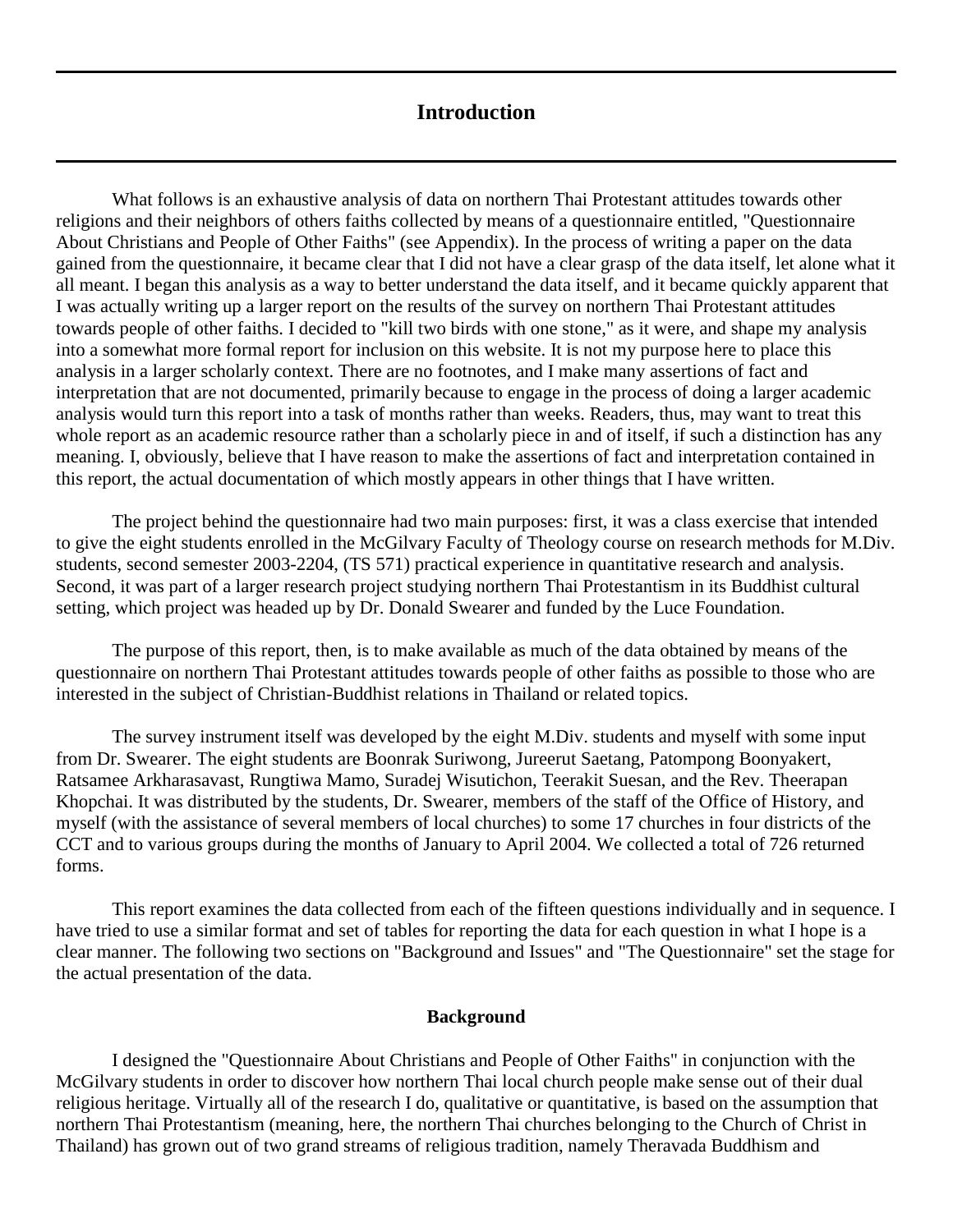Protestant Christianity. There are many differences as well as not a few similarities between the two, but they do come out of very different historical backgrounds and each has its own unique approach to the questions of faith and practice. Local northern Thai Protestants encompass, that is, a unique blend of Buddhist and Protestant, Asian and Western ways of thinking, values, attitudes, and practices. They are both northern Thai and Protestant, which means that they are not quite like other northern Thais and not quite the same as other Protestants.

One of the key issues that arises out of this dual heritage is the question of how northern Thai Protestants relate to their Buddhist neighbors. Briefly, the American Presbyterian missionaries who introduced the Christian faith into northern Thailand in the nineteenth and early twentieth centuries brought with them an extremely negative attitude towards people of all other faiths than their own, including Catholics as well as Buddhists. They were religious exclusivists who believed that ultimate salvation is available only through the Christian faith in its Protestant form. Crassly but accurately stated, they believed that if you are not a Christian when you die you are going to hell. Thai Buddhism makes no such exclusivist claims for itself and, historically, has shown a large degree of tolerance for other religions. The goodness of all religions is assumed, acknowledged, and even celebrated-albeit in a rather passive manner. Thai Buddhism is pluralistic not only in its willingness to borrow from other religions what it finds useful in them, but also in its readiness to accept other religions as legitimate in themselves.

This dual Western Protestant-Asian Theravada heritage poses serious questions. For northern Thai Protestants, the most important questions have to do with behavior. Basically, the missionaries taught the church to reject Buddhism, which has meant rejecting the heart and soul of their mother culture and, specifically, breaking away from the religiously grounded life ways of their communities. Northern Thai culture, on the other hand, gives high valuation to communal unity and overtly smooth interpersonal relations; it does not matter what religion other people are, but they must show unity and respect for the religion of their neighbors and relatives. Over the decades, this difference in attitude towards people of other faiths has been a source of ongoing, sometimes intense tension between Buddhists and Christians. The question before us here is how do the people in the pews resolve this tension?

What we might call "mainline" scholarship has made some progress over the last quarter of a century or so in describing the relationship of Thai and northern Thai Protestantism to their cultures. Beginning with Maen Pongudom's doctoral thesis in 1979, followed by the work of Philip Hughes and myself in the early 1980s, scholars have identified the tensions inherent in the historical context of the Thai and northern Thai churches and have shown that culture plays a very important role in the thought and practice of Protestant churches in Thailand. That scholarship, however, has largely labored under a "unilateral" model of the relationship of culture to the church that sees culture as the context for the church. This model has at least two important implications. First, it assigns great power to Thai and northern Thai culture, seeing culture as being almost acidic-like in its ability to transform imported Western Protestantism. Second, there is an unspoken tendency to see Protestantism in a negative light, as if it is "the problem" or the "bad guy" in the relationship. Protestantism is assumed to pose the problem that Thai culture must solve. Evangelical researchers, mostly missionaries, who have studied the question of church and culture in Thailand, accept this model just as much as the mainline scholars, but they put a different twist to it. From their perspective it is culture that is the "bad guy." The encounter of the Christian faith with Thai culture, they feel, poses the theologically life-threatening danger of syncretism, which is any adaptation to culture that corrupts the purity of the Gospel. They still assume the unilateral model, the only difference being a different valuation of Thai culture as opposed to Western Protestantism. (I have borrowed the term "unilateral model" in the sense I am using it here from Boyung Lee, "From a Margin Within the Margin: Rethinking the Dynamics of Christianity and Culture From a Post-Colonial Feminist Perspective," *JTCA: The Journal of Theologies and Cultures in Asia* 3 (2004): 12.)

By and large, so far as I know, this model for conceptualizing the relationship of indigenous Thai Buddhist culture to imported Western Protestantism has gone unchallenged among scholars and researchers. Mainline or evangelical, we have all (including myself) worked on the problem of how the imported foreign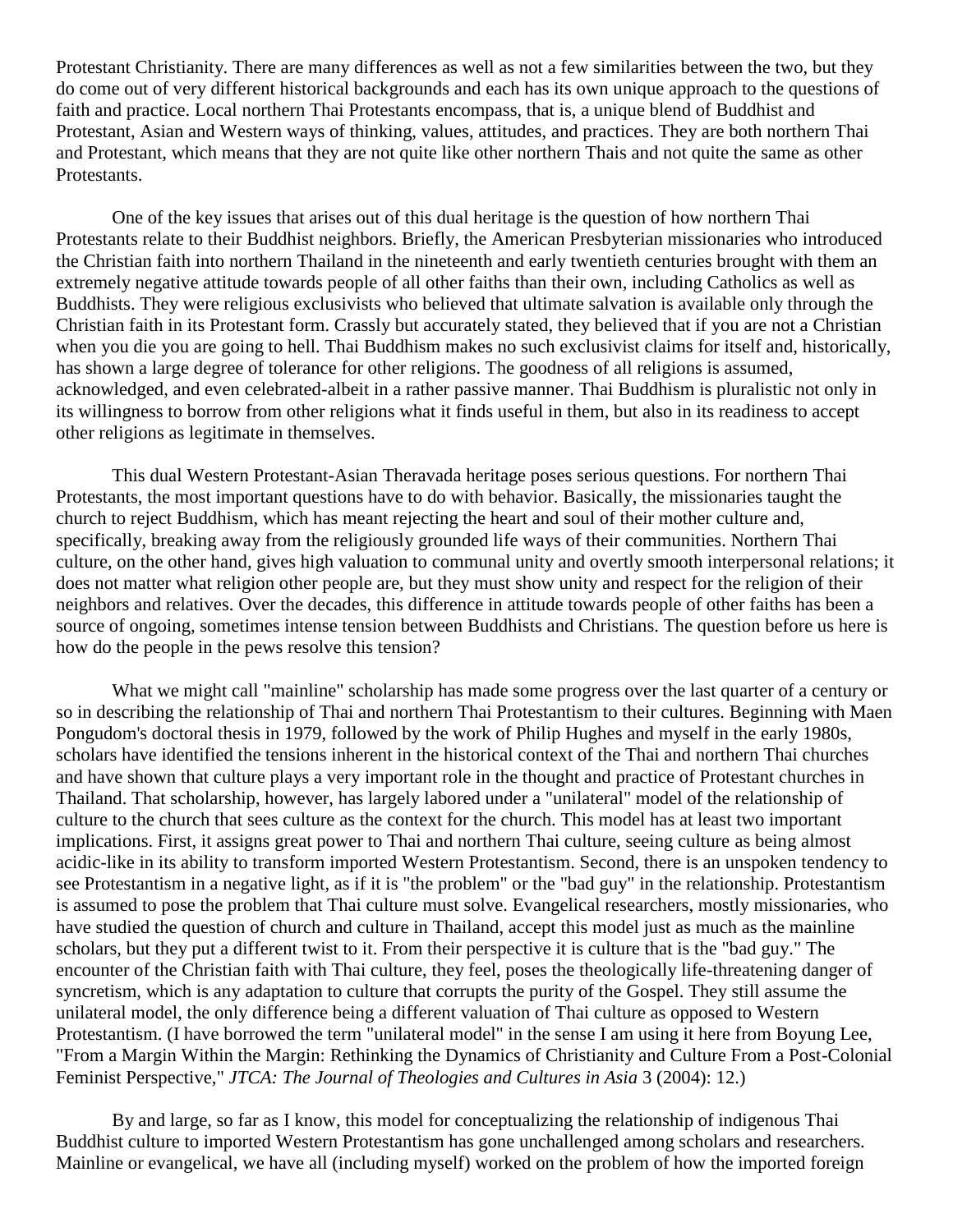faith fits into the indigenous culture. My sense now is that the unilateral model obscures as much as it explains. However much, northern Thai Protestants share in the larger culture of their region, they are not like other northern Thais in many important respects. As one simple but highly important example, women in most Protestant churches play a much more important leadership role in the life of the church than do Buddhist women in the life of their local temples. Or, again, Protestant "monks" marry and, especially in urban churches, do not even live in the church compound, which compound is not conceived of as being sacred ground as are various precincts within Buddhist temples. The unilateral model can account for these differences only by positing an incomplete or a failed indigenization of the Christian faith into Thai culture. The acids of culture have either failed to dissolve certain aspects of Western Protestantism or, perhaps, are still quietly eating away at those aspects. The fact, however, that, to return to our original example, women's leadership is, if anything, growing in northern Thai churches, suggests that the unilateral model is perhaps inadequate to explain at least some developments in the relationship of the Asian and Western elements found in northern Thai Protestantism.

The model assumed in this study is different and is taken from recent research done into the relationship between "globalization" and "localization." Students of the process of globalization have increasingly discovered that globalization is not a single process by which global forces invade and overwhelm local culture. There is a flip side to globalization, which is usually termed "localization." Even as global forces reshape local culture, so local forces also give a distinctive shape to global themes in a two-way process that creates something new out the interaction between global and local elements. What is important in this globalizationlocalization model so far as we are concerned here is not to identify culture with localization and Protestantism with globalization, which we could arguably do. What is important is the model of two previously independent cultural agencies, Theravada-based northern Thai culture and Western-based Protestant culture, influencing each other in *a process of mutual accommodation.*

The perspective taken in this article, then, is that northern Thai Protestants are engaged in an on-going process of accommodating northern Thai Buddhist and Western Protestant religious cultures and consciousness to each other. The process is a complex one that involves choices, compromises, and conscious rationalization. While it surely has sub-conscious or semi-conscious elements to it, the process of accommodation is assumed here to be very much a conscious and rational one.

## **Approach**

The issue of the relationship between culture and church in northern Thai Protestant thinking and practice is impossible to encompass in a single study. The approach to that relationship I have taken here is to examine it in terms of Protestant attitudes towards their Buddhist neighbors. As already stated, this is a key issue for local church people because the great majority of them come into frequent contact with Buddhist neighbors, cultural practices, and rites. Individual Christians, for the most part, cannot avoid making conscious decisions about their relationship with their Buddhist neighbors, which decisions reflect their understanding of their own faith. The problem they face, also as we have already said, is that their Protestant heritage is "exclusivist" and their Theravada heritage is "pluralist."

The concepts of exclusivism and pluralism will be defined in a somewhat piecemeal fashion in the commentary on the data obtained from the questionnaire. In general, exclusivism is understood to be the Western Protestant rejection of other religions and the insistence that only Christian faith provides the means, by the grace of God, for salvation. Pluralism is understood to be the Thai Buddhist acceptance of the value of other religions and the understanding that there are many paths to salvation. To the argument that ecclesiastical pluralism could also be a result of the influence of Western Protestant ecumenical ("liberal") thinking, I can own reply that my own study of numerous local CCT churches in northern Thailand suggests that Western ecumenical thinking has had little or no impact on the local churches. One might expect, for example, that theology students would be particularly exposed to ecumenical thinking, but, as we will see in what follows, the pastors who took part in this study tend to be more exclusivist than do church members in general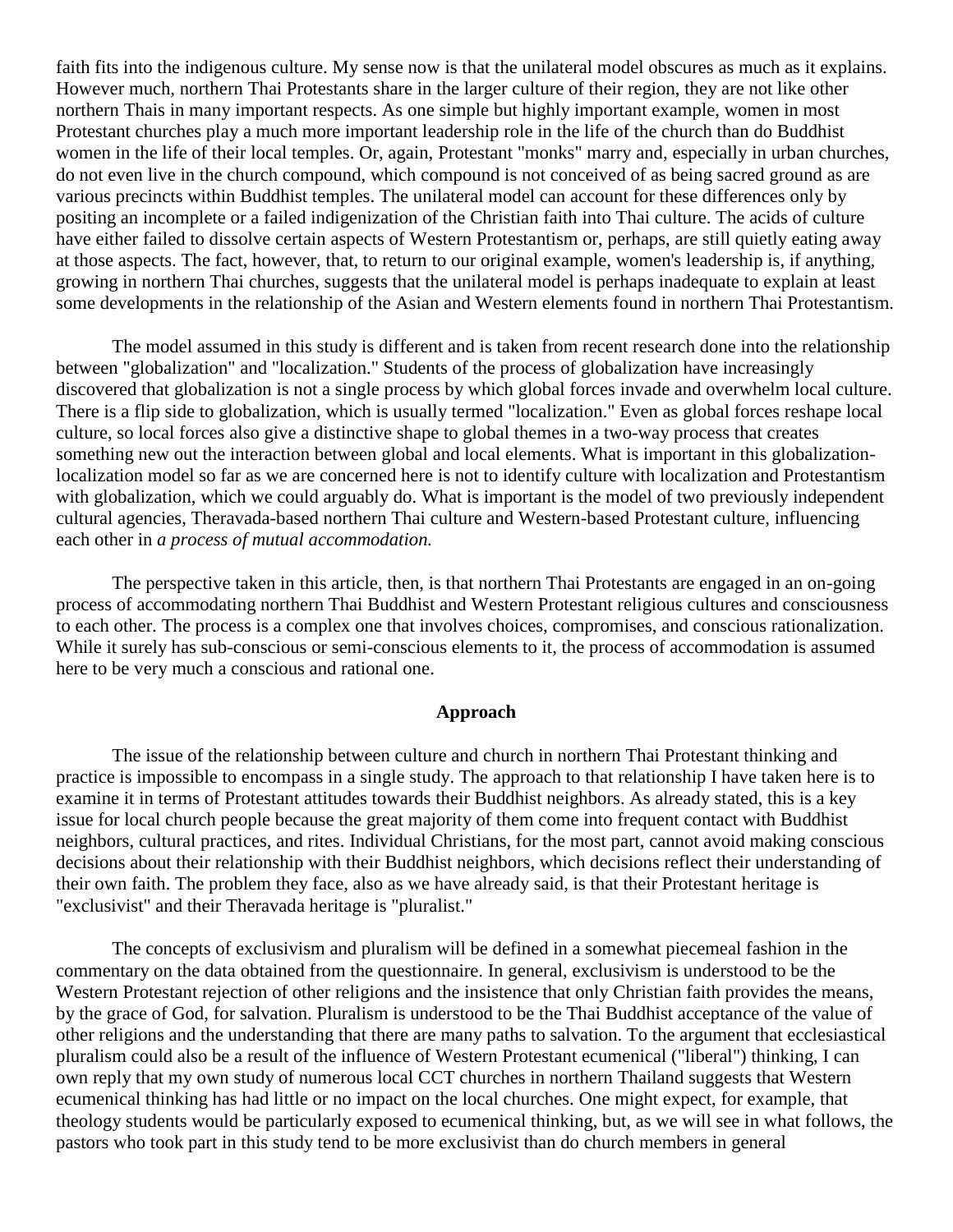The specific purpose of the questionnaire is to distinguish pluralism from exclusivism in the beliefs and attitudes of the respondents, to see how they make use of each, and to discern the relationship between exclusivism and pluralism in their thinking. I have consciously tried to avoid assigning historical or cultural priority to either Protestant exclusivism or Buddhist pluralism.

## **The Questionnaire**

The eight students in TS 571 initially constructed the questionnaire (see the Appendix), and I added questions and rephrased some of their questions in light of insights generated by a consultation with northern Thai Protestant evangelists in February 2002 on the subject of Christianity in Buddhist contexts that was sponsored by the Luce Foundation. (See the article, "The Wiang Pa Pao Consultation on Evangelism in the Northern Thai Context" in [HeRB 11\)](http://herbswanson.com/post.php?pid=27#article1). Each student was asked to submit five questions for the questionnaire, which we then went over in class and from which we produced a preliminary questionnaire that I then revised. I also added questions of my own, notably Question 13. The class went over the revised instrument, and then each student submitted it to two or more individuals outside of the class for their critical comments. We discussed problems in class, and on the basis of that discussion I again revised the questionnaire.

The students distributed the questionnaire in a variety of settings, including to local churches, to employees of church agencies, among friends, and at church meetings and conferences. I also distributed the questionnaire to more churches with the assistance of the staff of the Office of History and others. In all, we received 726 returned questionnaires, not including a small number that were so poorly filled out as to be useless.

The sample is not scientific. It is, however, broadly inclusive of northern Thai local church members in the Church of Christ in Thailand (CCT). Only a small number of questionnaires were distributed to members of one church outside of the CCT. The sample includes respondents from four of the seven ethnic northern Thai districts of the CCT, namely Districts One (Chiang Mai-Lamphun), Four (Phrae-Uttaradit), Five (Nan), and Fifteen (Phayao). It includes members from at least 17 CCT churches and the 1 non-CCT church. The sample comprises a good mix of rural and urban church members as well as of women and men, various age groups, and different educational backgrounds (see Chapter 5).

Because the sample is not scientific and the study itself is unique, so far as I know, the data presented below must be taken as somewhat preliminary and interpreted with some caution. In defense of the data, I will say that it was clear from the first batch of forms collected to the last, as I entered the data, that the percentages were generally consistent throughout. There were no wild swings or major discrepancies, and even in the case of two churches that are distinctive (Chiang Mai Chinese Church and Suwanduangrit Church), the differences are consistent within themselves and clearly parallel to the over all figures. My sense is that the sample is adequately representative of local church thinking, if interpreted with the aforesaid degree of caution.

#### **The Data**

The questions on the questionnaire are grouped in three general sections, and the results of the data are reported here by section and question. Section One, Questions 1 through 5, seeks to determine the respondent's beliefs about people of other faiths, particularly whether or not they can attain salvation within their own faith. Section Two, Questions 6 through 10, seeks to determine the respondent's attitudes towards people of other faiths. Section Three, Questions 11 through 15, seeks to determine the respondent's attitudes towards participation in Buddhist rites. The Wiang Pa Pao consultation mentioned in the Introduction particularly informed this last section.

The percentages presented throughout this report are "valid percentages," that is they represent the total number of people who responded to the particular question and *not* the total number of all respondents. The number of respondents answering each question is always indicated.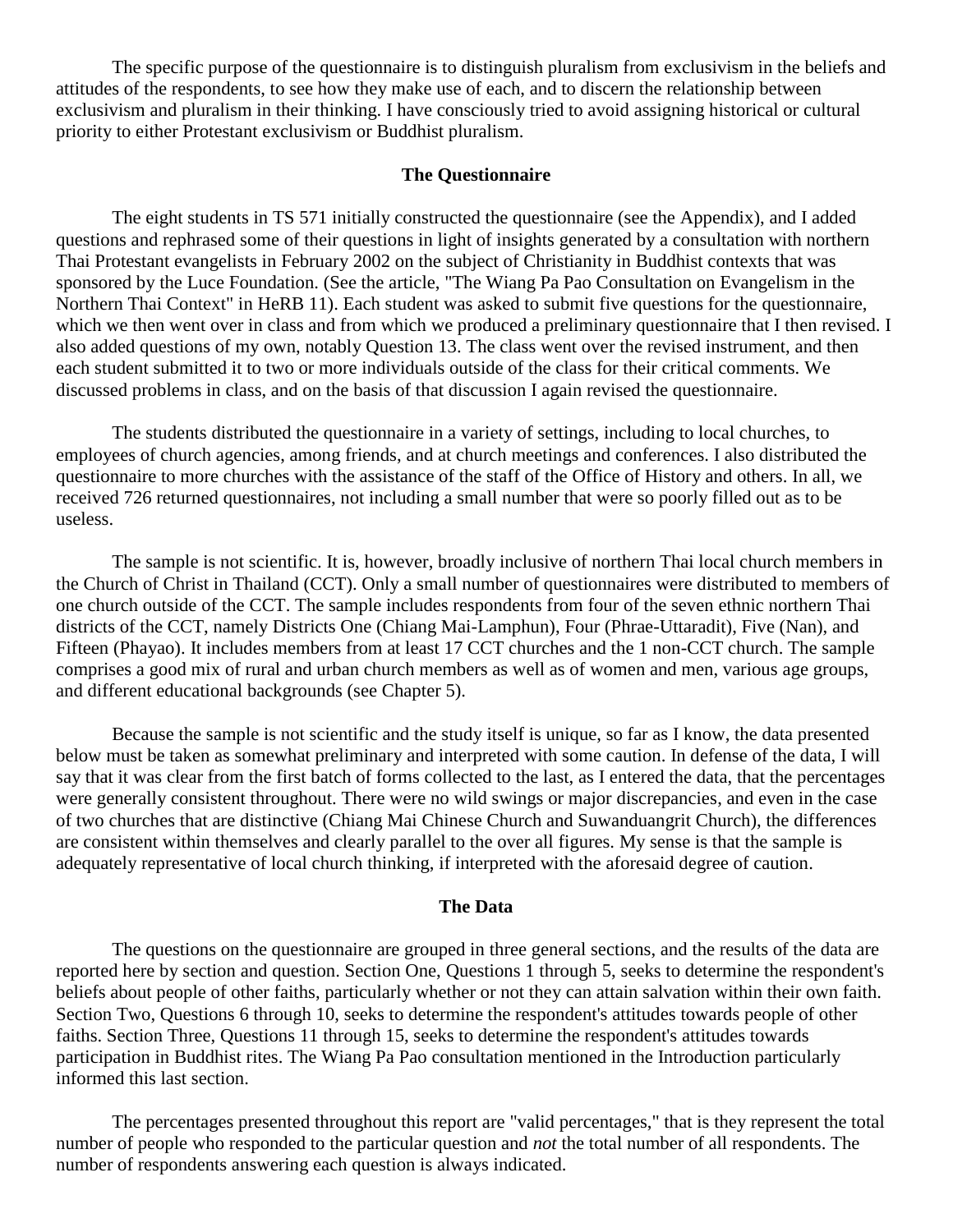## **Chapter I: Analysis of Questions 1 – 5**

#### **Introduction**

<span id="page-6-0"></span>The purpose of the questions in this section is to gain insights into the thinking of the respondents concerning people of other faiths. All five questions deal with cultural and theological attitudes towards people of other faiths.

## **Questions 1 & 2**

#### **Introduction**

The purpose of these two questions is to establish whether or not the respondents tend to be more exclusivist or pluralist in their beliefs about people of other faiths.

Question One asks, "Do you agree that every religion is able to teach people to be good?" One of the most widely held religious attitudes in Thailand is that every religion teaches people to be good. One hears this truism affirmed repeatedly whenever religion is discussed, and it is pervasive in the general culture. Do northern Thai Protestants agree? An affirmative answer to this question is assumed to be pluralistic, a negative answer exclusivist.

Question Two asks, "Do you agree that Christian teachings are the only correct religious teachings?" While this question may not logically be the opposite of Question 1, the attitude underlying it does stand in contradiction to the first question. It assumes that Christian teachings are superior to those of other religions. An affirmative answered to this question is thus assumed to be exclusivist, a negative answer pluralistic.

Before presenting the data, it is important to consider whether or not the statements in Questions 1 and 2 actually do contradict each other. When we discussed the data for these two questions in class, the students argued with some conviction that there is no contradiction between the two statements. They felt that Christians can both agree that Buddhism is able to teach people to be good and that only Christian teachings are religiously correct. One of the students reasoned that other religions have some teachings that are similar to Christianity and, therefore, they can use such Christian-like teachings to teach people to be good. Private discussions that I had with several other northern Thai Protestants concerning this question received similar replies; none of them saw the statements in Questions 1 and 2 as being inherently contradictory. If placed in historical perspective, however, they are contradictory. Until roughly 1920, all but one or two Presbyterian missionaries in northern Thailand would have rejected the first statement's assertion that all religions can teach people to be good out of hand, and all but those same one or two wholeheartedly accepted the premise of the second question that only Christian teachings are true. One of the central tenets of missionary exclusivist ideology well into the twentieth century was that Buddhism is an atheistic religion based on merit-making and, as such, incapable of teaching true morals to its adherents. Thai church leaders, even today, occasionally make similar statements. Missionary writings, in any event, provide a multitude of examples of what they considered to be northern Thai and Thai immorality to prove the supposed moral inadequacy of Buddhism. That is to say, the churches were originally taught to see these two questions as being contradictory, and the fact that my informants on the subject do not see a contradiction between them may in and of itself suggest the influence of pluralism.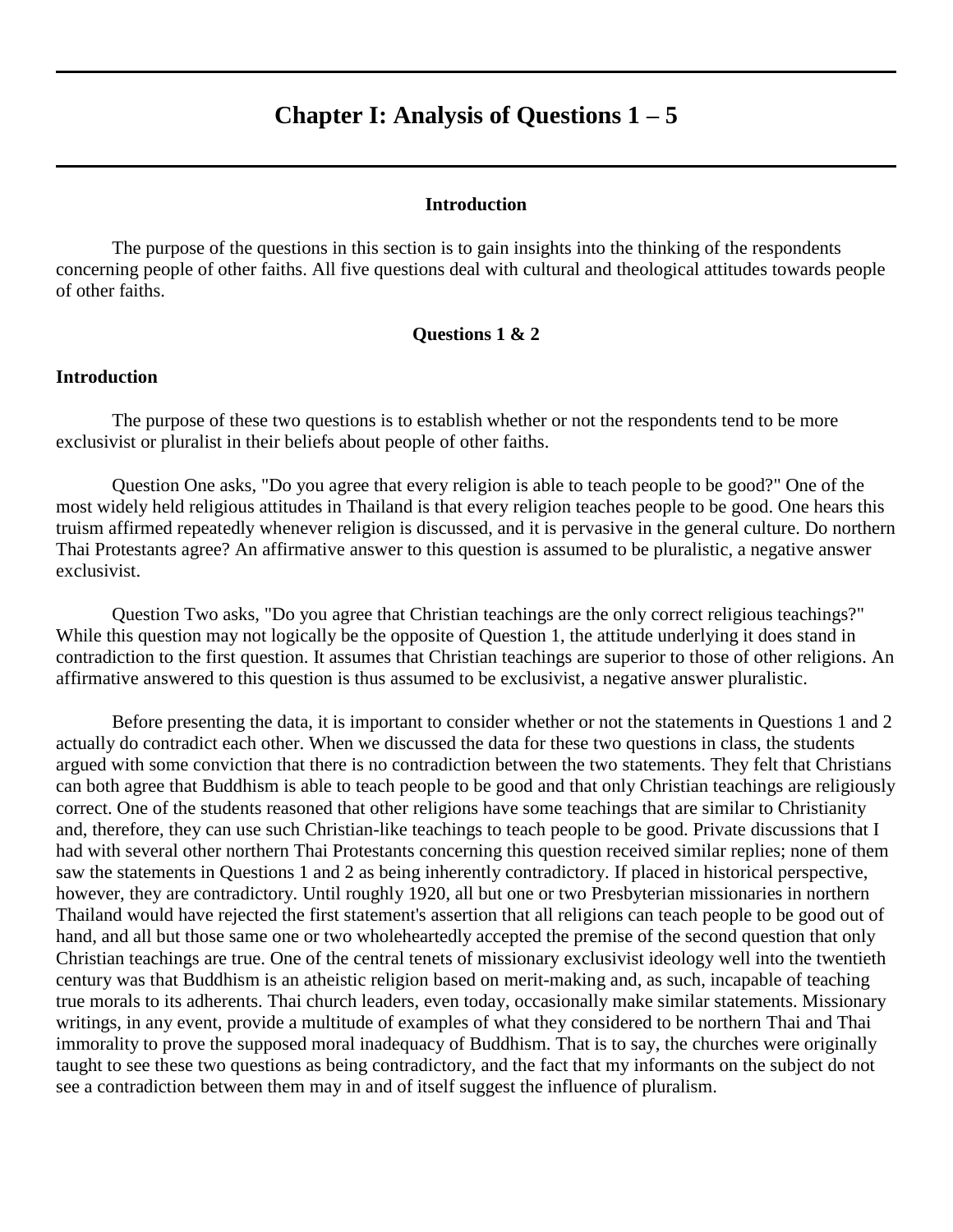If the respondents were consistently pluralistic, in sum, it is assumed that they would have answered Question 1 affirmatively and Question 2 negatively. If they were consistently exclusivist, the opposite would be the case.

## **Question 1**

As can be seen in Table 1, 88.4% of the respondents affirmed the pluralistic, cultural truism that all religions are able to teach people to be good. They are, if our assumption is correct, markedly pluralistic in terms of this question.

|                       | <b>Number</b> | Valid % |
|-----------------------|---------------|---------|
| Disagree Entirely     | 14            | 2.0%    |
| <i>Disagree</i>       | 45            | 6.3%    |
| Disagree Somewhat     | 14            | 2.0%    |
| Agree Somewhat        | 65            | 9.1%    |
| Agree                 | 393           | 55.0%   |
| <b>Agree Entirely</b> | 173           | 24.2%   |
| Uncertain             | 10            | 1.4%    |
| $= 714$               |               |         |

Table 1 Frequency Distribution for Question 1 Every religion is able to teach people to be good

Regarding of the variables of *age* (Question 16), *gender* (Question 17), *locality* (Question 18), position in the church (Question 19), *educational status* (Question 20), and whether or not the respondents were *born into a Christian home* (Question 21) or have *non-Christians living in their homes* (Question 22), the only variable that shows an important difference is gender. As shown in Table 2, women affirmed the statement that Christian teachings are the only correct religious teachings 7.0% more frequently than men.

Table 2 Summary of Frequency Distribution for Question 1 by Gender Every religion is able to teach people to be good

|               | <b>Total Sample</b> | Women | Men   |
|---------------|---------------------|-------|-------|
| Disagree      | 10.2%               | 7.7%  | 14.2% |
| Agree         | 88.4%               | 91.0% | 84.0% |
| <b>Number</b> | 714                 | 401   | 282   |

The only other set of variables that shows much is for whether or not the respondents live in the same home with people of other faiths. Of the respondents, 91.9% of those who have people of other faiths residing in their homes answered in the affirmative, while 86.4% of those who do not answered in the affirmative. The difference is 5.5%. None of the other variables show a difference greater than 5.0%. In sum, the respondents show considerable agreement in their affirmation of Question 1; the only other question that the respondents showed a similar level of unanimity is Question 12.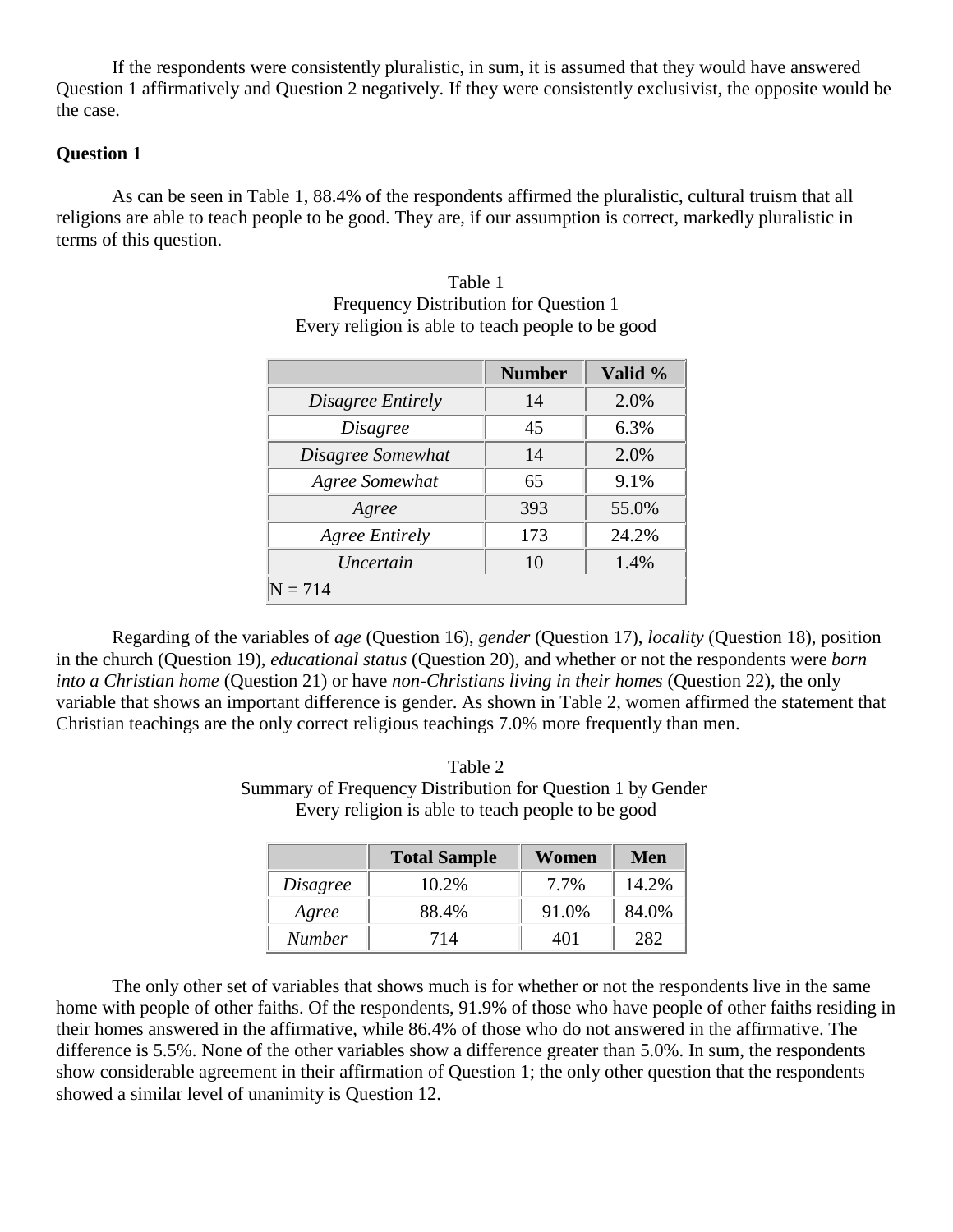#### **Question 2**

As can be seen in Table 3, 72.8% of the respondents agreed with the belief that Christian teachings are the only correct religious teachings. They are, if our assumption is correct, markedly exclusivist in terms of their response to this question.

|                       | <b>Number</b> | Valid % |
|-----------------------|---------------|---------|
| Disagree Entirely     | 30            | 4.3%    |
| <i>Disagree</i>       | 78            | 11.1%   |
| Disagree Somewhat     | 51            | 7.3%    |
| Agree Somewhat        | 48            | 6.8%    |
| Agree                 | 259           | 36.8%   |
| <b>Agree Entirely</b> | 205           | 29.2%   |
| Uncertain             | 32            | 4.6%    |
| 703                   |               |         |

### Table 3 Frequency Distribution for Question 2 Christian teachings are the only correct religious teachings

In terms of the variables of *age* (Question 16), *gender* (Question 17), *locality* (Question 18), *position* in the church (Question 19), *educational status* (Question 20), and whether or not the respondents were *born into a Christian home* (Question 21) or have *non-Christians living in their homes* (Question 22), there is a striking difference between Questions 1 and 2. Where there is a good deal of consistency among all of the variables in Question 1, the responses for Question 2 show considerable variation. The two greatest contrasts are found in terms of church office, shown in Table 4, and educational status, shown in Table 5.

In Table 4, we see that local church elders affirmed the statement that "Christian teachings are the only correct religious teachings" considerably more often (82.9%) than did other church officers or the general membership. Pastors disagreed far more often (36.4%) than did other church officers or the general membership. Elders, on the other hand, show a marked tendency towards exclusivism. It is worth noting, however, that the elders in our sample affirmed in Question 1 that "Every religion is able to teach people to be good" to a somewhat higher degree (90.0%) than did pastors (86.4%). That is to say, based on our data here elders display a very strong tendency to affirm both their pluralist and their exclusivist heritages.

Table 4 Summary of Frequency Distribution for Question 2 by Church Office as Valid Percents Christian teachings are the only correct religious teachings

|                                         |                                       |    |      |    | Total<br>Sample Pastors Elders Deacons Members |
|-----------------------------------------|---------------------------------------|----|------|----|------------------------------------------------|
| <i>Disagree</i> 22.6% 36.4% 15.3% 23.0% |                                       |    |      |    | 24.2%                                          |
|                                         | Agree   72.8%   63.6%   82.9%   74.7% |    |      |    | 70.2%                                          |
| $\vert$ Number $\vert$                  | 703                                   | 22 | -111 | 87 | 447                                            |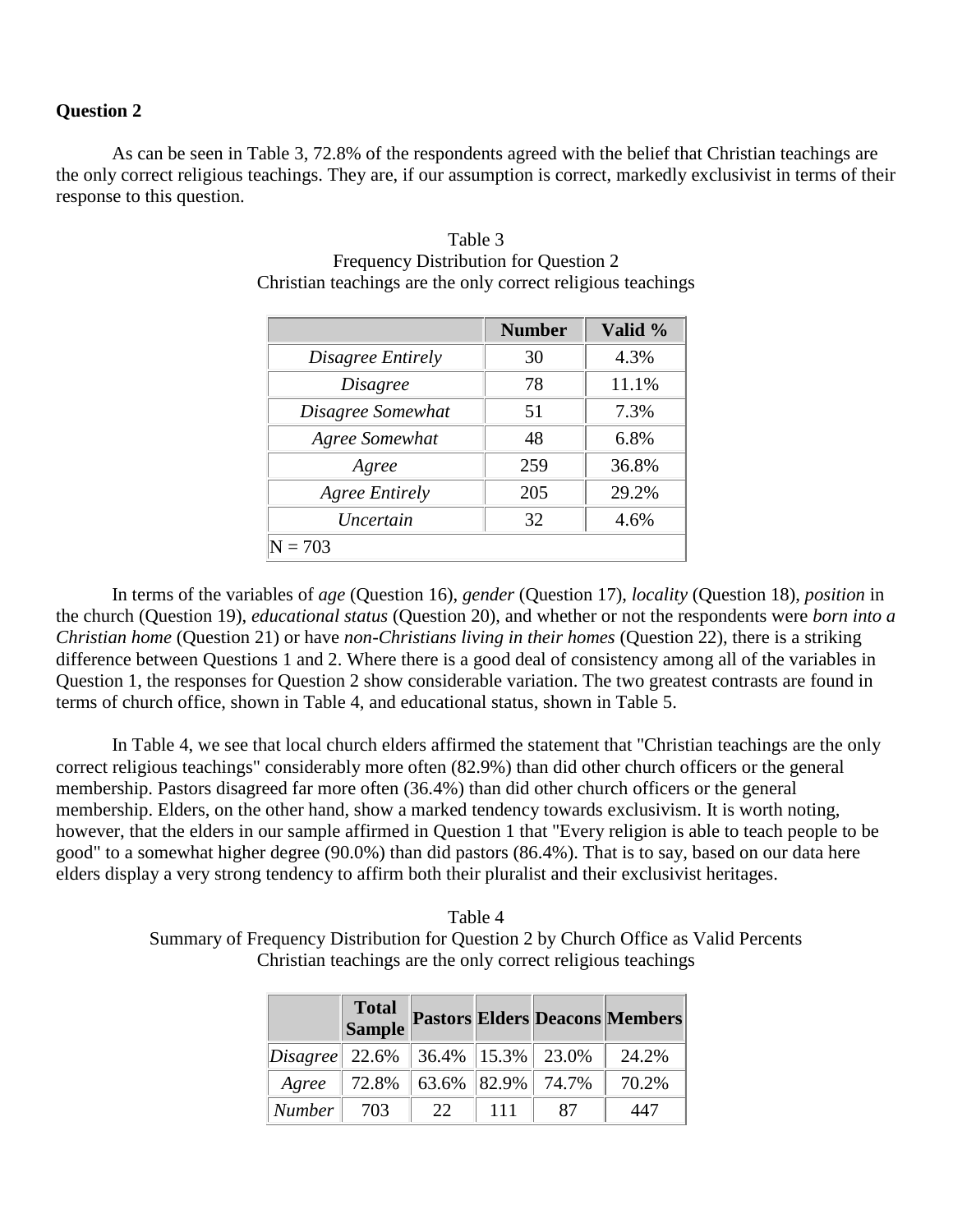Table 5 shows that respondents with a lower education affirmed the statement in Question 2 much more frequently (82.6%) than did those with a medium education (71.7%) or a higher education (68.2%). Education, thus, seems to be an important factor in increasing the respondents' affirmation of cultural religious attitudes as opposed to those received from the missionary era.

|          | <b>Total</b><br><b>Sample</b> | Low<br><b>Education</b> | <b>Medium</b><br><b>Education</b> | <b>High</b><br><b>Education</b> |
|----------|-------------------------------|-------------------------|-----------------------------------|---------------------------------|
| Disagree | 22.6%                         | 14.4%                   | 23.0%                             | 27.3%                           |
| Agree    | 72.8%                         | 82.6%                   | 71.7%                             | 68.2%                           |
| Number   | 703                           | 167                     | 265                               | 242                             |

| Table 5                                                                |
|------------------------------------------------------------------------|
| Summary of Frequency Distribution for Question 2 by Educational Status |
| Christian teachings are the only correct religious teachings           |

Note: Low education includes the first three responses in Question 20; medium education includes responses four, five, and six; and, high education includes the last two responses.

In terms of the other variables, gender made little difference; women responded affirmatively to Question 2 at about the same rate (71.0%) as men (74.2%). Respondents born into Christian families also responded affirmatively to the question at a rate (71.8%) similar to those who are converts to Christianity (74.7%). Interestingly enough, respondents who have Buddhists living in their homes affirmed the idea that "Christian teachings are the only correct religious teachings" somewhat higher (76.6%) than did those who have no Buddhists living in their homes (70.7%). One might have expected the opposite to be the case.

#### **Reflections on Questions 1 & 2**

If the argument that the statements in these two questions are historically incompatible is correct, the data generated by Questions 1 and 2 virtually sets the parameters for interpreting the whole body of the data. We are evidently faced with a situation in which the respondents, taken as a group, demonstrate both strong pluralist and exclusivist tendencies. Nearly three-fourths (73.8%) of those who affirmed Question 1 also affirmed Question 2.

At this point, all that we can say is that, apparently, the respondents show a tendency according to the data from Question 2 to think like the old-time Presbyterian missionaries who introduced Protestant exclusivism into northern Thailand. They also show a tendency according to the data from Question 1 to think like Theravada Buddhists, and of the two tendencies the Buddhist one is somewhat more pronounced. All of the various groups surveyed affirmed the statement that "Christian teachings are the only correct religious teachings" by a score of 84% or more, most of them showing scores of 87% to 91%. The responses for Question 2 show, as we saw above, much more wider variations among the groups surveyed and are not as consistently high as is the case for Question 1.

The data from Questions 1 and 2, in sum, indicate that northern Thai Protestants have tendencies towards both Buddhist cultural pluralism and Western Protestant exclusivism.

#### **Question 3**

Question 3 asks, "Do you agree that God loves those who believe in Him more than those who do not?" The original intent of the question was to test the degree of theological prejudice that northern Thai Protestants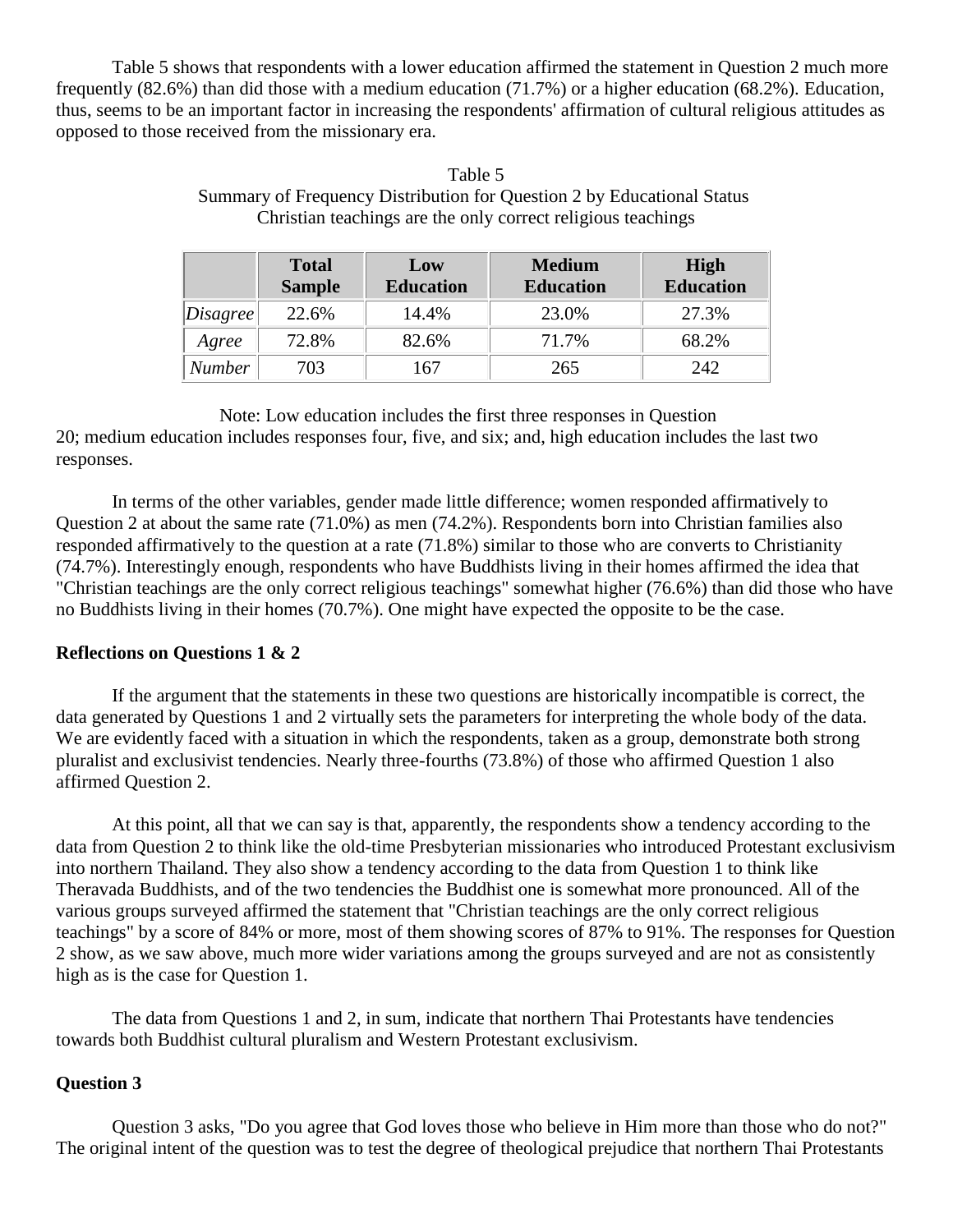might have towards people of other faiths. In a sense, it is a trick question because it, unlike other questions on the questionnaire, has a correct answer. Theologically, God loves all people equally because they are all part of God's creation and because in Christ divine grace encompasses all of them. I have to say that it was not our original intention that Question 3 be a trick question, it definitely not being our intention to test the theological savvy of the respondents. In any event, an affirmative answered to this question is assumed to be exclusivist. In light of the fact just mentioned that this question has a "right answer," we cannot judge negative answers because those who are theologically knowledgeable are likely to reject the statement in Question 3, whether or not they are exclusivists.

Table 6 shows that a total of 61.0% of the 711 respondents who answered this question rejected (disagreed entirely, disagreed, or disagreed somewhat) the statement that "God loves those who believe in Him more than those who do not." Still, a sizeable minority of 35.7% agreed with this statement in spite of its being a wrong answer according to widely accepted Protestant theological norms.

|                       | <b>Number</b> | Valid % |
|-----------------------|---------------|---------|
| Disagree Entirely     | 140           | 19.7%   |
| <i>Disagree</i>       | 231           | 32.5%   |
| Disagree Somewhat     | 63            | 8.9%    |
| Agree Somewhat        | 35            | 4.9%    |
| Agree                 | 124           | 17.4%   |
| <b>Agree Entirely</b> | 95            | 13.4%   |
| Uncertain             | 23            | 3.2%    |
| $N = 711$             |               |         |

Table 6 Frequency Distribution for Question 3 God loves those who believe in Him more than those who do not

In terms of the variables of age (Question 16), gender (Question 17), locality (Question 18), position in the church (Question 19), educational status (Question 20), and whether or not the respondents were born into a Christian home (Question 21) or have non-Christians living in their homes (Question 22), there is considerable variation in responses, especially in terms of age and education.

Table 7 shows that respondents aged 61 and older showed a much stronger tendency to agree that God loves believers more than others. Just over one-half (50.7%) agreed, a considerably higher figure than for younger people (31.3%) or middle-aged individuals (34.6%). In this case, then, older respondents show a marked tendency towards exclusivism.

| Table 7                                                       |
|---------------------------------------------------------------|
| Summary of Frequency Distribution for Question 3 by Age       |
| God loves those who believe in Him more than those who do not |

|                 | <b>Total Sample</b> | $11 - 30$ | $31 - 60$ | Over 60 |
|-----------------|---------------------|-----------|-----------|---------|
| <i>Disagree</i> | 61.0%               | 65.9%     | 61.5%     | 49.3%   |
| Agree           | 35.7%               | 31.3%     | 34.6%     | 50.7%   |
| <b>Number</b>   | 711                 | 208       | 413       | h/      |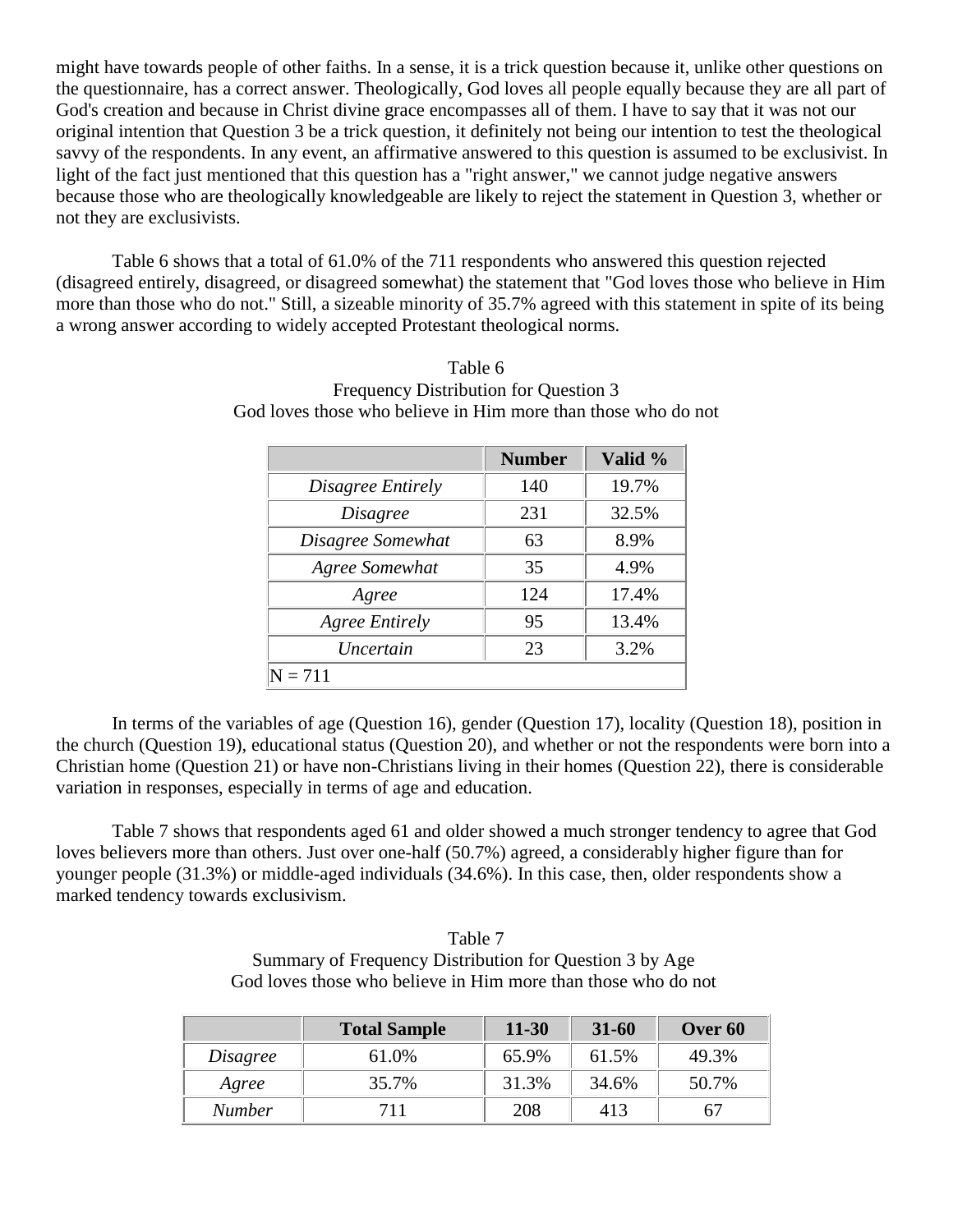Table 8 shows that those with a higher level of education tend to disagree (72.3%) with the statement that God loves believers much more than others than do those with a lower education (50.9%).

|          | <b>Total</b><br><b>Sample</b> | Low<br><b>Education</b> | <b>Medium</b><br><b>Education</b> | <b>High</b><br><b>Education</b> |
|----------|-------------------------------|-------------------------|-----------------------------------|---------------------------------|
| Disagree | 61.0%                         | 50.9%                   | 57.4%                             | 72.3%                           |
| Agree    | 35.7%                         | 46.7%                   | 39.3%                             | 24.0%                           |
| Number   | 711                           | 169                     | 270                               | 242                             |

### Table 8 Summary of Frequency Distribution for Question 3 by Educational Status God loves those who believe in Him more than those who do not

Note: Low education includes the first three responses in Question 20; medium education includes responses four, five, and six; and, high education includes the last two responses.

In terms of the other variables, gender again made little difference. Women rejected the statement that "God loves those who believe in Him more than those who do not" at virtually the same (61.9%) as men (62.5%). Pastors, as we would expect, disagreed with this statement at a rate higher than any other group (81.8%) because of their theological training. Respondents born into Christian families tended to disagree more often (65.4%) than those who converted to Christianity (53.2%), and interestingly enough people who are living with Buddhist in their home were less apt to reject the idea that God loves believers more than others (55.8%) than were those with no Buddhists in their homes (64.0%).

## **Reflections on Question 3**

The fact that respondents over the age of 60 showed a much more pronounced tendency to agree that God loves believers more than others might be an indication that earlier generations of local church people were more exclusivist in their thinking than those under the age of 60 are today. We should note that in Question 2, above, respondents over the age of 60 also showed a more pronounced tendency towards exclusivism. Some 80.6% of them agreed that Christian teachings are the only correct ones while only 67.8% of those in the ages 11-30 category did so. It is possible, thus, that there is a trend towards pluralism in northern Thai Protestant thinking about people of other faiths. Or, it is also possible, although I think it less likely, that older people always tend to be inherently more exclusivist in their thinking.

The matter may also be related to educational status. As can be seen in Table 9, respondents above the age of 60 are less well-educated than are those in the lower age groups, and we have already seen in Question 2 that better educated respondents tend to be less exclusivist in their views than poorly educated respondents. It should not be forgotten that higher education in Thailand has been expanding rapidly for some time now and that Protestants, generally, tend to be better educated than the general population. This means that the older generation of church members may well have been more exclusivist and that education is a key factor in "resocializing" northern Thai Protestants into mainstream northern Thai pluralistic thinking.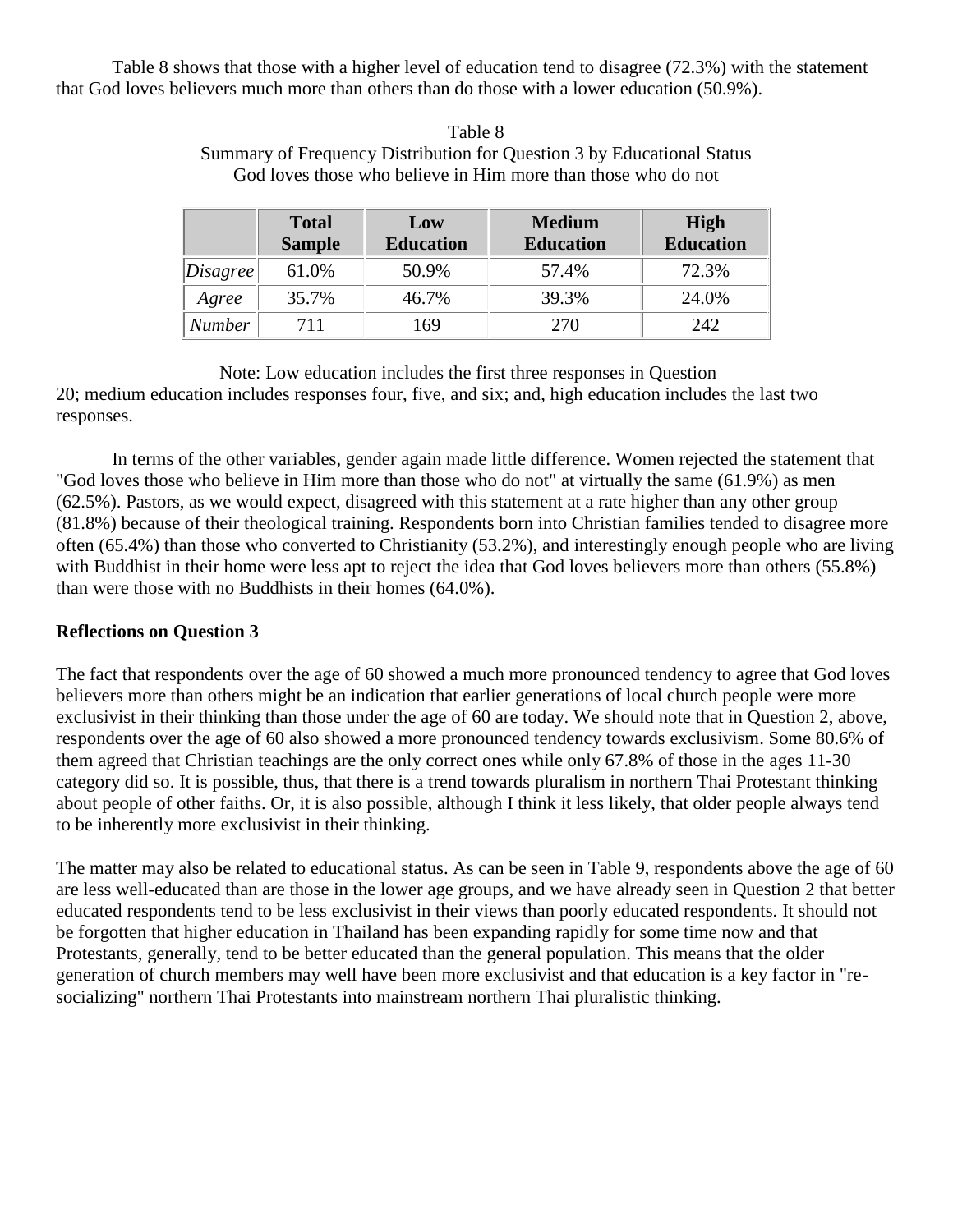## Table 9 Frequency Distribution for Ages Over 60 Compared to Educational Status

|                              |       | <b>Low Education Medium Education High ducation Number</b> |          |     |
|------------------------------|-------|------------------------------------------------------------|----------|-----|
| $\vert Total \ Sample \vert$ | 25.5% | 39.3%                                                      | 35.3%    | 695 |
| Ages over 60                 | 56.7% | 32.8%                                                      | $10.4\%$ |     |

Note: Low education includes the first three responses in Question

20; medium education includes responses four, five, and six; and, high education includes the last two responses.

The question concerning whether or not previous generations of Protestants were more exclusivist is a significant one. If they were more exclusivist, that would mean that the Presbyterian missionaries were relatively successful in their attempts to change northern Thai attitudes about people of other faiths from a pluralist acceptance to an exclusivist lack of acceptance of those people. The situation facing us today would then be that, for whatever reasons, cultural pluralism is increasingly reasserting itself as the era of missionary exclusivism and influence recedes.

To this point, in any event, it does appear that education is one of the factors promoting pluralistic thinking among northern Thai Protestants.

## **Questions 4 & 5**

The purpose of these two questions is two-fold. First, they seek to test the degree to which the respondents accept or do not accept a central premise of exclusivist Western Protestant thinking, namely that only Christians are saved. Second, they seek to distinguish the personal views of the respondents from the teachings of their churches, as the respondents understand those teachings.

Question 4 asks, "What does your church usually teach concerning the salvation of people of other faith?" Question 5 asks, "What do you think about the salvation of people of other faith?" The respondents were asked in each question to select just one answer from the following four possibilities, which are the same for both questions: [a] "they will go to hell because salvation is found only in Christianity"; [b] "some people of other faiths might be saved, but most will not; but most Christians will be saved"; [c] "people of other faiths who are good will be saved the same as good Christians"; and [d] "I'm not sure on this question." It is assumed that the first response is exclusivist and the third response is pluralistic. The second response is designed to be a compromise or median response. Readers will appreciate the difficulty of designing a compromise response given the fact that the question of salvation is a dualistic one. People either are or are not saved. In effect, selecting the second response suggests some degree of pluralism, however slight, yet it could also be taken as leaning rather heavily towards exclusivism.

## **Question 4**

Table 10 shows that 32.4% thought that their church teaches that people of over faiths are going to hell. A nearly equal number (30.9%) agreed with the statement that their churches teaches that all good people are saved irrespective of religion, while one-fifth (20.0%) of the sample chose the "compromise" response that only a few non-Christians can be saved.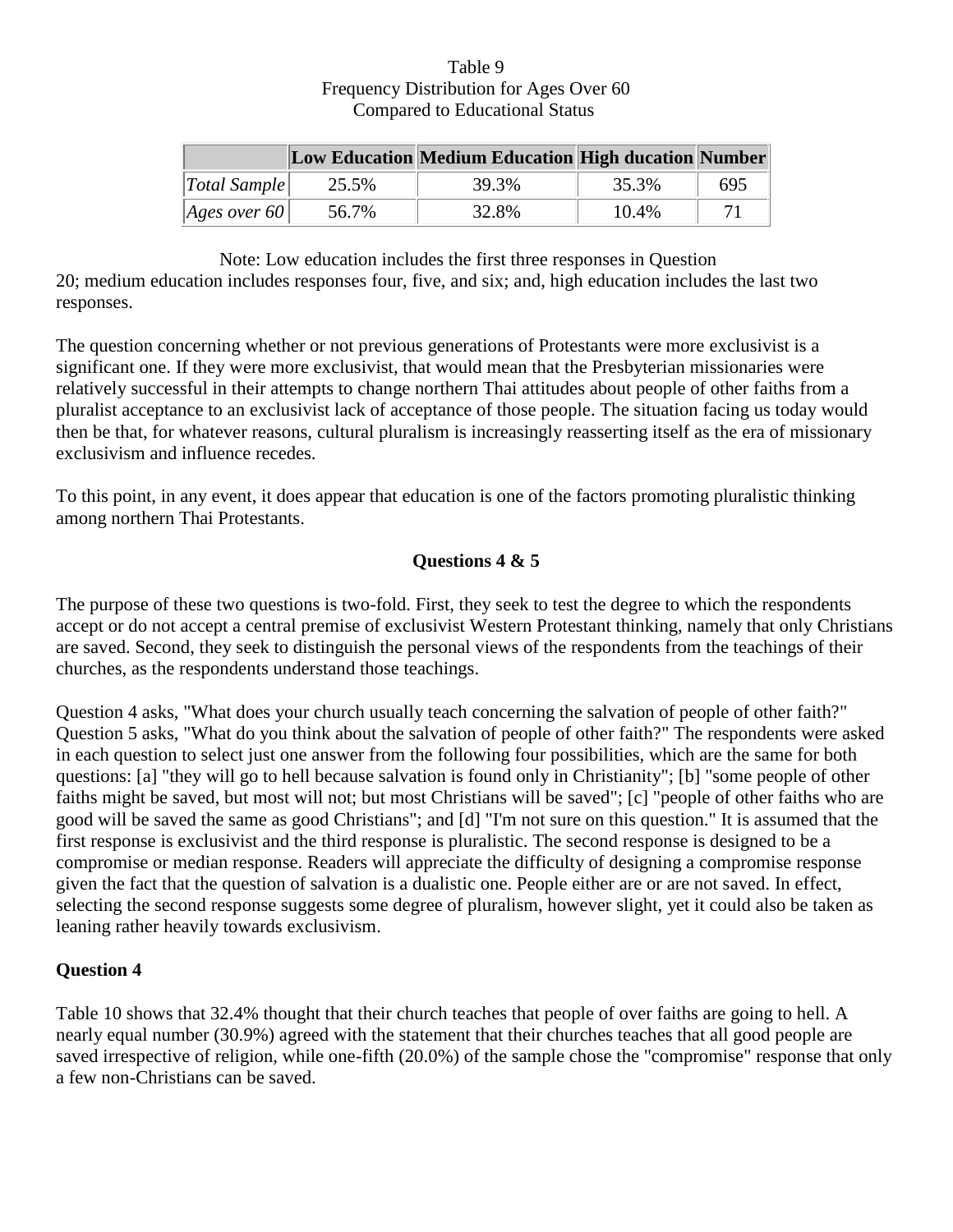Table 10 Frequency Distribution for Question 4 What your church usually teaches concerning the salvation of people of other faiths

|                       | <b>Number</b> | Valid % |
|-----------------------|---------------|---------|
| Going to Hell         | 232           | 32.4%   |
| A Few are Saved       | 143           | 20.0%   |
| All Good People Saved | 22.1          | 30.9%   |
| <i>Uncertain</i>      | 118           | 16.5%   |
| $N = 715$             |               |         |

In terms of the variables of *age* (Question 16), *gender* (Question 17), *locality* (Question 18), position in the church (Question 19), *educational status* (Question 20), and whether or not the respondents were *born into a Christian home* (Question 21) or have *non-Christians living in their homes* (Question 22), there is considerable variation in responses, especially in terms of gender, locality, and position in the church. There is also an important difference in terms of education, which will be discussed under Question 5.

Table 11 shows that men, again, tend to be more exclusivist in their views on people of other faiths than do women, who conversely are more pluralist. The difference between the two for the first, exclusivist response is 9.9% with men being more exclusivist. The difference between the two for the third, pluralist response is 9.2% with women being more pluralist. We should also note that women were also somewhat more inclined to select "uncertain, a response that suggests an unsettled perspective and, perhaps, reflects a shift in thinking that is still in process.

|                       | Women | Men   |
|-----------------------|-------|-------|
| Going to Hell         | 28.1% | 38.0% |
| A Few are Saved       | 18.3% | 21.5% |
| All Good People Saved | 35.3% | 26.1% |
| Uncertain             | 18.3% | 14.1% |
| Number                | 406   | 285   |

Table 11 Frequency Distribution for Question 4 by Gender What your church usually teaches concerning the salvation of people of other faiths

Table 12 shows that urban respondents are considerably more exclusivist in their attitudes towards the salvation of non-Christians, especially compared to rural respondents. Urban respondents affirmed the statement that their church teaches that people of other faiths "will go to hell because salvation is found only in Christianity" much more frequently (46.6%) than did rural respondents (28.9%). Part of the reason is that the Fa Ham Chinese Church, an unusually exclusivist church with a distinctive ethnic Chinese heritage, somewhat skews the sample, but even when the members of that church are factored out, 39.0% of the remaining sample affirmed the statement that their church teaches that people of other faiths are damned.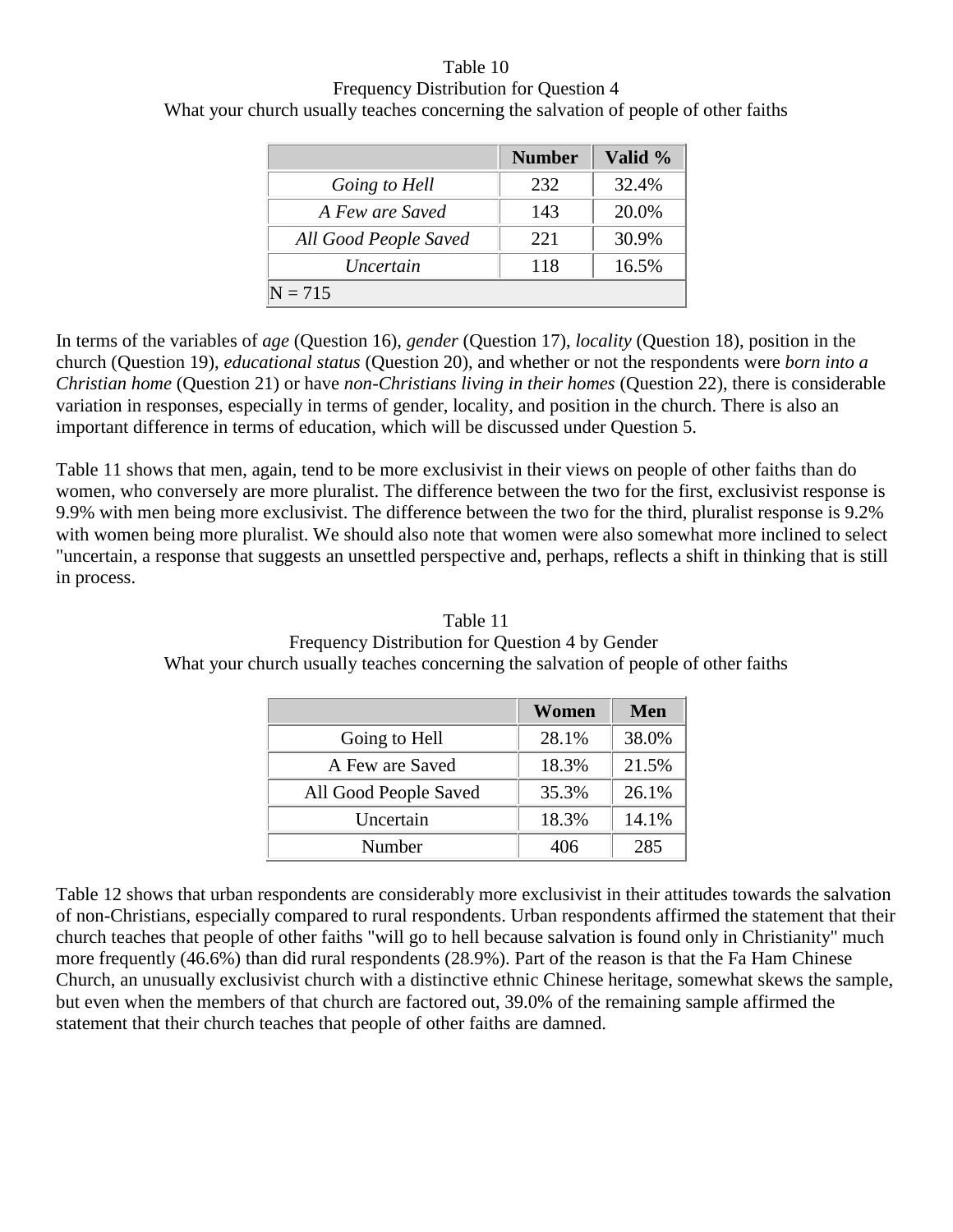## Table 12

Frequency Distribution for Question 4 by Locality What your church usually teaches concerning the salvation of people of other faith

|                       | <b>Rural</b> | <b>Amphur</b> | <b>Suburban</b> | <b>Urban</b> |
|-----------------------|--------------|---------------|-----------------|--------------|
| Going to Hell         | 28.9%        | 31.2%         | 35.4%           | 46.6%        |
| A Few are Saved       | 19.5%        | 21.7%         | 20.0%           | 18.2%        |
| All Good People Saved | 31.4%        | 34.1%         | 30.8%           | 20.5%        |
| Uncertain             | 19.8%        | 13.0%         | 13.8%           | 14.8%        |
| <b>Number</b>         | 318          | 138           | 130             | 88           |

Table 13 shows that pastors affirmed the statement that their churches teach that people of other faiths "will go to hell because salvation is found only in Christianity" much more frequently (68.2%) than did any other group sampled in this study.

| Table 13                                                                            |
|-------------------------------------------------------------------------------------|
| Frequency Distribution for Question 4 by Positions                                  |
| What your church usually teaches concerning the salvation of people of other faiths |

|                       | <b>Pastors</b> | <b>Elders</b> | <b>Deacons</b> | <b>Members</b> |
|-----------------------|----------------|---------------|----------------|----------------|
| Going to Hell         | 68.2%          | 34.8%         | 33.7%          | 30.4%          |
| A Few are Saved       | 13.6%          | 25.0%         | 19.1%          | 19.6%          |
| All Good People Saved | 13.6%          | 22.3%         | 30.3%          | 32.8%          |
| Uncertain             | 4.5%           | 17.0%         | 16.9%          | 17.2%          |
| <i>Number</i>         | 22.            | 112           | 89             | 454            |

In terms of the other variables, there are only minor differences in the frequency distributions for those living with people of another faith in their home compared with those who do not and between those who were born into Christian families and those who were not.

## **Question 5**

Table 14 shows the same general pattern of responses as seen in Question 4, above (see Table 10). As we will discuss in more detail below, however, when we compare the answers in Questions 4 (church's teachings) and 5 (personal belief) there is a roughly 6.0% shift away from exclusivism and a roughly 4.0% shift towards pluralism that holds to one degree or another for all groups surveyed in this study.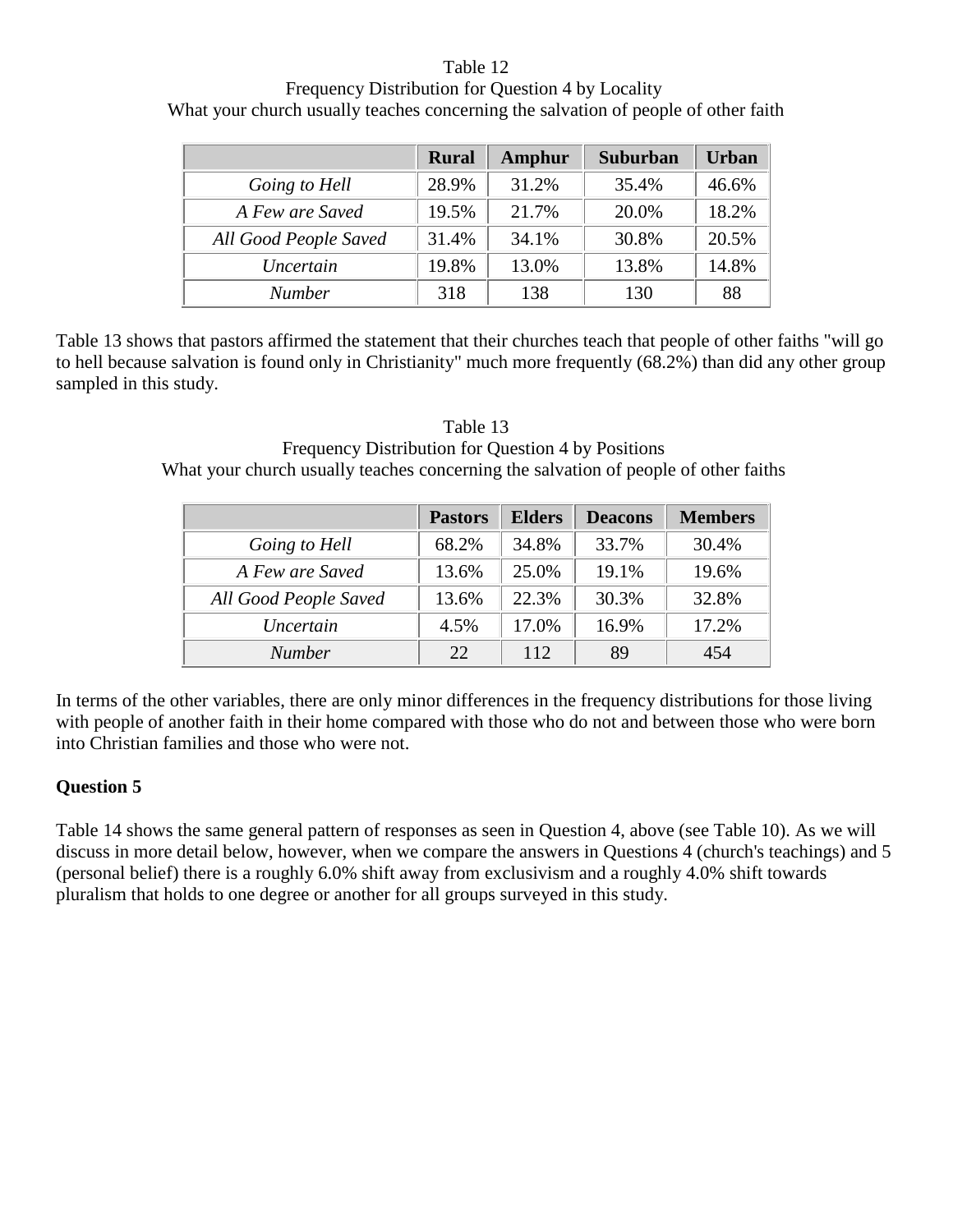Table 14 Frequency Distribution for Question 5 What you think about the salvation of people of other faith

|                       | <b>Number</b> | Valid % |
|-----------------------|---------------|---------|
| Going to Hell         | 201           | 28.1%   |
| A Few are Saved       | 140           | 19.6%   |
| All Good People Saved | 248           | 34.7%   |
| Uncertain             | 126           | 17.6%   |
| $N = 715$             |               |         |

In terms of the variables of age (Question 16), gender (Question 17), locality (Question 18), position in the church (Question 19), educational status (Question 20), and whether or not the respondents were born into a Christian home (Question 21) or have non-Christians living in their homes (Question 22), there is considerable variation in responses, especially in terms of gender, locality, church position, and education. In virtually all of the cases, however, these variations parallel the same ones discussed under Question 4, above. As we have already noted, the only difference is a consistent shift by a few percentages away from exclusivism and towards pluralism. The variation for the first response, which states that people of other faiths are damned, between Questions 4 and 5 is as low as 0.4% for those aged over 60 to as high as 9.1% for pastors. Since the trends for the other variables have already been described in tables under Question 4, we will here look only at the case of education.

Table 15 indicates that education does make some difference in the responses to Question 5. Overall, some 32.6% of those with a higher education believe that non-Christians are damned, as opposed to just 20.5% of those with a lower education. At the same time, 33.9% of the respondents with a higher education think that all good people are saved as opposed to 37.4% of those with a lower education. People with a higher education, in sum, are more exclusivist in their responses to Question 5 than those with a lower education.

The figures in Table 15 contradict the analysis presented for Questions 1 through 3, where it appears that higher education results in a more pluralist point of view. As in the case of locality in Question 4, above, the uniquely exclusivist respondents from the Fa Ham Chinese Church also skew the sample for those with a higher education. The members of that church tend to be much more highly educated than the overall sample. If we remove the Fa Ham Church respondents, we see that the figures for those with a higher education are much closer to those for people with lower and medium educational levels. Minus the Fa Ham Church, people with a higher education again score highest in terms of pluralism, with 38.9% agreeing that all good people are saved. At the same time, they continue to score higher than people with a lower education in terms of the exclusivist response that all people of other faiths are damned. The respondents in the higher education category, whether including or excluding the Fa Ham Church respondents, are evidently more polarized in their views on the salvation of people of other faiths. Significantly fewer (14.5% or 13.9%) selected the more median position that a few non-Christians are saved than either the lower or medium education samples. They were also more likely to state that they are "uncertain" than the other two categories.

The data contained in Table 15, thus, suggests that people with a higher education are less likely to choose a compromise position on the salvation of people of other faiths and more of them are likely to be uncertain regarding their views. We should also note than even if the Fa Ham Church respondents are included, less than one-third of those with a higher education (32.6%) are still clearly exclusivist in their views on the salvation of people of other faiths.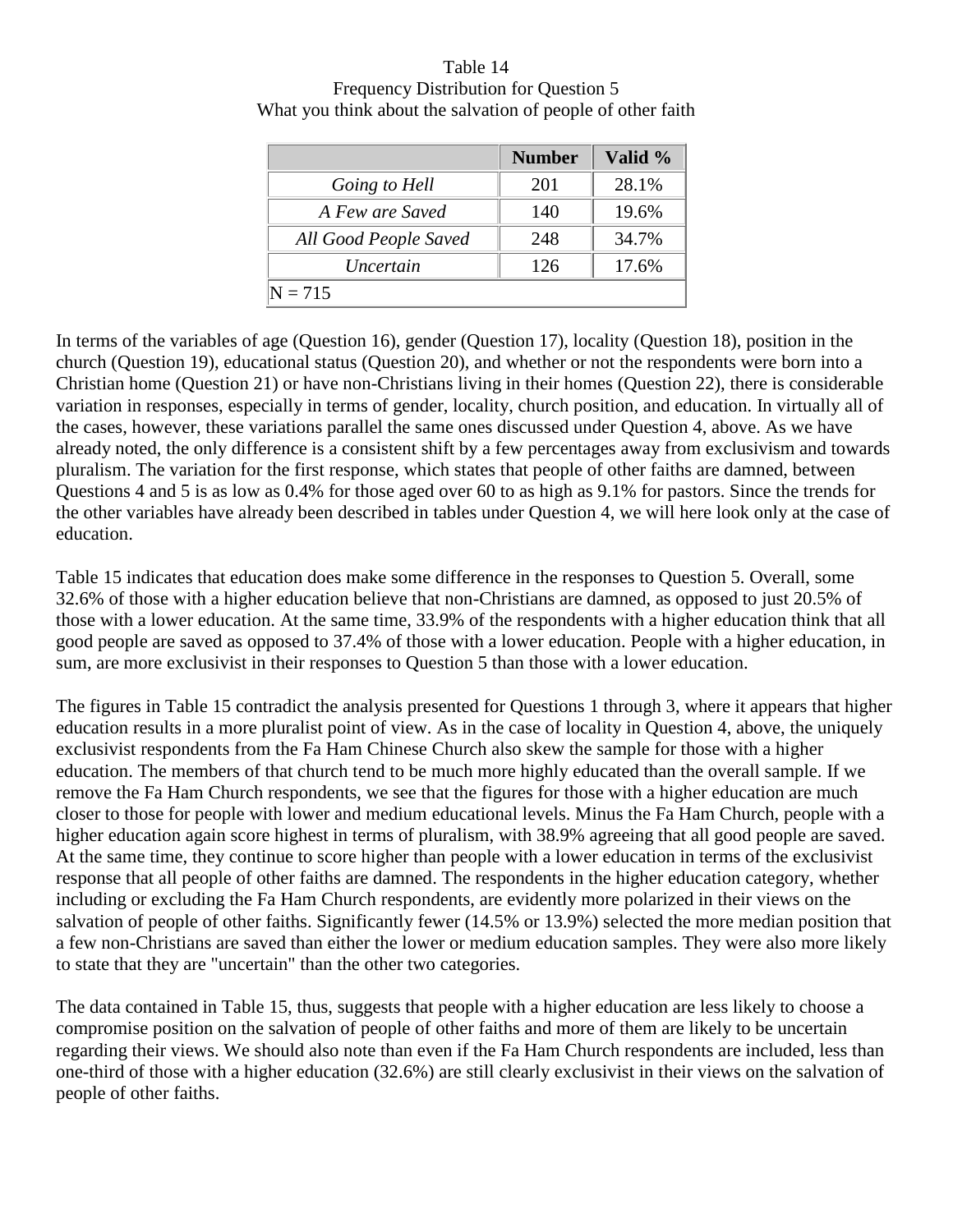| Table 15                                                     |
|--------------------------------------------------------------|
| Frequency Distribution for Question 5 by Education           |
| What you think about the salvation of people of other faiths |

|                          | Low<br><b>Education</b> | <b>Medium</b><br><b>Education</b> | <b>High</b><br><b>Education</b> | <b>Higher Ed minus</b><br><b>Fa Ham Church</b> |
|--------------------------|-------------------------|-----------------------------------|---------------------------------|------------------------------------------------|
| Going to Hell            | 20.5%                   | 28.7%                             | 32.6%                           | 26.0%                                          |
| A Few are<br>Saved       | 26.3%                   | 20.6%                             | 14.5%                           | 13.9%                                          |
| All Good<br>People Saved | 37.4%                   | 35.3%                             | 33.9%                           | 38.9%                                          |
| Uncertain                | 15.8%                   | 15.4%                             | 19.0%                           | 21.2%                                          |
| Number                   | 171                     | 272                               | 242                             | 208                                            |

In terms of the other variables, it should be noted that the respondents born into Christian families tended to be more pluralist, less exclusivist in their responses than converts. Some 26.7% of those born in Christian homes agreed that non-Christians are damned as opposed to 32.7% of those not born into a Christian home. Again, 37.7% of those born in Christian homes agreed that all good people are saved as opposed to 26.3% of those not born into Christian homes.

We find a similar pattern for those who are living with people of other faiths in their homes, who tend to be more pluralist, compared to those who are living in completely Christian homes, who tend to be more exclusivist. Some 25.6% of those with non-Christians in the home agreed that non-Christians are damned as opposed to 29.5% of those with no one of other faiths in the home. Again, 39.8% of those with people of other faiths in their homes agreed that all good people are saved as opposed to 31.9% of those with no people of other faiths in their homes.

## **Reflections on Questions 4 and 5**

Two trends are apparent in the data obtained from Questions 4 and 5. First, in both questions a smaller number than might be expected chose the first response, that people of other faiths are damned, which answer reflects a Protestant exclusivist heritage. It is especially noteworthy that only 28.1% of the respondents personally believe in Question 5 that people of other faiths are going to hell while 34.7% agreed with the overtly pluralist response. The responses to these two questions strongly reinforce the impression that the majority of the respondents tend, to one degree or another, towards an ideological pluralism that reflects their northern Thai and Buddhist cultural heritage. The matter should not be overstated, however. Nearly one fifth of the sample (19.6%) agreed to the statement that only a few non-Christians will be saved, a response that implies a strong residual undercurrent of exclusivist thinking. Only slightly fewer respondents (17.6%) stated, furthermore, that they were uncertain of their answer, suggesting that they did not know how to choose between the strictures of their Protestant and Buddhist cultural heritages. Perhaps it would be better to say that the responses to these two questions most clearly indicate a tendency away from exclusivism but not necessarily a clear trend towards pluralism.

Equally important is the difference in responses to the two questions. As can be seen from Table 16, the total sample shows a slight shift away from the perceived teachings of the church. The respondents, that is, collectively indicate that their local churches tend to teach exclusivism more than pluralism and that they are more inclined towards pluralism than are their churches. The shift is not dramatic. The personal shift away from overt ecclesiastical exclusivism towards overt pluralism is only 3.8%. We should note, however, that this shift holds true for every one of the groups surveyed and varies from less than 1.0% to nearly 10.0%, depending on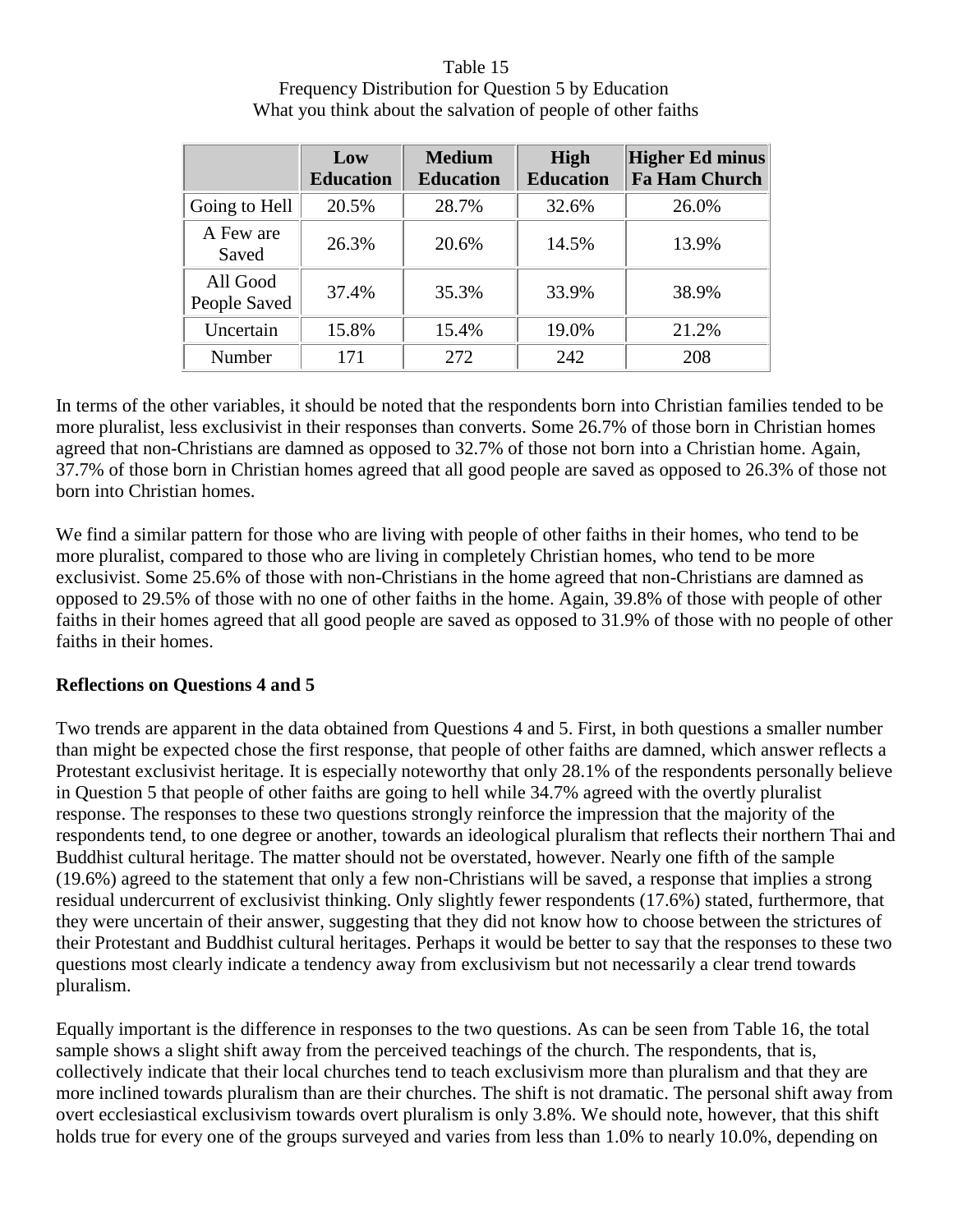the group. It appears, in sum, that there is a slight shift away from the received ecclesiastical teaching of exclusivism towards the cultural attitude of pluralism.

|                              | <b>Question 4</b><br><b>Church teaches</b> | <b>Question 5 You</b><br>think |  |  |
|------------------------------|--------------------------------------------|--------------------------------|--|--|
| Going to Hell                | 32.4%                                      | 28.1%                          |  |  |
| $A$ Few are Saved            | 20.0%                                      | 19.6%                          |  |  |
| All Good People<br>Saved     | 30.9%                                      | 34.7%                          |  |  |
| Uncertain                    | 16.5%                                      | 17.6%                          |  |  |
| $N = 715$ for both questions |                                            |                                |  |  |

Table 16 Comparison of Frequency Distributions for Questions 4 & 5

We should also note that the respondents showed a strong tendency to select the same response for both questions. Table 17 compares the responses to Question 5 with those to Question 4 for each of the 4 responses, thus for example 84.1% of those who stated in Question 5 that they believe that people of other faiths are going to hell also stated in Question 4 that their church teaches the same thing. Even in the case of those who in Question 5 were uncertain of their own position, 54.8% also chose "uncertain" in Question 4 concerning what their church teaches. The majority of respondents, in sum, believe that they hold the same position on the question of the salvation of people of other faiths as that of their church. They do not seem themselves as being innovative.

| <b>Respondents</b><br>believe | <b>Church teaches</b><br><b>Going to Hell</b> | <b>Church teaches A Few</b><br>are Saved | <b>All Good People</b><br>are Saved | <b>Uncertain what</b><br>church teaches |
|-------------------------------|-----------------------------------------------|------------------------------------------|-------------------------------------|-----------------------------------------|
| Going to Hell                 | 84.1%                                         | 16.5%                                    | 7.8%                                | 15.9%                                   |
| A Few are Saved               | 7.0%                                          | 61.9%                                    | 9.0%                                | 15.1%                                   |
| All Good Saved                | 1.5%                                          | 15.1%                                    | 73.4%                               | 13.5%                                   |
| Uncertain                     | 7.5%                                          | 6.5%                                     | 9.8%                                | 54.8%                                   |
| <b>Number</b>                 | 201                                           | 139                                      | 244                                 | 126                                     |

Table 17 Frequency Distributions Comparing Responses in Questions 4 to Question 5

That is, of all of those who agreed in Question 5 that non-Christians are going to hell, 84.1% agreed to the same proposition in Question 4, while of all of those who agreed in Question 5 that non-Christians are going to hell, 7.0% stated in Question 4 that a few are saved. Of all of those who agreed in Question 5 that non-Christians are going to hell, 1.5% stated in Question 4 that all good people are saved. And so on.

It is also notable, however, that of those who chose the first or exclusivist response in Question 5 only 1.5% stated in Question 4 that their church teaches a pluralist point of view. Of those who chose the third or pluralist response in Question 5, on the other hand, considerably more (7.8%) stated that their church teaches an exclusivist point of view. The percentages in both cases are small, but they do suggest that some of those who adhere to a pluralist perspective concerning people of other faith believe that they are innovative in doing so. There is almost no sense, conversely, that exclusivism is an innovative position. It appears, in sum, that local churches are somewhat more exclusivist than a portion of their members and that, perhaps, historically they have also been more exclusivist than pluralist in their thinking about people of other faiths.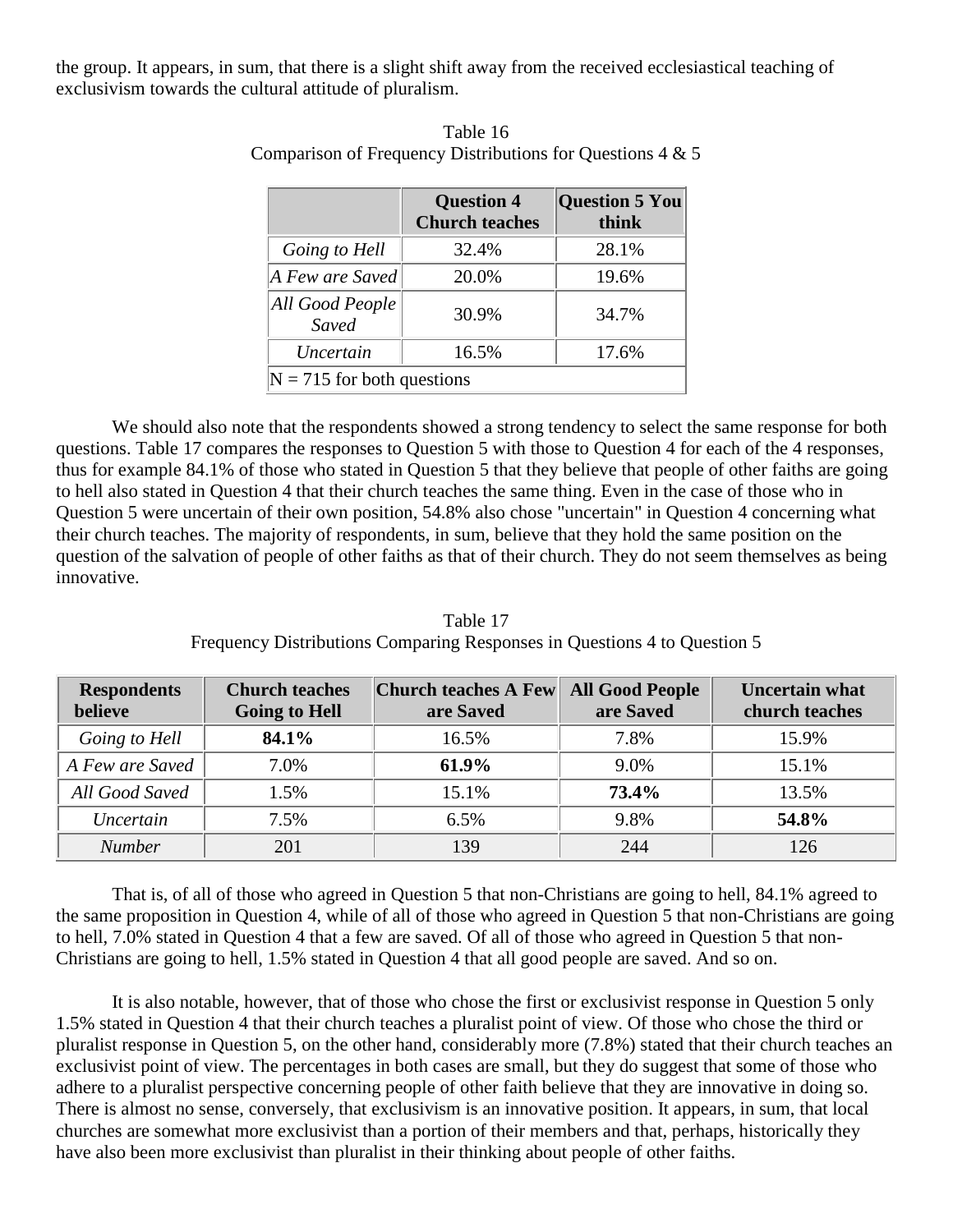What may be even more significant regarding the data contained in Table 17 is that so many people think that their churches teach religious pluralism. Of those who chose the second response, which is a compromise response between exclusivism and pluralism, in Question 5 some 15.1% claimed in Question 4 that their church teaches pluralism. Again, of those who were "uncertain," in Question 5, a total of 13.5% stated in Question 4 that their church teaches pluralism. If the opinions of the respondents are at all reflective of the actual situation in the churches, it is apparent that northern Thai Protestant local churches do communicate to their members at least some pluralist attitudes regarding people of other faiths.

Finally, we should mention the answers pastors gave to these two questions. In Question 4, some 68.2% of the pastors affirmed the first response, namely that their churches teach that people of other faiths are damned, that figure being more than 20.0% higher than for any other group surveyed. In Question 5, as already noted above, 59.1% of pastors selected that same response as reflecting their own thinking, which again is much higher than for any other group. On the face of it, pastors appear to be much more exclusivist in their thinking about people of other faiths than other church officers and church members generally. One possible interpretation is that for those with theological training the first response to these two questions seems to be the more correct answer theologically. They would be able to point to a number of places in the Bible that seem to affirm that only Christians are saved. In other words, the pastors answered Questions 4 and 5 in the same way that they answered Question 3, that is according to the received theological wisdom of the church as they understand it. If so, the shift in thinking of pastors away from exclusivism of the church and towards personal pluralism as indicated by their responses to these two questions is an important one. It is made in the face of the pastors' sense that the church teaches exclusivism and reconfirms the slight but noticeable shift of the whole sample away from exclusivism and towards pluralism, which we have already noted.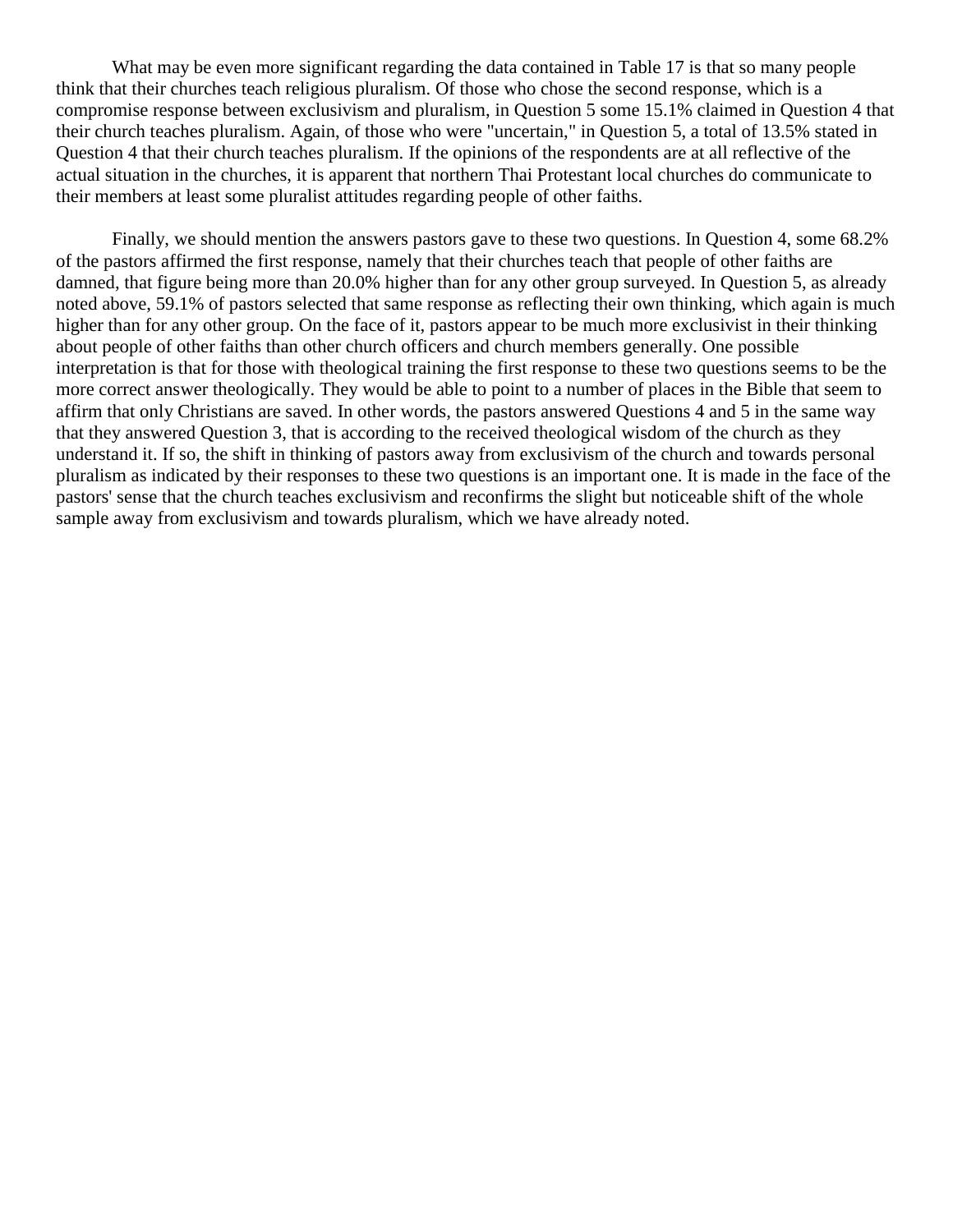#### **Conclusion**

The data obtained from these five questions suggests that the respondents, as a group, retain a strong inclination towards both pluralist and exclusivist thinking. If anything, the pluralist tendency appears to be slightly stronger. Our data also suggests that pluralism is promoted to some extent by higher education, and that-if there is a trend in one direction or the other-that trend is slightly towards pluralism.

In light of the data for Questions 6 and following, it should be emphasized that these first five questions test only the area of beliefs or ideology. They lead to the conclusion, however, that theologically and ideologically northern Thai Protestants who are members of CCT churches do not, collectively, share in the ideology of the old-time Presbyterian missionaries. There is some indication that they did agree in the past more than they do today. At the same time, missionary exclusivism has not disappeared, but it should be recognized that so far as we can tell from the data, relatively few respondents are consistently exclusivist or pluralist. The sample tends to be both pluralist and exclusivist to varying degrees depending on the question asked (see the discussion in Chapter 4 on core groups).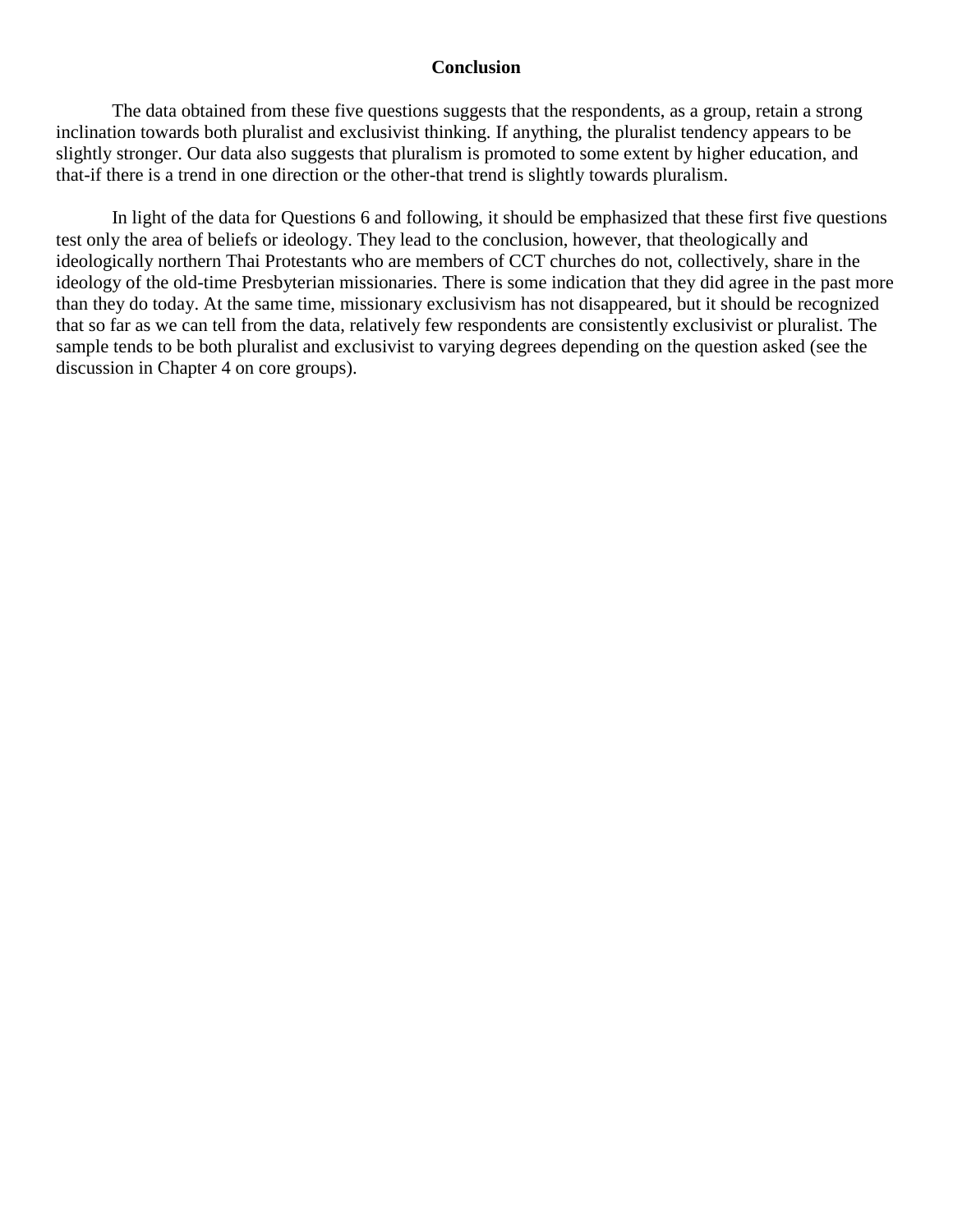## **Chapter II: Analysis of Questions 6 - 10**

#### **Introduction**

<span id="page-20-0"></span>The general purpose of these five questions is to test how the respondents look upon their relationship with people of other faiths. It deals with the important question of evangelism as an element in that relationship (Questions 6 and 7), how people of other faiths view Christians as the respondents see it (Questions 8 and 9), and who is the source of friction between Christians and people of other faiths (Question 10). One of the goals of these questions, particularly the last three, is to see whether or not the respondents feel constrained in any way in their attitudes towards people of other faiths and their religion. We will find that the data suggests that they do feel somewhat constrained by the traditional Protestant emphasis on evangelism. On the other hand, they evidently do not feel constrained socially by being members of a small religious minority.

(Readers are again reminded that all of the percentages contained in this report are valid percentages, that is they include only those respondents who actually answered the particular question under consideration.)

#### **Questions 6 & 7**

These two questions test the respondents understanding of how evangelism relates to their attitudes about and relations with people of other faiths. From the missionary era down to the present, northern Thai Protestants have placed special emphasis on evangelism as being the first and most important of all of the ministries of the church. As an outreach ministry, evangelism presumably has a major impact on the ways in which Protestants look on their relationships with people of other faiths. These two questions are also related to Questions 4 and 5, it being assumed originally that the responses in both sets should mirror each other. That is, respondents who gave pluralist responses in the first two questions will likely give the same response in these two questions; and, by the same token, those who tested exclusivist in Questions 4 and 5 should give similar responses here.

#### **Question 6**

Question 6 begins with the statement, "The Bible teaches us to love our neighbors." It then asks, "What does loving our neighbors of other faiths mean?" Five possible responses are provided: [a] "do everything, both in speaking and acting, to bring them to faith in God"; [b] "share in their joys and sufferings with the hope that they will know God; but do not emphasize conversion"; [c] "show them compassion as Thai brothers and sisters without expecting anything in return"; [d] "this is not a matter to worry about or think a lot about"; and, [e] "I'm not sure on this question." Respondents were asked to select only one response.

It is assumed that the first response is exclusivist and the third is pluralist in intent. The second response is taken to be a compromise response but probably is inclined slightly towards pluralism. It is intended to capture the position of those who see good deeds, rather than verbal presentations of the Christian message, as central to evangelism. The purpose of the fourth response is to see whether or not the respondents even feel that the question of evangelism is personally important to them.

Table 18 shows that the respondents were almost evenly divided between those who stated that loving one's neighbor means overtly evangelizing them (38.3%) and those who agreed that loving one's neighbor means showing them compassion without any thought of converting them (36.2%). Overall, 58.0% agreed to statements in Question 6 that eschew overt evangelization of people of other faiths (that is, responses two and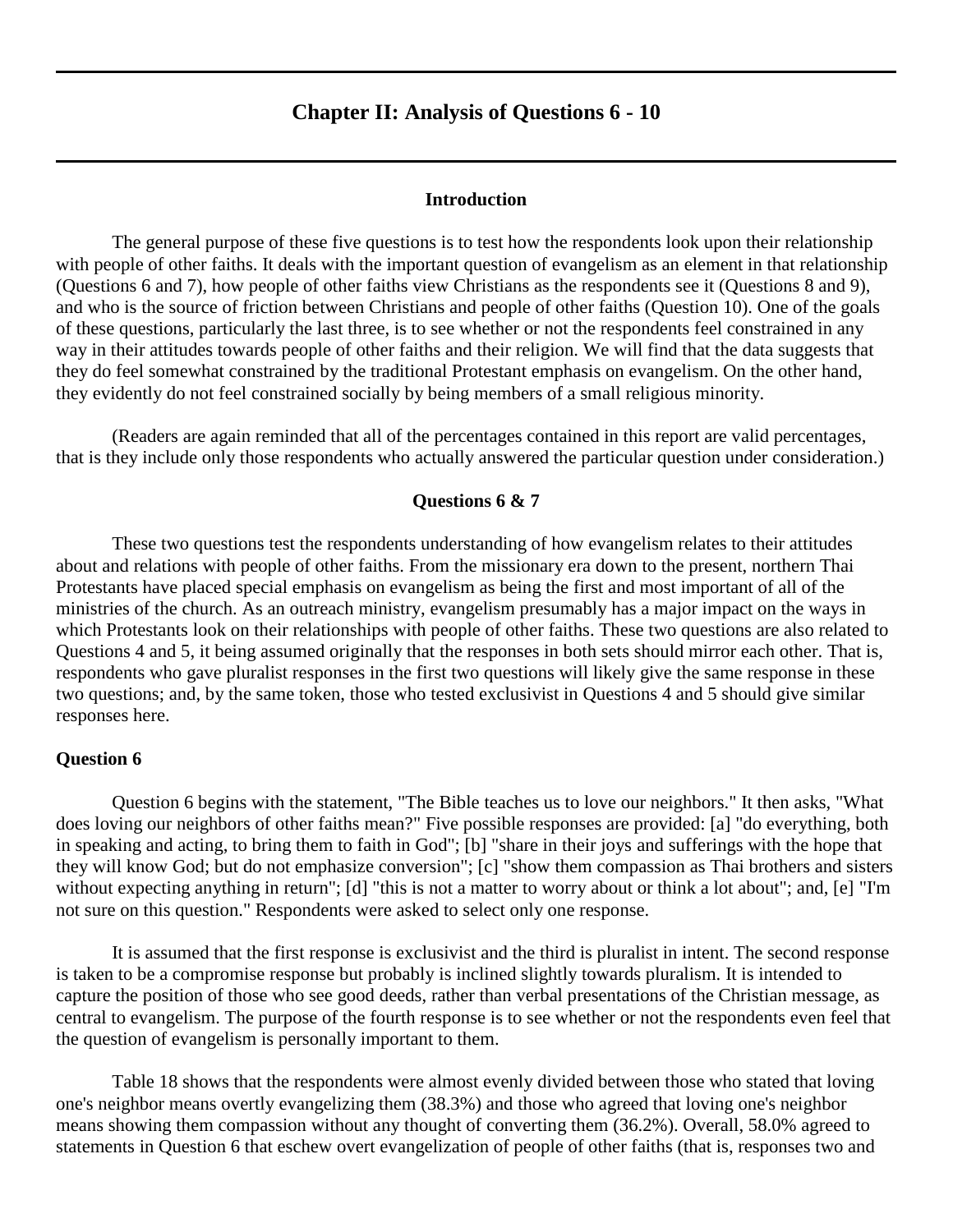three). It should be noted that only 1.1% of the sample agreed that one should not worry about loving one's neighbors, suggesting that the issue of how to relate to one's neighbors is an important one for virtually all of the respondents. It should also be noted that just 2.5% of the respondents felt uncertain on this question, indicating that the great majority of them have thought about the question and formed an opinion about it.

|                        | <b>Number</b> | Valid % |
|------------------------|---------------|---------|
| Evangelize Them        | 272           | 38.3%   |
| Share & Hope           | 155           | 21.8%   |
| <b>Show Compassion</b> | 257           | 36.2%   |
| Not Important          |               | 1.1%    |
| <i>Uncertain</i>       | 18            | 2.5%    |
| $N = 710$              |               |         |

## Table 18 Frequency Distribution for Question 6 The Meaning of Loving our Neighbors of Other Faiths

In terms of the variables of *age* (Question 16), *gender* (Question 17), *locality* (Question 18), *position* in the church (Question 19), *educational status* (Question 20), and whether or not the respondents were *born into a Christian home* (Question 21) or have *non-Christians living in their homes* (Question 22), there is an important degree of variation in three categories, namely position in the church, educational status, and whether or not one was born into a Christian home.

Table 19 shows that on the whole pastors (55.0%) and elders (50.0%) more frequently selected the first, exclusivist response, which holds that loving one's neighbor of another faith means evangelizing them than did the general membership (34.9%). Elders were the least likely (21.4%) to agree to the pluralist statement that loving one's neighbor means showing them compassion without hoping they will convert .

|                        | <b>Pastors</b> | <b>Elders</b> | <b>Deacons</b> | <b>Members</b> |
|------------------------|----------------|---------------|----------------|----------------|
| Evangelize Them        | 55.0%          | 50.0%         | 42.5%          | 34.9%          |
| Share & Hope           | 20.0%          | 26.8%         | 19.5%          | 21.2%          |
| <b>Show Compassion</b> | 25.0%          | 21.4%         | 36.8%          | 38.9%          |
| Not Important          | $0.0\%$        | 1.8%          | $0.0\%$        | 1.3%           |
| Uncertain              | $0.0\%$        | 0.0%          | 1.1%           | 3.8%           |
| <b>Number</b>          | 20             | 112           | 87             | 453            |

Table 19 Frequency Distribution for Question 6 by Positions The Meaning of Loving our Neighbors of Other Faiths

Table 20 shows that 43.4% of less well-educated respondents tend to equate love of neighbor with uncomplicated compassion where respondents with both medium and higher education show a greater inclination to love their neighbors by evangelizing them. In terms of how one expresses Christian love of neighbor, in other words, the higher the educational level the more likely are respondents to equate that love with overt evangelization of neighbors of other faiths. In every case, however, the majority of respondents do not affirm the exclusivist choice of the first response, evangelism. If we accept the premise that the second choice of sharing in the sorrows and joys of people of other faith is conscious but covert evangelism and a step away from an exclusivist commitment to evangelization, then the old-time missionary approach to people of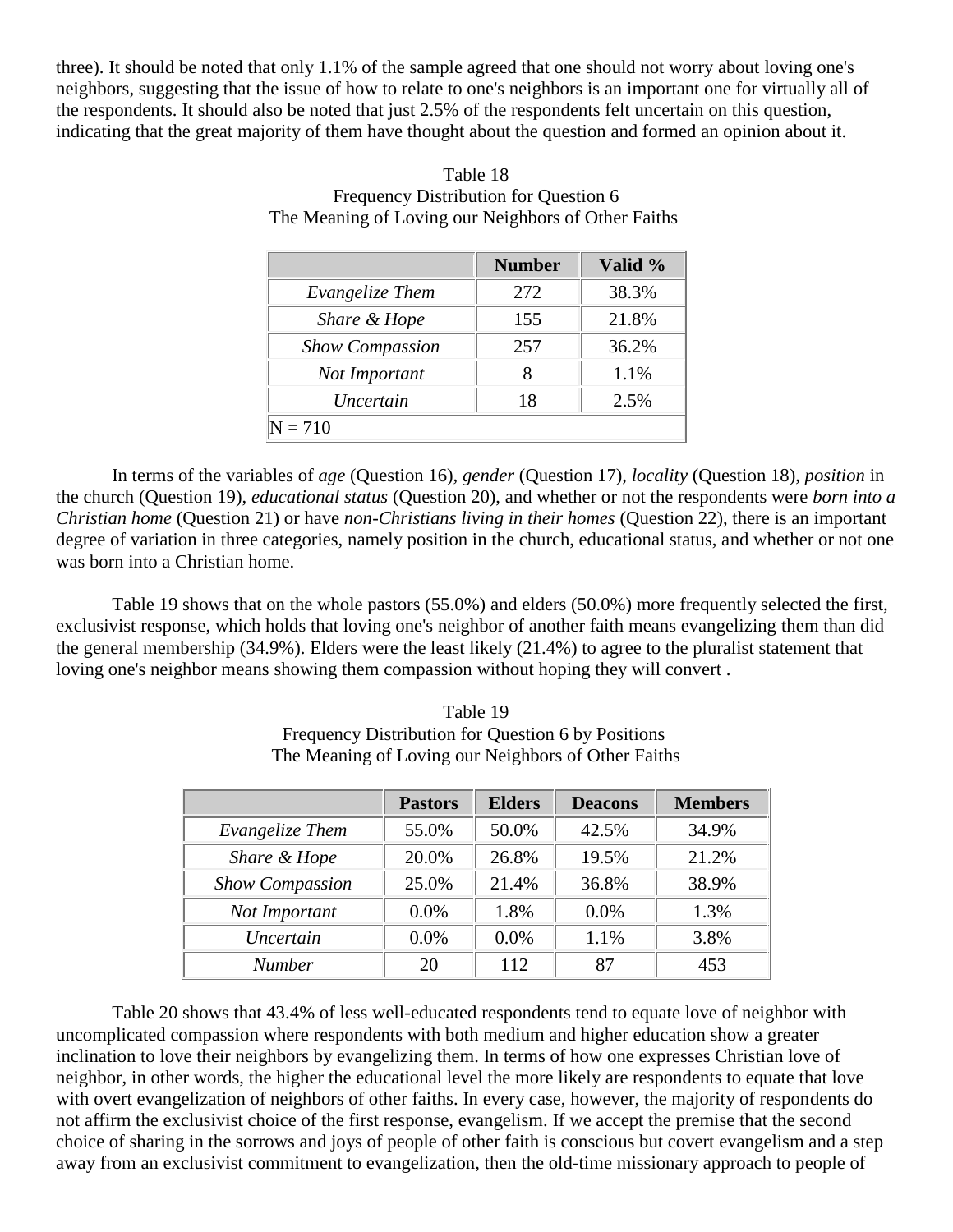other faiths remains the favored choice of only roughly 30% to 40% of the sample when the variable of educational status is considered. Table 20 also shows that the percentages for the total urban sample does not differ greatly from that of the particularly exclusivist Fa Ham Church and, in fact, are even slightly more exclusivist.

|                              | Low<br><b>Education</b> | <b>Medium</b><br><b>Education</b> | <b>High</b><br><b>Education</b> | <b>Higher Ed minus</b><br><b>Fa Ham Church</b> |
|------------------------------|-------------------------|-----------------------------------|---------------------------------|------------------------------------------------|
| Evangelize<br><b>Them</b>    | 30.6%                   | 39.0%                             | 43.1%                           | 40.6%                                          |
| Share & Hope                 | 21.4%                   | 23.8%                             | 20.1%                           | 21.9%                                          |
| Show<br>Compassion           | 43.4%                   | 33.5%                             | 34.7%                           | 34.9%                                          |
| $\vert Not\; Important\vert$ | 2.3%                    | 0.7%                              | 0.8%                            | 1.0%                                           |
| Uncertain                    | 2.3%                    | 3.0%                              | 1.3%                            | 1.6%                                           |
| <b>Number</b>                | 173                     | 269                               | 239                             | 192                                            |

## Table 20 Frequency Distribution for Question 6 by Education The Meaning of Loving our Neighbors of Other Faiths

Note: Low education includes the first three responses in Question 20; medium education includes responses four, five, and six; and, high education includes the last two responses.

Table 21 shows that those respondents who were born in Christian homes tend to be more pluralist in their responses than do those who were not born in Christian homes. Some 47.7% of the latter, thus, equated love of neighbor with overt evangelization while only 35.4% of those born in Christian homes did so. On the other hand, the differences between the two groups in terms of the pluralist response of showing one's neighbor uncomplicated compassion is not that great. The reason is that 7.3% more of those born in Christian homes chose the medium response of covert evangelism (24.0%) than did those not born into Christian homes (16.7%).

| Table 21                                                           |
|--------------------------------------------------------------------|
| Frequency Distribution for Question 6 by Birth in a Christian Home |
| The Meaning of Loving our Neighbors of Other Faiths                |

|                           | Born in a<br><b>Christian Home</b> | Not Born in a<br><b>Christian Home</b> |
|---------------------------|------------------------------------|----------------------------------------|
| Evangelize<br><b>Them</b> | 35.4%                              | 47.7%                                  |
| Share & Hope              | 24.0%                              | 16.7%                                  |
| Show<br>Compassion        | 36.1%                              | 33.8%                                  |
| Not Important             | 1.3%                               | 0.9%                                   |
| Uncertain                 | 3.2%                               | 0.9%                                   |
| <b>Number</b>             | 466                                | 216                                    |

Regarding the other variables, women showed a stronger tendency to show uncomplicated compassion (39.5%) compared to the men (30.2%). Rural Christians also showed a less inclination towards overt evangelism (35.8%) than did urban Christians (50.0). There was only a slight difference among age groups with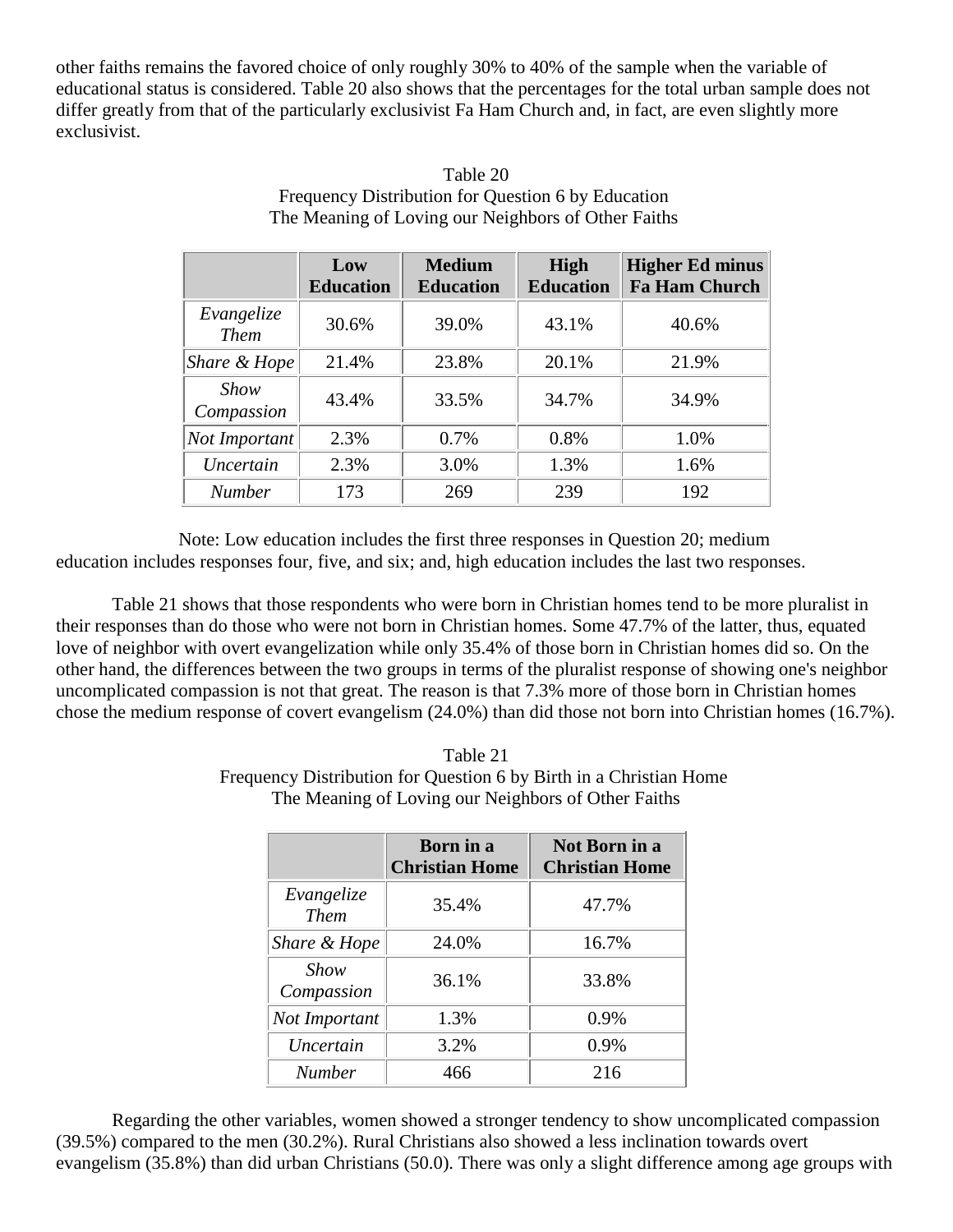people ages 11-30 tending to be just a little more pluralist (37.1% selecting the third response) compared to those ages 60 and above (39.7% selecting the third response).

## **Question 7**

Question 7 asks, "Do you agree that it is not necessary for Christians to evangelize people of other faiths?" The question is phrased negatively for two reasons: first, to reduce the chance that respondents would go through the questionnaire selecting one response automatically; and, second, to encourage the respondents to stop and reflect on their evangelistic commitment. Responses disagreeing with the statement in this question are taken to be exclusivist; responses affirming the statement are considered pluralist.

As is seen in Table 22, the respondents, in general, strongly affirmed the necessity of evangelizing non-Christians. Some 79.6% of the total sample disagreed to one degree or another with the statement that Christians need not evangelize people of other faiths, a particularly strong response esp. given the negative and perhaps slightly awkward wording of the question. Only 19.0% agreed.

|                       | <b>Number</b> | Valid % |
|-----------------------|---------------|---------|
| Disagree Entirely     | 237           | 33.1%   |
| <i>Disagree</i>       | 279           | 38.9%   |
| Disagree Somewhat     | 55            | 7.7%    |
| Agree Somewhat        | 36            | 5.0%    |
| Agree                 | 71            | 9.9%    |
| <b>Agree Entirely</b> | 29            | 4.0%    |
| Uncertain             | 10            | 1.4%    |
| $N = 717$             |               |         |

Table 22 Frequency Distribution for Question 7 It is not necessary for Christians to evangelize people of other faiths

In terms of the variables of *age* (Question 16), *gender* (Question 17), *locality* (Question 18), *position* in the church (Question 19), *educational status* (Question 20), and whether or not the respondents were *born into a Christian home* (Question 21) or have *non-Christians living in their homes* (Question 22), there is a noteworthy degree of variation in the categories of age and educational status.

Table 23 shows that younger people, ages 11-30, disagreed with the idea that evangelism is unimportant at a rate (85.1%) considerably higher than those ages 60 and over (69.6%). Of all of the variables sampled, those over the age of 60 agreed with the proposition that evangelism is unimportant at a rate (30.4%) higher than for any other category.

Table 23 Summary of Frequency Distribution for Question 7 by Age It is not necessary for Christians to evangelize people of other faiths

|               | <b>Total Sample</b> | $11 - 30$ | $31 - 60$ | Over 60 |
|---------------|---------------------|-----------|-----------|---------|
| Disagree      | 79.6%               | 85.1%     | 79.9%     | 69.6%   |
| Agree         | 19.0%               | 13.5%     | 18.7%     | 30.4%   |
| <b>Number</b> | 717                 | 208       | 418       | 69      |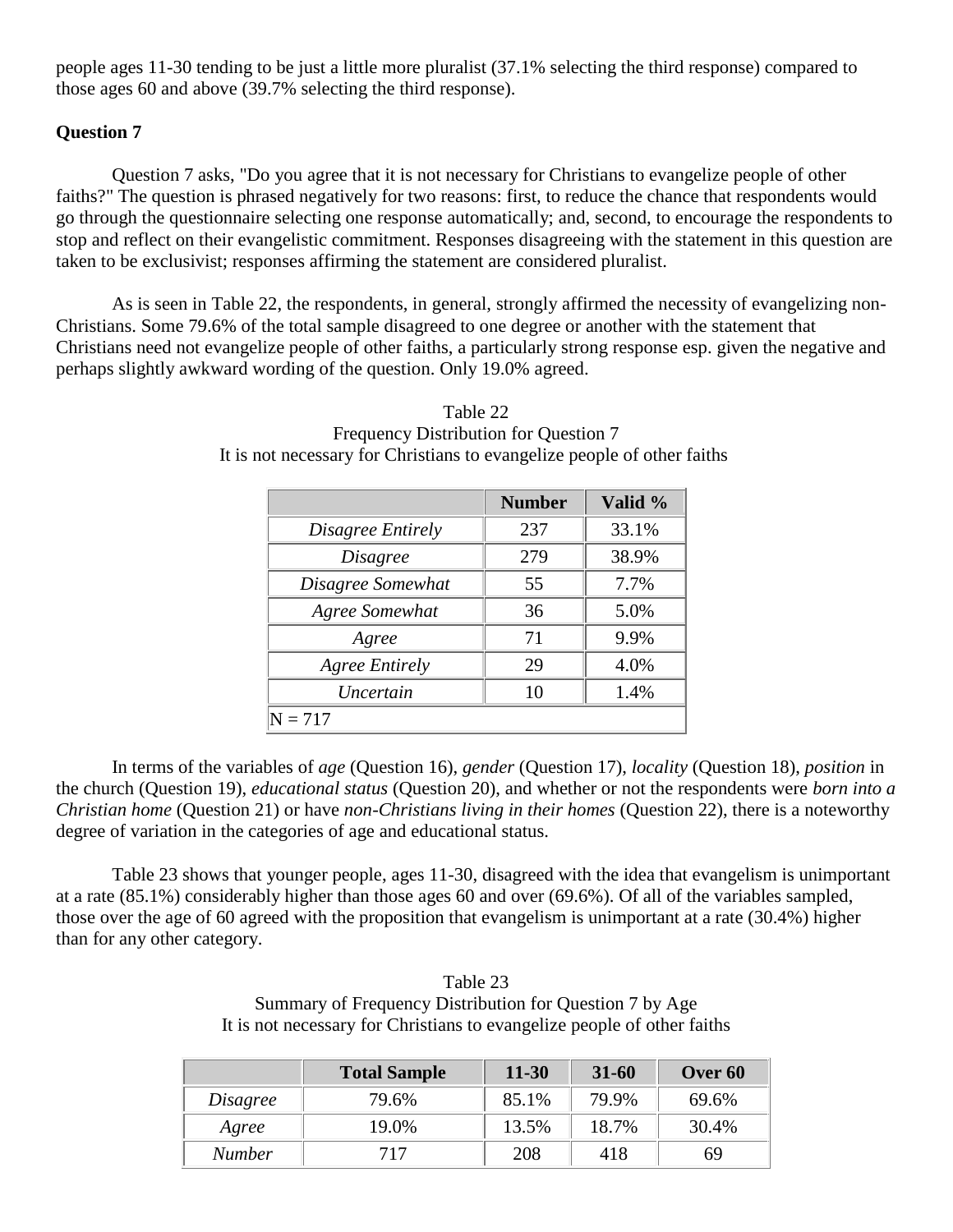Table 24 shows that those with a higher education disagreed with the idea that evangelism is unimportant at a rate (84.9%) higher than those with a medium education (80.1%) or with a lower education level (72.1%). That is, as in the case of Question 6, there is a positive correlation between level of education and valuation of evangelism.

Table 24

## Summary of Frequency Distribution for Question 7 by Educational Status It is not necessary for Christians to evangelize people of other faiths **Total Sample Lower Educatn Medium Edn Higher Education**

|               |       |       |       | Fotal Sample   Lower Equeath   Medium Edn   Higher Equeation |
|---------------|-------|-------|-------|--------------------------------------------------------------|
| Disagree      | 79.6% | 72.1% | 80.1% | 84.9%                                                        |
| Agree         | 19.0% | 26.7% | 19.1% | 13.1%                                                        |
| <b>Number</b> | 717   | 172.  | 272   | 245                                                          |

Note: Low education includes the first three responses in Question 20; medium education includes responses four, five, and six; and, high education includes the last two responses.

In terms of the other variables, women disagreed with the statement that evangelism is not important at a rate (80.1%) slightly lower than men (81.6%). Rural respondents tended to agree that evangelism is not important at a higher rate (24.1%) than those living in amphur centers (15.7%), suburbs (11.7%), or cities (11.2%). Pastors, again, disagreed with the statement that evangelism is not important at a much higher rate (95.5%) than those holding other positions in the church, particularly the general membership (79.1%). In their high valuation of evangelism as reflected in Question 7, there are not appreciable differences between those born in Christian homes and converts or between those who have people of other faiths living with them in their homes and those who do not.

## **Reflections on Questions 6 and 7**

The data obtained from Questions 6 and 7 begin to reveal the complexity of northern Thai Protestant pluralist and exclusivist thinking about and attitudes towards people of other faiths. Theologically or ideologically, as we have seen in the first five questions, Protestants in northern Thailand are apparently somewhat more pluralist in their thinking than exclusivist, and the trend seems to be somewhat away from exclusivism.

The data from Question 6 seems to confirm that trend. As we saw in Table 18, only roughly two-fifths (38.3%) of the respondents affirmed the overtly exclusivist response that loving one's neighbor means doing "everything, both in speaking and acting, to bring them to faith in God." Most of the remaining three-fifths (58.0%) selected the second and third responses to that question, which affirm either covert or overt pluralism. While the matter is made more complicated by the fact that the second response may also be taken to be somewhat exclusivist, the fact remains that the solid majority of respondents did not choose the historical missionary position of overt, aggressive evangelism. In spite of the fact that evangelism is still highly valued by the leadership of most local churches and widely believed to be the most important ministry of the church, a strong minority of 36.2% affirmed the pluralist response, which uses the more Buddhist than Christian term of "compassion" (maeta karuna) to describe loving relationships with one's neighbors of other faiths.

The data from Question 7, however, suggests that a strong commitment to evangelism remains central to the respondents understanding of their relationship to people of other faiths. Virtually four-fifths (79.6%), as we saw from Table 22, disagreed to one degree or another with the statement in Question 7 that it is not necessary to evangelize people of other faiths. While many of the respondents may have an understanding of evangelism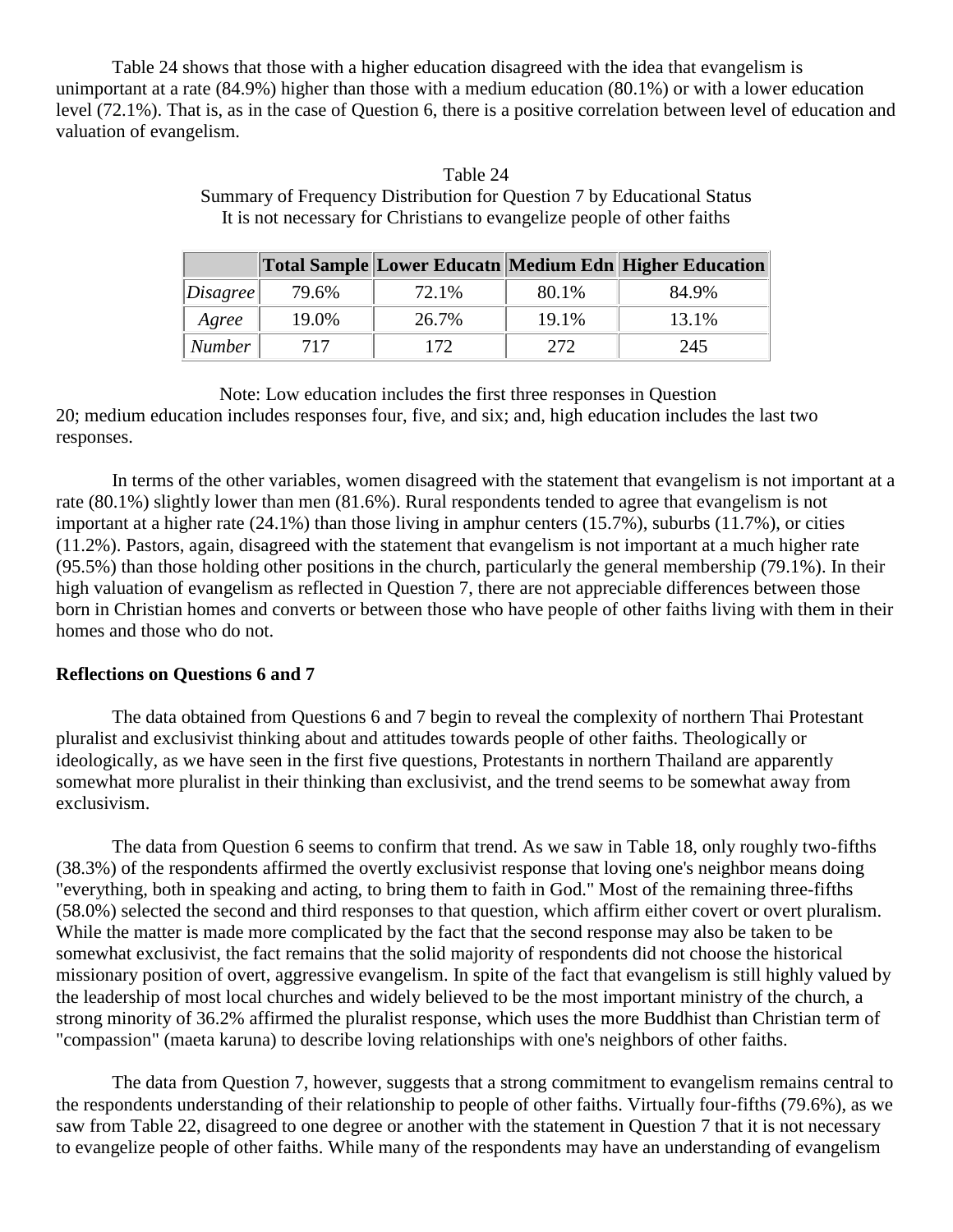that is not overtly exclusivist, as the data from Question 6 suggests, it is important to understand that the respondents continue to value evangelism highly even when we would expect differently. It might be assumed, for example, that those who agreed in Question 6 that the best way to love one's neighbor is by uncomplicated compassion would not value evangelism. Such is not the case. Table 25 shows that 73.9% of all of those who chose the pluralist response of uncomplicated compassion in Question 6 still affirmed, to one degree or another, the importance evangelism in Question 7.

|                             | <b>Question</b> | <b>Question 6 Exclusivist</b><br><b>Response</b> | <b>Question 6 Pluralist</b><br><b>Response</b> |
|-----------------------------|-----------------|--------------------------------------------------|------------------------------------------------|
| <i>Disagree</i><br>Entirely | 33.1%           | 46.1%                                            | 23.3%                                          |
| <i>Disagree</i>             | 38.9%           | 35.2%                                            | 42.0%                                          |
| <i>Disagree</i><br>Somewhat | 7.7%            | 6.4%                                             | 8.6%                                           |
| Agree<br>Somewhat           | 5.0%            | 1.9%                                             | 7.4%                                           |
| Agree                       | 9.9%            | 5.2%                                             | 14.8%                                          |
| <b>Agree Entirely</b>       | 4.0%            | 4.9%                                             | 1.2%                                           |
| Uncertain                   | 1.4%            | 0.4%                                             | 2.7%                                           |
| <b>Number</b>               | 717             | 267                                              | 257                                            |

| Table 25                                                                |
|-------------------------------------------------------------------------|
| Comparison of the Total Frequency Distributions for Question 7 with the |
| First and Third Responses in Question 6 to Question 7                   |

That is, Column 1 shows the responses to Question 7. Column 2 shows how those who chose the first, exclusivist response in Question 6 answered Question 7. That is, 46.1% of those who answered Question 6 with the first response, answered Question 7 with the response of "disagree entirely." And 35.2% of those who answered Question 6 with the first response, answered Question 7 with the response of "disagree." And so on. Column 3, in the same manner, shows how those who chose the third, pluralist response in Question 6 answered Question 7.

We should note, on the other hand, that those advocating uncomplicated compassion in Question 6 tended to be somewhat less strong in their response to Question 7 compared to the whole sample. As Table 25 also shows, they "disagreed entirely" with the idea that it is not necessary for Christians to evangelize people of other faiths less frequently (23.3%) than did the total sample in Question 7 (33.1%). The shift to a less strong response is especially clear when compared with those who answered Question 6 with the first, exclusivist response that loving one's neighbors of another faith means evangelizing them.

The matter of pluralism and exclusivism, in sum, is clearly more complex than we might have suspected. Each option remains embedded in northern Thai Protestant thinking about their non-Christian neighbors.

## **Questions 8, 9, & 10**

These three questions seek to discover how the respondents view their relationships with people of other faiths, as opposed to Questions 6 and 7, which are normative questions dealing with how the respondents value evangelism. The intent, especially in Questions 8 and 9, is to ascertain whether or not a sense of being forced to submit to social prejudice or feelings of alienation might influence the respondents' attitudes towards people of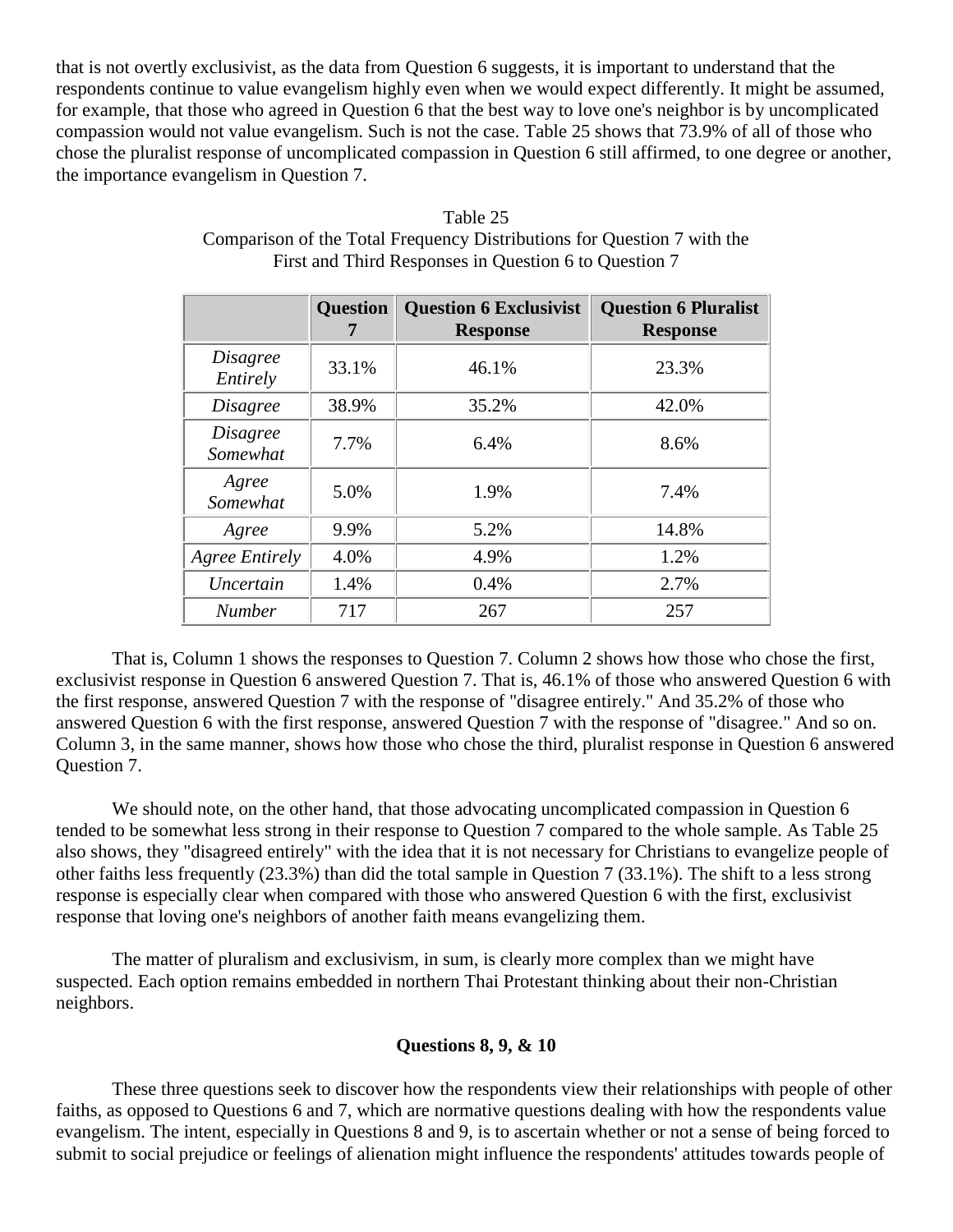other faiths. We should also note that these three questions are not classified according to pluralist or exclusivist responses. A comparison of answers to these three questions with Questions 5 and 6, categorized according to pluralist and exclusivist responses in those two questions, show only a slight correlation for Question 5 and virtually none for Question 6. The respondents, that is, show only the slightest of inclinations, if at all, to answer Questions 8, 9, or 10 on the basis of their pluralist and exclusivist attitudes as expressed in other questions.

## **Question 8**

Question 8 asks, "Do you agree that generally the Thai people look down on Christians as ones who follow the religion of foreigners?" The purpose of the question is to determine the degree to which the respondents feel that their religion alienates them from their general society. In the past, Christians were widely criticized for taking up a foreign religion.

Table 26 indicates that virtually two-thirds (66.4%) of respondents did not agree, to one degree or another, with the proposition that their society looks down on them as followers of a foreign religion. Only 28.7% of the total sample agreed with that proposition.

|                       | <b>Number</b> | Valid % |
|-----------------------|---------------|---------|
| Disagree Entirely     | 177           | 24.9%   |
| <i>Disagree</i>       | 212           | 29.8%   |
| Disagree Somewhat     | 83            | 11.7%   |
| Agree Somewhat        | 83            | 11.7%   |
| Agree                 | 91            | 12.8%   |
| <b>Agree Entirely</b> | 30            | 4.2%    |
| Uncertain             | 35            | 4.9%    |
|                       |               |         |

Table 26 Frequency Distribution for Question 8 Thai people look down on Christians as ones who follow the religion of foreigners

In terms of the variables of age (Question 16), gender (Question 17), locality (Question 18), position in the church (Question 19), educational status (Question 20), and whether or not the respondents were born into a Christian home (Question 21) or have non-Christians living in their homes (Question 22), there is a strong degree of consistency throughout the sample. None of the categories within each variable vary by more than 10.0%, and there are no discernable patterns in those variations.

#### **Question 9**

Question 9 asks, "How willing are the Buddhists in your village or community to accept Christians?" This question parallels Question 8 and has the same general purpose of seeking to determine the extent to which Christians feel alienated from the general society. The word "accept" (*yom rub*), although somewhat nebulous in meaning, indicates a positive attitude lacking any prejudicial aversion against the person or group accepted. Table 27 shows a very large majority (85.1%) of the total sample agreed to one degree or another that the people of other faiths in their community accept Christians. Only 11.5% disagreed.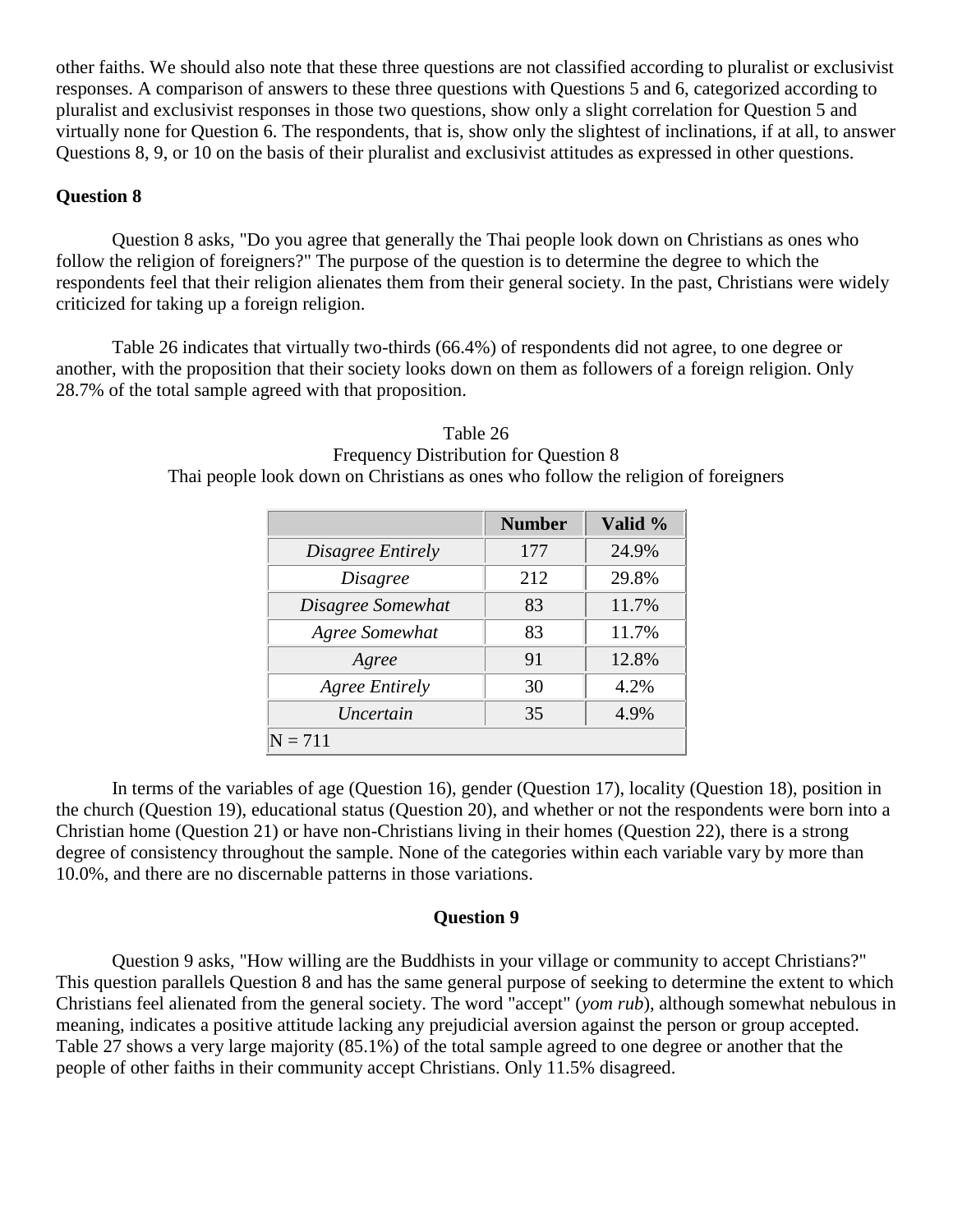Table 27 Frequency Distribution for Question 9 Willingness of the Buddhists in your village or community to accept Christians

|                       | <b>Number</b> | Valid % |
|-----------------------|---------------|---------|
| Disagree Entirely     | 3             | 0.4%    |
| <i>Disagree</i>       | 11            | 1.5%    |
| Disagree Somewhat     | 69            | 9.6%    |
| Agree Somewhat        | 227           | 31.6%   |
| Agree                 | 297           | 41.3%   |
| <b>Agree Entirely</b> | 88            | 12.2%   |
| Uncertain             | 24            | 3.3%    |
| $= 719$               |               |         |

In terms of the variables of *age* (Question 16), *gender* (Question 17), *locality* (Question 18), *position* in the church (Question 19), *educational status* (Question 20), and whether or not the respondents were *born into a Christian home* (Question 21) or have *non-Christians living in their homes* (Question 22), there is again a strong degree of consistency throughout the sample-just as was the case in Question 8. Every category of every variable sampled, agreed at a rate of at least 80.0% that Buddhists in their community are willing to accept Christians. The highest rate of acceptance for Question 9 is among those aged 60 and over (91.4%). The lowest rate is among those with a lower educational status (82.2%). There are no clear trends apparent in the variables.

#### **Question 10**

Question 10 asks, "When Christians have problems have people of other faiths, do you agree that usually Christians are not the source of the problem?" The purpose of this question is to test the degree to which Christians feel victimized when there are tensions with people of other faiths. Table 28 shows that slightly more than half (51.7%) of the respondents agree that tensions between people of other faiths and Christians, where they exist, are usually not caused by Christians.

|                       | <b>Number</b> | Valid % |
|-----------------------|---------------|---------|
| Disagree Entirely     | 37            | 5.3%    |
| Disagree              | 119           | 17.2%   |
| Disagree Somewhat     | 96            | 13.9%   |
| Agree Somewhat        | 109           | 15.8%   |
| Agree                 | 201           | 29.0%   |
| <b>Agree Entirely</b> | 48            | 6.9%    |
| <i>Uncertain</i>      | 82            | 11.8%   |
|                       |               |         |

Table 28 Frequency Distribution for Question 10 Christians are usually not the source of problems with people of other faiths

In terms of the variables of *age* (Question 16), *gender* (Question 17), *locality* (Question 18), *position* in the church (Question 19), *educational status* (Question 20), and whether or not the respondents were *born into a Christian home* (Question 21) or have *non-Christians living in their homes* (Question 22), there is a strong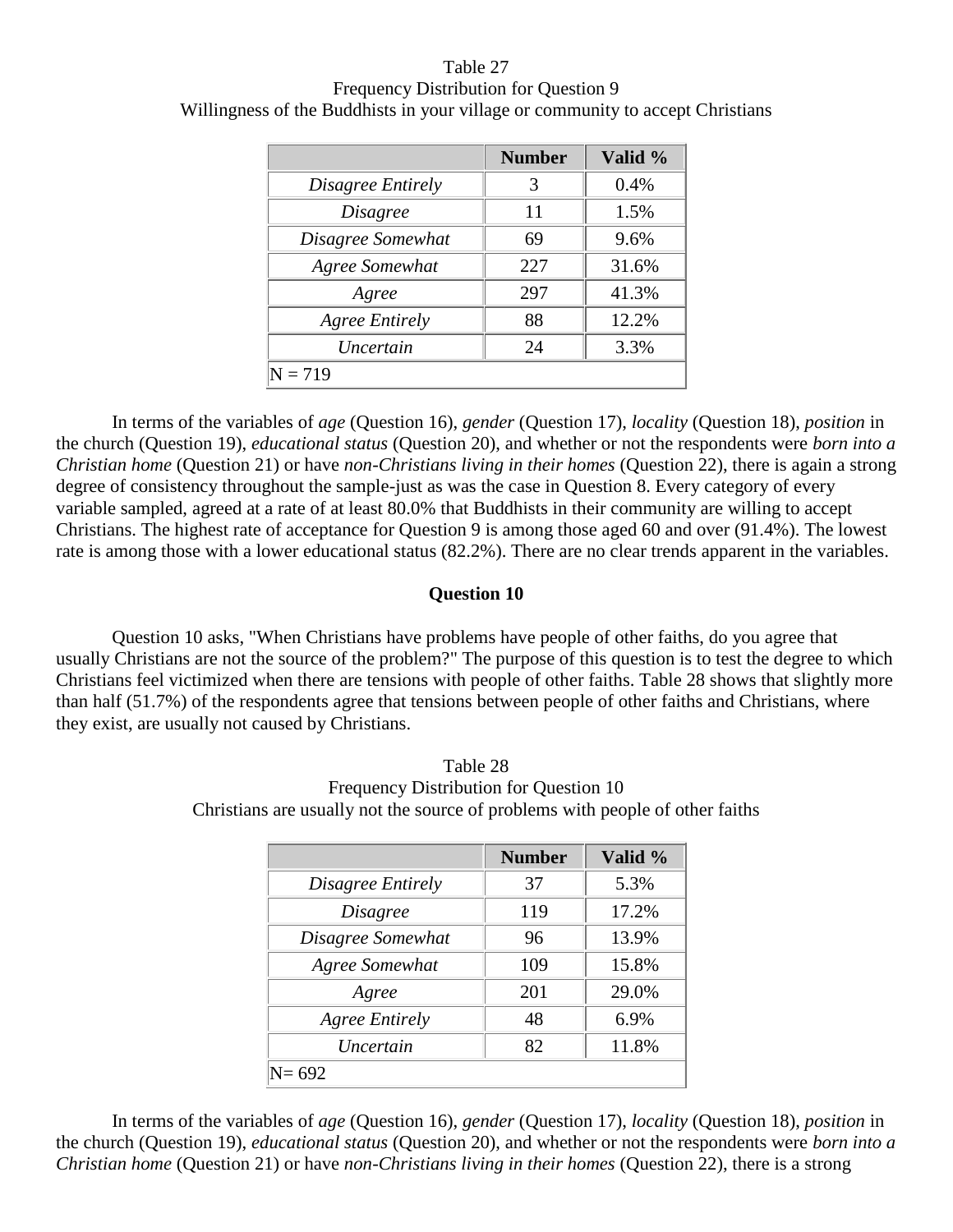degree of consistency throughout most of the sample-just as was the case in Questions 8 and 9. Every category of every variable sampled but one, agreed at a rate of at least 80.0% that non-Christians are usually the source of tensions between Christians and non-Christians. The only variable for which a larger degree of difference is apparent is that of whether or not the respondent was born in a Christian home.

Table 29 shows that respondents who were not born into a Christian home were less likely to agree that non-Christians are usually the source of friction with Christians.

|          | Born in a Christian<br>Home | <b>Not Born in a</b><br><b>Christian Home</b> |
|----------|-----------------------------|-----------------------------------------------|
| Disagree | 9.8%                        | 15.4%                                         |
| Agree    | 88.5%                       | 78.3%                                         |
| Number   | 470.                        | 221                                           |

Table 29 Frequency Distribution for Question 10 by Birth in a Christian Home Christians are usually not the source of problems with people of other faiths

As stated above, there is otherwise no major differences in the variables.

## **Reflections on Questions 8, 9, and 10**

The responses to Questions 8 and 9 indicate that the respondents generally feel secure in northern Thai society. They do not feel that people look down on them because they are adherents of a foreigners' religion, and they generally feel accepted by their relatives and neighbors of other faiths. Only slightly more than one in ten (11.5%) stated that they do not feel accepted as Christians by the people of other faiths in their community (Table 27).

Things may not be quite as rosy as these figures suggest since, in my experience, northern Thai church members tend to look on questions regarding their relationship with their Buddhist neighbors as having a "right" and a "wrong" answer. The "right" answer is that everything is fine; we get along just fine. Admitting to tensions or problems between Buddhists and Christians is a "wrong" answer. The matter is partly one of not admitting weaknesses or failures, poor relationships within a community being seen as a failure and weakness. More largely, local people deeply value communal unity, so that it would be "wrong" to answer a question about communal unity negatively whatever the reality on the ground. On the other hand, many older Christians tell stories about how relationships used to be seriously strained between Christians and Buddhists in most communities, and they claim that things are much improved today. There is reason, then, to accept the respondents' overall claim that people of other faiths do not look down on them and do accept them, understanding that the situation may not be quite as definite or as positive as our data here suggests.

The responses to Question 10, however, suggest that the majority of the respondents still retain some sense that when there are inter-faith tensions, Christians are more likely to be the victims than the victimizers. Whatever the basis for this response, there is no indication from our sample that it is ideologically motivated, that is exclusivists seeing persecution where pluralists do not. Table 30 compares the responses to Question 10 with the exclusivist (first) and pluralist (third) responses to Question 5, where the respondents were queried concerning the prospects for salvation of people of other faiths. It shows that there is very little difference in Question 10 between those who answered Question 5 with a pluralist response or with an exclusivist response compared to the answers given by the total sample. Indeed, those who gave an exclusivist response to Question 5 actually disagreed that non-Christians are more often the source of tensions between Christians and non-Christians slightly more frequently (40.0%) than did those who gave a pluralist response (38.1%).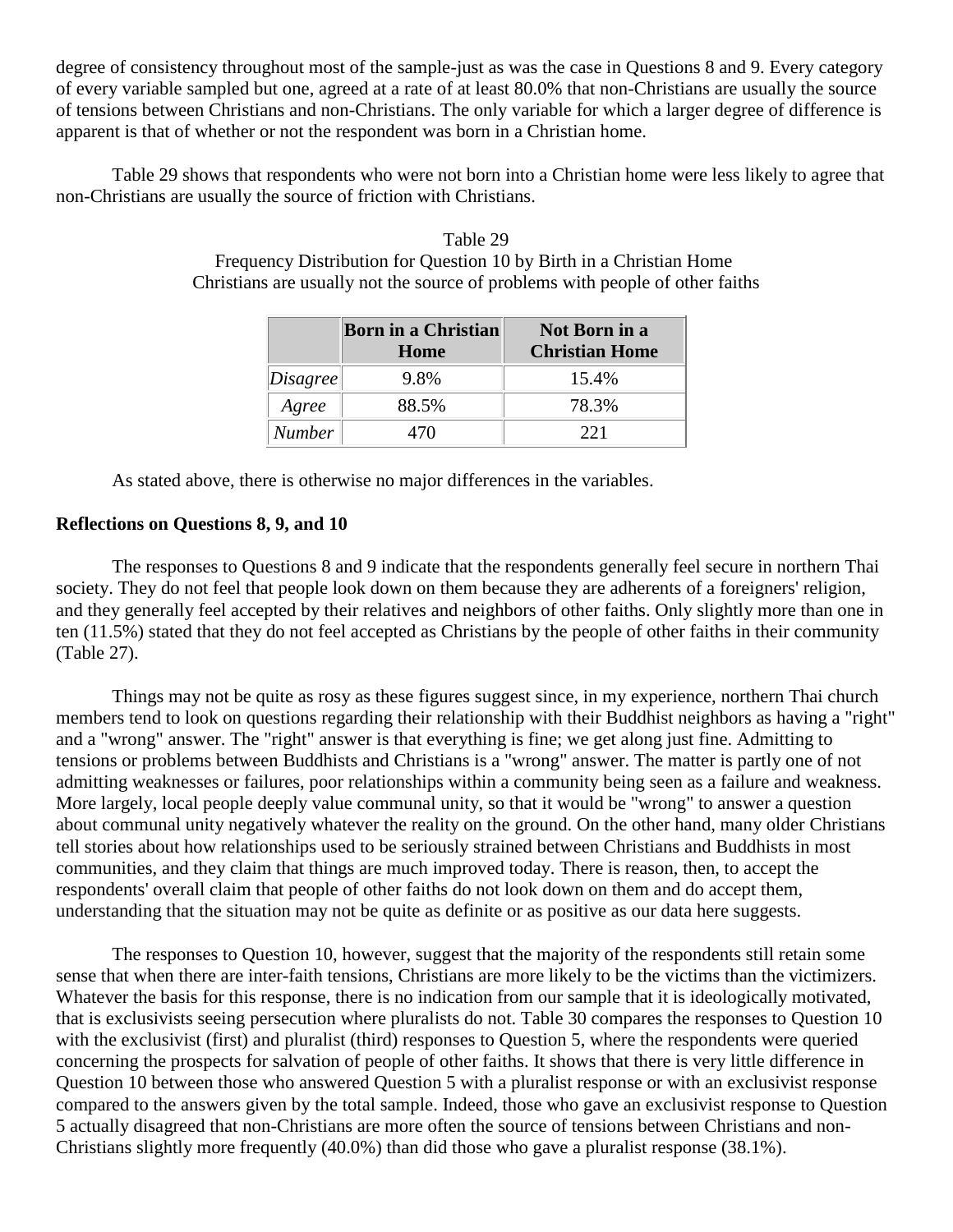| Table 30                                                                 |
|--------------------------------------------------------------------------|
| Comparison of the Total Frequency Distributions for Question 10 with the |
| First and Third Responses to Question 5                                  |

|          | <b>Question 10</b><br><b>Total Sample</b> | Question 10 compared   Question 10 compared<br>to Exclusivist Response to Pluralist Response in<br>in Question 5 | <b>Question 5</b> |
|----------|-------------------------------------------|------------------------------------------------------------------------------------------------------------------|-------------------|
| Disagree | 36.4%                                     | 40.0%                                                                                                            | 38.1%             |
| Agree    | 51.7%                                     | 52.3%                                                                                                            | 50.8%             |
| Number   | 692                                       | 195                                                                                                              | 236               |

That is, column 1 shows a summary of the responses to Question 10 itself. Column 2 shows how those who chose the first, exclusivist response in Question 5 answered Question 10. That is, 40.0% of those who answered Question 5 with the first, exclusivist response disagreed with Question 10, while 52.7% who answered Question 5 with the first response, exclusivist response answered agreed with Question 10. Column 3 shows, in the same manner, how those who gave a pluralist response in Question 5 answered Question 10.

It is hardly surprising that the respondents more often feel that generally non-Christians are the sources of inter-faith tensions rather Christians. What may be somewhat surprising is the relatively large percentage of the respondents (36.4%) who disagree with that proposition-who recognize, that is, that Christians can be as much a source of those tensions as people of other faiths. It may well be a mark of the general sense of security in their Christian identity that allows nearly two-fifths of the sample to be so self-critical.

By and large, by way of summary of the data for Questions 8, 9, and 10, a solid majority of the respondents feel comfortable socially with their identity as Protestants. Experiences of social coercion or a sense of being ostracized are not factors in the their attitudes towards people of other faiths. A substantial minority is even capable of seeing Christians as being as much of a source of inter-faith tensions as are people of other faiths. The fact that the respondents do not seem to feel constrained or pressed upon by their social environment suggests that the exclusivist and pluralist strands in the respondents' thinking are largely cultural and historical in nature. They are not shaped by a contemporary sense of being an oppressed minority.

#### **Conclusion**

The responses to Questions 6 through 10 establish two important general facts. First, they indicate that the inter-mixing of pluralist and exclusivist themes in northern Thai Protestant thinking is more complex than the responses to the first five questions, above, might have led us to believe. Second, northern Thai Protestants are evidently not constrained by adverse social conditions in their understanding of people of other faiths.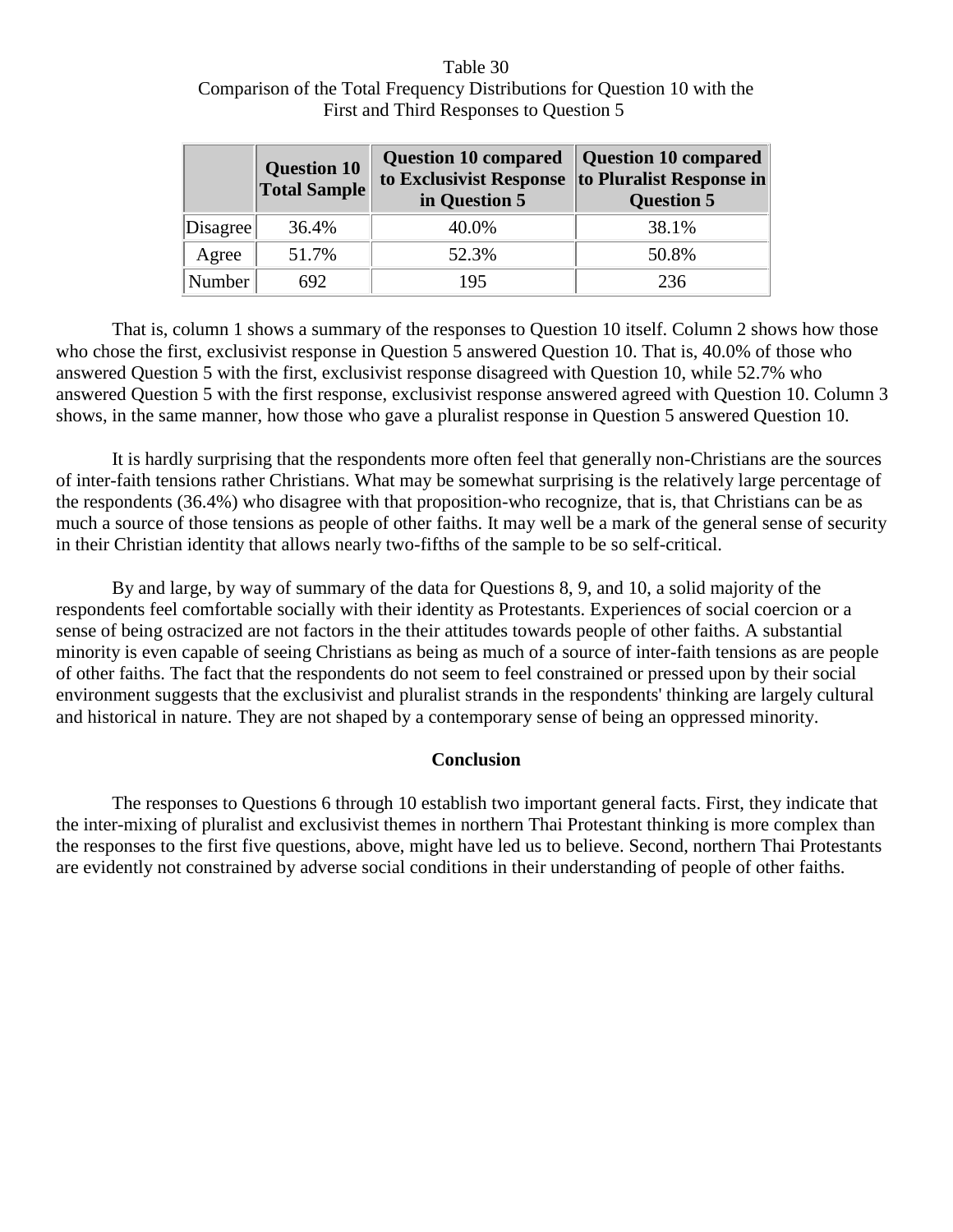## **Chapter III: Analysis of Questions 11 - 15**

#### **Introduction**

<span id="page-30-0"></span>The last five questions in the survey instrument address one of the most pressing issues facing northern Thai Protestants, namely how they behave themselves in the context of Buddhist rites. This issue is raised virtually every time northern Thai Protestants discuss their relationship with people of other faiths, and at no point are the traditions of their culture and their religion more in tension than on the issue of participation in Buddhist rites. Northern Thai culture, on the one hand, values communal unity and frictionless interpersonal relationships. Failure to take full part in the rites of ones' neighbors is seen to be disrespectful of the neighbor. Protestants, on the other hand, have long been taught that participation in the rites of other religions violates the biblical commandments to worship and serve only One God and to refrain, specifically, from the worship of idols. For those not familiar with northern Thai culture and society, we should note that it is virtually impossible for Christians (or, anyone else) to avoid attending Buddhist rites; they are socially ubiquitous. The matter becomes particularly difficult in terms of funerals, for example, where Christians may be called upon to present robes to monks or light incense sticks before a casket-acts missionary teachings traditionally forbade them from doing.

To anticipate the data obtained from these five questions, we will see in this section that the respondents tend to be strongly exclusivist in their attitudes towards Buddhist rites. There seems to be a strong inclination to limit participation in those rites as much as possible and not a little antipathy towards any participation.

In what follows, two Thai terms having to do with gestures of respect are used. The first, *phanom mue*, signifies the physical act of pressing one's hands together at a level at least chest high or higher in an attitude that Westerners associate with prayer. In contemporary Thailand, it is both a social act of greeting and of showing the respect of a person of lower social status to someone of comparable or higher status. Buddhist rites frequently call on the faithful to *phanom mue*. The second term, *wai*, is both a noun and a verb. As a noun it has the same meaning as *phanom mue*. As a verb, it is the act of *phanom mue*-ing. The terms are used interchangeably in Thai, and while wai is the more commonly used term both are widely used and entirely understood. It is worth noting that in the past northern Thai Protestants normally did not wai or phanom mue during their own worship services, but in more recent years, especially in the North, it has become common for many Christians to *wai* during times of prayer and at the time of the benediction.

It should also be noted that beginning with Question 12 the number of valid responses drops below 700 for the remaining four questions. Two reasons are likely. First, many of the respondents are unfamiliar with the mechanics of filling out a questionnaire, and it is likely that they became fatigued even by this deliberately short form. Although we estimated that most people should be able to complete the form in 15 to 20 minutes, the students reported that it took many people, especially in the rural churches, as much as 45 minutes to complete it. Second, Questions 13 and 14 appear complicated on the form and were difficult for many to comprehend and fill out. Some respondents, apparently, became discouraged and gave up.

#### **Questions 11 & 12**

These two questions, as will be seen below, explore two different aspects of Christian participation in Buddhist rites. The purpose of these two questions is to establish the boundaries of such participation in terms of both cultural issues of communal unity and theological issues of proper Christian conduct.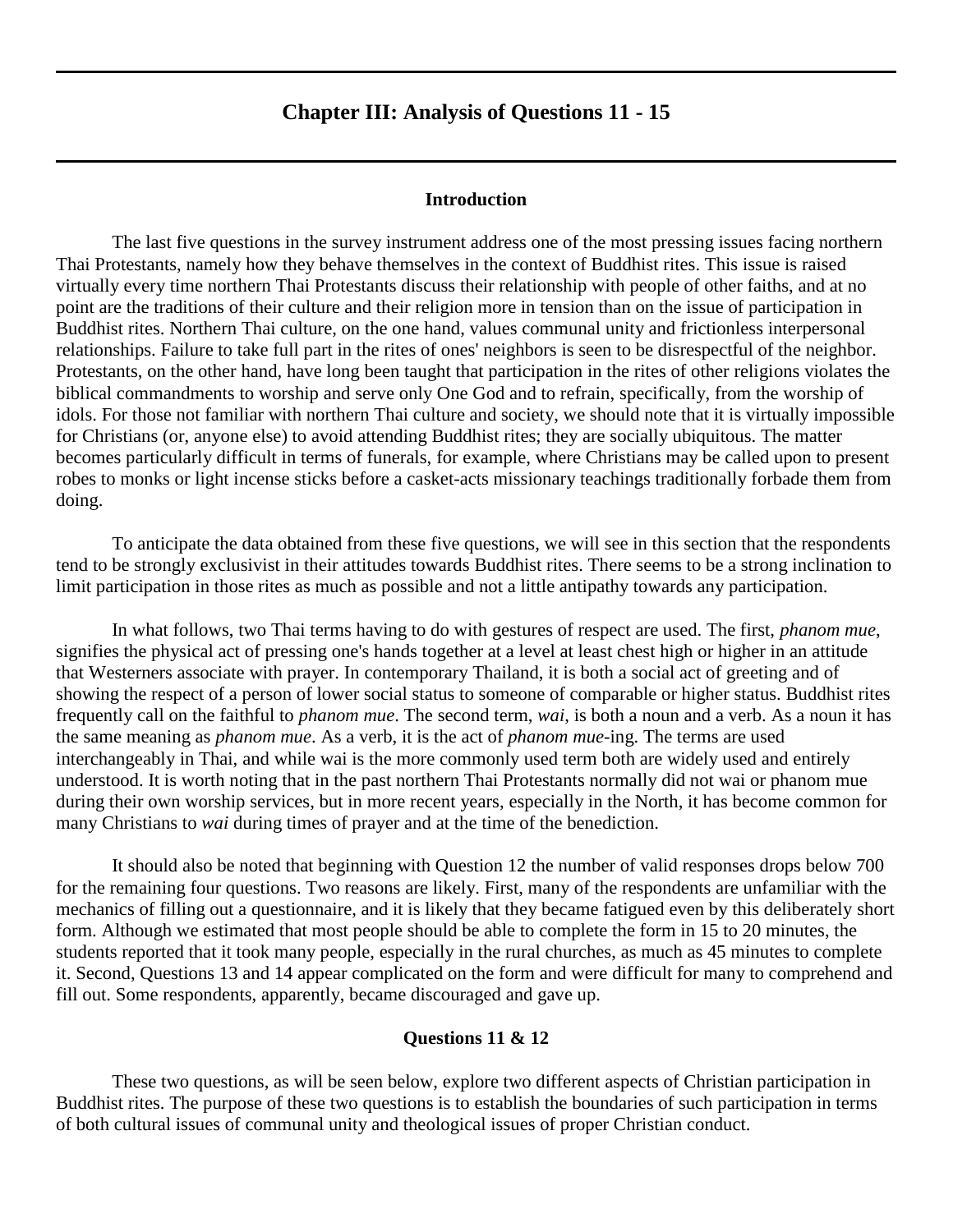## **Question 11**

Question 11 begins with the statement that, "Buddhists sometimes feel that Christians destroy brotherly and sisterly unity with them because they do not show respect (*phanom mue*) during Buddhist ritual." It then asks, "What do you think?" Respondents are provided with five responses, of which they are to choose only one: [a] whatever others think, Christians absolutely may not *phanom mue*; [b] although we empathize with them, Christians for the most part may not phanom mue; [c] actually, Christians should be broad-minded and *phanom mue*; [d] this is not an important matter and we can do whatever we want; and, [e] I'm not sure on this question The first response is taken to be exclusivist, and the third response is intended to be pluralist. The second response is designed to be a medium position, but leans towards exclusivism. The fourth response intends to discover whether the respondents see this question as being worth expressing an opinion.

Table 31 shows that an explicit appeal to the Thai pluralist value of broad-mindedness (chai kwang) received very little affirmation (6.7%) while statements saying that Christians either absolutely may not *phanom mue* during Buddhist rituals or may not in most cases were selected 63.5% of the time. On the other hand, just over one respondent in five (20.6%) agreed with the statement that the issue raised in Question 11 is not important at all.

|                                                    | <b>Number</b> | Valid<br>$\frac{0}{0}$ |
|----------------------------------------------------|---------------|------------------------|
| Christians absolutely may not<br><i>phanom mue</i> | 285           | 40.5%                  |
| Christians usually may not phanom<br>mue           | 162           | 23.0%                  |
| Christians should be broad minded                  | 47            | 6.7%                   |
| Not Important                                      | 145           | 20.6%                  |
| Uncertain                                          | 65            | 9.2%                   |
|                                                    |               |                        |

## Table 31 Frequency Distribution for Question 11 Should Christians *phanom mue* during Buddhist Rituals?

In terms of the variables of *age* (Question 16), *gender* (Question 17), *locality* (Question 18), *position* in the church (Question 19), *educational status* (Question 20), and whether or not the respondents were *born into a Christian home* (Question 21) or have *non-Christians living in their homes* (Question 22), there is an important degree of difference in terms of age, position in the church, and education.

Table 32 shows that respondents over the age of 60 tended to be more exclusivist regarding the question of whether or not Christians should *phanom mue* or not during Buddhist Rituals. Young people, ages 11-30 tended to be less exclusivist but more uncertain about the issue compared with the older age groups.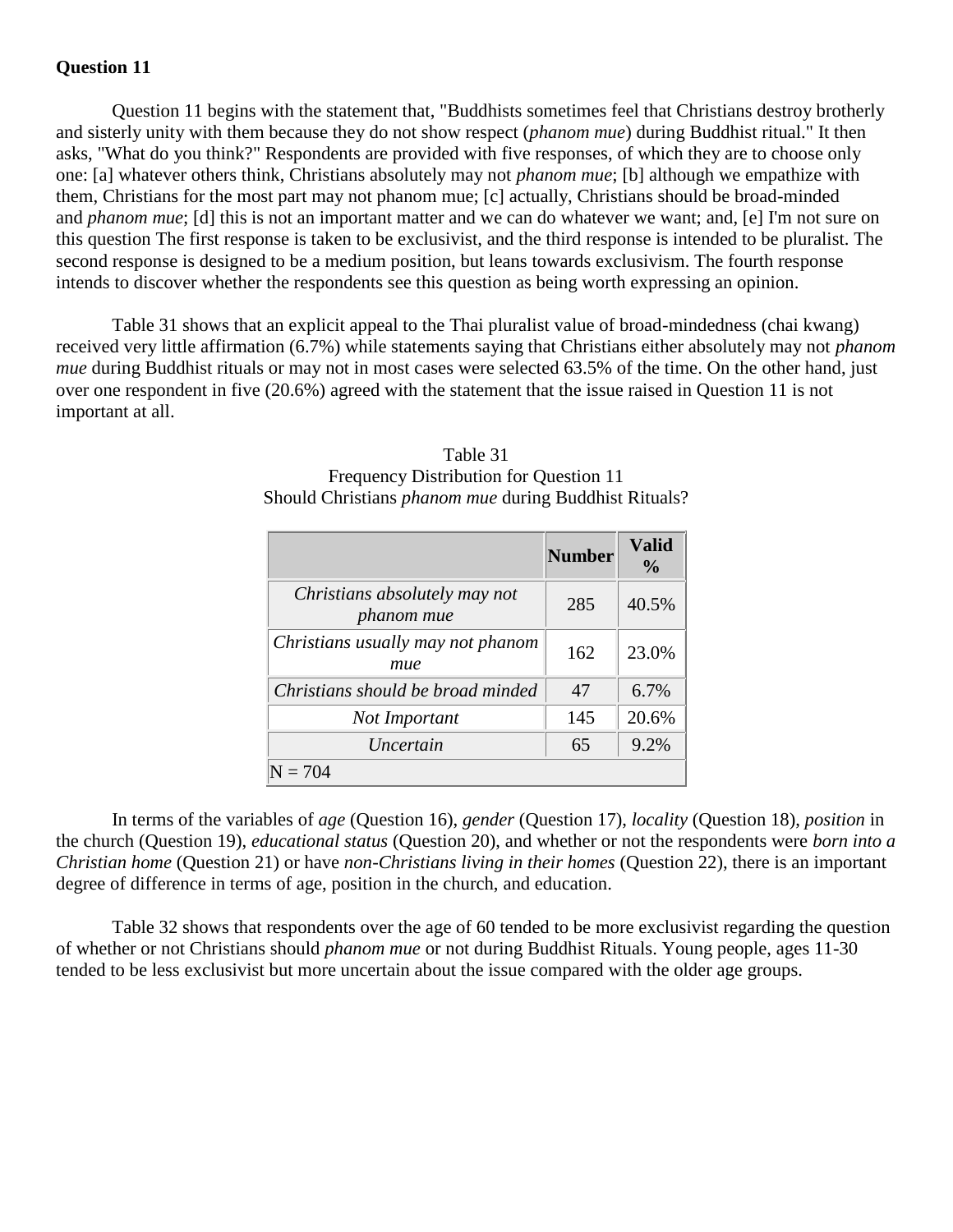Table 32 Summary of Frequency Distribution for Question 11 by Age Should Christians *phanom mue* during Buddhist Rituals?

|                                             | <b>Total</b><br><b>Sample</b> | $ {\rm Ages} 11 -  {\rm Ages} 31 -$<br>30 | 60    | Ages 61 $\&$<br>Above |
|---------------------------------------------|-------------------------------|-------------------------------------------|-------|-----------------------|
| Christians absolutely may not<br>phanom mue | 40.5%                         | 38.6%                                     | 40.1% | 48.6%                 |
| Christians usually may not<br>phanom mue    | 23.0%                         | 20.8%                                     | 24.8% | 17.1%                 |
| Christians should be broad<br>minded        | 6.7%                          | 9.2%                                      | 5.6%  | 4.3%                  |
| Not Important                               | 20.6%                         | 18.4%                                     | 22.1% | 21.4%                 |
| Uncertain                                   | 9.2%                          | 13.0%                                     | 7.3%  | 8.6%                  |
| <b>Number</b>                               | 704                           | 207                                       | 411   | 70                    |

Table 33 shows that church officers, particularly pastors and deacons, tended to be more exclusivist in their answer to Question 11 than did church members in general. Pastors, on the other hand, also more frequently saw this question as being unimportant compared to either elders or deacons.

| Table 33                                                     |
|--------------------------------------------------------------|
| Frequency Distribution for Question 11 by Positions          |
| Should Christians <i>phanom mue</i> during Buddhist Rituals? |

|                                             |       |       |       | <b>Pastors Elders Deacons Members</b> |
|---------------------------------------------|-------|-------|-------|---------------------------------------|
| Christians absolutely may not phanom<br>mue | 47.6% | 42.7% | 50.0% | 38.6%                                 |
| Christians usually may not phanom mue       | 9.5%  | 24.5% | 18.6% | 23.5%                                 |
| Christians should be broad minded           | 4.8%  | 5.5%  | 3.5%  | 7.5%                                  |
| Not Important                               | 23.8% | 18.2% | 17.4% | 21.7%                                 |
| Uncertain                                   | 14.3% | 9.1%  | 10.5% | 8.8%                                  |
| <b>Number</b>                               | 21    | 110   | 86    | 456                                   |

Table 34 shows that those with a higher education tend to be somewhat less exclusivist in their responses to Question 11 than either those with a lower or a medium level education. They also tended to see the question raised in Question 11 as being an unimportant one, particularly when compared with those who have a lower educational status.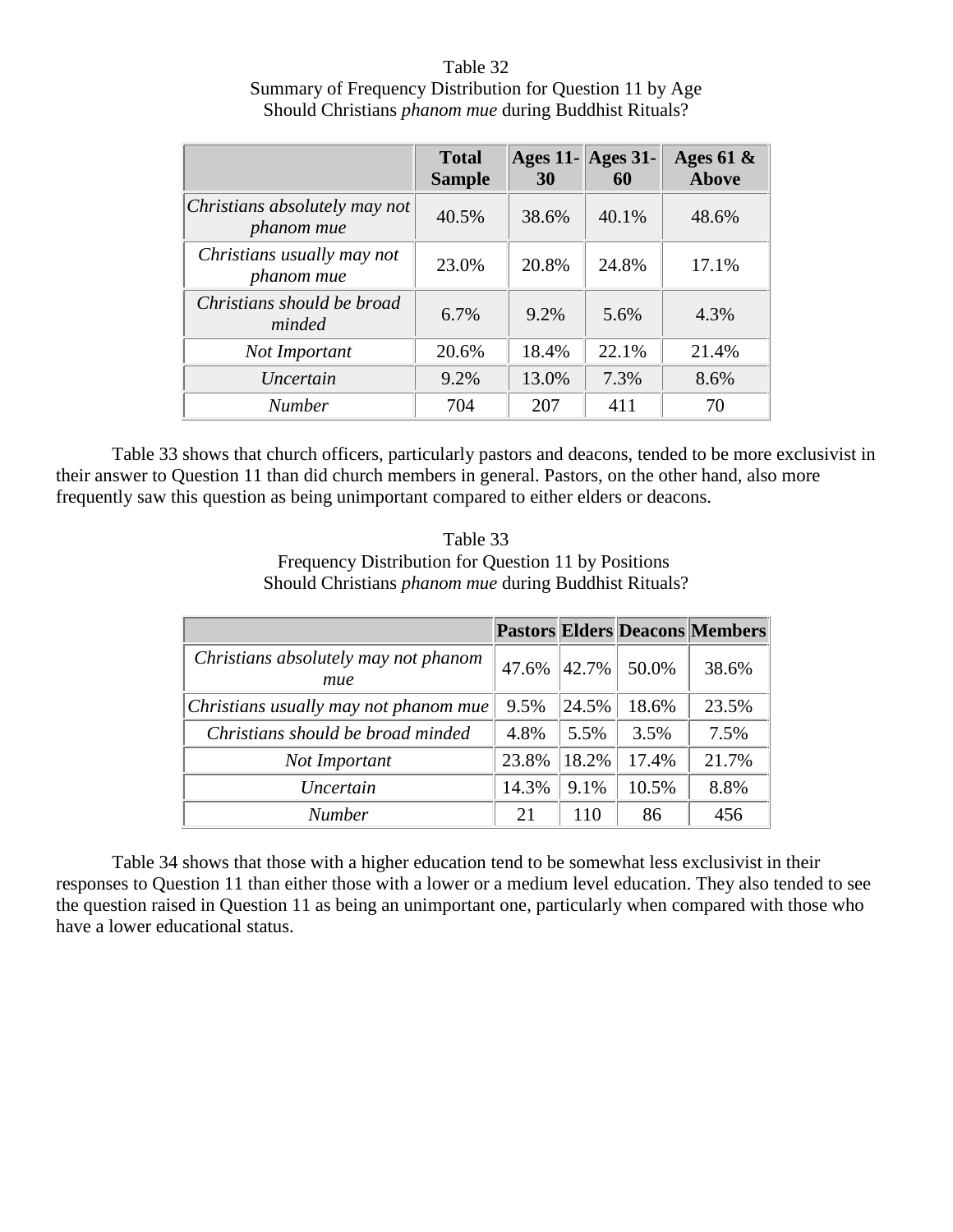## Table 34 Summary of Frequency Distribution for Question 11 by Educational Status Should Christians *phanom mue* during Buddhist Rituals?

|                                             | <b>Total</b><br><b>Sample</b> | Lower<br><b>Education</b> | <b>Medium</b><br><b>Education</b> | <b>Higher</b><br><b>Education</b> |
|---------------------------------------------|-------------------------------|---------------------------|-----------------------------------|-----------------------------------|
| Christians absolutely<br>may not phanom mue | 40.5%                         | 48.9%                     | 41.4%                             | 32.9%                             |
| Christians usually<br>may not phanom mue    | 23.0%                         | 24.7%                     | 26.5%                             | 18.8%                             |
| Christians should be<br>broad minded        | 6.7%                          | 7.5%                      | 5.6%                              | $6.7\%$                           |
| Not Important                               | 20.6%                         | 13.2%                     | 18.3%                             | 29.2%                             |
| Uncertain                                   | 9.2%                          | 5.7%                      | 8.2%                              | 12.5%                             |
| <b>Number</b>                               | 704                           | 174                       | 268                               | 240                               |

Note: Low education includes the first three responses in Question

20; medium education includes responses four, five, and six; and, high education includes the last two responses.

In terms of the other variables, women tended to be slightly more exclusivist than men. They chose the first response, Christians absolutely should not *phanom mue* during Buddhist Rituals at a rate of 41.6% compared to 38.2% for men. The other variables of geographical location, whether or not one was born a Christian, and whether or not they were living with people of other faiths all show little difference in the responses given.

## **Question 12**

Question 12 begins with the statement, "Some people say that there is no problem with Christians showing respect (*wai*) to Buddha images." It then asks, "Do you agree?" This question addresses specifically the question of Buddhist images, which northern Thai Protestants even today frequently refer to as "idols" (*rub kao rob*). It was assumed from the beginning that a large majority of the respondents would reject the idea that Christians may *wai* Buddha images, and the question is purposely phrased in such a way as to imply that agreement to this questions is the preferable answer. As can be seen below, the invitation to a positive answer was overwhelmingly rejected. That is, I knew ahead of time that the response to this question would be overwhelmingly negative and purposely slanted the question against a negative response as a test to see how strong the respondent's attitude against *wai*-ing Buddha images is. It is strong.

Table 35 shows that 90.5% of the total sample disagreed, including a strong 55.0% who disagreed entirely, with the proposition that, "There is no problem with Christians showing respect to Buddha images." Only 7.6% of the respondents agreed with that statement. It is the decided opinion of the respondents (and of northern Thai Protestants generally) that Christians may not *wai* Buddha images.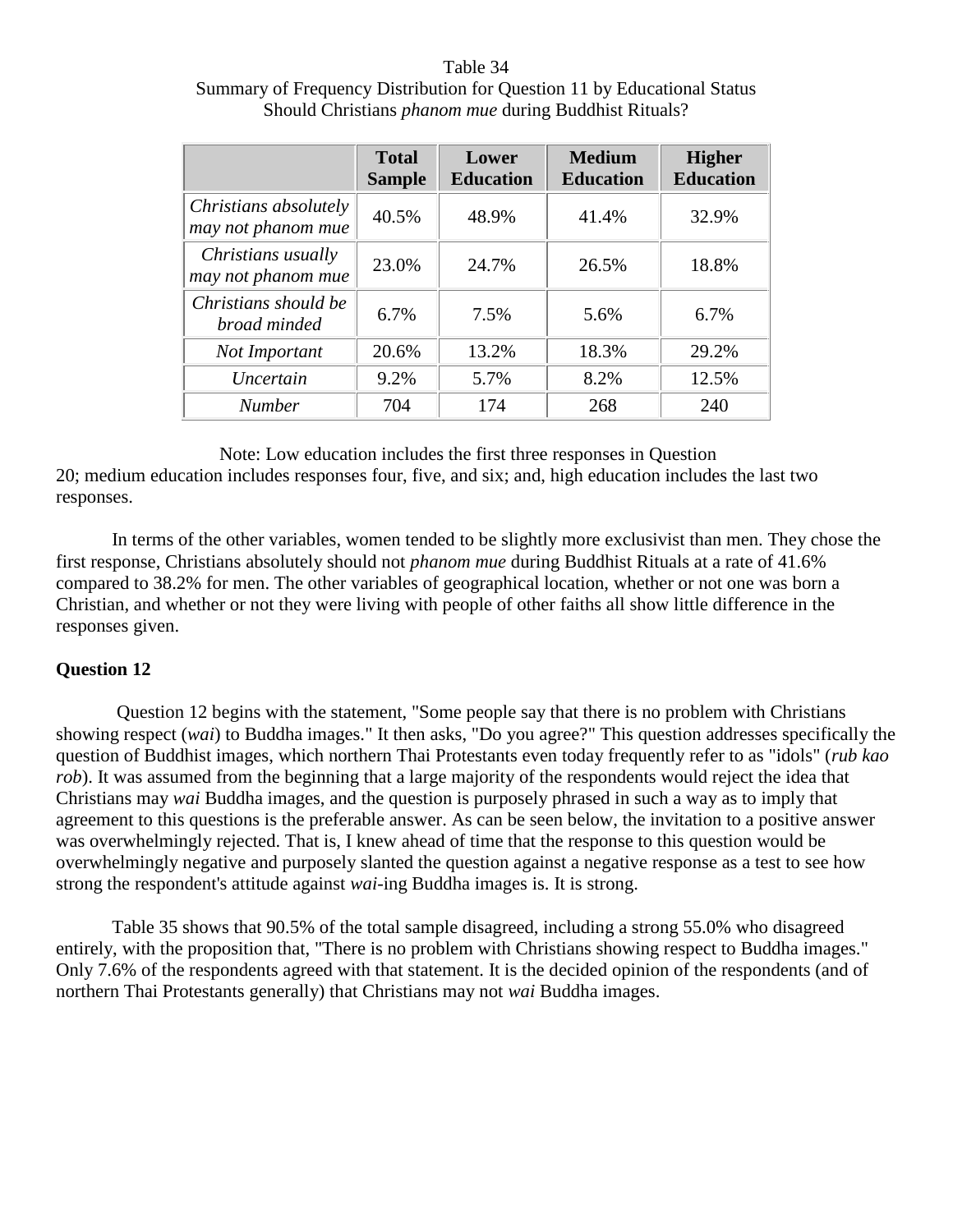Table 35 Frequency Distribution for Question 12 There is no problem with Christians showing respect (*wai*) to Buddha images

|                       | <b>Number</b> | Valid % |  |  |
|-----------------------|---------------|---------|--|--|
| Disagree Entirely     | 370           | 55.0%   |  |  |
| <i>Disagree</i>       | 211           | 31.4%   |  |  |
| Disagree Somewhat     | 28            | 4.2%    |  |  |
| Agree Somewhat        | 22            | 3.3%    |  |  |
| Agree                 | 25            | 3.7%    |  |  |
| <b>Agree Entirely</b> | 4             | 0.6%    |  |  |
| Uncertain             | 13            | 1.9%    |  |  |
| 73                    |               |         |  |  |

In terms of the variables of *age* (Question 16), *gender* (Question 17), *locality* (Question 18), *position* in the church (Question 19), *educational status* (Question 20), and whether or not the respondents were *born into a Christian home* (Question 21) or have *non-Christians living in their homes* (Question 22), there are only minor disparities among these variables. The only exception is age.

Table 36 shows that 10.8% of young people ages 11 to 30 agreed with the idea that Christians may show formal respect to Buddha images where as only 3.2% of those over 60 agreed. While the difference is large, with about three times as many young people agreeing as older people, the figures are still small. The overwhelming majority of people ages 11 to 30 (85.7%) joined their elders in rejecting that proposition.

Table 36 Summary of Frequency Distribution for Question 12 by Age There is no problem with Christians showing respect (*wai*) to Buddha images

|               | <b>Total Sample</b> | $11 - 30$ | $31 - 60$ | Over 60 |
|---------------|---------------------|-----------|-----------|---------|
| Disagree      | 90.5%               | 85.7%     | 91.9%     | 96.8%   |
| Agree         | 7.6%                | 10.8%     | 6.6%      | 3.2%    |
| <b>Number</b> | 673                 | 203       | 396       | 62      |

Regarding the other variables, as stated above there are only minor differences in responses. All categories reject the proposition that Christians may *wai* Buddha images with percentages ranging from a low of 88.1% for men (women scored 92.2%) to as high as 94.0% in the case of deacons.

#### **Reflections on Questions 11 and 12**

The data obtained from Questions 11 and 12 raises the important question of whether or not that data reflects a larger pattern of ideological response. Using the exclusivist and pluralist responses to Question 5, again, as a control we can see in Tables 37 and 38 that there is an ideological element involved in the responses to Questions 11 and 12.

Table 37 indicates that over three-fifths (62.9%) of those who agreed with the exclusivist attitude in Question 5 that all non-Christians are damned also agreed in Question 11 with the exclusivist attitude that Christians absolutely may not *phanom mue* during Buddhist rituals. Only one-fourth (25.3%) of those who agreed with the pluralist statement in Question 5 that all good people of every faith are saved, on the other hand,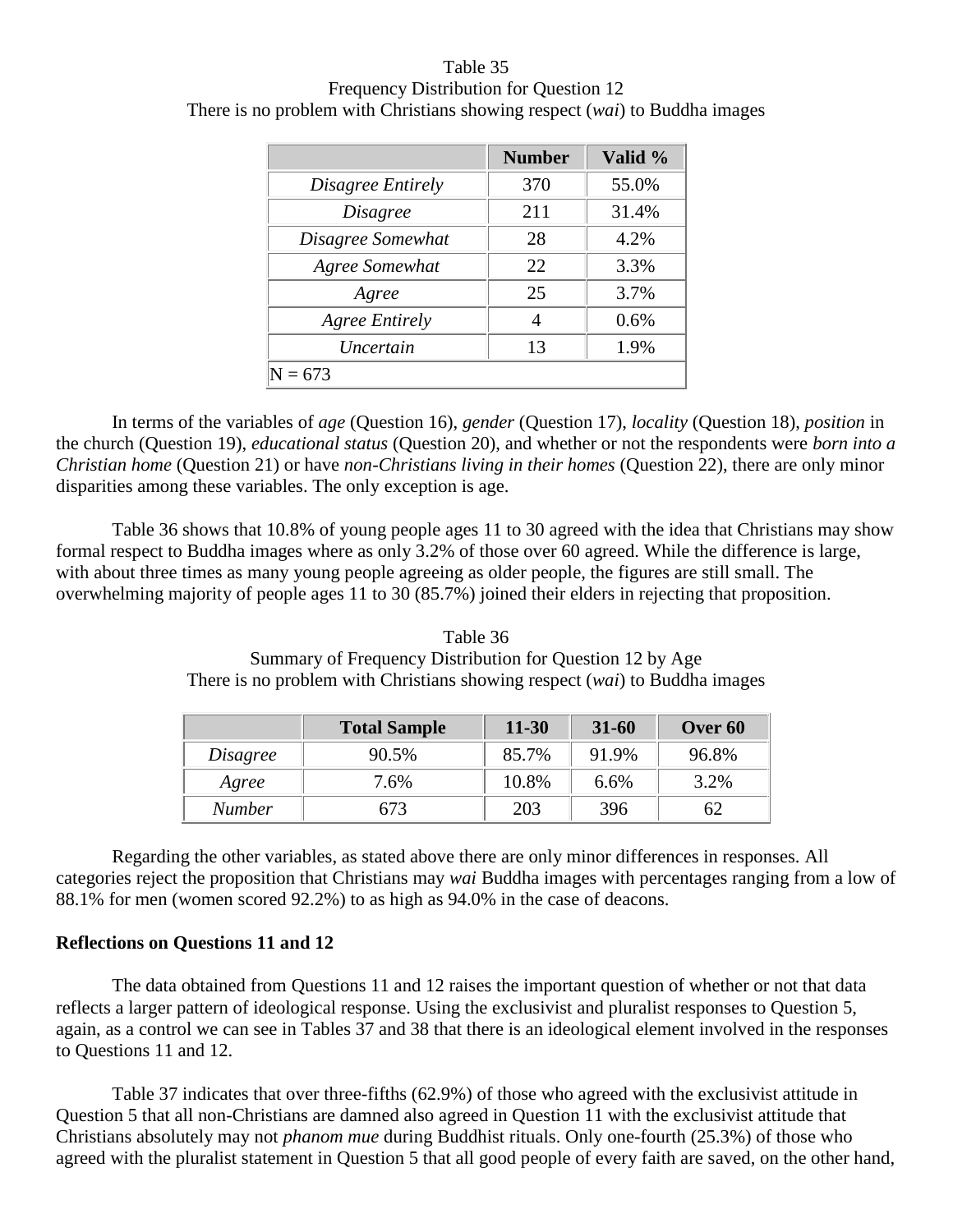agreed with the exclusivist attitude in Question 11 that Christians absolutely may not *phanom mue* during Buddhist rituals. The difference between them is 37.6%, a substantial difference, which indicates that distinct exclusivist and pluralist sentiments informed the respondents' answers to Question 11.

We should note, however, that only a relatively small percentage  $(11.2%)$  of those who answered Question 5 in a pluralist way also agreed with the overtly pluralist statement that Christians should be broadminded and *phanom mue* during Buddhist rituals. Far more of those who answered Question 5 in a pluralist way (33.6%) opted for the response that this issue is not an important one, and many of them (21.6%) chose the more mildly exclusivist statement that usually Christians may not *phanom mue* during Buddhist merit-making rituals. In the context of Buddhist rites, that is, the great majority of the respondents eschewed an explicit appeal to pluralism, and those who had taken a pluralist stand in Question 5 chose in Question 11 to mute their pluralism in ways that did not explicitly deny exclusivism. We should also emphasize that the majority of the respondents did not select the most clearly exclusivist option in Question 11, indicating the continuing presence of an important tendency towards pluralism.

| Table 37                                                           |
|--------------------------------------------------------------------|
| Comparison of the Frequency Distributions for Question 11 with the |
| First and Third Responses to Question 5                            |

|                                                    | <b>Question 11</b><br><b>Total</b><br><b>Sample</b> | <b>Question 11</b><br>compared to<br><b>Exclusivist Response</b><br>in Question 5 | <b>Question 11</b><br>compared to<br><b>Pluralist Response</b><br>in Question 5 |
|----------------------------------------------------|-----------------------------------------------------|-----------------------------------------------------------------------------------|---------------------------------------------------------------------------------|
| Christians<br>absolutely may<br>not phanom mue     | 40.5%                                               | 62.9%                                                                             | 25.3%                                                                           |
| <i>Christians</i><br>usually may not<br>phanom mue | 23.0%                                               | 16.5%                                                                             | 21.6%                                                                           |
| <i>Christians</i><br>should be broad<br>minded     | 6.7%                                                | 3.1%                                                                              | 11.2%                                                                           |
| Not Important                                      | 20.6%                                               | 11.9%                                                                             | 33.6%                                                                           |
| Uncertain                                          | 9.2%                                                | 5.7%                                                                              | 8.3%                                                                            |
| <b>Number</b>                                      | 704                                                 | 194                                                                               | 241                                                                             |

Explanation: Column 2 shows the response to Question 11 of those 194 respondents who also answered Question 5 with the first, exclusivist response. Column 3 shows the response to Question 11 of those 241 respondents who also answered Question 5 with the third, pluralist response.

Table 38 helps us to understand the overall strength of the respondents' exclusivist disinclination to be involved in formal Buddhist ritual. Again, there is some difference between those who answered Question 5 in an exclusivist and in a pluralist fashion with regards to their responses in Question 12. The difference is not as great, however, as might be expected. Over four-fifths (82.5%) of those who agreed with the pluralist statement in Question 5 that good people of all faiths are saved still disagree in Question 12 that there is no problem with Christians *wai*-ing Buddha images. The opportunity presented in Question 11 to affirm an overt pluralist attitude still meets with only a small response (14.4%) among those who voiced a pluralist perspective in Question 5. Again, we should note that there is a distinct difference in their response to Question 11 between the pluralists and exclusivists of Question 5; but it is not a large difference in light of the overwhelming disinclination of the respondents to *wai* Buddha images.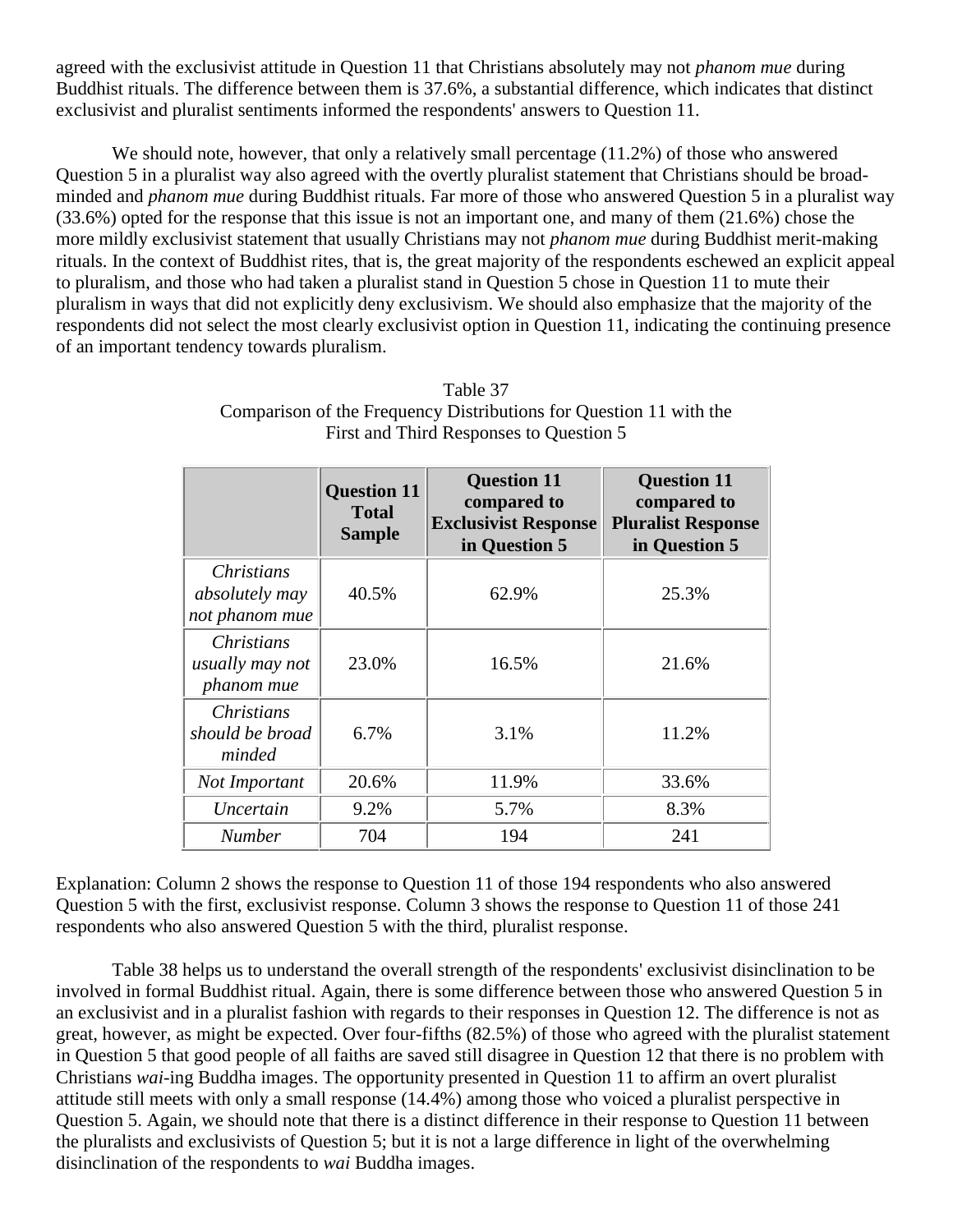# Table 38 Comparison of the Frequency Distributions for Question 12 with the First and Third Responses to Question 5

|               | <b>Question 12</b><br><b>Total Sample</b> | <b>Question 12 compared</b><br>to Exclusivist Response<br>in Question 5 | <b>Question 12 compared</b><br>to Pluralist Response<br>in Question 5 |
|---------------|-------------------------------------------|-------------------------------------------------------------------------|-----------------------------------------------------------------------|
| Disagree      | 90.5%                                     | 95.7%                                                                   | 82.5%                                                                 |
| Agree         | 7.6%                                      | 4.3%                                                                    | 14.4%                                                                 |
| <b>Number</b> | 673                                       | 188                                                                     | 229                                                                   |

Explanation: Column 2 shows the response to Question 12 of those 188 respondents who also answered Question 5 with the first, exclusivist response. Column 3 shows the response to Question 11 of those 229 respondents who also answered Question 5 with the third, pluralist response. Note that the total numbers for columns two and three are different from those in Table 37 because the numbers of people not answering Question 11 and Question 12 differ.

The pattern that emerges from the data obtained by Questions 11 and 12 in comparison to our earlier data, particularly Questions 1 through 5, is that there is a marked tendency among a significant number of the respondents towards ideological pluralism. The tendency is not consistent and it varies in strength, but it is clearly present. A varying majority of the respondents tend, overall, to think about their relationship to people of other faiths much as do other northern Thais. When it comes to participation in Buddhist ritual, that tendency towards pluralism is greatly diminished even among those who may be counted as pluralists on the basis of their previous responses. I would like to return to the issue of northern Thai Protestant participation in Buddhist rites in the conclusion of this section, since we will see that the results discussed here are manifest throughout Questions 11 through 15.

We should note, finally, that Questions 11 and 12, because they are similar, provide something of a check on the consistency with which the respondents filled out the questionnaire. Of those who chose the first, exclusivist response in Question 11, namely that Christians may no *phanom mue* during Buddhist rites, 97.4% disagreed with the pluralist proposition in Question 12 that Christians may *wai* Buddha images, and only 2.6% agreed. On these two questions, at least, there is a high level of consistency in response.

# **Question 13**

Question 13 asks, "What do you think if Christians take part in the following Buddhist rites?" and then provides seven items for response. They include participation in: [1] Merit-making (*phanom mue*); [2] Meritmaking (don't *phanom mue*); [3] Temple processions; [4] Accepting alms; [5] Presenting robes; [6] Respecting a deceased body; and [7] Greeting (*wai*) a monk.

Many of the respondents found this question complicated and difficult to respond to. Many of them simply answered one line out of the seven, assuming that earlier directions to select only one response on one line (such as in Question 11) applied to Question 13 as well. Others, evidently, simply found the question too big and complex. The total sample, it will be remembered, is 726 respondents. Still, the great majority of respondents were able to complete the question.

There is a high degree of consistency in the responses to these seven items, and general discussion of the results of the question is left for the section "Comparison of Data for Question 13," below. A summary table is included in that section, and differences among the variables will be discussed there. Briefly summarized, the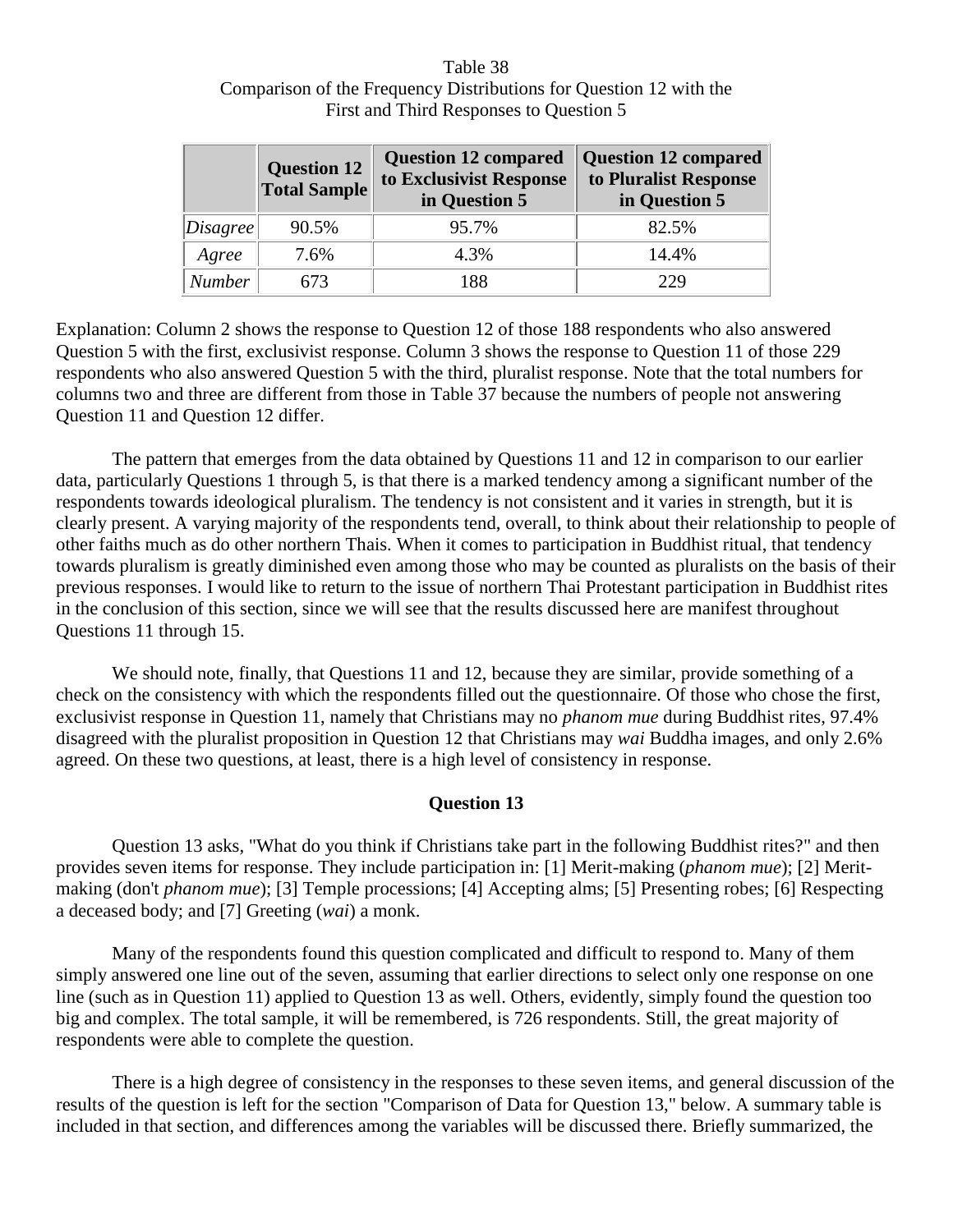data obtained from Question 13 shows the respondents express a strong inclination to refrain from participation in most forms of Buddhist rites.

# **Data From Each Line Item**

# *Line 13.1*

Line 13.1 asks if Christians should take part in formal Buddhist merit-making rituals including raising their hands (*phanom mue*) in formal respect. Table 39 shows that nearly four-fifths of the respondents who answered this item (79.1%) stated that Christians should not participate in Buddhist rituals including showing formal respect (*wai*).

|               | <b>Number</b> | Valid % |  |
|---------------|---------------|---------|--|
| Should Not    | 515           | 79.1%   |  |
| Situational   | 76            | 11.7%   |  |
| Always May    | 11            | 1.7%    |  |
| <i>Unsure</i> | 18            | 2.8%    |  |
| Unconcerned   | 30            | 4.6%    |  |
| $N = 651$     |               |         |  |

Table 39 Frequency Distribution for Line 13.1 Should Christians take part in Buddhist ritual including phanom mue?

# *Line 13.2*

Line 13.1 asks if Christians should take part as observers in formal Buddhist merit-making rituals while refraining from raising their hands (*phanom mue*) in formal respect. As can be seen from Table 40, the respondents show much more willingness to attend formal Buddhist ritual if they do not *phanom mue*, but (49.4% still felt that Christians should never take part while only 15.7% agreed that Christians may always take part. We should note here, in any event, that the physical act of *phanom mue* or to wai is an important issue. In the context of Buddhist ritual, the respondents generally associate it with worship.

| Table 40                                                                   |
|----------------------------------------------------------------------------|
| Frequency Distribution for Line 13.2                                       |
| Should Christians take part in Buddhist ritual but not <i>phanom mue</i> ? |

|                    | <b>Number</b> | Valid % |  |  |
|--------------------|---------------|---------|--|--|
| Should Not         | 308           | 49.4%   |  |  |
| Situational        | 119           | 19.1%   |  |  |
| Always May         | 98            | 15.7%   |  |  |
| <i>Unsure</i>      | 30            | 4.8%    |  |  |
| <i>Unconcerned</i> | 66            | 10.6%   |  |  |
| $N = 623$          |               |         |  |  |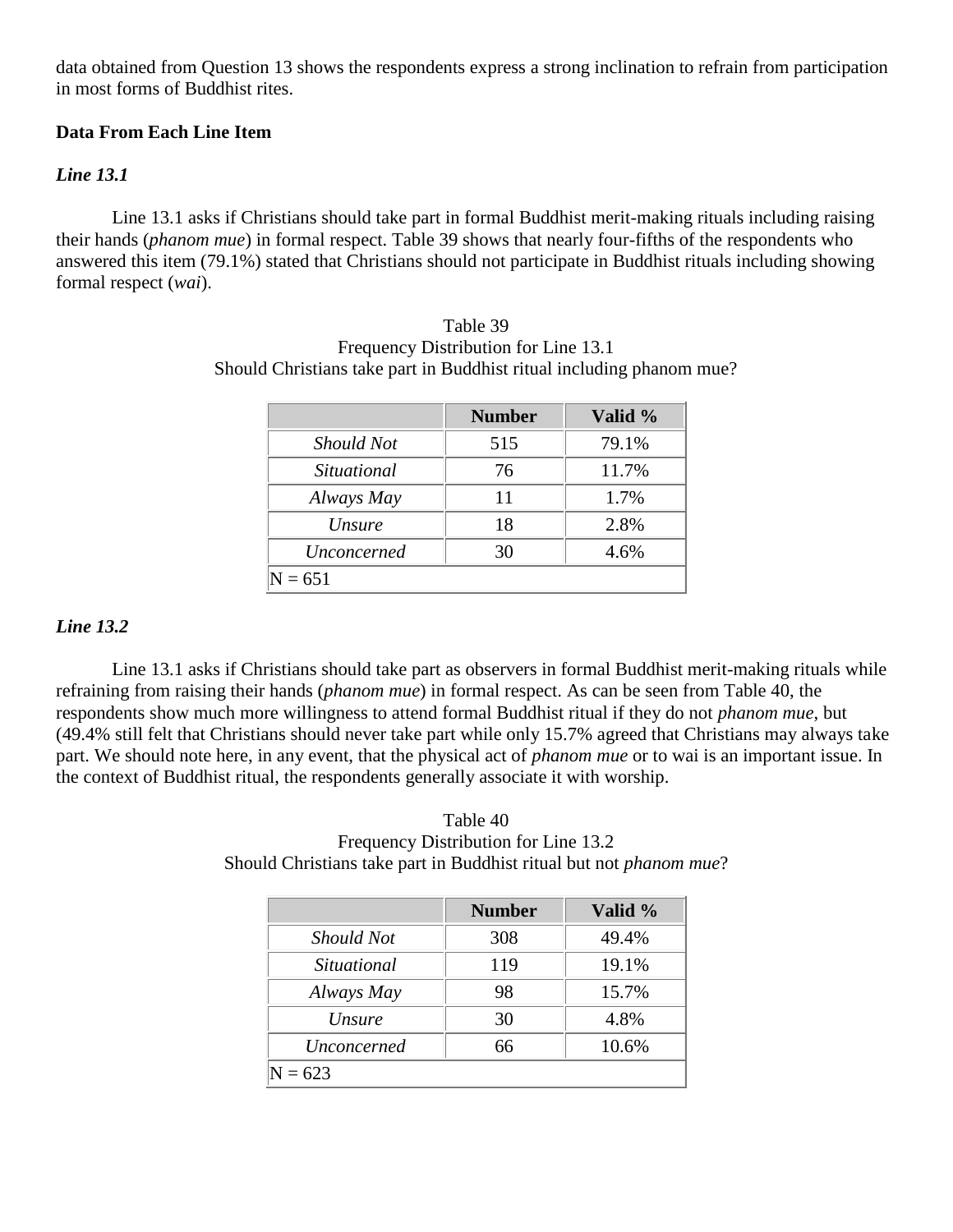#### *Line 13.3*

Line 13.3 asks if Christians should take part in Buddhist processions *(hae krua tan*). Such processions generally involve the temple faithful bringing donations to the temple for the monks. These donations generally include "money trees" (*ton krua tan*), bamboo frames that have something like the shape of a tree and from which are hung donations of various sorts including money. Table 41 shows that 61.2% of the respondents who answered this item stated that Christians should not take part in such processions.

|                    | <b>Number</b> | Valid % |  |
|--------------------|---------------|---------|--|
| Should Not         | 383           | 61.2%   |  |
| Situational        | 109           | 17.4%   |  |
| Always May         | 44            | 7.0%    |  |
| <i>Unsure</i>      | 34            | 5.4%    |  |
| <i>Unconcerned</i> | 53            | 8.5%    |  |
| $= 626$            |               |         |  |

| Table 41                                                       |
|----------------------------------------------------------------|
| Frequency Distribution for Line 13.3                           |
| Should Christians take part in Buddhist religious processions? |

#### *Line 13.4*

Line 13.4 asks if Christians should take part in Buddhist alms giving (*ruam rongthan*), which giving can involve giving to people in need. Table 42 shows that the respondents who answered this item were somewhat more inclined to agree (13.3%) that Christians may always take part in alms giving in a Buddhist context. Still, nearly half (48.5%) stated that Christians should not do so.

| Table 42                                             |  |
|------------------------------------------------------|--|
| Frequency Distribution for Line 13.4                 |  |
| Should Christians take part in Buddhist alms giving? |  |

|             | <b>Number</b> | Valid % |  |  |
|-------------|---------------|---------|--|--|
| Should Not  | 300           | 48.5%   |  |  |
| Situational | 152           | 24.6%   |  |  |
| Always May  | 82            | 13.3%   |  |  |
| Unsure      | 42            | 6.8%    |  |  |
| Unconcerned | 40            | 6.5%    |  |  |
| $N = 618$   |               |         |  |  |

#### *Line 13.5*

Line 13.5 asks if Christians should take part in presenting robes to monks (*wang pha bangsakun*) as a part of Buddhist funeral rites conducted just prior to cremations. This is one of the most frequent moments in which Christians are confronted with the difficult choice of participation or non-participation. Table 43 shows just over half of the respondents who answered this item (51.0%) stated that Christians should not take part in giving robes to monks at funeral rites. A somewhat larger number than usual (29.4%) agreed that what one does depends on the situation.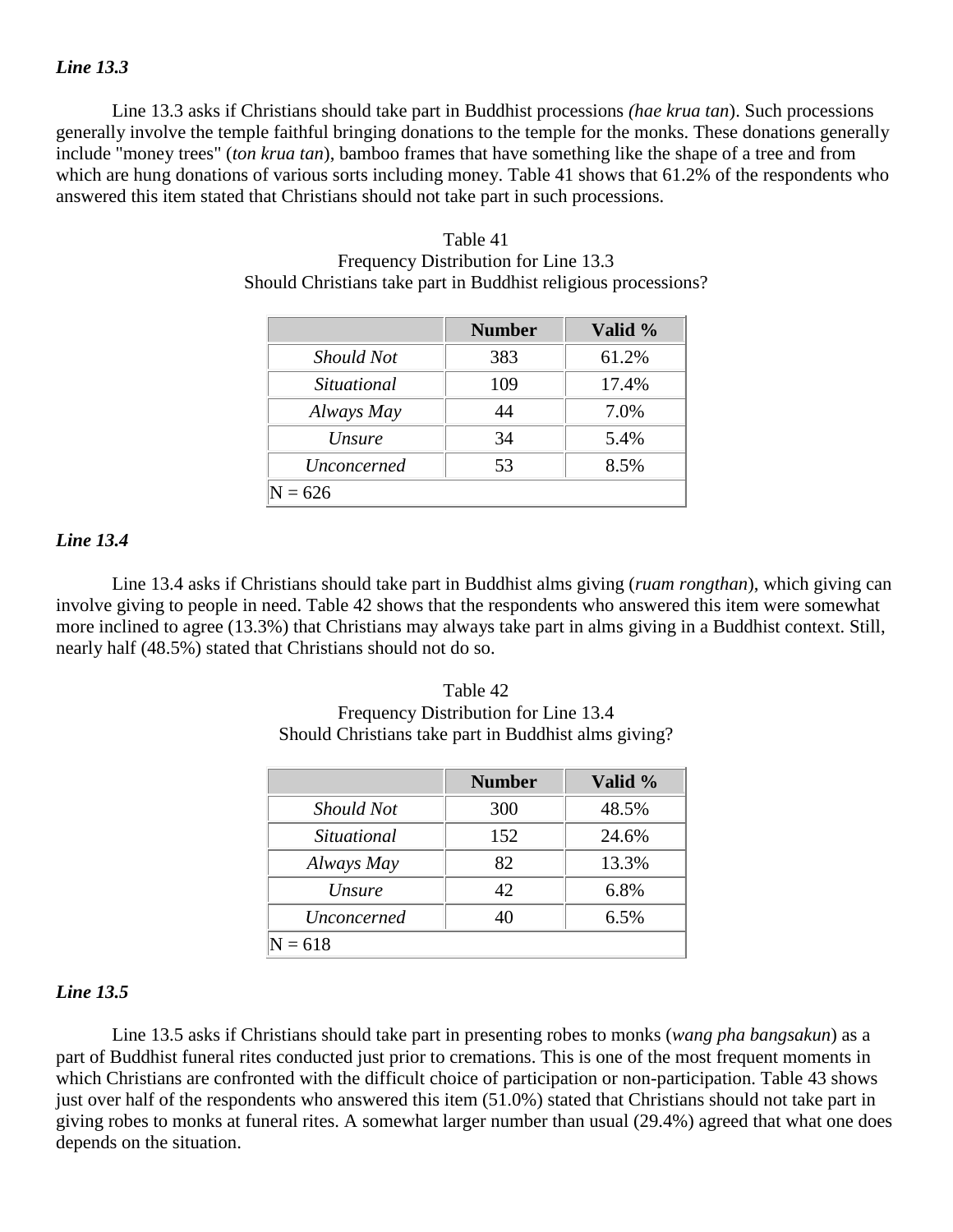# Table 43 Frequency Distribution for Line 13.5 Should Christians take part in giving robes to monks at Buddhist funerals?

|                    | <b>Number</b> | Valid % |  |
|--------------------|---------------|---------|--|
| Should Not         | 324           | 51.0%   |  |
| Situational        | 187           | 29.4%   |  |
| Always May         | 52            | 8.2%    |  |
| <i>Unsure</i>      | 37            | 5.8%    |  |
| <i>Unconcerned</i> | 33            | 5.2%    |  |
| $N = 635$          |               |         |  |

# *Line 13.6*

Line 13.6 asks if Christians should light incense sticks in respect of a deceased's body (*chudthub waisob*). Normally, incense sticks are available for lighting at the foot of the casket, and the act of lighting the stick and wai-ing the casket is seen as an act of respect for the deceased. Buddhists do not consider it as an essentially religious act. Table 44 indicates that the majority of respondents who answered this item (55.6%) do see it as potentially a religious act that Christians should not engage in.

Table 44 Frequency Distribution for Line 13.6 Should Christians light incense sticks in respect of a deceased's body?

|               | <b>Number</b> | Valid % |  |  |
|---------------|---------------|---------|--|--|
| Should Not    | 351           | 55.6%   |  |  |
| Situational   | 123           | 19.5%   |  |  |
| Always May    | 82            | 13.0%   |  |  |
| <i>Unsure</i> | 43            | 6.8%    |  |  |
| Unconcerned   | 31            | 4.9%    |  |  |
| $N = 631$     |               |         |  |  |

#### *Line 13.7*

Line 13.7 asks if Christians should greet monks by *wai*-ing them. There was, apparently, some misunderstanding among the respondents concerning this item. The intention of the item was to ascertain if the respondents agreed or not that monks may be greeted socially with a wai, the greeting universally acceptable in Thai society. However, many respondents seem to have associated the act of greeting monks with formal ceremonial occasions, especially given its location at the end of a list of such occasions. As a result, the data shown in Table 45 is somewhat difficult to interpret. It is not clear whether or not those who answered that Christians should not wai Buddhist monks (34.3%) associated the question with participation in Buddhist ritual or not. It is doubtful that such a large percentage would say that Christians should never greet monks, as individuals, according to the proper forms of Thai society. On the other hand, the confusion involved in this question does reinforce the sense that the respondents, as a body, are sensitive to the "dangers" involved in any form of participation in Buddhist rites-or of involving themselves with anything having to do, however remotely, with rites.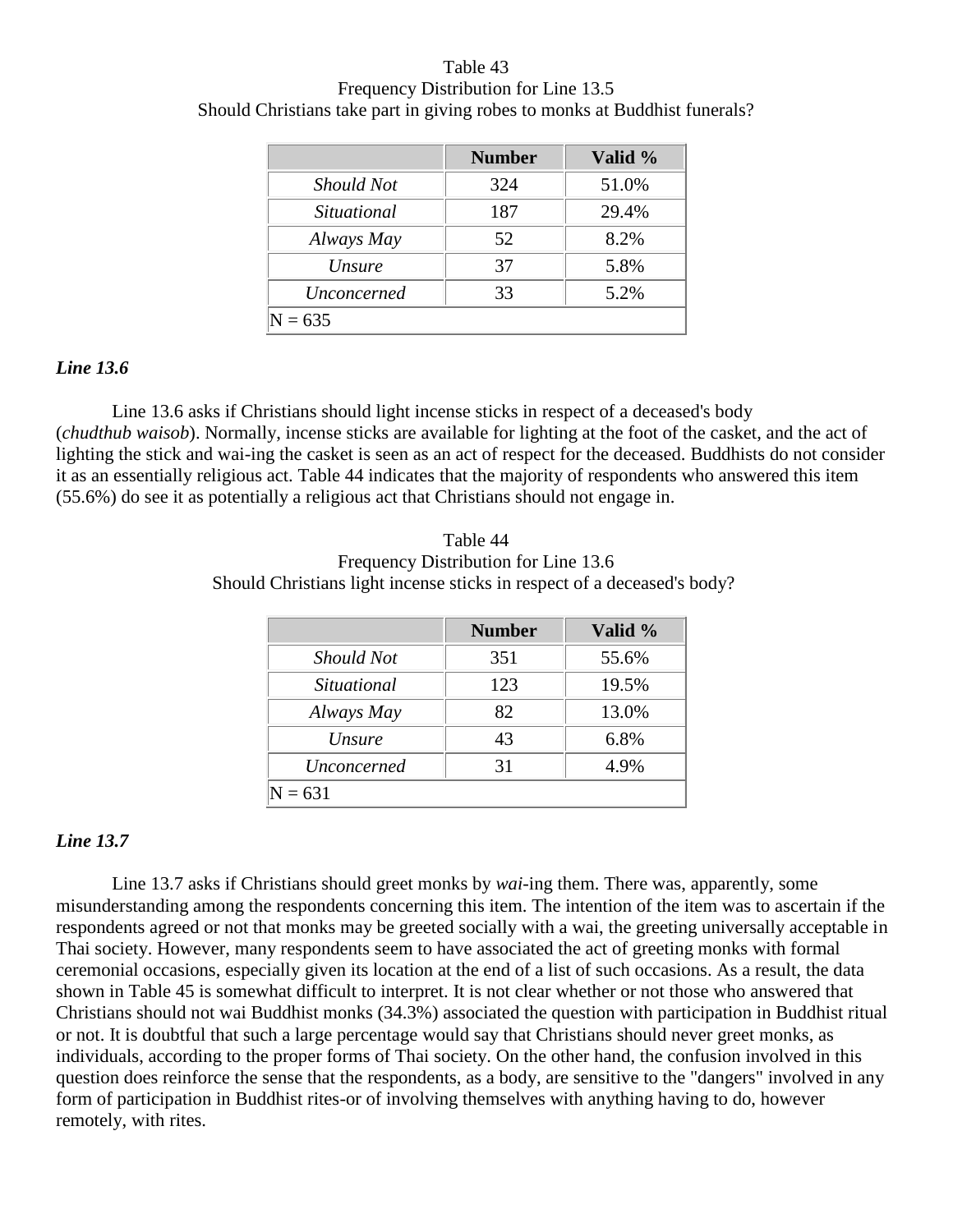|                    | <b>Number</b> | Valid % |  |  |  |
|--------------------|---------------|---------|--|--|--|
| Should Not         | 219           | 34.3%   |  |  |  |
| Situational        | 178           | 27.9%   |  |  |  |
| Always May         | 168           | 26.3%   |  |  |  |
| <i>Unsure</i>      | 36            | 5.6%    |  |  |  |
| <i>Unconcerned</i> | 33            | 5.2%    |  |  |  |
| $N = 638$          |               |         |  |  |  |

Table 45 Frequency Distribution for Line 13.7 Should Christians wai Buddhist monks?

#### **Comparison of Data for Question 13**

Table 46 compares the results obtained from Question 13, which shows that with the exception of Line 13.7, socially greeting monks, large majorities of the respondents agreed that Christians should not participate in all of the rites listed. They found participating in formal merit-making rituals including *phanom mue* (Line 13.1) and taking part in Buddhist merit-making processionals (Line 13.3) to be particularly objectionable. Giving alms (Line 13.4) and attending merit-making rituals without *phanom mue* (Line 13.2) were considered the least objectionable. The percentages of those who were either unconcerned with the issues raised or uncertain about their views are not large, suggesting that most of the respondents who answered Question 13 had thought about the issues of participation raised by the question and had opinions about them.

|                                                                            |  |  | 13.1   13.2   13.3   13.4   13.5   13.6   13.7            |     |
|----------------------------------------------------------------------------|--|--|-----------------------------------------------------------|-----|
| Should Not 79.1% 49.4% 61.2% 48.5% 51.0% 55.6% 34.3%                       |  |  |                                                           |     |
| <i>Situational</i>   11.7%   19.1%   17.4%   24.6%   29.4%   19.5%   27.9% |  |  |                                                           |     |
| Always May   1.7%   15.7%   7.0%   13.3%   8.2%   13.0%   26.3%            |  |  |                                                           |     |
| <i><b>Unsure</b></i>                                                       |  |  | $\ 2.8\% \ 4.8\% \ 5.4\% \ 6.8\% \ 5.8\% \ 6.8\% \ 5.6\%$ |     |
| Unconcerned 4.6%   10.6%   8.5%   6.5%   5.2%   4.9%   5.2%                |  |  |                                                           |     |
| Number   651   623   626   618   635   631                                 |  |  |                                                           | 638 |

Table 46 Comparison of Frequency Distributions for Question 13

In terms of the variables of *age* (Question 16), *gender* (Question 17), *locality* (Question 18), *position* in the church (Question 19), *educational status* (Question 20), and whether or not the respondents were *born into a Christian home* (Question 21) or have *non-Christians living in their homes* (Question 22), the data for Question 13 shows important differences for age, gender, position, and educational status. It would, unfortunately, require an inordinate number of tables to display all of the data for all seven items according to each variable The following tables, thus, contain only the percentages for respondents who felt that they should not engage in the listed activity, that is the first response ("should not") in each item.

Table 47 shows that the responses by age vary considerably and do not seem to fall into a consistent pattern. Those ages 11-30 responded to the first three items (13.1-13.3) with the response that Christians should not participate less often than the other two age categories. The difference for these first three lines between the young peoples' responses and those of the other two age groups is slightly more than 10.0% for each question. That is to say, those aged 30 years or younger seemed less resistant to taking part in merit-making activities than those over the age of 30. In the final four items, however, their percentages are more in line with the other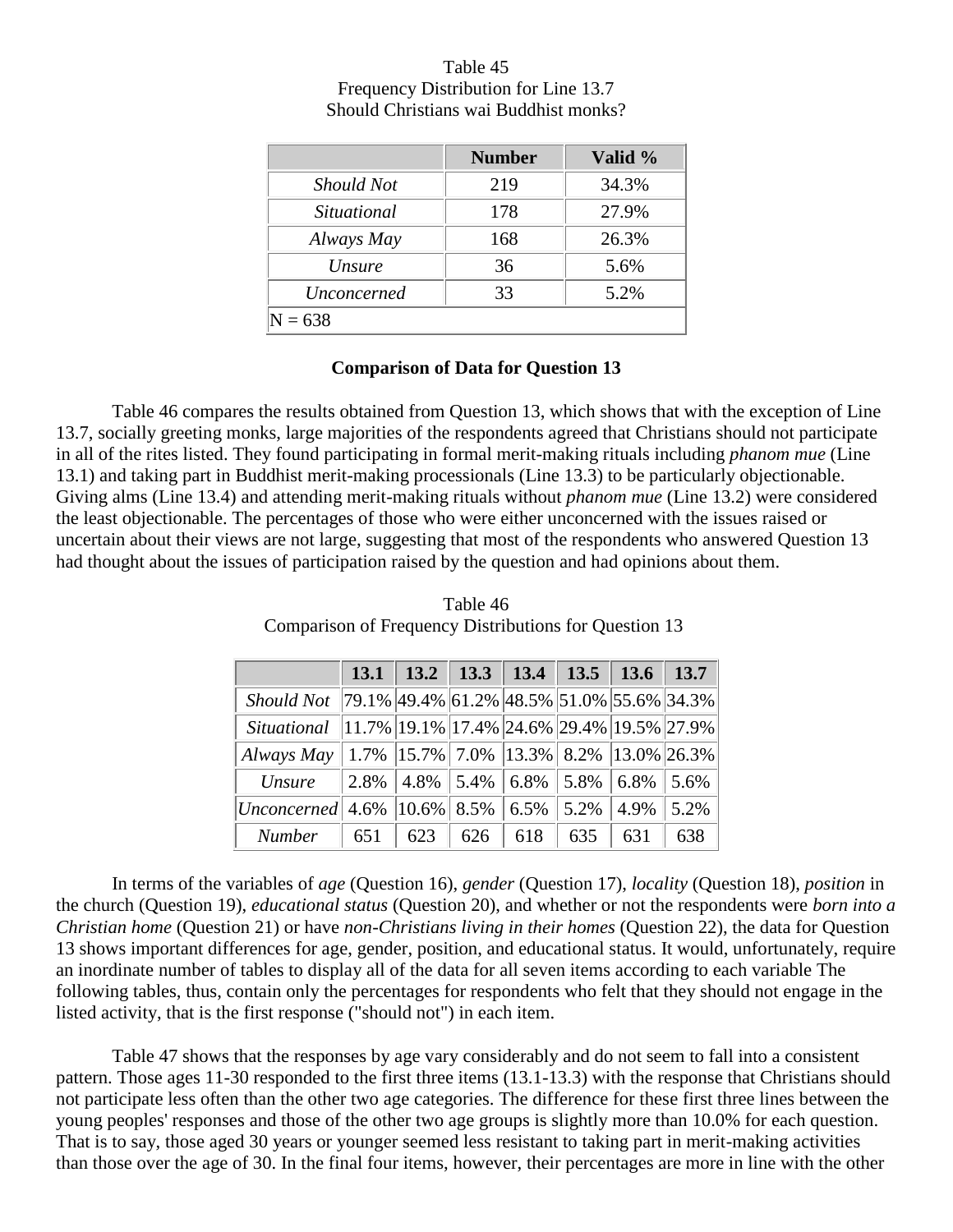two age groups, and those aged 30 or less were actually more resistant to take part in presenting robes to monks at funerals (Line 13.5) than the other two age groups. The data in Table 49, thus, suggests that age is not a consistent variable for ascertaining how northern Thai Protestants feel about participation in various Buddhist rites. If the data in this table reflects the actual attitudes of local church members, there is no consistent trend towards a more pluralist viewpoint among younger people.

|               | 13.1  | 13.2  | 13.3  | 13.4  | 13.5  | 13.6  | 13.7  |
|---------------|-------|-------|-------|-------|-------|-------|-------|
| $11 - 30$     | 71.7% | 41.9% | 53.1% | 46.4% | 55.1% | 51.3% | 42.0% |
| $31 - 60$     | 82.5% | 51.6% | 65.1% | 49.6% | 50.7% | 60.1% | 32.1% |
| Over $60$     | 81.8% | 62.3% | 60.4% | 47.1% | 41.1% | 40.0% | 25.5% |
| <b>Number</b> | 642   | 617   | 619   | 612   | 629   | 625   | 629   |

Table 47 Summary of Frequency Distributions for Question 13 by Age For the First Response, "Should Not" engage in the listed activity

Table 48 shows that women more frequently agreed that Christians should not participate in five of the seven activities listed. The differences are not large, the largest being for Line 13.3, taking part in Buddhist merit making processions which shows a difference of 7.8%. The data in this table confirms the findings for Questions 11 and 12, where it was also seen that women rejected wai-ing during merit-making ceremonies or to Buddha images more frequently than men. We should remember that the responses of women to the first five questions on the questionnaire, having to do with ideological perspective, showed that women tended to be somewhat more pluralist ideologically than men (see Chapter 2). In this last set of questions, we find that they tend to be more exclusivist concerning actual participation in Buddhist rites. That is to say that women are slightly more reflective of both the ideological trend towards pluralism and trend in participation towards exclusivism than are the men. Why this might be is, at this point, a matter of speculation.

Table 48 Summary of Frequency Distributions for Question 13 by Gender For the First Response, "Should Not" engage in the listed activity

|                                                               |                                               |  | 13.1   13.2   13.3   13.4   13.5   13.6   13.7 |  |  |
|---------------------------------------------------------------|-----------------------------------------------|--|------------------------------------------------|--|--|
| Women   77.7%   49.9%   64.0%   49.0%   53.4%   55.5%   37.7% |                                               |  |                                                |  |  |
|                                                               | Men 81.2% 47.6% 56.2% 46.6% 48.1% 56.3% 30.0% |  |                                                |  |  |
| <i>Number</i> 632 611 612 606 621 616 623                     |                                               |  |                                                |  |  |

Table 49 shows that church leaders quite consistently affirmed the proposition that Christians should not participate in the various activities listed in Question 13 than did the general membership. While the differences are not great, usually amounting to between 5.0% to 8.0%, the data in this table does reinforce the sense that church leaders generally tend to be somewhat more exclusivist than the general church membership. In all cases but Line 13.7, having to do with greeting monks socially, pastors score consistently high in terms of their reluctance to participate in Buddhist rites. Why this is so is not certain, but pastors, because of their theological training, may have more of an inclination to equate those rites with biblical concepts of idolatry and the longstanding Protestant rejection of merit making.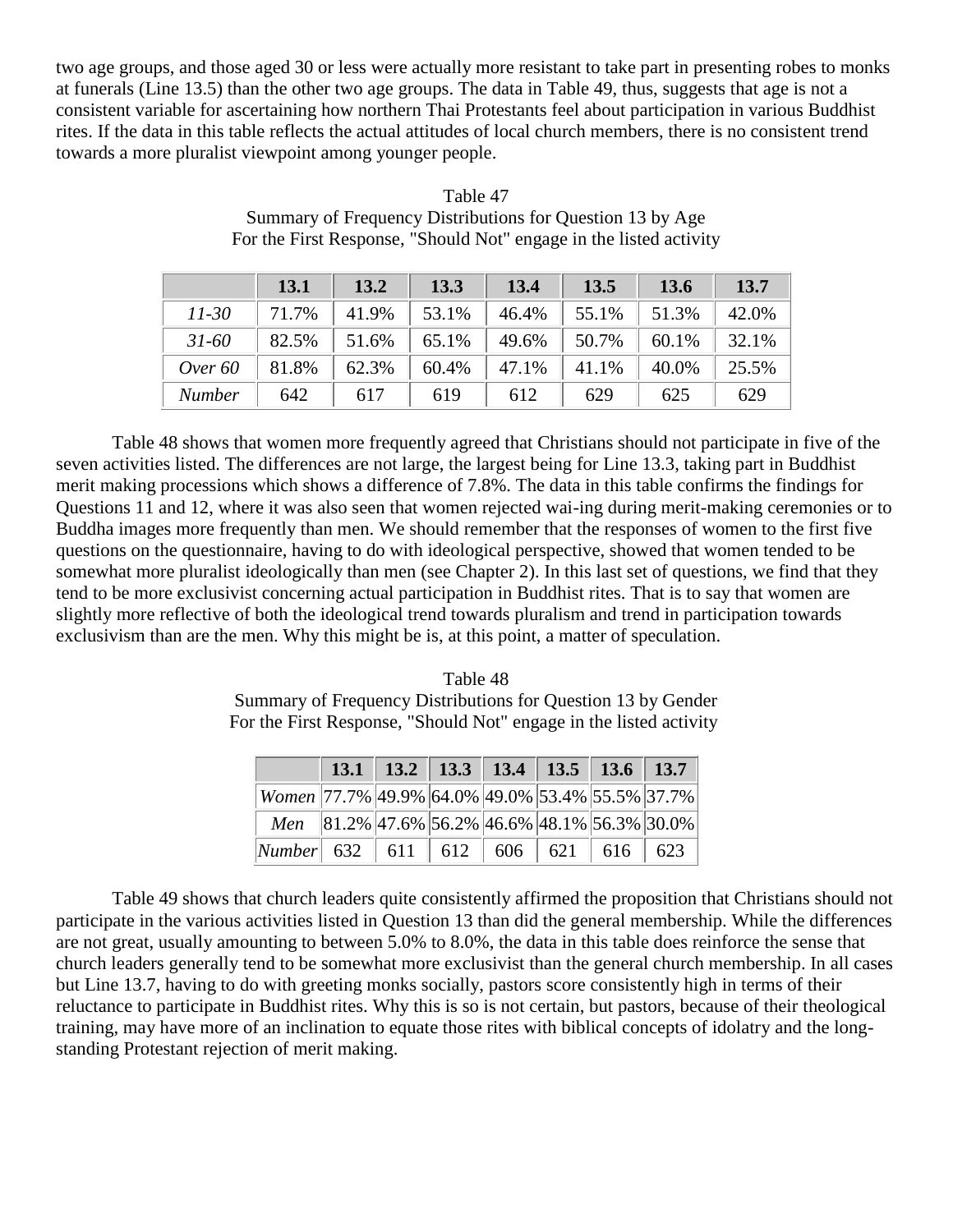# Table 49 Summary of Frequency Distributions for Question 13 by Position For the First Response, "Should Not" engage in the listed activity

|                                                   |  | 13.1   13.2   13.3   13.4   13.5   13.6   13.7 |  |  |
|---------------------------------------------------|--|------------------------------------------------|--|--|
| Pastors 81.8% 54.5% 76.2% 54.5% 59.1% 77.3% 27.3% |  |                                                |  |  |
| Elders 87.5% 52.9% 64.8% 40.7% 38.7% 57.6% 27.5%  |  |                                                |  |  |
| Deacons 87.2% 59.5% 71.1% 56.0% 49.4% 64.9% 28.6% |  |                                                |  |  |
| Members 76.3% 46.7% 58.5% 48.9% 54.2% 53.1% 38.1% |  |                                                |  |  |
| Number   635   610   614   606   620   617   621  |  |                                                |  |  |

Table 50 shows that, generally speaking, a greater number of the less well educated respondents and those with a medium level of education tended to agree more often that Christians should not participate in the activities listed in Question 13 than did those with a higher education. In only one instance, Line 13.5 concerning giving robes to monks at funerals, did the more highly educated sample agree that Christians should not participate (51.5%) at a greater rate than did those with lower education status (45.7%). On the whole, however, more highly educated respondents tended to be more pluralist in their responses to Question 13 than did people in the medium or lower education categories. This data fits with that found for Questions 11 and 12, where higher educated respondents tended to be somewhat more pluralist. Again, the differences in percentage are not generally large, but they are consistent. We should also note, however, that large percentages of those with higher education still respond in an exclusivist way to all of these questions and items even if they do so somewhat less frequently than the total sample. In any event, we must conclude that those with a higher education are somewhat more inclined towards pluralism.

Table 50 Summary of Frequency Distributions for Question 13 by Educational Status For the First Response, "Should Not" engage in the listed activity

|                                                                |  | 13.1   13.2   13.3   13.4   13.5   13.6   13.7 |  |  |
|----------------------------------------------------------------|--|------------------------------------------------|--|--|
| Lower   82.9%   59.1%   62.2%   48.1%   45.7%   56.1%   33.3%  |  |                                                |  |  |
| Medium 79.9% 48.1% 65.4% 52.3% 53.2% 57.1% 39.8%               |  |                                                |  |  |
| Higher   74.9%   43.2%   56.2%   44.2%   51.5%   53.8%   29.2% |  |                                                |  |  |
| Number  634   608   611   605   621   615   623                |  |                                                |  |  |

Note: Low education includes the first three responses in Question 20; medium education includes responses four, five, and six; and, high education includes the last two responses.

In regards to the remaining variables, as noted above, there are no marked differences between those who were born into Christian homes as opposed to those who were not, and there were also no large differences between those who have Buddhists living in their homes and those who do not. Geographical location is not an important factor.

# **Reflections on Question 13**

As should be anticipated, the data obtained in Question 13 reinforces the impression gained from Questions 11 and 12, above. The respondents demonstrate a strong, consistent tendency towards exclusivism in their attitudes about participation in Buddhist rites. The data in Table 46 indicates that, first, they most strongly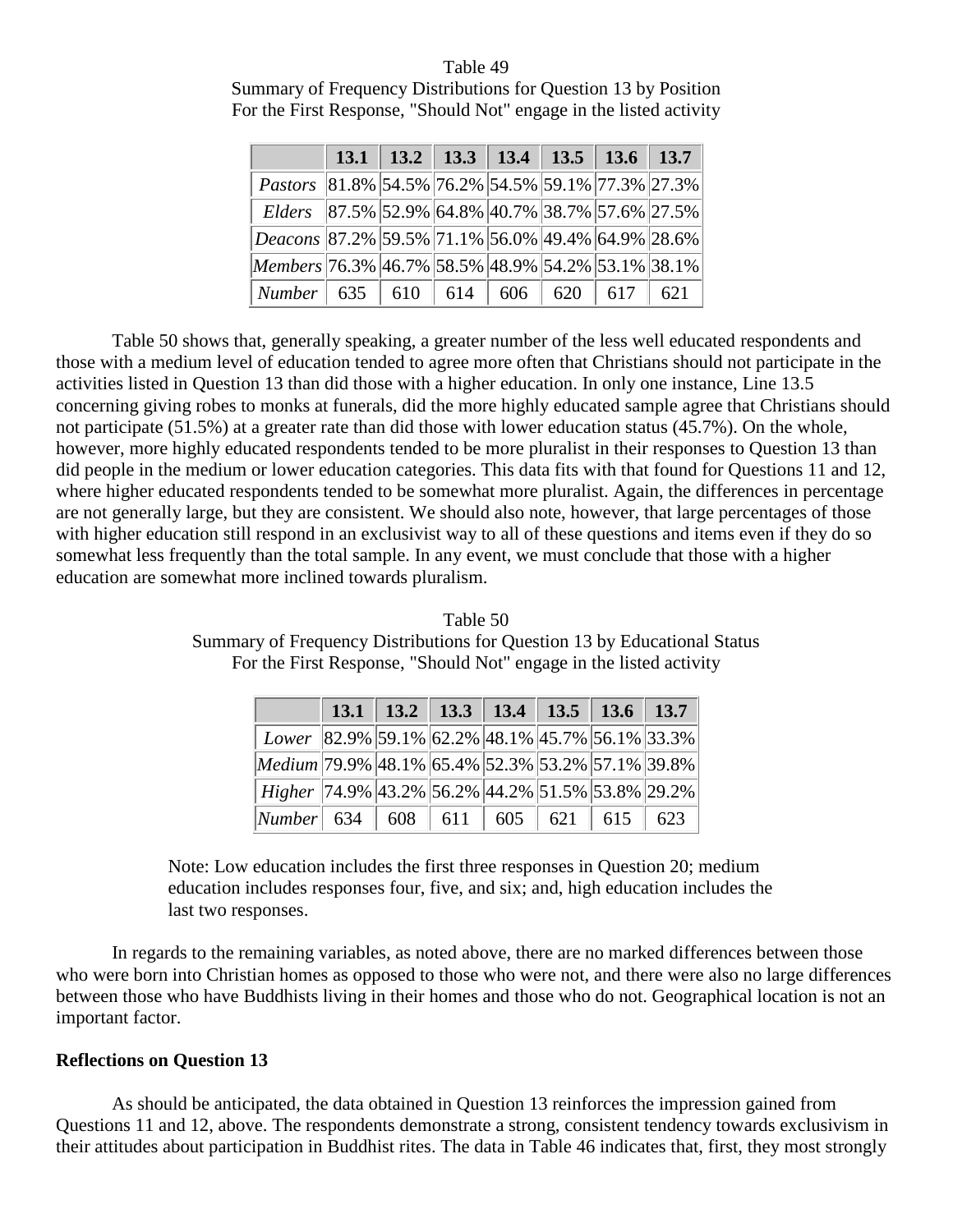object to participation that involves the act of *phanom mue*, raising the hands in an attitude of respect, which they apparently interpret as an act of worship that violates biblical commandments concerning loyalty to God. Second, the summary data in Table 48 also shows that the respondents do not think Christians should participate in two acts related to funerals, namely giving robes to monks (Item13.5) and lighting incense sticks as a sign of respect for the deceased (Line 13.6).

More study needs to be given to the issue of participation in Buddhist rites in order to understand more precisely the thinking of northern Thai Protestants generally on this issue. It does seem clear that the respondents were keenly aware of the widely taught injunctions against idolatry and the worship of false gods, and they do associate Buddha images, in particular, with idols. They do perceive that their Buddhist neighbors worship Buddha images in the Christian sense of the term, and that the theoretical argument that the faithful look through the image to the teachings of the Buddha is largely inoperative in reality. Some Buddhist reform movements and leaders in Thailand agree. The sense that participation in Buddhist rites violates biblical teachings may well be reinforced by the feeling among Christians that God relates to them much as a patron relates to his or her clients. Thus, to participate in the rituals of another religion seems to violate one's patronclient relationship of loyalty to one's own patron. On the other hand, I have heard a Christian who does go so far as to *wai* during Buddhist merit-making rituals justify his act by saying that it is all a matter of the heart or consciousness (*lao ta chitchai*). He does not believe such acts constitute a violation of his Christian faith. That is to say, there are cultural rationales for whatever stand one takes on issues of participation. Most of the respondents, apparently, believe that there is something objective about participation that goes beyond one's own consciousness, which constrains participation. Undoubtedly, there are other factors at work, and the matter does deserve much more study.

A possible explanation for the respondents' generally strong attitudes against participation in Buddhist rites may be found in an article by Eric Reinders entitled, "The Iconoclasm of Obeisance: Protestant Images of Chinese Religion and the Catholic Church" in *Numen* 44, 3 (September 1997): 296-322. Reinders argues that the missionary rejection of participation in various Chinese rites has its origins in the Protestant denunciation of Roman Catholic worship practices, particularly those showing physical obeisance. Protestants prefer to stand or sit at worship rather than kneel; if they kneel, the trunk of the body is still held upright. Protestants do not prostrate themselves and they do not show physical obeisance. Historically, Protestant have equated such obeisance with what they take to be the Catholic worship of saints and statues. When Protestant missionaries went to China (and Thailand) they applied their attitudes towards physical obeisance to the various forms of indigenous worship they found there. Reinders states, "Acts of obeisance were taken as sufficient signs of idolatry." (page 301) He argues that several other factors were involved including European prejudices against Orientals, the sense that physical obeisance is "low class," and the association of prostration with feminine inferiority. Reinders does not state that the Western missionaries communicated these attitudes to their converts, but it is impossible to believe that they would have failed to do so. Reinders, thus, provides us with a cogent and persuasive theory for explaining the marked reluctance of our northern Thai respondents to engage in Buddhist rites, which also include prostrating oneself before Buddha images and Buddhist monks. The very act of *wai*ing would have, in this context, been associated with obeisance to idols.

While it is clear that the respondents, as a whole, show a strong tendency in their responses to the seven items in Question 13 towards an exclusivist attitude concerning participation in Buddhist rites, it is not an overwhelming tendency. Table 48 shows that a fairly sizeable minority for each item responded that participation is "situational" *(laa ta okad*), which may be taken as an alternative pluralist response. Those who professed themselves "unconcerned" by the issue of participation might also be included in the category of pluralist responses. That is to say, open acceptance of participation, was not the only option for those who did not agree with the exclusivist, first choice of non-participation. When combined in Table 51, below, it is evident that pluralist options remained a viable ones in terms of participation in Buddhist rites.

We note, again, the particular difference *wai*-ing or not *wai*-ing makes the data obtained from Lines 13.1 and 13.2.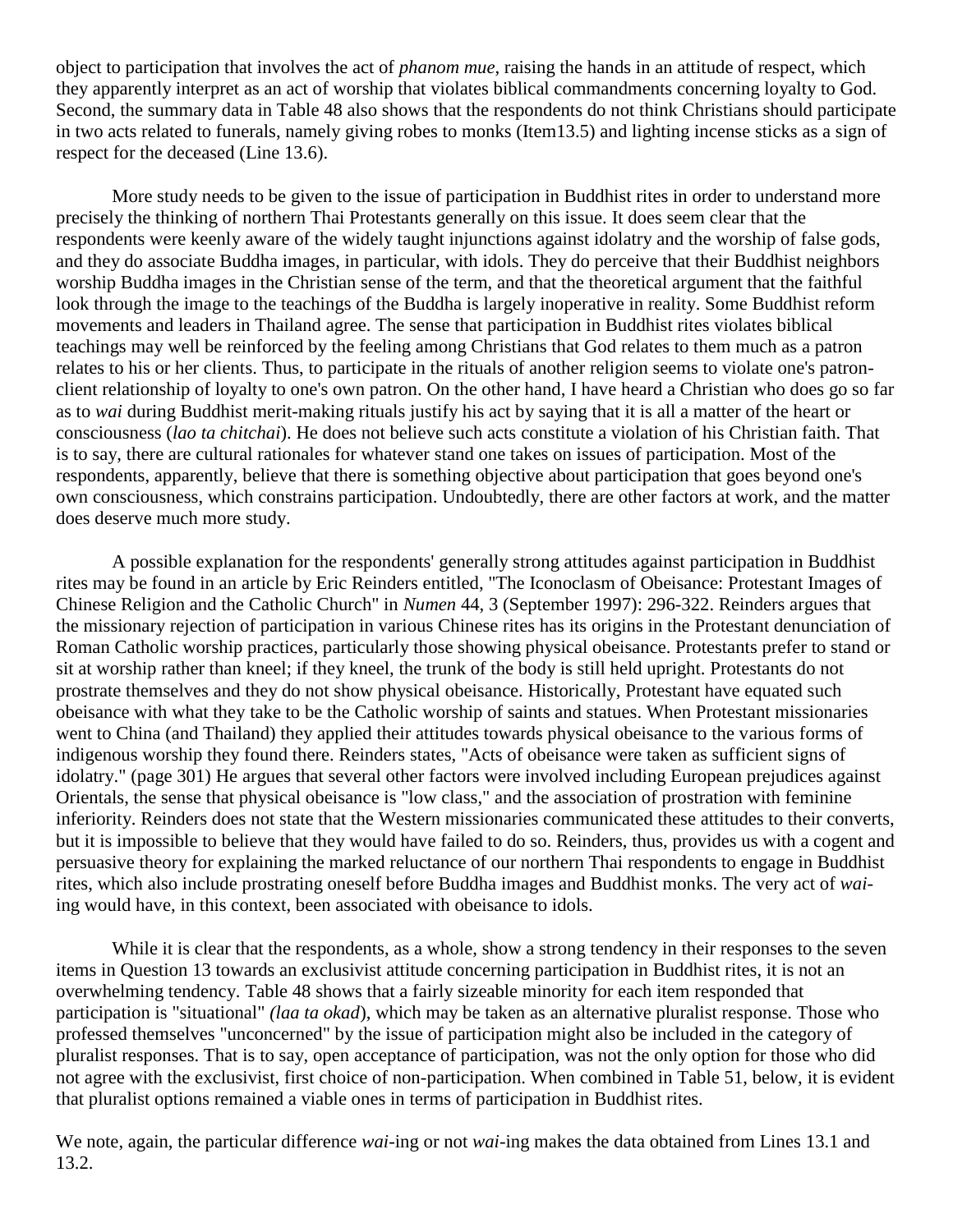Table 51 (based on Table 48) Summary of Frequency Distributions for Question 13 by Exclusivist & Pluralist Choices

|                                                                          |  | 13.1   13.2   13.3   13.4   13.5   13.6   13.7 |  |                                              |
|--------------------------------------------------------------------------|--|------------------------------------------------|--|----------------------------------------------|
| $\frac{Exclusivist}{Choice 1}$ 79.1% 49.4% 61.2% 48.5% 51.0% 55.6% 34.3% |  |                                                |  |                                              |
| Pluralist<br>Choices<br>2,3,5                                            |  |                                                |  | $18.0\%$ 45.4% 32.9% 44.4% 42.8% 37.4% 59.4% |

As we have seen throughout this study, in sum, wherever one of the options of exclusivism or pluralism predominates, the other remains as an option for the minority of respondents.

#### **Questions 14 & 15**

These two questions are designed to ascertain how the respondents feel about participation in Buddhist rites, including whether or not they feel social pressure from other Christians to refrain from participation. It is assumed that northern Thai Protestant attitudes towards such participation has an affective element to it, and the purpose of these questions (esp. Question 14) is to discover the extent of those feelings.

#### **Question 14**

Question 14 asks, "Generally, when you have to attend the ceremonies listed in Question 13, how do you feel?" Three sets of emotional responses are then provided on separate lines. They are: [1] feelings of discomfort or comfort; [2] feelings of unwillingness or willingness; and [3] feelings of dislike or like. This question focuses on the respondents' feelings about a common interfaith situation in most of their lives, namely when they are socially bound to attend a wedding, a funeral, or some formal merit-making function. The events may have to do with Buddhist relatives, members of the same community, or colleagues at work. Negative feelings are taken to be an indication of exclusivism and positive feelings of pluralism.

Some respondents had the same difficulty answering this question that they had with Question 13, and some were evidently doubly confused by this questions' reference to Question 13. The purpose of referring back to question 13 was to give the respondents a clear idea of what types of Buddhist rites were to be included in their response to this question. From feedback gathered later, quite a few respondents, apparently, thought that all three line items in Question 14 should be applied separately to each line item in Question 13. They did not know what to do with this question, and nearly 200 respondents simply skipped over Lines 14.2 and 14.3. Still, the great majority of respondents did fill out this question correctly, and clear patterns in their responses do emerge, as will be seen below.

As was the case for Question 13, a general discussion of the results of the question is left for the section "Comparison of Data for Question 14," below. A summary table is included in that section, and differences among the variables will be discussed there. Briefly summarized, the data obtained from Question 14 shows the respondents as a whole tend to feel uncomfortable about attending Buddhist rites. They feel unwilling to attend, and they do not like to attend.

#### **Data From Each Line Item**

## *Line 14.1*

Line 14.1 asks if the respondents feel comfortable or uncomfortable if they have to attend Buddhist rites as listed in Question 13. Table 52 shows that nearly half of the respondents (47.1%) who answered this question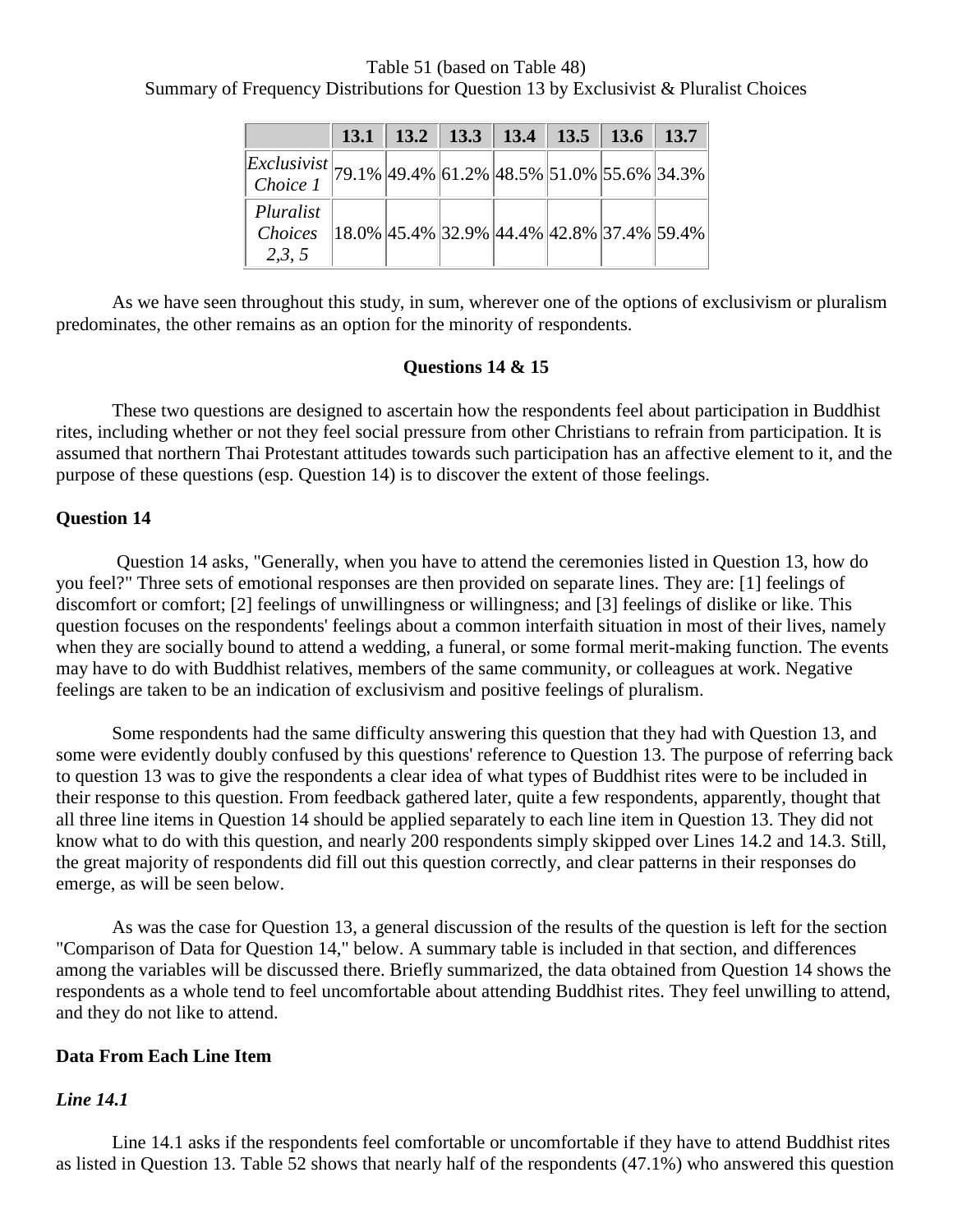agreed that they feel discomfort or some discomfort when attending such events, whereas only 13.5% feel comfortable or somewhat comfortable. A large number of the respondents (35.7%) had no feelings on the matter.

## Table 52 Frequency Distribution for Line 14.1 Feelings of Discomfort or Comfort when attending Buddhist events listed in Question 13

|                        | <b>Number</b> | Valid % |
|------------------------|---------------|---------|
| Discomfort             | 180           | 28.7%   |
| <b>Some Discomfort</b> | 116           | 18.5%   |
| No Feelings            | 224           | 35.7%   |
| Some Comfort           | 22            | 3.5%    |
| Comfort                | 71            | 11.3%   |
| Uncertain              | 14            | 2.2%    |
| $\mathrm{N}=628$       |               |         |

#### *Line 14.2*

Line 14.2 asks if the respondents feel willing or unwilling to attend the Buddhist rites as listed in Question 13 in situations where they feel they must attend. Table 53 shows that just at two-fifths (39.7%) felt unwilling or somewhat unwilling to attend even in situations where they must, while 23.4% were willing or somewhat willing.

# Table 53 Frequency Distribution for Line 14.2 Feelings of Unwillingness or Willingness when attending Buddhist events listed in Question 13

|                    | <b>Number</b> | Valid % |  |  |  |
|--------------------|---------------|---------|--|--|--|
| Unwilling          | 120           | 21.9%   |  |  |  |
| Somewhat Unwilling | 97            | 17.7%   |  |  |  |
| No Feelings        | 187           | 34.2%   |  |  |  |
| Somewhat Willing   | 50            | 9.1%    |  |  |  |
| Willing            | 78            | 14.3%   |  |  |  |
| Uncertain          | 15            | 2.7%    |  |  |  |
| $N = 547$          |               |         |  |  |  |

# *Line 14.3*

Line 14.3 asks if the respondents like or dislike attending the events listed in Question 13 when they feel constrained to attend. Nearly half (46.5%) agreed that they do not like or somewhat do not like to attend, while 21.6% stated they like or somewhat like to attend. The number who responded that they have no feelings on the matter (30.0%) is somewhat lower than in Lines 14.1 and 14.2.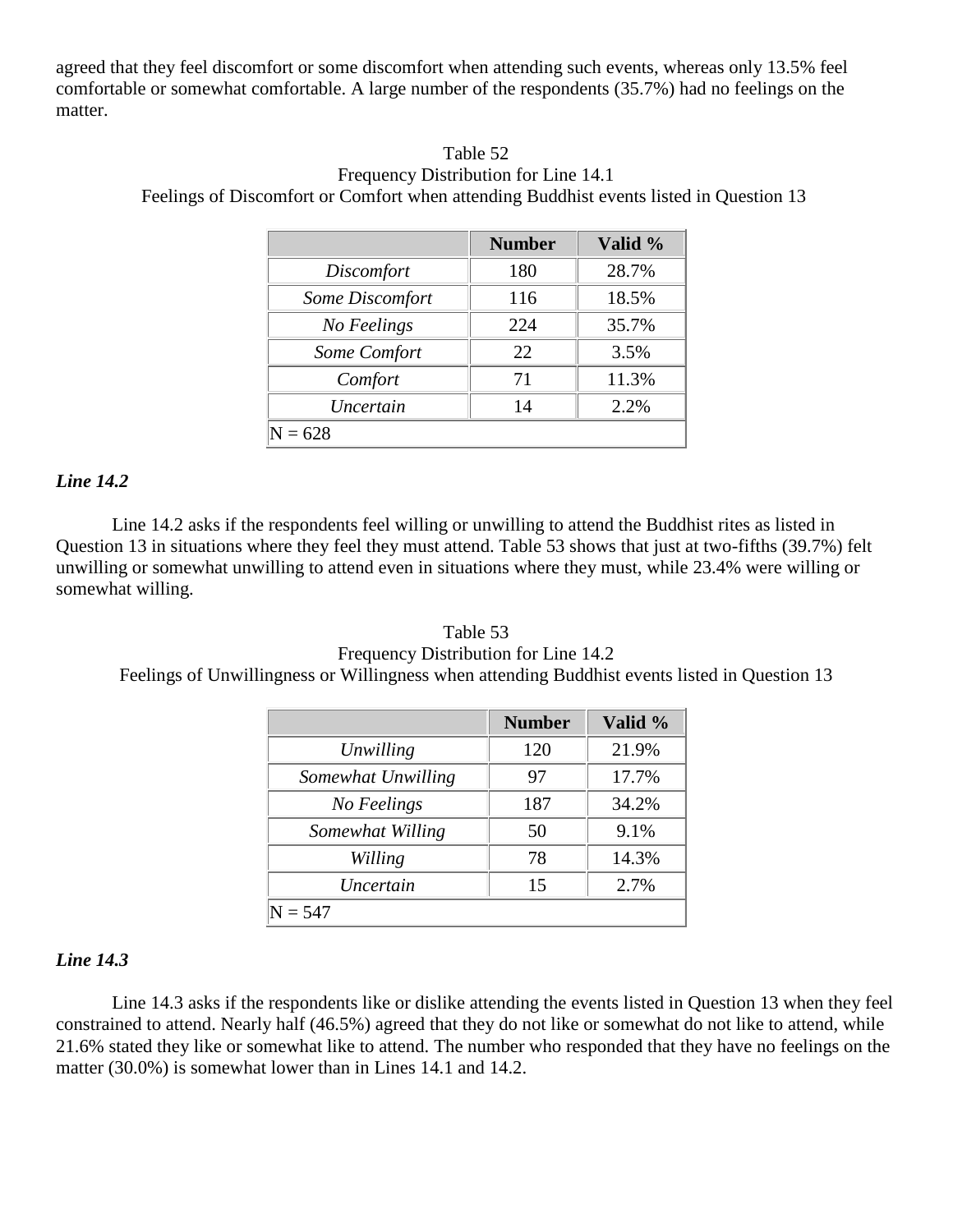Table 54 Frequency Distribution for Line 14.3 Feelings of Dislike or Like when attending Buddhist events listed in Question 13

|                  | <b>Number</b> | Valid % |  |  |  |
|------------------|---------------|---------|--|--|--|
| Dislike          | 161           | 28.5%   |  |  |  |
| Dislike Somewhat | 101           | 17.9%   |  |  |  |
| No Feelings      | 169           | 30.0%   |  |  |  |
| Like Somewhat    | 75            | 13.3%   |  |  |  |
| Like             | 47            | 8.3%    |  |  |  |
| Uncertain        | 11            | 2.0%    |  |  |  |
| $= 564$          |               |         |  |  |  |

#### **Comparison of Data for Question 14**

Table 55 compares the data obtained for the three lines of Question 14 and shows a general consistency in the feelings of those who answered this question concerning attendance of the various events listed in Question 13. The majority of the respondents in each case, expressed negative or somewhat negative feelings, that majority amounting to roughly two-fifths or slightly more of the total that answered the question. Roughly another one-fifth or slightly more expressed positive or somewhat positive feelings concerning attendance, and a figure of roughly two-fifths or slightly less stated that they have no feelings about or are uncertain about their feelings.

|                             | Line 14.1 Discomfort Line 14.2 Unwilling<br>or Comfort | or Willing | <b>Line 14.3</b><br><b>Dislike or Like</b> |
|-----------------------------|--------------------------------------------------------|------------|--------------------------------------------|
| <b>Negative</b><br>Feeling  | 28.7%                                                  | 21.9%      | 28.5%                                      |
| Somewhat<br><b>Negative</b> | 18.5%                                                  | 17.7%      | 17.9%                                      |
| No Feelings                 | 35.7%                                                  | 34.2%      | 30.0%                                      |
| Somewhat<br>Positive        | 3.5%                                                   | 9.1%       | 13.3%                                      |
| Positive<br>Feeling         | 11.3%                                                  | 14.3%      | 8.3%                                       |
| Uncertain                   | 2.2%                                                   | 2.7%       | 2.0%                                       |
| <b>Number</b>               | 628                                                    | 547        | 564                                        |

Table 55 Comparison of Frequency Distributions for Question 14

In terms of the variables of *age* (Question 16), *gender* (Question 17), *locality* (Question 18), *position* in the church (Question 19), *educational status* (Question 20), and whether or not the respondents were *born into a Christian home* (Question 21) or have *non-Christians living in their homes* (Question 22), there is some variation in the responses, the most important being between women and men.

Table 56 shows that women, on the whole, consistently agreed that they had greater negative or somewhat negative feelings than men. We should remember that in Chapter 2 women were generally more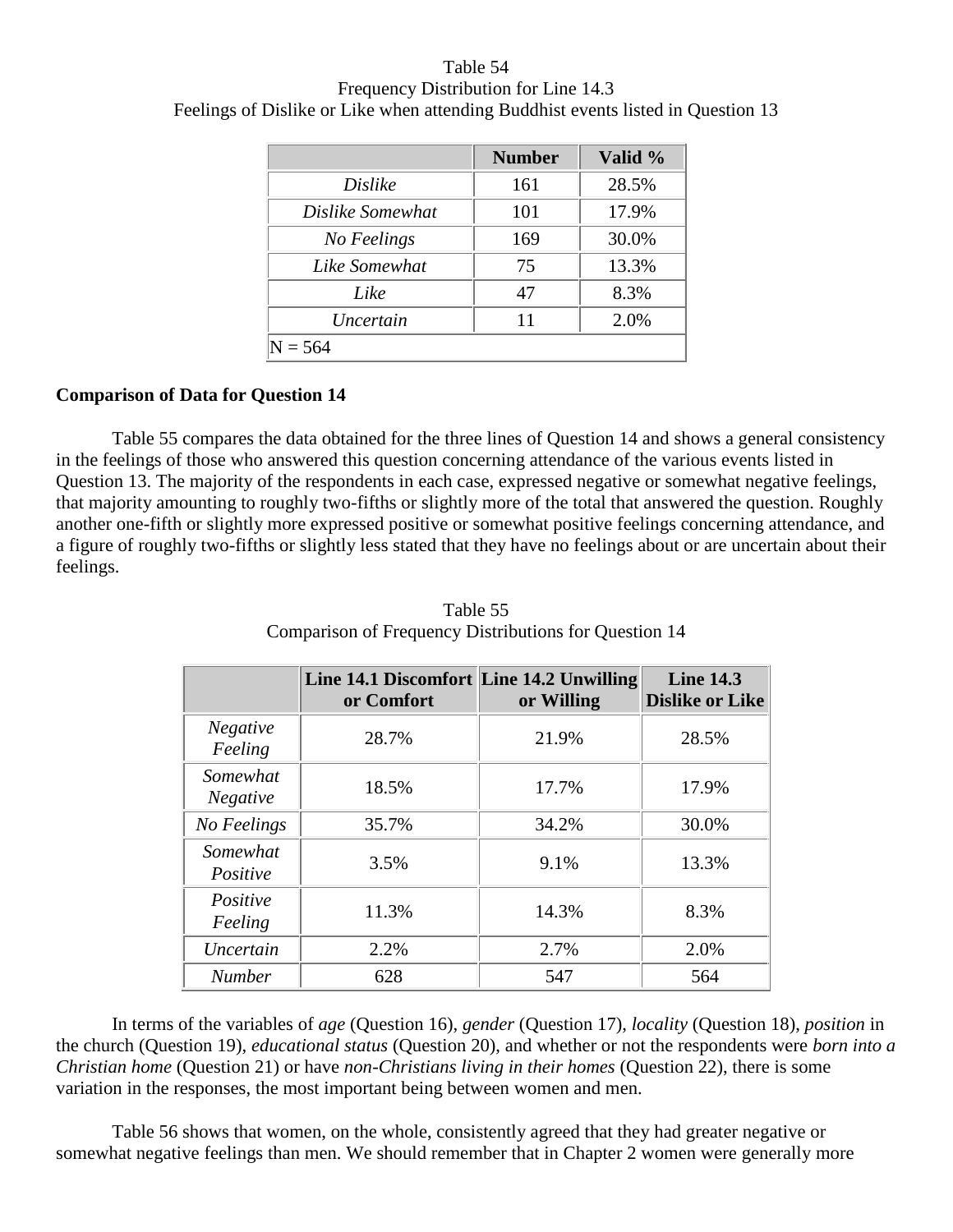willing to accept people of other religions. When it comes to actual attendance, however, they feel greater discomfort, unwillingness, and dislike. The reason for these feelings are not clear from the study itself, but whatever they may be the reasons for these negative feelings are not because women are more ideologically conservative than men.

|                    | <b>Line 14.1 Discomfort</b><br>or Some Discomfort | Line 14.2 Unwilling<br>or Somewhat<br><b>Unwilling</b> | Line 14.3 Dislike or<br><b>Dislike Somewhat</b> |
|--------------------|---------------------------------------------------|--------------------------------------------------------|-------------------------------------------------|
| Women              | 51.2%                                             | 46.2%                                                  | 48.1%                                           |
| Men                | 41.4%                                             | 40.4%                                                  | 43.5%                                           |
| <sup>I</sup> umber | 613                                               | 536                                                    | 552                                             |

Table 56 Summary of Frequency Distributions for Question 14 by Gender For Negative and Somewhat Negative Responses to the listed feeling

Regarding the other variables, there are a number of particular differences of some degree for one of the three lines, but there are few distinguishable patterns. The most important pattern has to do with age. While young people, ages 11-30 feel roughly the same level of discomfort in attending Buddhist rites, Table 57 shows that they distinctly feel less willing and more dislike at attending than do middle aged people, and that their feelings about attending Buddhist rites more nearly parallel those of people over the age of 60. One possible explanation is that while older people more often feel that Christians cannot or should not participate in Buddhist rites, as seen in the responses to Questions 12 and 13, young people may simply not like having to sit through the rites because they are not interested in them.

# Table 57 Summary of Frequency Distributions for Question 14 by Age For Negative and Somewhat Negative Responses to the listed feeling

|            | Line 14.1 Discomfort<br>or Some Discomfort | Line 14.2 Unwilling<br>or Somewhat<br><b>Unwilling</b> | Line 14.3 Dislike or<br><b>Dislike Somewhat</b> |
|------------|--------------------------------------------|--------------------------------------------------------|-------------------------------------------------|
| $11 - 30$  | 48.2%                                      | 44.1%                                                  | 50.5%                                           |
| $31 - 60$  | 46.7%                                      | 37.7%                                                  | 44.1%                                           |
| Over<br>60 | 48.2%                                      | 35.1%                                                  | 46.8%                                           |
| Number     | 618                                        | 542                                                    | 702                                             |

Note: Low education includes the first three responses in Question 20; medium education includes responses four, five, and six; and, high education includes the last two responses.

A final pattern of some note has to do with the differences between those who were and were not born into Christian families. Table 58 shows that people who were not born into Christian homes felt more negatively or somewhat negatively about attending Buddhist rites in comparison to those born into Christian homes.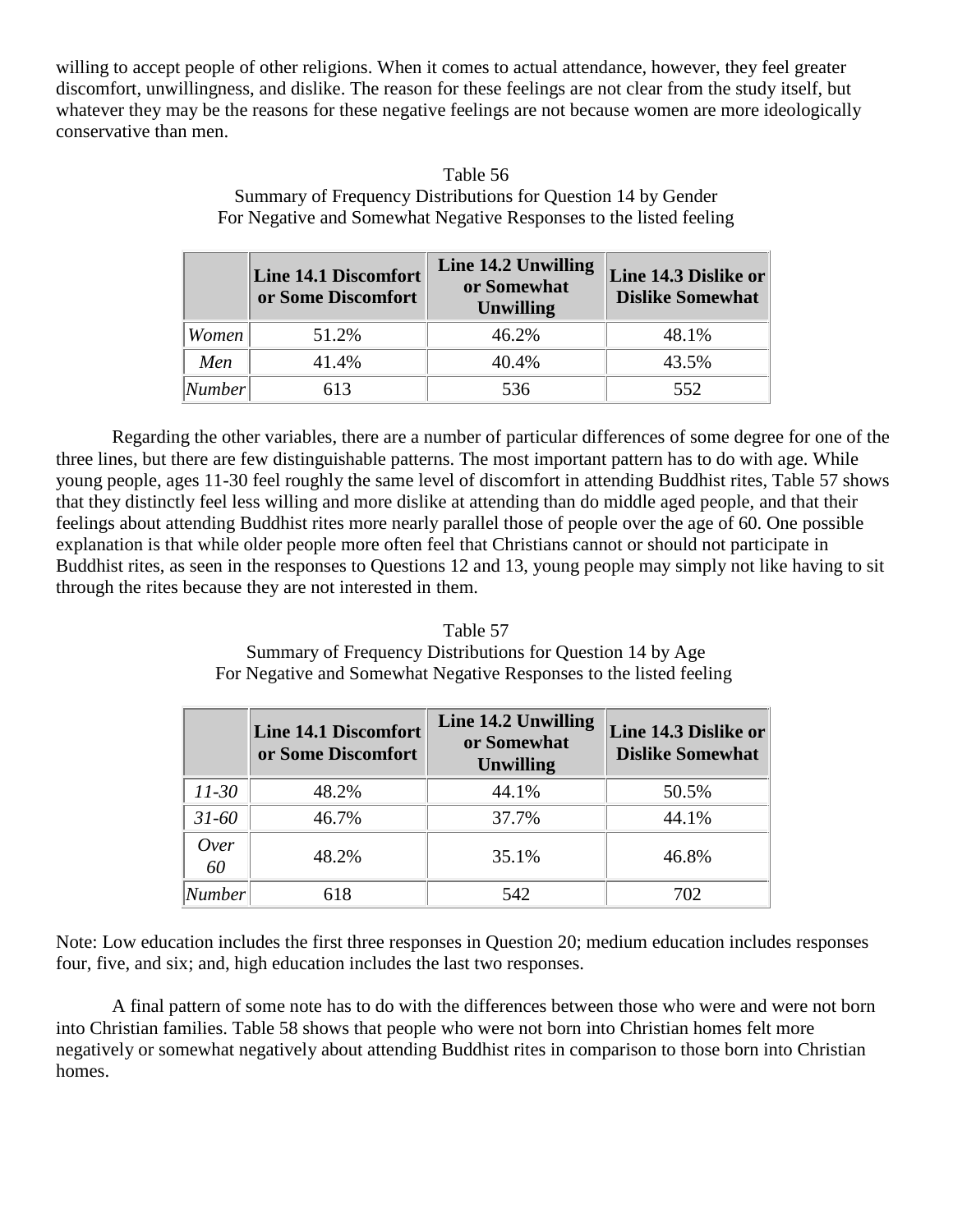#### Table 58

# Summary of Frequency Distributions for Question 14 by Family Religious Status at Birth For Negative and Somewhat Negative Responses to the listed feeling

|                                    | <b>Line 14.1</b><br>Discomfort or<br><b>Some Discomfort</b> | <b>Line 14.2</b><br><b>Unwilling or</b><br><b>Somewhat</b><br><b>Unwilling</b> | Line 14.3 Dislike<br>or Dislike<br><b>Somewhat</b> |
|------------------------------------|-------------------------------------------------------------|--------------------------------------------------------------------------------|----------------------------------------------------|
| Born into<br>Christian<br>Home     | 43.2%                                                       | 38.1%                                                                          | 45.8%                                              |
| Not Born into<br>Christian<br>Home | 55.7%                                                       | 43.8%                                                                          | 49.1%                                              |
| <b>Number</b>                      | 611                                                         | 540                                                                            | 558                                                |

# **Reflections on Question 14**

The respondents who answered this question generally expressed either actively negative feelings about attending the various rites listed in Question 13 or indifference to attendance. On the whole, they showed relatively little positive feelings about attendance.

As mentioned above, we assumed that negative feelings towards attendance of Buddhist rites is an indication of an exclusivist perspective and positive feelings of a pluralist perspective. Table 59 compares the responses given in the three lines of Question 14 with those in Question 11 for those classified there as exclusivists (Response 1) and pluralists (all other responses). The first response in Question 11, we will remember, states that Christians may never *phanom mue* during merit-making rituals. The table shows that those who selected the exclusivist response in Question 11 were more likely to express negative feelings in Questions14 about attending Buddhist rites. Thus, for example, for Line 1 of Question 14 some 47.2% of the total sample expressed discomfort or some discomfort when attending Buddhist rites. For those who gave an exclusivist response (Response 1) to Question 11, however, 56.5% expressed discomfort or some discomfort when attending Buddhist rites. The data for Lines 14.2 and 14.3 show a similar difference between those classified as exclusivists in Question 11 compared with the total sample in Question 14.

Table 59 also shows the differences between those who gave what were classified as pluralist responses in the Question, (all of the response except Response 1). To take Line 14.1, again, as an example, where 47.2% of the total sample expressed discomfort or some discomfort when attending Buddhist rites, 41.6% of the pluralists from Question 11 expressed discomfort or some discomfort when attending Buddhist rites. While that difference is not great, it is consistent.

Most striking is the fact clearly shown in Table 59 that there is a large difference between negative and positive feelings for those who scored as pluralists and as exclusivists on Question 11. The difference in negatives feelings between for Line 14.1 is 17.2%, for Line 14.2 is 19.1%, and for Line 14.3 is 16.7%. The responses of positive and somewhat positive show similar differences, although the figures are much smaller. We should also note that the figures for those who feel somewhat negative and those who have no feelings about attendance one way or the other remain relatively consistent.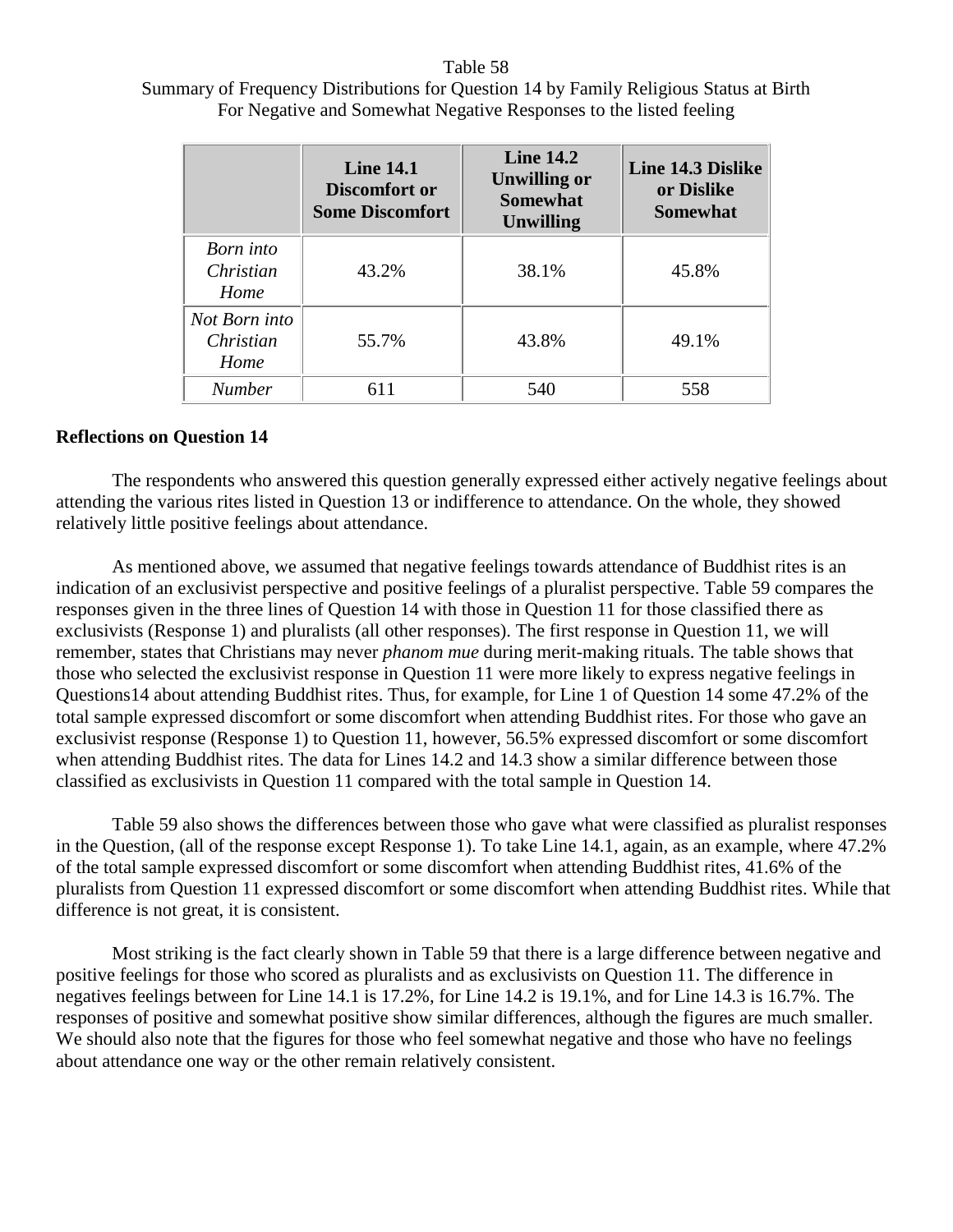|                             |              | <b>Question 11 Response 1</b><br>(Exclusivists) |              |       | <b>Question 11 Other Responses</b><br>(Pluralists) |       |  |
|-----------------------------|--------------|-------------------------------------------------|--------------|-------|----------------------------------------------------|-------|--|
|                             | Line<br>14.1 | Line<br>14.2                                    | Line<br>14.3 |       | Line 14.1 Line 14.2 Line 14.3                      |       |  |
| <b>Negative</b>             | 39.3%        | 33.6%                                           | 38.3%        | 22.1% | 14.5%                                              | 21.6% |  |
| Somewhat<br><b>Negative</b> | 17.2%        | 19.2%                                           | 20.7%        | 19.5% | 16.9%                                              | 15.9% |  |
| <b>Neutral</b>              | 34.4%        | 30.4%                                           | 23.8%        | 36.5% | 36.3%                                              | 34.5% |  |
| Somewhat<br>Positive        | 1.2%         | 7.9%                                            | 9.7%         | 4.8%  | 10.2%                                              | 15.5% |  |
| Positive                    | 7.4%         | 6.5%                                            | 6.2%         | 13.3% | 19.1%                                              | 10.1% |  |
| Uncertain                   | 0.4%         | 2.3%                                            | 1.3%         | 3.5%  | 3.1%                                               | 2.4%  |  |
| <b>Number</b>               | 285          | 285                                             | 285          | 419   | 419                                                | 419   |  |

Table 59 Comparison of Frequency Distributions for Questions 11 and 14

We may conclude, then, that the respondents' attitudes about participation in Buddhist rites does have an affective component. Those who reject participation in Buddhist rites are more likely to feel uncomfortable when they have to attend, attend less willingly, and do not like to attend. This conclusion is hardly surprising, and it may be a measure of the place of pluralist thinking among northern Thai Protestants that those who feel adverse to participating in Buddhist rites is still not greater than an average of roughly two-fifths of the respondents who answered Question 14.

# **Question 15**

Question 15 asks, "Do you agree that for the most part you don't want to go to the rituals of other religions because you worry about what other Christians will think?" The purpose of this question is to test whether or not northern Thai Protestants feel social pressure from within the Christianity community to refrain from attending Buddhist rites. The responses to this question are not classified as exclusivist or pluralist as such.

Table 60 indicates that only 27.8% of the respondents agreed to one degree or another that they feel reluctant to attend Buddhist rites because of worry about what other Christians think. Of that percentage, almost half (13.0%) responded with the relatively weak response that they agree only somewhat. We may conclude, then, that the reluctance northern Thai Protestants feel concerning attendance at Buddhist rites, as expressed in the responses to Question 14, are not generally caused by feelings of social constraint within the Christian community.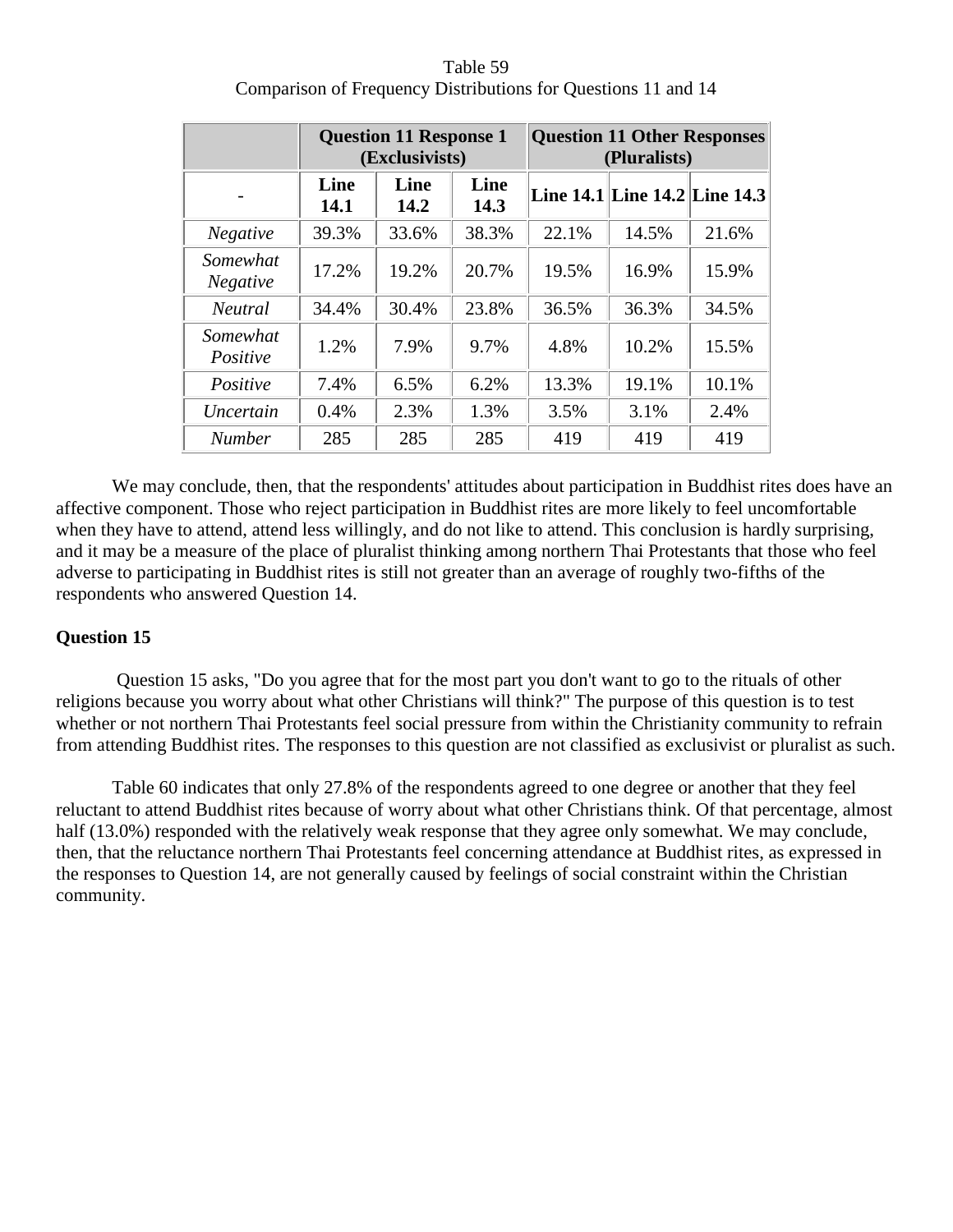# Table 60 Frequency Distribution for Question 15

Are respondents reluctant to attend Buddhist rites because of worry about what other Christians think?

|                       | <b>Number</b> | Valid % |
|-----------------------|---------------|---------|
| Disagree Entirely     | 111           | 16.2%   |
| <i>Disagree</i>       | 228           | 33.3%   |
| Disagree Somewhat     | 120           | 17.5%   |
| Agree Somewhat        | 89            | 13.0%   |
| Agree                 | 84            | 12.3%   |
| <b>Agree Entirely</b> | 17            | 2.5%    |
| Uncertain             | 36            | 5.3%    |
| 685                   |               |         |

In terms of the variables of *age* (Question 16), *gender* (Question 17), *locality* (Question 18), *position* in the church (Question 19), *educational status* (Question 20), and whether or not the respondents were *born into a Christian home* (Question 21) or have *non-Christians living in their homes* (Question 22), there are importance differences in the responses according to age, gender, education, and whether or not the respondents are living in their homes with people of other faiths.

Table 61 shows that young people worry more about what other Christians think about their attending Buddhist rites, while those respondents ages 31-60 worry about the matter somewhat less than the other two age groups.

| Table 61                                                                                               |
|--------------------------------------------------------------------------------------------------------|
| Summary of Frequency Distribution for Question 15 by Age                                               |
| Are respondents reluctant to attend Buddhist rites because of worry about what other Christians think? |

|          | <b>Total Sample</b> | $11 - 30$ | $31 - 60$ | Over 60 |
|----------|---------------------|-----------|-----------|---------|
| Disagree | 67.0%               | 59.5%     | 70.7%     | 65.60%  |
| Agree    | 27.7%               | 33.2%     | 24.8%     | 31.30%  |
| Number   | 685                 | 205       | 403       | 64      |

Table 62 shows that men worry more about what other Christians will think about their attending the rites of another religion than do women. This is in spite of the fact that, as we saw in Question 14, women have greater negative feelings about attending Buddhist rites than do men. Women's feelings against attending Buddhist rites, whatever the source, are evidently not based on feelings of social constraint within the Christian community.

# Table 62 Summary of Frequency Distribution for Question 15 by Gender Are respondents reluctant to attend Buddhist rites because of worry about what other Christians think?

|               | <b>Total Sample</b> | Women | Men   |
|---------------|---------------------|-------|-------|
| Disagree      | 67.0%               | 70.0% | 62.7% |
| Agree         | 27.7%               | 25.1% | 31.2% |
| <b>Number</b> | 685                 | 390   | 276   |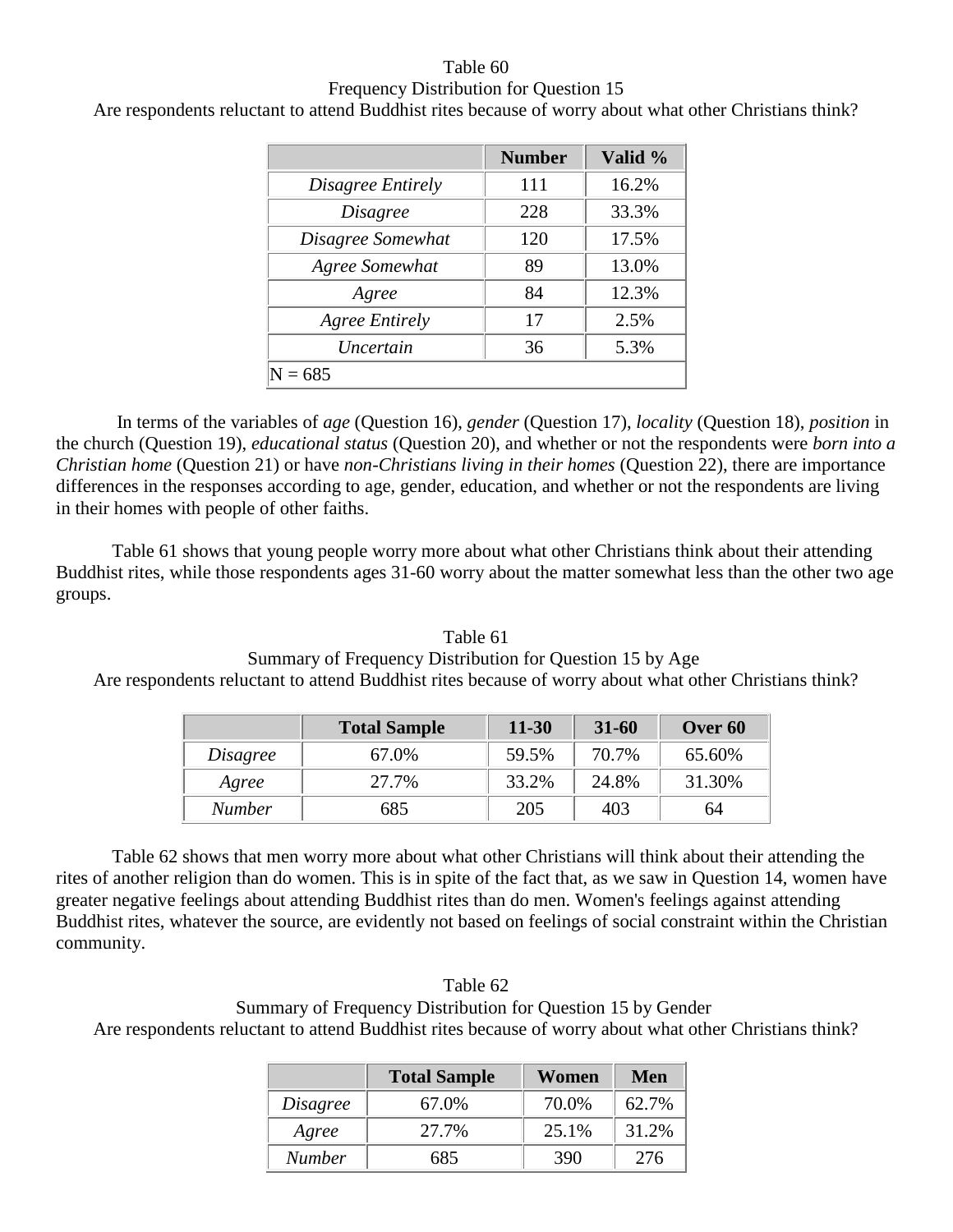Table 63 shows that those with a higher educational status worry about what other Christians think when they attend the rites of other faiths than do those with a lower educational status. In some ways, we would expect the opposite since a high educational status should, supposedly, provide the respondents with a better understanding of themselves. We saw in Chapter 2, furthermore, that education had something of a positive correlation with pluralism, which should encourage people to feel comfortable in attending Buddhist rites. Such seems not to be the case.

Table 63 Summary of Frequency Distribution for Question 15 by Educational Status Are respondents reluctant to attend Buddhist rites because of worry about what other Christians think?

|          | <b>Total</b><br><b>Sample</b> | Low<br><b>Education</b> | <b>Medium</b><br><b>Education</b> | High<br><b>Education</b> |
|----------|-------------------------------|-------------------------|-----------------------------------|--------------------------|
| Disagree | 67.0%                         | 74.1%                   | 66.9%                             | 62.3%                    |
| Agree    | 27.7%                         | 20.5%                   | 26.2%                             | 34.3%                    |
| Number   | 685                           | 166                     | 263                               | 239                      |

Note: Low education includes the first three responses in Question 20;

medium education includes responses four, five, and six; and, high education includes the last two responses.

Table 64 shows that people who live with people of other faiths in their homes feel more constrained in attending the rites of other religions than do people who live only with other Christians. The reason for people who live in the same home with people of other faiths do feel constrained may be because they are more likely to have occasion to take part in the rites of other religions, specifically, of Buddhism and more likely to feel they must take part. Living at the boundaries, at is were, of their Protestant religious community may well put more, not less pressure on them as they are more frequently caught between the expectations of the non-Christians in their own home and the Christian community of which they are a part.

#### Table 64

Summary of Frequency Distribution for Question 15 by Residence with People of Other Faiths Are respondents reluctant to attend Buddhist rites because of worry about what other Christians think?

|                        | <b>Total</b><br><b>Sample</b> | Living with<br><b>Other Faiths</b> | <b>Not Living with</b><br><b>Other Faiths</b> |
|------------------------|-------------------------------|------------------------------------|-----------------------------------------------|
| $\vert Disagree \vert$ | 67.0%                         | 60.0%                              | 70.8%                                         |
| Agree                  | 27.7%                         | 34.6%                              | 24.0%                                         |
| <b>Number</b>          | 685                           | 240                                | 445                                           |

#### **Reflections on Question 15**

In general, as we have already seen, the respondents do not feel a great deal of social pressure from other Christians regarding attendance at the rites of other religions. By and large, feelings of social pressure do not seem to be an important element in the respondents' attitudes about attending the rites of other religions.

#### **Conclusion to Chapter 3**

One of the most important findings of this study is the difference between the respondents' attitudes towards people of other faiths, which tends to be somewhat pluralist, and their attitudes towards participating in the religious rites of other religions, which tends to be decidedly exclusivist. This contrast offers a key to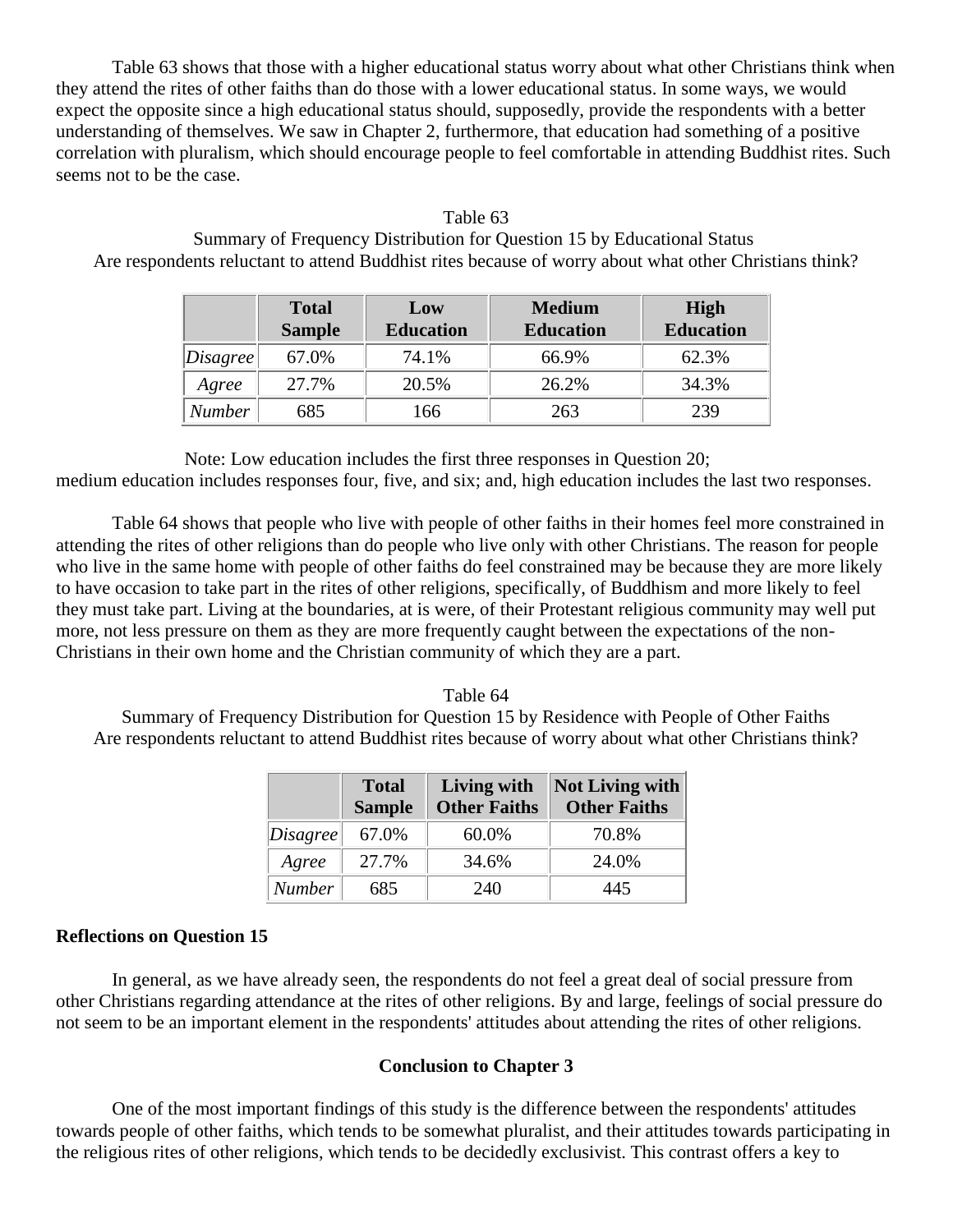understanding how northern Thai Protestants integrate their Thai and Western religious heritages into a useable, meaningful whole. Ideologically, the majority of them have apparently accepted to a greater or lesser degree the pluralist attitudes of their society, although we must never forget that a strong exclusivist "residue" remains. Ideological pluralism, however, has not translated into behavioral pluralism when it comes to the rites of other religions. In fact, although not so much in theory, northern Thai Protestants still tend to treat the rites of their neighbors of other faiths as if they are idolatrous and to treat Christian participation in them as an offense to God and the Christian faith. Again, we must remember that there is a definite "residue" of pluralism apparent in the behavioral attitudes of the respondents, although it is not as strong as the exclusivist ideological residue mentioned above. Only in Question 12, concerning *wai*-ing Buddha images, do we have an apparently overwhelming rejection of pluralism. Even Question 13, Line 1, regarding *phanom mue* while attending formal merit-making rituals, retains a rate of one fifth (20.9%) of the respondents who give a response that is more or less pluralist.

Why this configuration? It seems to me that the bulk of our respondents have worked out a compromise between the apparently contradictory strictures of Theravada pluralism and Protestant exclusivism. Their Thai heritage enjoins them to not think ill of people of other faiths, and they do not. Their Western heritage enjoins them to have no other gods but God, and they do not. As Protestants they physically embody their Christian loyalty to God by refraining from acts that might be construed as worship of another god. The old-time Presbyterian missionaries' teachings against obeisance in Buddhist contexts, in sum, was so effective that Protestants all but congenitally refuse to physically demonstrate respect for Buddha images and Buddhist rites. One problem facing northern Thai Protestants, as the data from Question 13 suggests, is how to define what acts really are idolatrous. Different individuals come to different conclusions, but they all face the same issue. As we saw in both Questions 12 and 13, however, the more overt the obeisance and the more worship-like the setting of Buddhist rites, the more Protestants have negative attitudes towards participation.

That is to say, theological and faith concerns play a central role in the thinking of the respondents. Those concerns guide their behavior even in the face of powerful socio-cultural attitudes that expect northern Thais to accept and be willing to participate in the religious acts of other religions. Within a Thai and northern Thai context, we need to remember that beliefs and attitudes are largely a private matter; the society does not particularly worry about what people think so long as they behave in the "right" ways. It is Western culture that puts such a heavy emphasis on theological or ideological correctness. In this context, it does not matter a great deal whether a Protestant believer thinks that his Buddhist neighbors can attain heaven from within their own faith or not-although, admittedly, it is better if one does not say such things in public. What does matter is maintaining a faithful relationship with God, which northern Thai Protestants apparently interpret to mean refraining from participation in what may be construed as the acts of worship of another faith. The true power of traditional Protestant exclusivism in the thinking of northern Thai Protestants, then, may be seen in the way in which they continue to behave on its strictures against involvement in idolatry. Socially, rural Protestants continue to isolate themselves religiously from their larger communities by restricting their participation in Buddhist rites. They effectively put their neighbors of other faiths in a Protestant context and behave towards them out of that context, a fact that has caused a great deal of social tension and even overt persecution of Christians in the past.

My own personal sense is that this configuration of private pluralism and public exclusivism "works" well enough, but it does not resolve the inherent tension between the two. As we have noted earlier, whenever northern Thai Protestants talk about their relationships with people of other faiths they invariably discuss and worry over the boundaries of what they can do. They seem to be asking that question from both sides of the boundary between Thai cultural and Protestant religious expectations. As northern Thais they want to participate as much as possible in the religious life of their neighbors in order to preserve communal unity, but as Protestants they want to do only what is appropriate to their fundamental loyalty to God even if that means disregarding communal unity. What must be emphasized repeatedly is that different individuals make different decisions about these issues and clear strains of both pluralist and exclusivist thinking can be seen in the attitudes of nearly all of them as will be seen in the next Chapter. Yet, as the data from Question 12 suggests,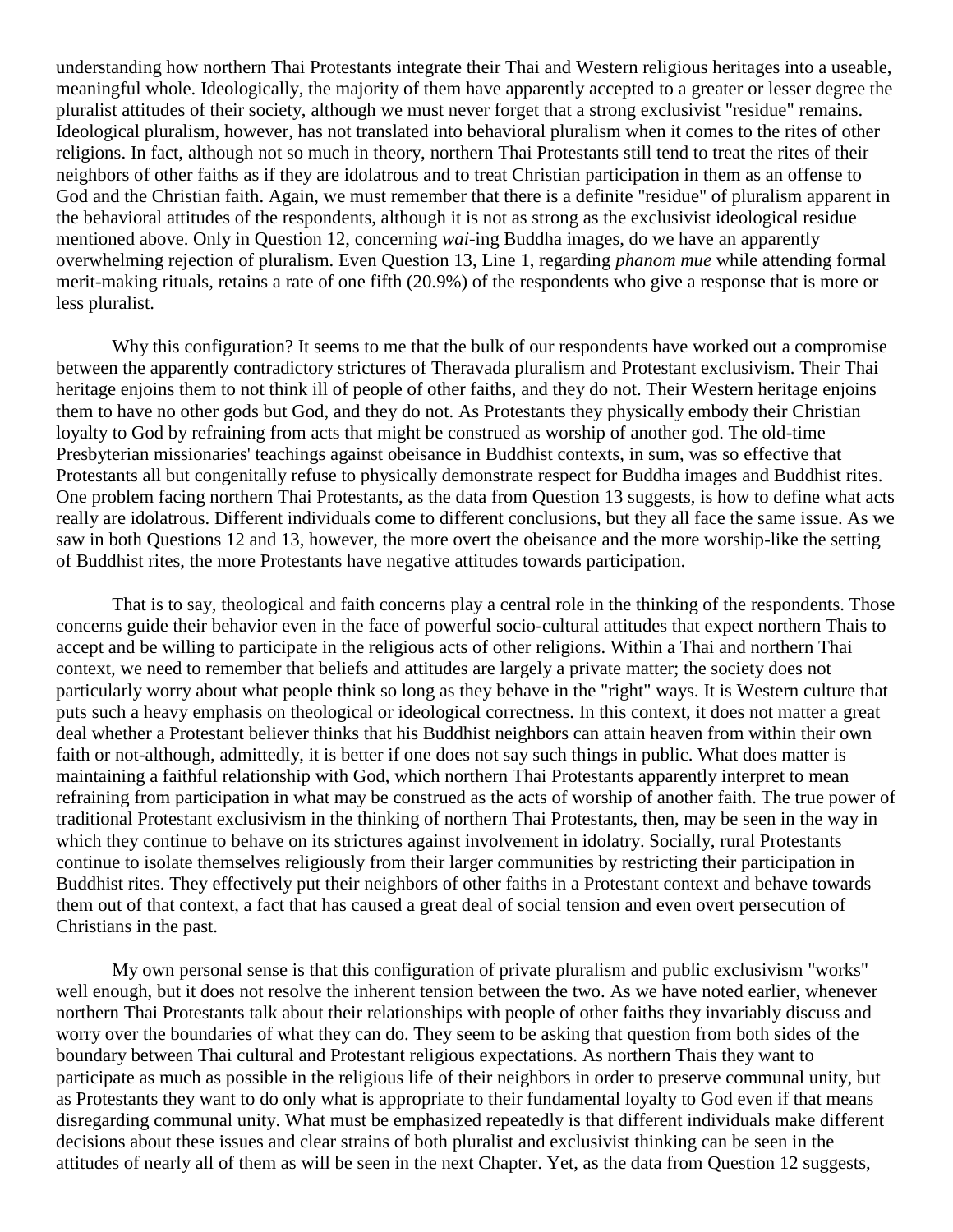we must also never forget the strength of their exclusivist attitude regarding Christian participation in Buddhist rites.

In the introduction to this report, I suggested that the relationship between Thai and Protestant cultural elements is not that of Thai context and Protestant intrusion, such as it usually thought of, so much as an intermingling of two cultural streams. With the data from all fifteen questions now "on the table," we begin to see the value of an interactive model that does not give theoretical priority to either element. It is just as possible and valid to think of Protestant culture as context from one perspective as it is to think of Thai culture as context from another perspective. The following chapter reinforces this sense of mutual influence by showing that it is very difficult to discern exclusivist or pluralist "core groups" of individuals who hold to a consistent line. The great majority of the respondents mix and match their views, as we have seen in these first three chapters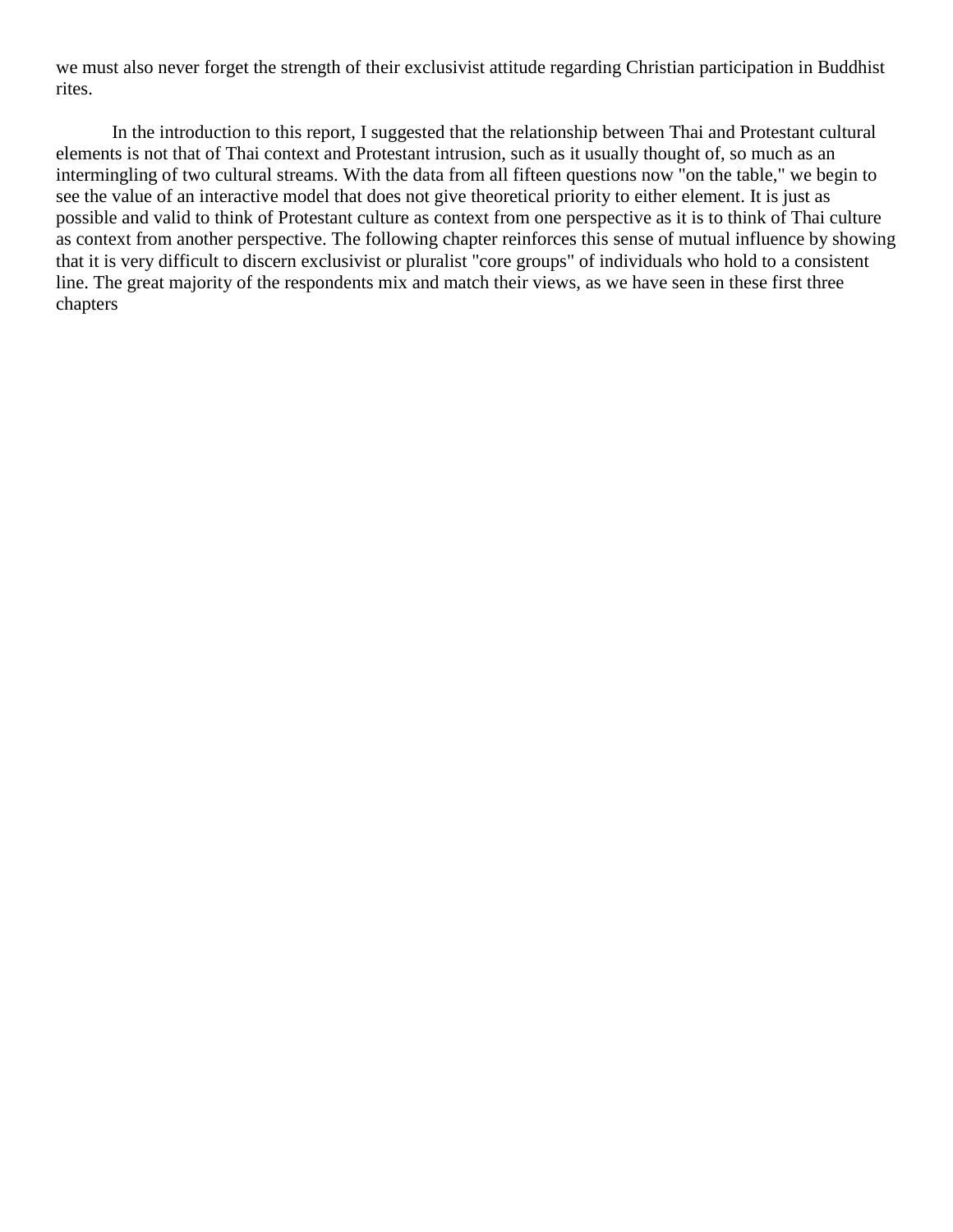# **Chapter IV: Core Groups**

#### **Introduction**

One important question concerning the data presented in this report concerns the possible existence of pluralist and exclusivist "core groups." By "core group," I mean those two groups of individuals who consistently respond with, respectively, exclusivist or pluralist responses. As will be seen in what follows, it is not easy in actual fact to discern whether or not such core groups do exist. Virtually none of the respondents answered all twelve questions consistently in terms of pluralist or exclusivist responses. My approach has been to take a set of key Questions and to see, by a process of reduction, how many respondents answered those questions in a relatively consistently manner one way or the other.

#### **The Pluralist Core Group**

When all is said and done, roughly, one respondent in ten adhered to a pluralist perspective with some degree of consistency. As will be seen in what follows, the pluralists comprised a relatively large segment of the total sample until the respondents' attitudes towards participation in Buddhist rites was considered, at which point the size of the pluralist core group dropped off significantly.

#### **Defining the Pluralist Core Group**

As stated above the method used for defining the pluralist core group is a reductionist one. We begin in Table 65 with the data from Question 5, eliminating from that data only those who agreed with the first response that people of other faiths are damned because salvation is found in Christianity alone. The other three responses to Question 5 (see the Appendix) are taken to be explicitly or implicitly pluralist in intent, the premise being that any response that is not overtly exclusivist is implicitly pluralist. We find in Table 65 that 514 respondents answered Question 5 in a manner that we can broadly label as being pluralist.

|                          | <b>Question 5</b> | <b>Question 6</b> | <b>Question 13.1</b> |
|--------------------------|-------------------|-------------------|----------------------|
|                          | 0.0%              | 28.9%             | 74.8%                |
| 2                        | 27.2%             | 25.3%             | 14.1%                |
| $\mathcal{R}$            | 48.2%             | 41.6%             | 1.7%                 |
|                          | 24.5%             | 1.4%              | 3.7%                 |
| $\overline{\mathcal{L}}$ | 0.0%              | 2.8%              | 5.4%                 |
|                          | 514               | 502               | 460                  |

Table 65 Frequency Distributions for Questions 5, 6, and 13.1 Eliminating Exclusivist Responses for Question 5

Note: the categories of responses 1 - 5 in the first column refer to the responses in each question, which can be found in the questionnaire in the Appendix.

In Table 66, we perform the same operation as was conducted for Table 65 once again, this time with Question 6; this time, however, we eliminate exclusivist responses to both Questions 5 and 6. Question 6, we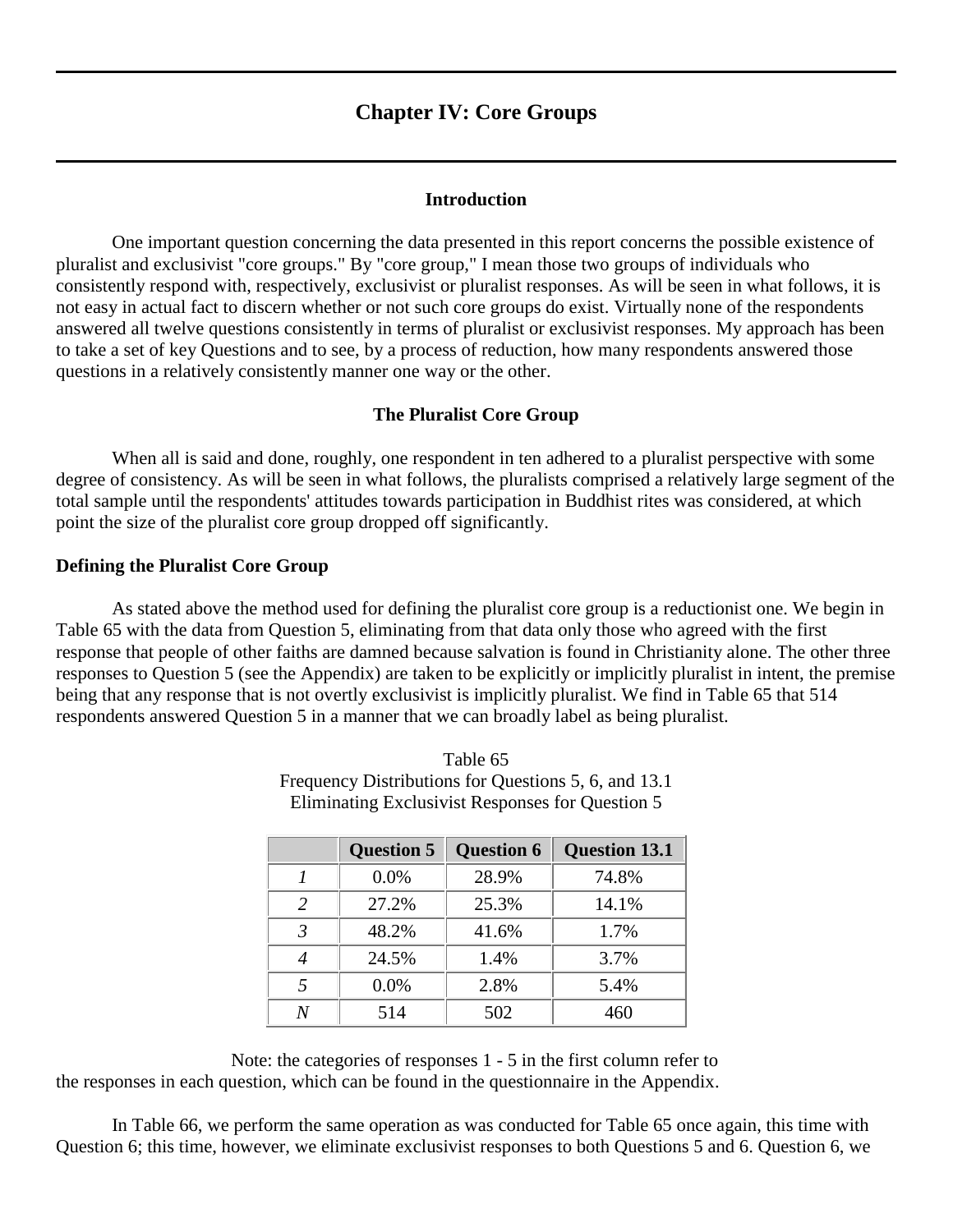will remember, asked what it means to love one's neighbor, and the first response was to overtly evangelism them, which answer we have considered exclusivist. Table 66 shows the results of excluding those who chose the first response in Question 6 as well as the exclusivists from Question 5 from our pluralist core group. The number of that group is now reduced from 516 to 357.

|                | <b>Question 5</b> | <b>Question 6</b> | <b>Question 13.1</b> |
|----------------|-------------------|-------------------|----------------------|
|                | 0.0%              | 0.0%              | 70.7%                |
| $\mathcal{L}$  | 23.2%             | 35.6%             | 17.4%                |
| 3              | 52.7%             | 58.5%             | 1.6%                 |
|                | 24.1%             | 2.0%              | 4.4%                 |
| $\overline{5}$ | 0.0%              | 3.9%              | 6.0%                 |
|                | 357               | 357               | 317                  |

Table 66 Frequency Distributions for Questions 5, 6, and 13.1 Eliminating Exclusivist Responses for Questions 5 and 6

Note: the categories of responses 1 - 5 in the first column refer to the responses in each question,which can be found in the questionnaire in the Appendix.

Table 67 represents the results of our third reduction of the figure for the pluralist core group. Taking the group left from the first two "cuts," we now drop from the pluralist group all of those who answered Question 13.1 by agreeing with the first response that Christians should not take part in Buddhist rituals including raising their hand in an attitude of prayer-like respect (*phanom mue*). With this final "cut," we find that what we might call the inner or more rigorous core group consists of 93 respondents or 12.8% of the total sample of 726.

# Table 67 Frequency Distributions for Questions 5, 6, and 13.1 Eliminating Exclusivist Responses for all three Questions

|               | <b>Question 5</b> | <b>Question 6</b> | <b>Question 13.1</b> |
|---------------|-------------------|-------------------|----------------------|
|               | 0.0%              | 0.0%              | 0.0%                 |
| $\mathcal{L}$ | 9.7%              | 31.2%             | 59.1%                |
| $\mathcal{R}$ | 69.9%             | 61.3%             | 5.4%                 |
|               | 20.4%             | 2.2%              | 15.1%                |
| 5             | 0.0%              | 5.4%              | 20.4%                |
| ٨             | 93                | 93                | 93                   |

Note: the categories of responses 1 - 5 in the first column refer to the responses in each question, which can be found in the questionnaire in the Appendix.

It can be argued, however, that our total sample is skewed by the presence of two particular congregations. We have seen above that the Fa Ham Chinese Church is not representative of typical northern Thai congregations and that the Suwanduangrit Church in District One has a unique experience in reconciliation with its Buddhist neighbors that makes it also quite different from a "typical" northern Thai Protestant congregation. If we eliminate from our total sample the 105 members from these two churches, we are left with a sample of 621 respondents. Not surprisingly, none of the Fa Ham members are found among the 93 "pluralists" in Table 67, but 23 members of the Suwanduangrit Church are counted in that number and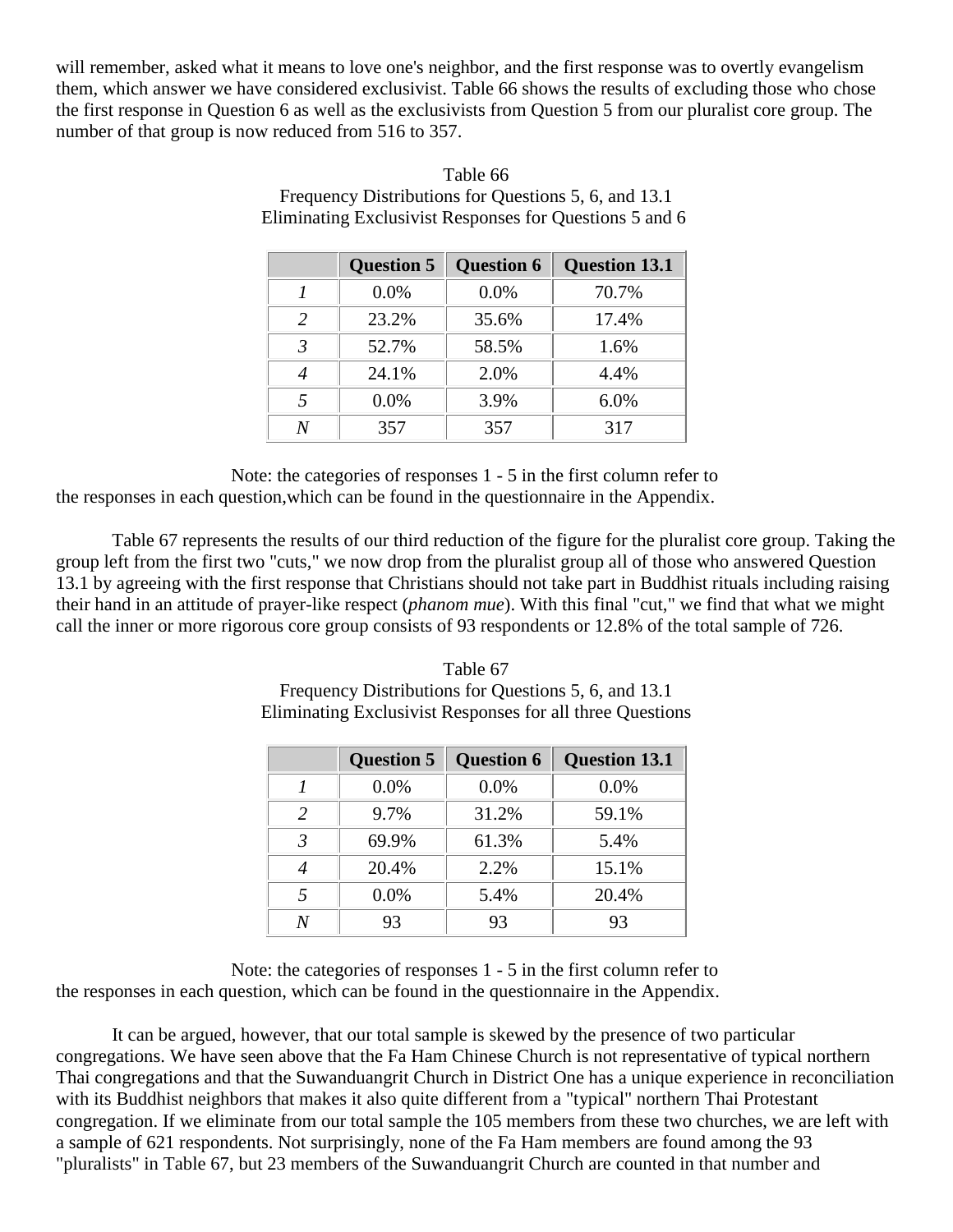constitute 25.8% of the 93 pluralists. If we eliminate them as well, we are left with a pluralist core group of 70 individuals from a total sample of 621 respondents and the conclusion that 11.3% of our "typically" northern Thai Protestant sample is largely consistently pluralist.

If the above computations are at all valid, it seems that roughly one in ten of the total sample hold a fairly consistent pluralist attitude towards people of other faiths. They admit, or more often fully accept, the possibility that people of other faiths can be saved in their own faith. They do not agree to the idea that love of neighbors of other faiths involves the overt evangelization of those neighbors. They do not agree that Christians should not *phanom mue* during formal Buddhist merit-making rituals. Their views are not unlike pluralist northern Thai cultural attitudes when it comes to people of other faiths. However, if this reductionist procedure is pushed to the extreme of testing every question in the instrument that measures pluralist and exclusivist perspectives, the pluralist core group virtually disappears. Rigid pluralists do not appear in the sample, which given the nature of northern Thai pluralism itself is not surprising.

## **A Brief Profile of the Pluralist Core Group**

Tables 68 and 69 contain the frequency distributions for the pluralist core group (Table 68) and the total sample (Table 69) by five of the seven variables surveyed in this study. Readers will have to consult the tables in Chapter 5, Questions 16 through 22 for the specific categories numbered 1 through 8 in the first column of these two tables. To summarize the results briefly, the larger pluralist core group of 93 respondents (including the Suwanduangrit Church) tend to be younger in age, more female than male, more rural than urban, stronger among the general membership than among church officers, and more highly educated. The presence of the Suwanduangrit Church members skews the sample only for location.

|                  | 16            | 17            | 18    | 19    | 20                                 |
|------------------|---------------|---------------|-------|-------|------------------------------------|
|                  | Age           | <b>Sex</b>    |       |       | <b>Location Position Education</b> |
| $\boldsymbol{l}$ | 9.9%          | 67.4%         | 44.8% | 0.0%  | 0.0%                               |
| $\overline{2}$   | 11.0% 32.6%   |               | 26.4% | 6.8%  | 1.1%                               |
| $\mathfrak{Z}$   | 24.2%         | $\vert 0.0\%$ | 13.8% | 10.2% | 19.4%                              |
| $\overline{4}$   | $14.3\%$ 0.0% |               | 14.9% | 83.0% | 12.9%                              |
| 5                | 18.7%         | $0.0\%$       | 0.0%  | 0.0%  | 15.1%                              |
| 6                | 14.3%         | 0.0%          | 0.0%  | 0.0%  | 6.5%                               |
| 7                | 6.6%          | 0.0%          | 0.0%  | 0.0%  | 6.5%                               |
| 8                | 1.1%          | 0.0%          | 0.0%  | 0.0%  | 38.7%                              |
| Number           | 91            | 89            | 87    | 88    | 93                                 |

Table 68 Frequency Distributions for the Pluralist Core Group by Five Variables

Note: the categories of responses 1 - 8 in the first column refer to the responses in each question, which can be found in the questionnaire in the Appendix.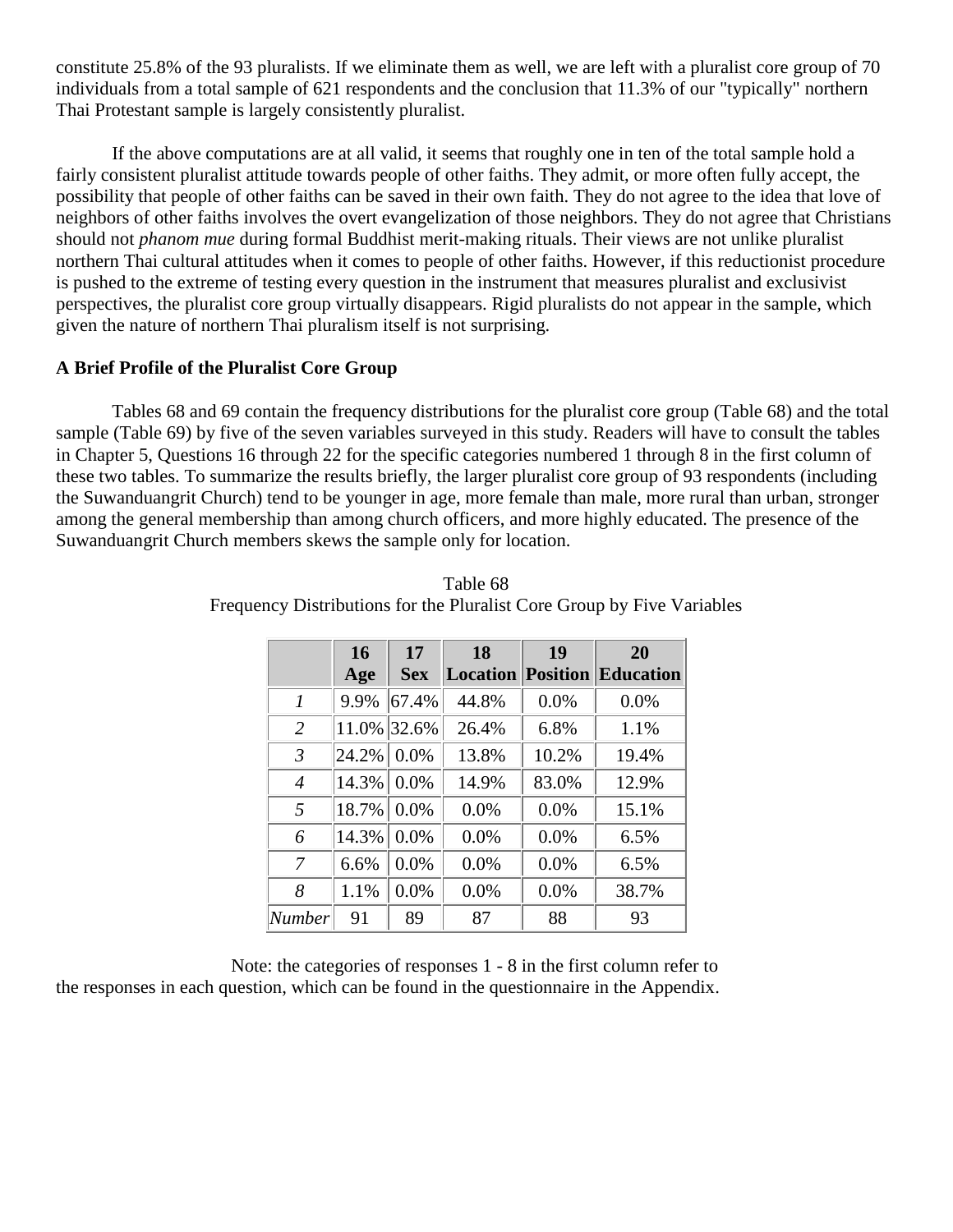|                  | 16    | 17         | 18    | 19    | 20                                 |
|------------------|-------|------------|-------|-------|------------------------------------|
|                  | Age   | <b>Sex</b> |       |       | <b>Location Position Education</b> |
| $\boldsymbol{l}$ | 4.0%  | 58.8%      | 47.1% | 3.2%  | 0.3%                               |
| $\overline{2}$   | 8.4%  | 41.1%      | 20.7% | 16.8% | 2.2%                               |
| $\mathfrak{Z}$   | 17.2% | 0.0%       | 19.2% | 13.1% | 23.0%                              |
| $\overline{4}$   | 21.1% | 0.0%       | 13.0% | 66.9% | 15.3%                              |
| 5                | 23.6% | 0.1%       | 0.0%  | 0.0%  | 18.4%                              |
| 6                | 15.5% | 0.0%       | 0.0%  | 0.0%  | 5.6%                               |
| 7                | 7.0%  | 0.0%       | 0.0%  | 0.0%  | 5.2%                               |
| 8                | 3.1%  | 0.0%       | 0.0%  | 0.0%  | 30.1%                              |
| Number           | 702   | 691        | 682   | 686   | 695                                |

Table 69 Frequency Distributions for the Total Sample by Five Variables

Note: the categories of responses 1 - 8 in the first column refer to the responses in each question, which can be found in the questionnaire in the Appendix.

The other two variables, whether or not the respondents were born into a Christian family and whether or not they live with in the same home with people of other faiths, showed relatively little differences.

# **The Exclusivist Core Group**

The process for defining an exclusivist core group among the respondents is much the same as we used to define the pluralist core group with one important exception. Although we are using the same three items from the questionnaire, Questions 5, 6, and 13.1, in the case of the exclusivist core group all responses are eliminated that are not identifiably, overtly exclusivist. Exclusivism, as we have understood it in this study, was introduced into northern Thai Protestant thinking by Western missionaries and, as such, should share the same stricter sense of boundaries between its own views and those of others.

# **Defining the Exclusivist Core Group**

Table 70 shows that after the first "cut," a potential exclusivist core group numbers 201 respondents.

|                | <b>Question 5</b> | <b>Question 6</b> | <b>Question 13.1</b> |
|----------------|-------------------|-------------------|----------------------|
|                | 100.0%            | 62.0%             | 89.1%                |
| $\mathfrak{D}$ | 0.0%              | 13.0%             | 6.0%                 |
| $\mathcal{R}$  | 0.0%              | 23.0%             | 1.6%                 |
|                | 0.0%              | 0.5%              | 0.5%                 |
| $\overline{5}$ | 0.0%              | 1.5%              | 2.7%                 |
|                | 201               | 200               | 183                  |

Table 70 Frequency Distributions for Questions 5, 6, and 13.1 Eliminating Pluralist Responses for Question 5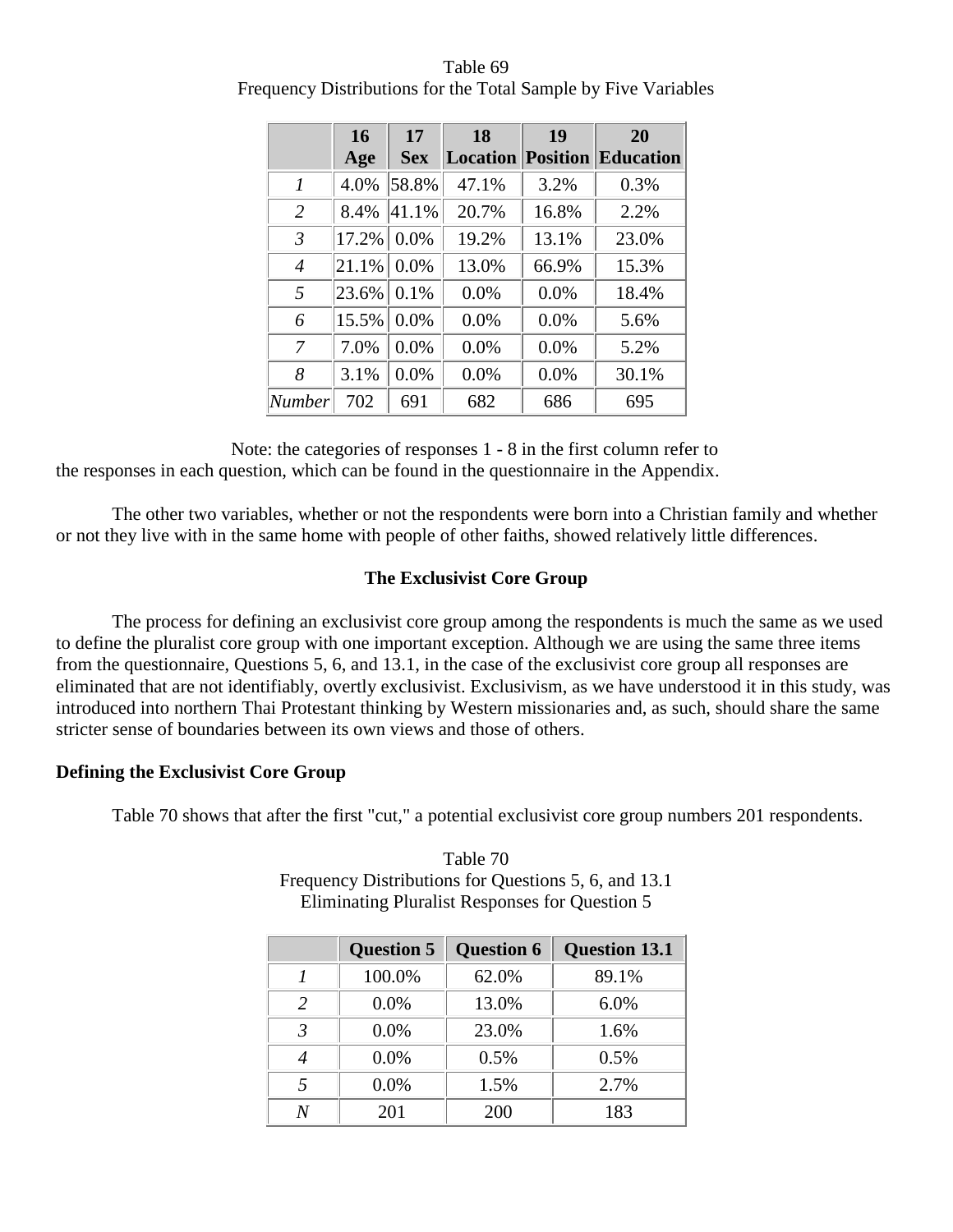# Note: the categories of responses 1 - 5 in the first column refer to the responses in each question, which can be found in the

questionnaire in the Appendix.

Table 71 indicates that when those who gave pluralist answers in either Question 5 or Question 6 are eliminated from the total sample, the potential exclusivist core group is further reduced to 124 respondents.

|   | <b>Question 5</b> | <b>Question 6</b> | <b>Question 13.1</b> |
|---|-------------------|-------------------|----------------------|
|   | 100.0%            | 100.0%            | 91.2%                |
| 2 | 0.0%              | 0.0%              | 3.5%                 |
| 3 | $0.0\%$           | $0.0\%$           | 2.6%                 |
| 4 | 0.0%              | $0.0\%$           | 0.0%                 |
|   | 0.0%              | 0.0%              | 2.6%                 |
| N | 124               | 124               | 114                  |

| Table 71                                                  |
|-----------------------------------------------------------|
| Frequency Distributions for Questions 5, 6, and 13.1      |
| Eliminating all Pluralist Responses for Questions 5 and 6 |

Note: the categories of responses 1 - 5 in the first column refer to the responses in each question, which can be found in the questionnaire in the Appendix.

Table 72, finally, shows the results of our final "cut," by which all of those who gave pluralist responses to at least one of the three questions among Questions 5, 6 or 13.1 are eliminated. Some 103 respondents (14.3% of the total sample) remain in the core group. As in the case of the pluralist core group, however, we would do best to eliminate the members of the uniquely exclusivist Fa Ham Chinese Church and the unusually pluralist Suwanduangrit Church from this number. When we do so, we are left with a total sample of 621 respondents. It is no surprise to find that there are no members of the Suwanduangrit Church in the 104 exclusivist core group shown in Table 72. There are 23 members from the Fa Ham Church in that group and eliminating them leaves us with a final exclusivist core group of 81 respondents, which amount to 13.0% of the reduced total sample. This is only a slightly larger percentage than the 11.3% figure for the pluralist core group.

| Table 72                                                               |
|------------------------------------------------------------------------|
| Frequency Distributions for Questions 5, 6, and 13.1                   |
| Eliminating all Pluralist Responses for any one of the three Questions |

|                | <b>Question 5</b> | <b>Question 6</b> | <b>Question 13.1</b> |
|----------------|-------------------|-------------------|----------------------|
|                | 100.0%            | 100.0%            | 100.0%               |
| 2              | 0.0%              | 0.0%              | 0.0%                 |
| 3              | 0.0%              | 0.0%              | 0.0%                 |
|                | 0.0%              | 0.0%              | 0.0%                 |
| $\overline{5}$ | 0.0%              | 0.0%              | 0.0%                 |
| N              | 104               | 104               | 104                  |

We are left, then, with an exclusivist core group that is roughly the same size as the pluralist group, above. Each of them comprise roughly one-tenth of the total sample, allowing for extreme cases. That is to say, only about one respondent in five shows a relatively marked tendency towards consistently pluralist or exclusivist attitudes. The other four-fifths generally hold a mixture of pluralist and exclusivist attitudes, which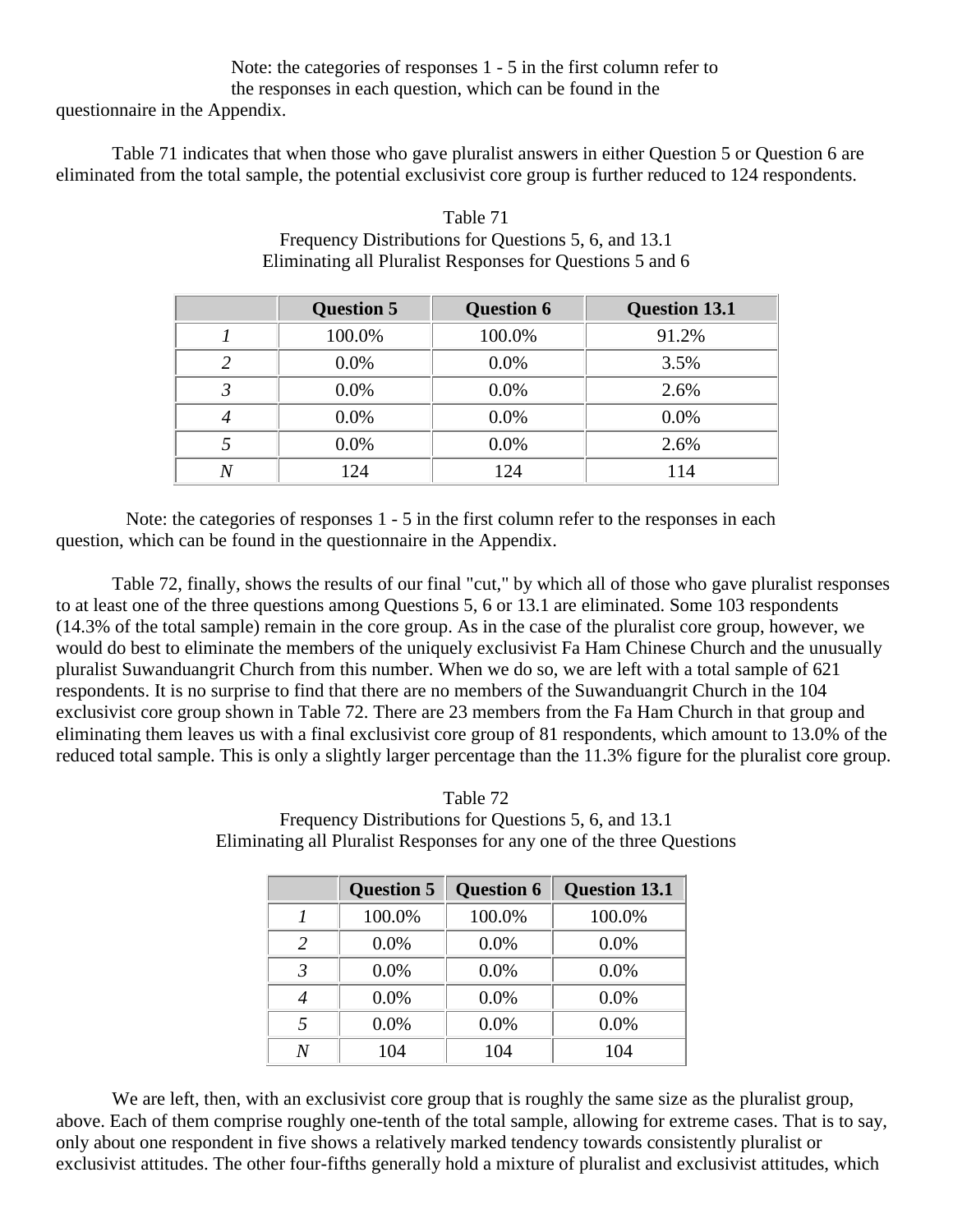we have already described as leaning towards pluralism in their thinking about people of other faiths and exclusivism when in it comes to participation in Buddhist rites.

# **A Brief Profile of the Exclusivist Core Group**

If we again compare the same five variables for the exclusivist core group that we used for the pluralist group, above, we find in Tables 73 and 74 that for the most part the exclusivist core group is only slightly different from the total sample. They tend to be slightly older and slightly more male. They also tend to be more urban and less rural and better educated than the total sample; in these two cases, however, the Fa Ham Church members skew the sample, which is closer to the norm for the whole sample if they are excluded. We should note that the one group that shows the greatest inclination towards exclusivism is the pastors. For the various categories represented in column 1 of both of these tables, the reader will have to consult the tables for Questions 16 through 20 in Chapter Five, below. Also, please note that Table 74 duplicates Table 69, above and is presented here again to simplify comparisons between Tables 73 and 74.

|                | 16         | 17         | 18    | 19    | 20                                 |
|----------------|------------|------------|-------|-------|------------------------------------|
|                | Age        | <b>Sex</b> |       |       | <b>Location Position Education</b> |
| $\mathcal{I}$  | 0.0%       | 56.3%      | 38.2% | 6.8%  | 1.0%                               |
| $\overline{2}$ | 6.9%       | 43.7%      | 19.6% | 18.4% | 2.9%                               |
| $\mathfrak{Z}$ | $23.5\%$   | 0.0%       | 21.6% | 12.6% | 10.8%                              |
| $\overline{4}$ | 23.5% 0.0% |            | 20.6% | 62.1% | 13.7%                              |
| 5              | 25.5%      | 0.0%       | 0.0%  | 0.0%  | 18.6%                              |
| 6              | $13.7\%$   | 0.0%       | 0.0%  | 0.0%  | 5.9%                               |
| 7              | 5.9%       | 0.0%       | 0.0%  | 0.0%  | 6.9%                               |
| 8              | 1.0%       | 0.0%       | 0.0%  | 0.0%  | 40.2%                              |
| Number         | 102        | 103        | 102   | 103   | 102                                |

Table 73 Frequency Distributions for the Exclusivist Core Group by Five Variables

Note: the categories of responses 1 - 8 in the first column refer to the responses in each question, which can be found in the questionnaire in the Appendix.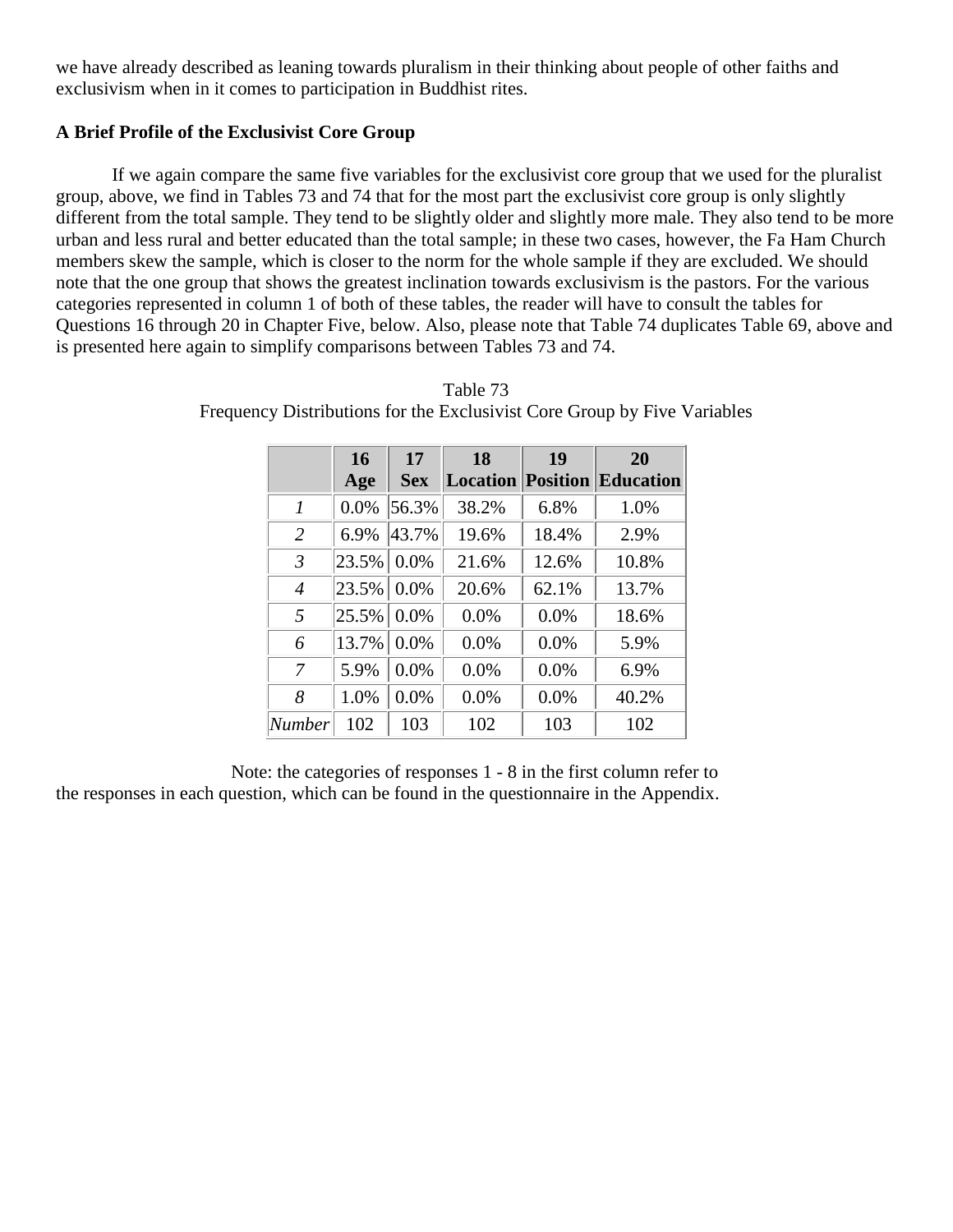|                | 16            | 17         | 18    | 19    | 20                                 |
|----------------|---------------|------------|-------|-------|------------------------------------|
|                | Age           | <b>Sex</b> |       |       | <b>Location Position Education</b> |
| 1              | 4.0%          | 58.8%      | 47.1% | 3.2%  | 0.3%                               |
| $\overline{2}$ | 8.4%          | 41.1%      | 20.7% | 16.8% | 2.2%                               |
| $\mathfrak{Z}$ | $17.2\%$ 0.0% |            | 19.2% | 13.1% | 23.0%                              |
| $\overline{4}$ | $21.1\%$ 0.0% |            | 13.0% | 66.9% | 15.3%                              |
| .5             | 23.6% 0.1%    |            | 0.0%  | 0.0%  | 18.4%                              |
| 6              | 15.5%         | 0.0%       | 0.0%  | 0.0%  | 5.6%                               |
| 7              | 7.0%          | 0.0%       | 0.0%  | 0.0%  | 5.2%                               |
| 8              | 3.1%          | 0.0%       | 0.0%  | 0.0%  | 30.1%                              |
| Number         | 702           | 691        | 682   | 686   | 695                                |

Table 74 Frequency Distributions for the Total Sample by Five Variables

Note: the categories of responses 1 - 8 in the first column refer to the responses in each question, which can be found in the questionnaire in the Appendix.

We should also note that a higher percentage of those who were not born into a Christian family (Question 21) are found in exclusivist core group than is true of the whole sample. That is, of the whole sample 31.8% of the respondents stated that they were not born into a Christian family while 41.3% of the exclusivist core group stated that they were not born into a Christian family.

# **Reflections & Conclusions**

A good deal of figuring and finagling has gone into the argument developed in this chapter, which I am sure can be challenged on a number of analytical grounds. Most importantly, obviously, choosing another three questions for determining the two core groups will result in different figures. For example, if we use Questions 1, 7, and 12 as our test for pluralism, we are left in the end with a scant 24 respondents (3.3% of the total sample) who fit the profile for pluralist, which number includes 9 members of the "ultra-pluralist" Ban Dok Daeng Church. Using the similar set of Questions 2, 7, and 12, as the test for exclusivism, on the other hand, results in a huge exclusivist core group of 381 respondents (52.5% of the total sample). It should be noted that there is no reasonable set of questions, the analysis of which will result in such a large pluralist core group. The problem with trying to discover a pluralist core group arises when we consider the respondents' attitudes towards participation in Buddhist rites, especially if the data from Question 12 is used. The data from Question 12 shows the strongest tendency towards of exclusivism of any the questions used to measure the respondents' attitudes, and if we use the data from that question as part of the screen for our two core groups it provides, as we have just seen, very lopsided results.

My own sense, however, is that using the combination of Questions 1 or 2, 7, and 12 to discern the two core groups is not as fair or realistic as the combination of Questions 5, 6, and 13.1. It does not reflect the interplay between the exclusivist and pluralist options that otherwise suffuses the data. It takes the extreme case of *wai*-ing Buddha images as the single-most important test for deciding who is pluralist and who is exclusivist, and very few of the respondents are willing to go that far in the direction of pluralism-even among respondents who otherwise show pluralist proclivities.

It seems to me, thus, that the questions used in this chapter, Questions 5, 6, and 13.1 provide a more realistic picture of the relative strength of the two core groups, which are nearly equal in size as we have seen. They do not invite quite the heavy exclusivist response that the combination of Questions 2, 7, and 12 do, and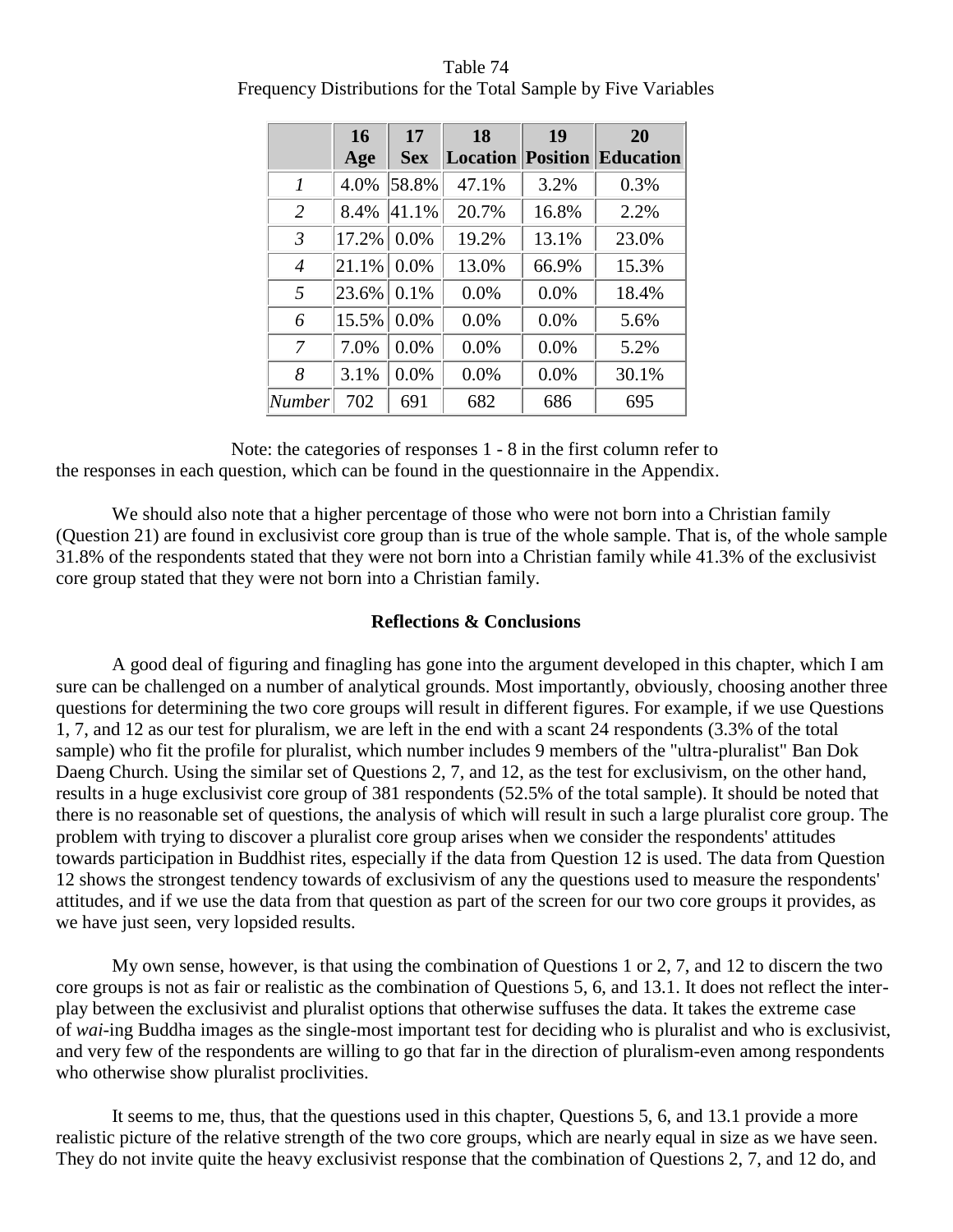they thus represent a fairer test of the two groups. The point of this exercise, in any event, is not to arrive a some concrete conclusion concerning the actual size of the two core groups. The point is, rather, to show that both exclusivism and pluralism are evident in the attitudes of the great majority of the respondents and that the whole matter of trying to discover meaningfully defined core groups of exclusivists and pluralists is difficult, at best.

An important observation revealed in this exercise is that however much we play with the data it does seem to be easier to identify an exclusivist core group than a pluralist one. That is what we would expect, given the nature of exclusivism itself, which values ideological and behavioral consistency. Missionary exclusivism held a worldview in which there is right and wrong and nothing in between. Anything that could be construed as mixing right and wrong or compromising between them was taken to be compromising with evil. Only right and wrong exist in an exclusivist, dualistic worldview. It appears that something just over 10% of our total sample continues to think with the same exclusivist consistency that the old-time missionaries taught the church to hold. The actual percentage might be somewhat larger than 10%, but the important thing to note is that we can identify an exclusivist core group with a degree of certainty.

It is not as easy to pin down a consistent pluralist core group and that too is to be expected. Thai cultural pluralism does not value ideological consistency of thought nearly to the degree that Western dualistic exclusivism does. It recognizes gray areas, and it is willing to see the value in religions that are not Buddhist. However, there is a strong emphasis on right behavior. Orthopraxy is more important than orthodoxy, and it is in the arena of orthopraxy that the respondents show a decided inclination towards exclusivism. That is to say, that the exclusivist-pluralist mix we have found in this study makes a good deal of sense in light of the differing expectations of northern Thai Protestantism's dual heritage. Some 85-90% of Northern Thai Protestants are generally willing to accept people of other faiths, but some 90% of them are hesitant to participate in their rituals and ceremonies, a hesitation that has significant repercussions in pluralist northern Thai society because the larger society cannot see what northern Thai Protestant are thinking but does observe and disapprove of their unwillingness to take part in Buddhist rites.

What, still again, needs to be emphasized is that in all of this we are dealing with sets of tendencies and inclinations that admit to no hard and fast conclusions. Nowhere do we see this fact more clearly than in the attempt to locate those groups of respondents that are consistently one thing or another. What we find is that the most consistent group is the some 80% of the sample who "consistently" mix their thinking a behavior in varying combinations of exclusivist and pluralist ways.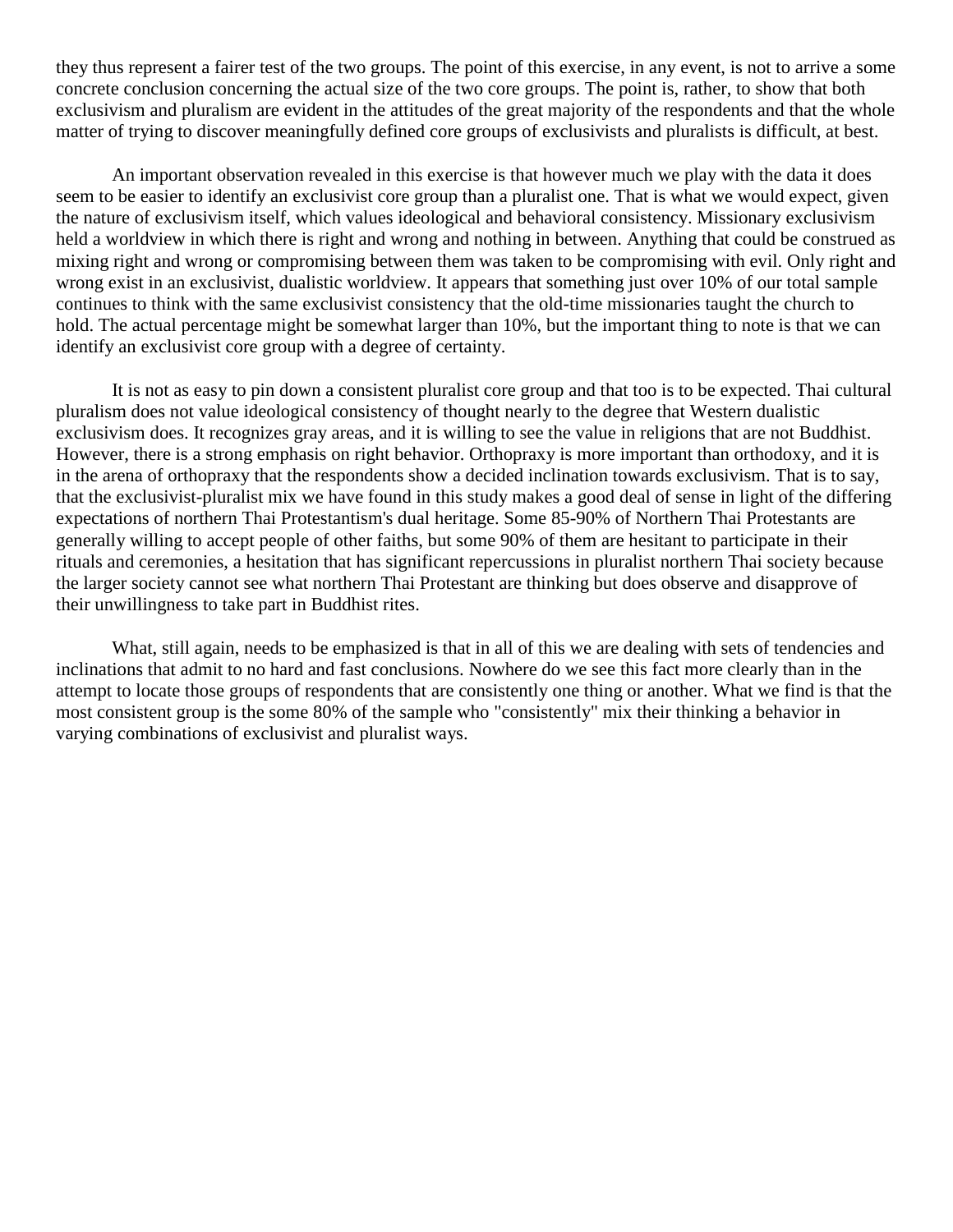# **Chapter V: Analysis of Questions 16-22**

#### **Introduction**

The following tables describe the number of respondents for each of the variables of*age* (Question 16), *gender* (Question 17), *locality* (Question 18), *position* in the church (Question 19), *educational status* (Question 20), whether or not the respondents were born into a Christian home (Question 21) and whether or not they have *non-Christians living in their homes* (Question 22).

#### **Question 16**

The numbers found in Table 75 are not reflective of the demographics of CCT churches in the North. People under the age of 15 were not encouraged to fill out a questionnaire, and many older people, especially in rural areas, found the exercise of filling out a questionnaire difficult.

| Table 75                               |
|----------------------------------------|
| Frequency Distribution for Question 16 |
| Age                                    |

|                                                                     |  |  |  | 11-15   16-20   21-30   31-40   41-50   51-60   61-70   Over 70 |
|---------------------------------------------------------------------|--|--|--|-----------------------------------------------------------------|
| Number   28   59   121   148   166   109   49                       |  |  |  | -22                                                             |
| Valid %   4.0%   8.4%   17.2%   21.1%   23.6%   15.5%   7.0%   3.1% |  |  |  |                                                                 |
| $N = 702$                                                           |  |  |  |                                                                 |

#### **Question 17**

Other surveys of local churches that I have been involved in show figures similar to those in Table 76 for relative numbers of men and women. In terms of gender, the sample is thus likely to be reflective of the CCT's northern Thai churches.

# Table 76 Frequency Distribution for Question 17 Gender

|           | Women | Men   |  |  |
|-----------|-------|-------|--|--|
| Number    | 406   | 284   |  |  |
| Valid %   | 58.8% | 41.1% |  |  |
| $N = 691$ |       |       |  |  |

#### **Question 18**

In terms of geographical location, as shown in Table 77, this sample is probably slanted slightly away from the rural churches, primarily because the students who participated in this study mostly took their samples from urban and suburban churches. Still, the rural sample is large enough to provide sufficient data on the views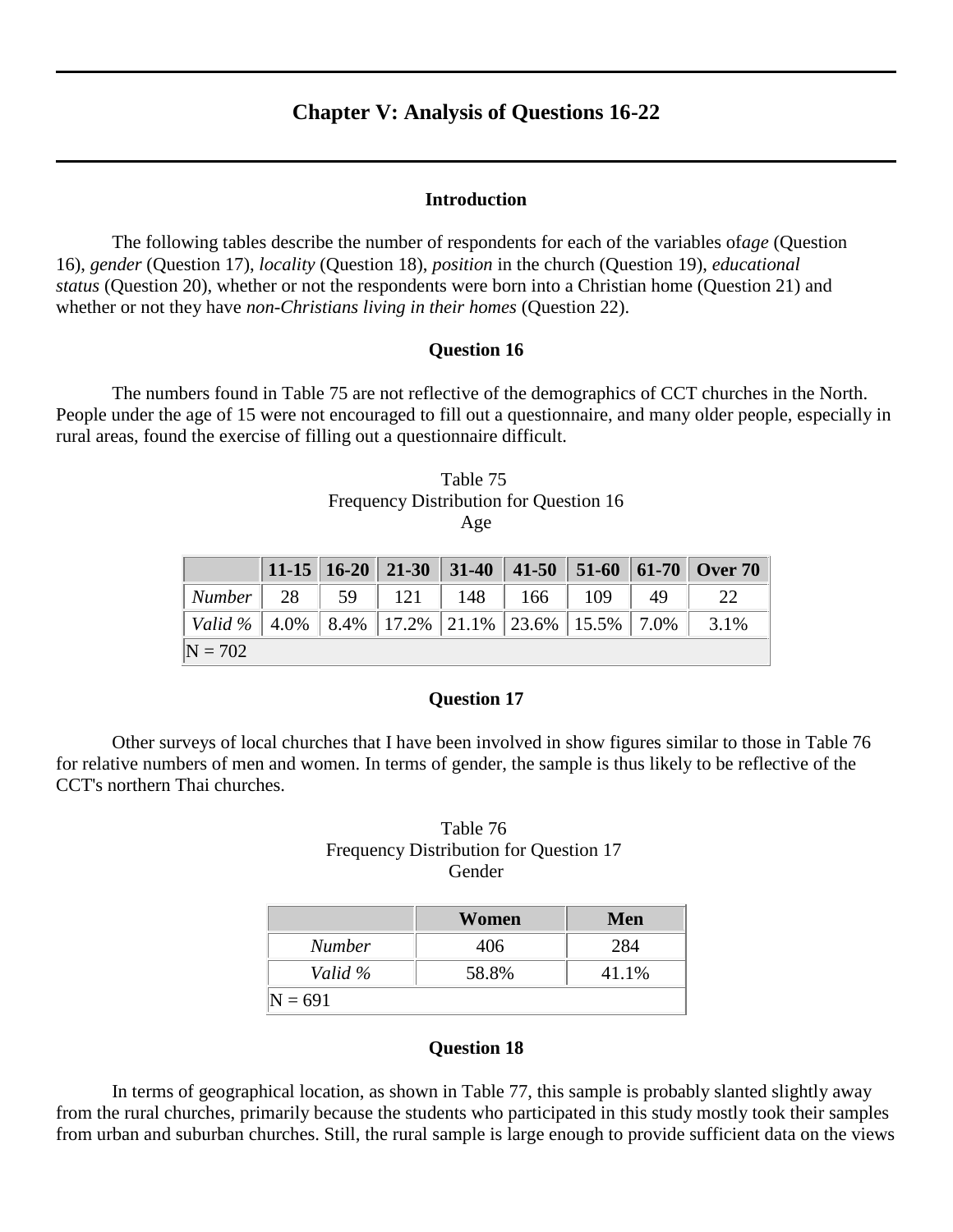of rural church members. Tthe categories contained in this table are imprecise and offer mostly an indication of how the respondents themselves classify their place of residentce.

# Table 77 Frequency Distribution for Question 18 Geographical Location of Respondent's Home

|                            | <b>Rural District Center   Suburban   Urban</b> |       |           |
|----------------------------|-------------------------------------------------|-------|-----------|
| $\vert$ Number $\vert$ 321 | 141                                             | 131   | 89        |
| Valid %   47.1%            | 20.7%                                           | 19.2% | $ 13.0\%$ |
| $N = 682$                  |                                                 |       |           |

# **Question 19**

This sample, as shown in Table 78, may be slightly weighted towards church leaders, although the very small number of pastors does reflect the fact that many CCT churches in northern Thailand do not have pastors. Again, however, the sample is more than sufficient to indicate the views of those in each category.

Table 78 Frequency Distribution for Question 19 Position in the Church

|               | <b>Pastor</b> | Elder | <b>Deacon</b> | <b>Member</b> |
|---------------|---------------|-------|---------------|---------------|
| <b>Number</b> | 22            | 115   | 90            | 459           |
| Valid %       | 3.2%          | 16.8% | 13.1%         | 66.9%         |
| $N = 686$     |               |       |               |               |

# **Question 20**

This sample, as shown in Table 79 is surely weighted towards those with a higher educational status, although it does have to be kept in mind that Protestants tend to be better educated than the general populace. The general trend of the population, as well, is towards better education. Yet again, the sample is more than sufficient for most of the educational status categories to indicate the views of those in each category.

| Table 79                               |
|----------------------------------------|
| Frequency Distribution for Question 20 |
| <b>Educational Status</b>              |

|                                 |  |  |                                                  |                     | None 1-3 4-6 7-9 10-12 Technical Technical Bachelors<br>Gr Gr Gr Cert. Degree & higher |
|---------------------------------|--|--|--------------------------------------------------|---------------------|----------------------------------------------------------------------------------------|
|                                 |  |  |                                                  |                     |                                                                                        |
| $\vert$ Number 2 15 160 106 128 |  |  | 39                                               | 36                  | 209                                                                                    |
|                                 |  |  | $\vert$ Valid % 0.3% 2.2% 23.0% 15.3% 18.4% 5.6% | $\vert 5.2\% \vert$ | $\vert 30.1\% \vert$                                                                   |
| $N = 695$                       |  |  |                                                  |                     |                                                                                        |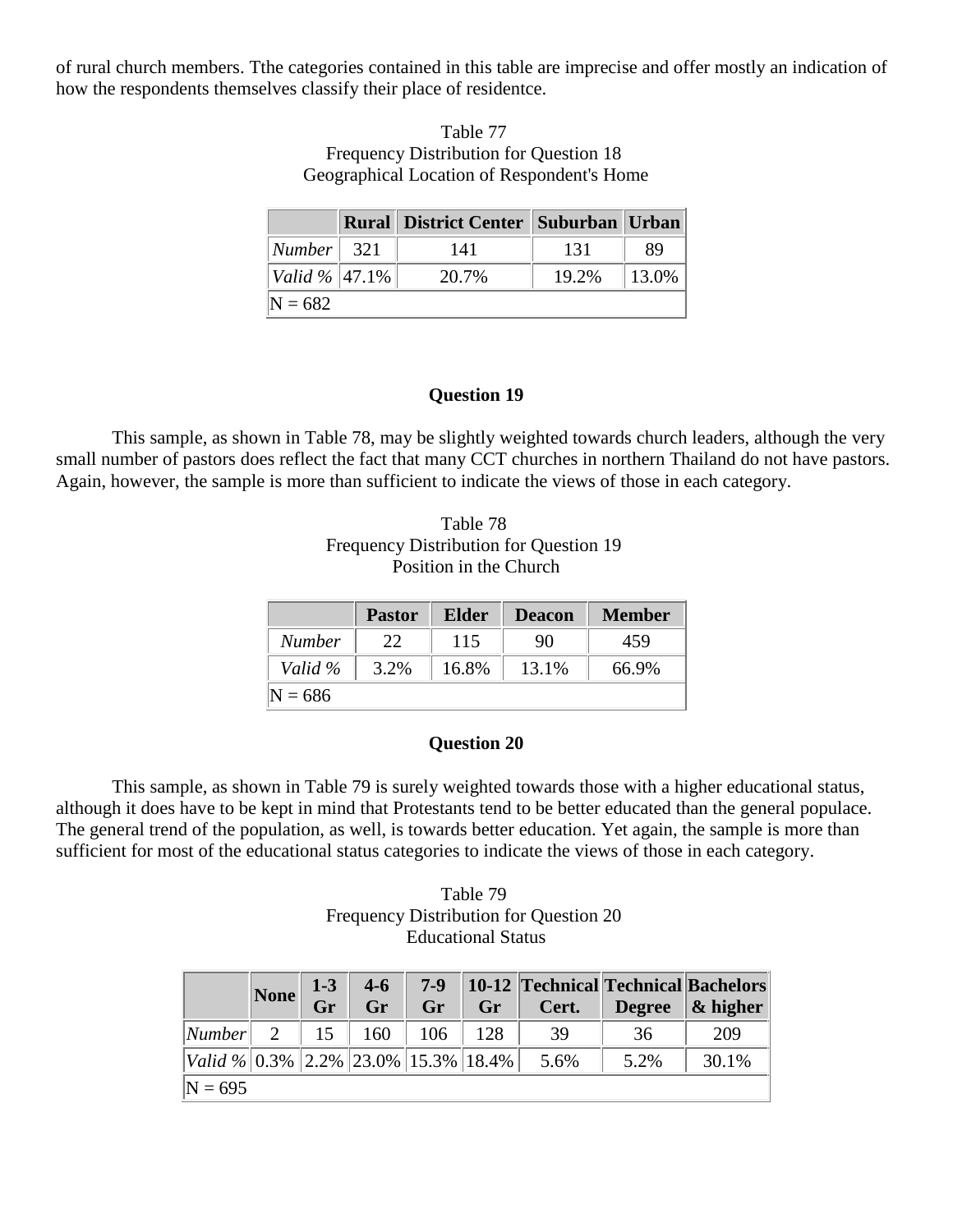#### **Question 21**

The data obtained for this question, as shown in Table 80, is particularly interesting in terms of the relatively high number of those not born into Christian families. The figures presented in this table depend on the respondents' personal sense of what constitutes a Christian family. We can assume that different individuals born into a mixed family where the parents hold different faiths responded to this question differently, some saying they were born into a Christian family and some responding they were not. It likely that a perhaps sizeable proportion of those who stated they were not born into a Christian family were still raised as Christians by a Christian parent.

> Table 80 Frequency Distribution for Question 21 Whether or Not Born into a Christian Family

|                        | <b>Born into Christian</b><br>Family | <b>Not Born into</b><br><b>Christian Family</b> |
|------------------------|--------------------------------------|-------------------------------------------------|
| Number                 | 474                                  | 22.1                                            |
| Valid<br>$\frac{9}{6}$ | 68.2%                                | 31.8%                                           |
| $N = 695$              |                                      |                                                 |

#### **Question 22**

Even more so than was the case for Question 21, above, the data obtained for Question 22, as shown in Table 81, suggests that questions concerning inter-faith relations and attitudes towards people of other faiths are immediate, virtually daily issues for slightly more than a third (34.1%) of the total sample. Most Christians live in close daily contact with people of other faiths, and the data contained in Table 81 is one indication of that fact.

Table 81 Frequency Distribution for Question 22 Whether or Not Living in a Home with People of Another Faith

|                        | Living with People of Another<br>Faith | <b>Not Living with People of</b><br><b>Another Faith</b> |
|------------------------|----------------------------------------|----------------------------------------------------------|
| Number                 | 241                                    | 465                                                      |
| Valid<br>$\frac{9}{6}$ | 34.1%                                  | 65.9%                                                    |
| $N = 706$              |                                        |                                                          |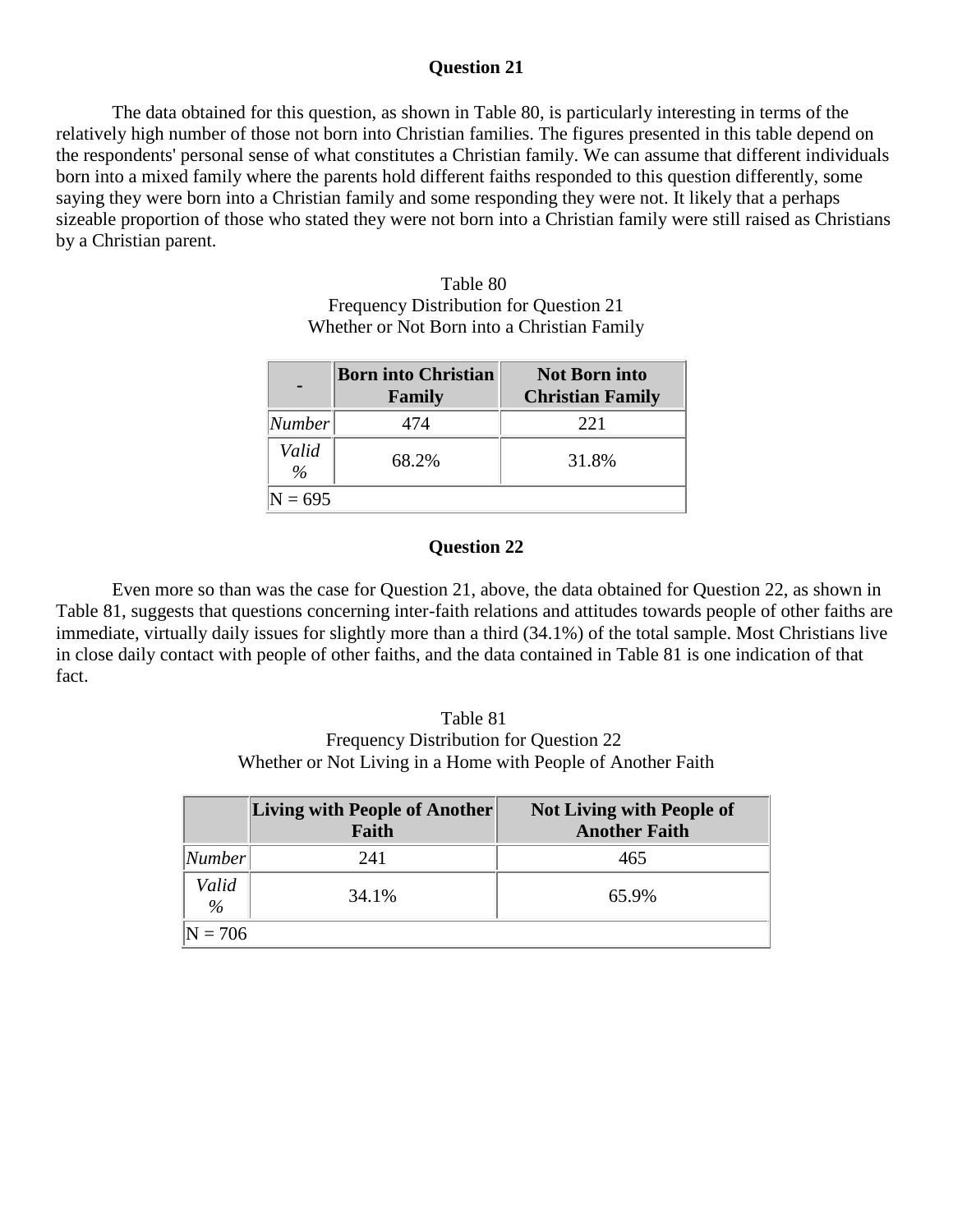# **Conclusion**

Our 726 respondents, collectively, agree with the pluralist assertion that all religions can teach people to be good (Question 1) and the exclusivist claim that Christian teachings are the only correct ones (Question 2). They generally do not agree that all non-Christians are going to hell (Question 5), thus showing a patently pluralist attitude towards the salvation of people of other faiths. Yet a majority of them still hope that non-Christians will convert to the Christian faith (Question 6), an exclusivist concern that is strongly supported by the respondents' strong commitment to evangelism (Question 7). When it comes to participation in Buddhist rites, the majority of the respondents take the exclusivist attitude that it is wrong for Christians to participate in most of those rites (Questions 11, 12, and 13), and they have strong feelings of antipathy towards participation (Question 14). The pattern we have discerned is that the respondents tend towards ideological pluralism and behavioral exclusivism. We must insist on the words "tend towards" because in every case where there is a pluralist or exclusivist majority on any particular question there too is found its opposite, sometimes nearly as large as the majority although occasionally surviving as only a tiny fraction of the sample. So long as we preserve the words "tend towards," we can conclude with some confidence that northern Thai Protestants show tendencies towards both exclusivism and pluralism, and we can discern a logic, a pattern to those tendencies.

Explaining the logic and the pattern is less easy. It seems evident, however, that northern Thai Protestants have preserved important ideological and behavioral attitudes from each of their two traditions and sought to accommodate those two sets of attitudes to each other. First, their Theravada Buddhist heritage has taught them that correct religious behavior, orthopraxy, is more important than correct religious thinking, orthodoxy. Our respondents, thus, have some freedom to think in ways quite different from their Protestant theological heritage with its massive emphasis on right belief as the foundation of a saving faith. While ideological exclusivism is still present in no small degree, it does not have a particular hold on the personal attitudes of the majority of the respondents. Second, the respondents' Protestant Christian heritage has instilled in them, as we have already seen, a strong fear of idolatry and an antipathy to the religious practices of northern Thai Buddhism. That fear defines for the respondents what it means to behave properly.

In his essay, "Universal and Local Elements in Religion" (in *Religious Inventions: Four Essays*. Cambridge, 1997, 81-104), Max Charlesworth states that every religious tradition has both universal and local elements and that, "both the universal element and the local element are essential in religion." (page 103). He argues that every religious tradition needs to find a balance between the universal and local because swinging too far in either direction leads to a break down of the tradition, a loss of its central themes and concerns. He also notes that religious traditions pass through cycles in which first the universalizing, centralizing elements and then the localizing, fragmenting elements are predominate.

Northern Thai Protestantism reflects just this mix of universal and local elements with one significant difference. Northern Thai Protestants have two sets of universal elements and two sets of local elements rather than one. Their tradition is heir to Universal Buddhism and Universal Protestantism and daily situates itself in proximity to local, village Buddhism and within its own local Protestant church community. Overtly, of course, northern Thai Protestant churches do not claim and even reject Universal and local Buddhism as settings for the development of Protestant thought and practice. Yet, equally of course, in fact of daily life they cannot escape either, all the more because Buddhism has helped to shape the values that they share with all northern Thais.

Out of the complicated mix of universal and local, Protestant and Buddhist, northern Thai Protestants shape their own range of personal theologies and personal ways of behaving. There is sufficient diversity and "local-istity" in the way they mix and match these universal and local themes from the two traditions so that it is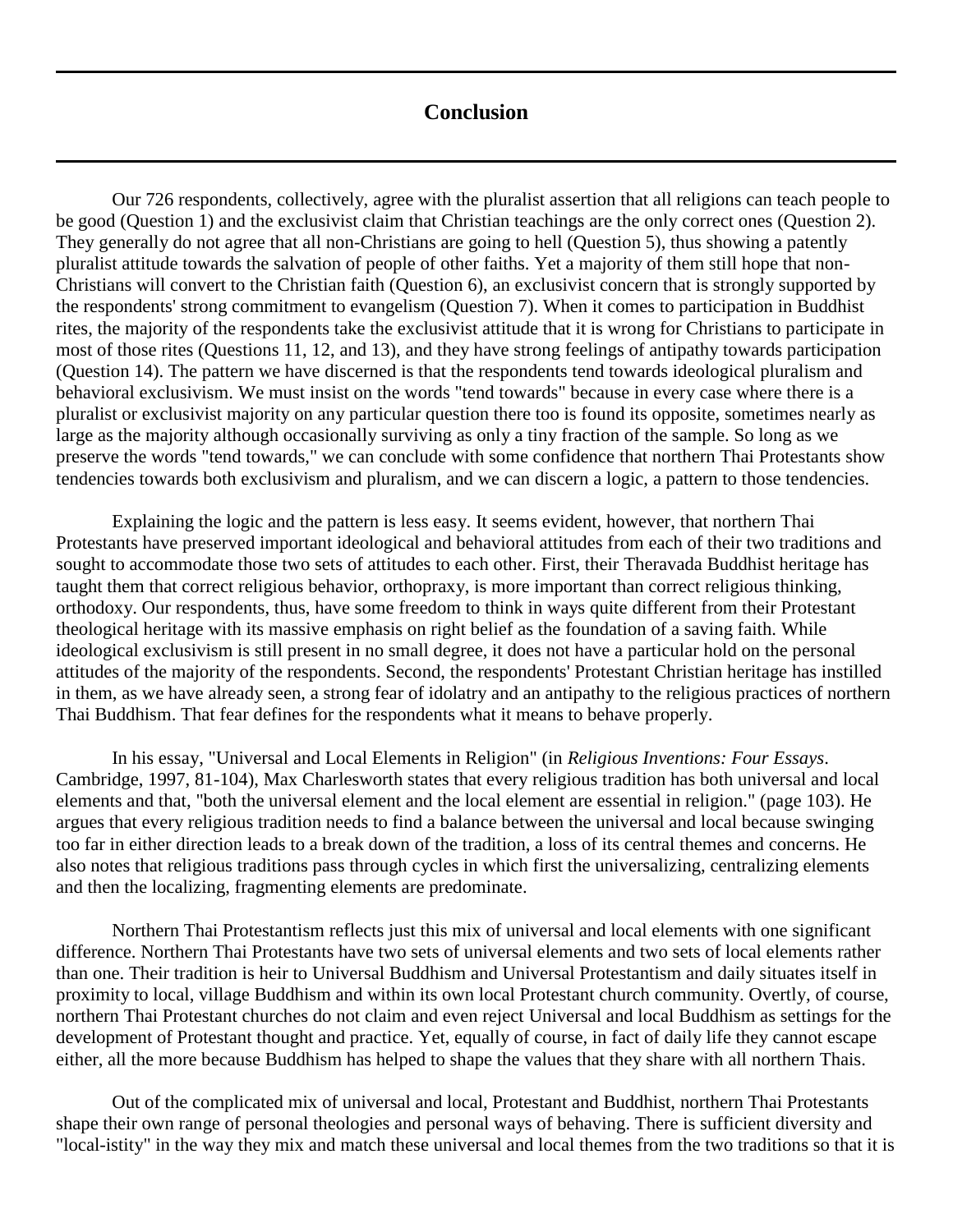difficult to reach clear, solid conclusions about how they accommodate each to the others. There is, at the same time, sufficient universality in the process so that we can conclude, very broadly, that northern Thai Protestants tend to think more like their Buddhist neighbors in some ways and to behave more like their Protestant compatriots in the West in other ways. That is to say that northern Thai Protestantism, if the 726 respondents to our questionnaire are any measure, is a new creation. Northern Thai Protestants, today, do not think like traditional missionary teachings taught converts to think, and it is not clear that the majority of them ever did. At the same time, northern Thai Protestants do not think like their Buddhist neighbors and relatives, again if our sample is any measure. They are not as comfortable with religious pluralism as is their culture generally. They are particularly uneasy about how they should deal with participation in Buddhist rites, a patently exclusivist issue made all the more difficult by the pluralist expectations of those same Buddhist neighbors and relatives.

Perhaps the vitality and integrity of the manner in which northern Thai Protestants, speaking here specifically of those within the Church of Christ in Thailand, have accommodated their dual heritages to each other is the fact that no one around them accepts the result. Their Buddhist neighbors and even leading religious thinkers in Thailand criticize them for behaving in ways that are disrespectful of their neighbors of other faiths. Evangelical missionaries from other countries criticize them for being too syncretistic. Ecumenical missionaries criticize them for being too isolated from their own culture. I was once approached by a mission agency connected to the CCT asking my thoughts on how to go about creating a Thai church that is "really Thai." I asked the representatives of that agency if that was what they really wanted, and when they said that it was I reminded them that any truly Thai church is going to be heretical by the measure of most Western missionaries, even those who consider themselves ecumenicals. This mission agency was implicitly judging the Thai church as it stands today as being inadequate to the task of evangelizing Thailand because it is too foreign in appearance. That attitude, so far as I can see, is based on a failure to understand the issues facing anyone, any group that seeks to be at once Protestant and Thai, two heritages that are traditionally diametrically opposed to each other on the basic issues of how people are "saved," who is "saved," and what salvation even means. They are in particular tension with each other in their almost polar opposite attitudes towards other religions and towards people of other faiths. It is not easy to find any middle ground between these two traditions, but that is the task set before anyone who is going to be both northern Thai and Christian. That is the task we have been looking at in this study.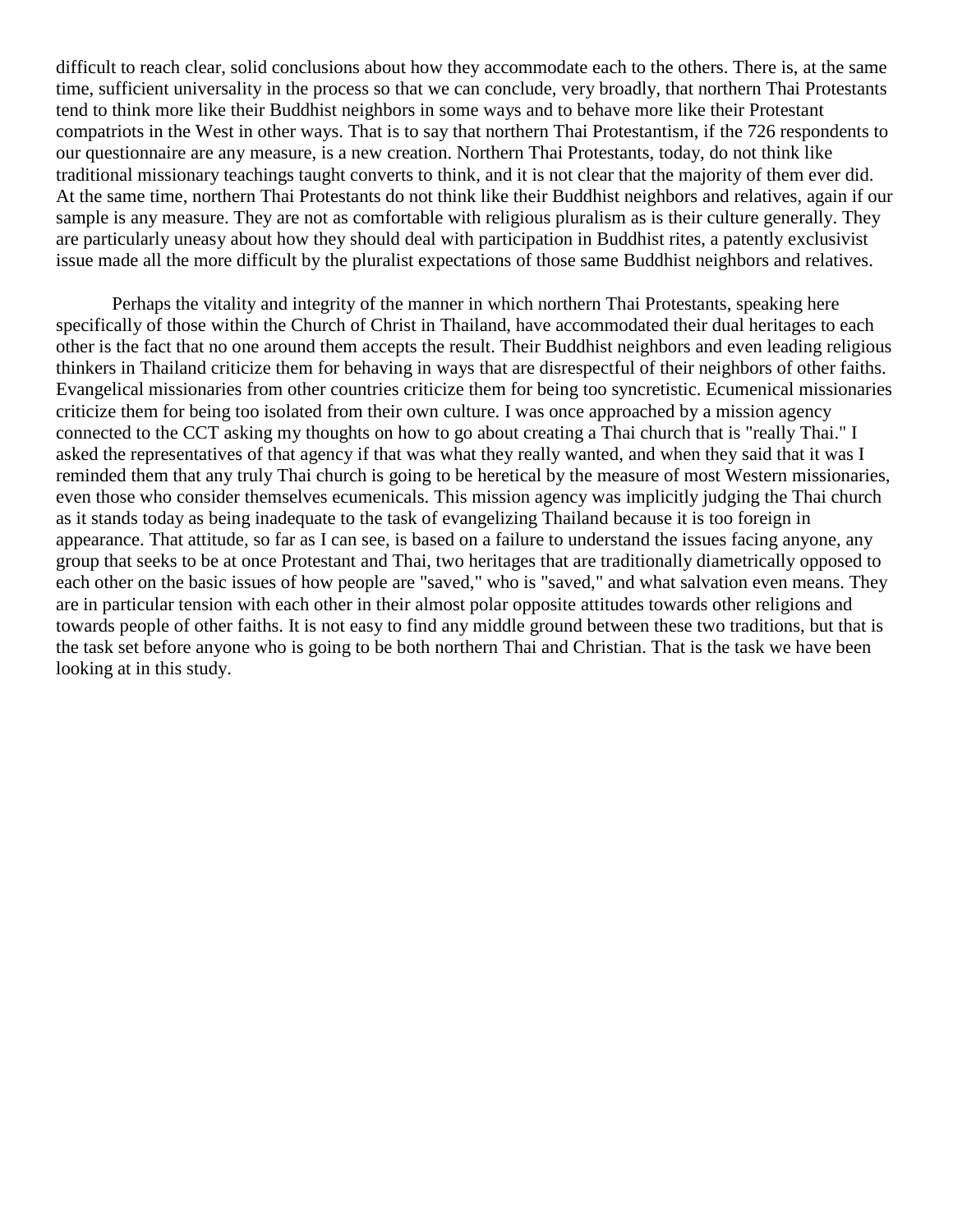# **Appendix: the Questionnaire**

In the following translation of the questionnaire, I have tried to preserve some sense of the Thai even where the result is somewhat awkward in English. In Thai, the questions are generally short and use uncomplicated words appropriate to the wide educational range of the membership of the churches in the 4th District. As noted in the article, there were two forms, one for churches with pastors and another for those without; the onl y difference was in the section on pastoral care. The following form is the one for churches with pastors, however, the section on pastoral care from the form for churches without pastors is included as well. All other questions have the same wording on both forms.

# **Church Health Survey for Churches with Pastors District 4 Phrae-Uttaradit March-April 2004**

In 2002, District 4 and the Office of History carried out a research project about the characteristics of a good church, which involved surveying the ideas of the churches and *muad* in the Phrae District. As for 2004, District 4 and the Office of History are using that data in order to study the actual conditions of all of the district's churches and *muad.* The district will use this data to improve the churches of District 4, Phrae-Uttaradit, to be better still.

The questionnaire in your hands is an important part of this study. Please, answer every question according to the truth. There are no right or wrong answers other than what you think.

Thank you for your cooperation in providing useful data.

The Working Group

# **The Correct Way to Answer**

Please answer every question by circling the answer you choose. In each question, please select only one choice, except for Questions 2 and 26.

Example: Do you like to eat spicy raw meat ( *laab dib* ) or not?

Not at all No Not much Somewhat Yes A lot Unsure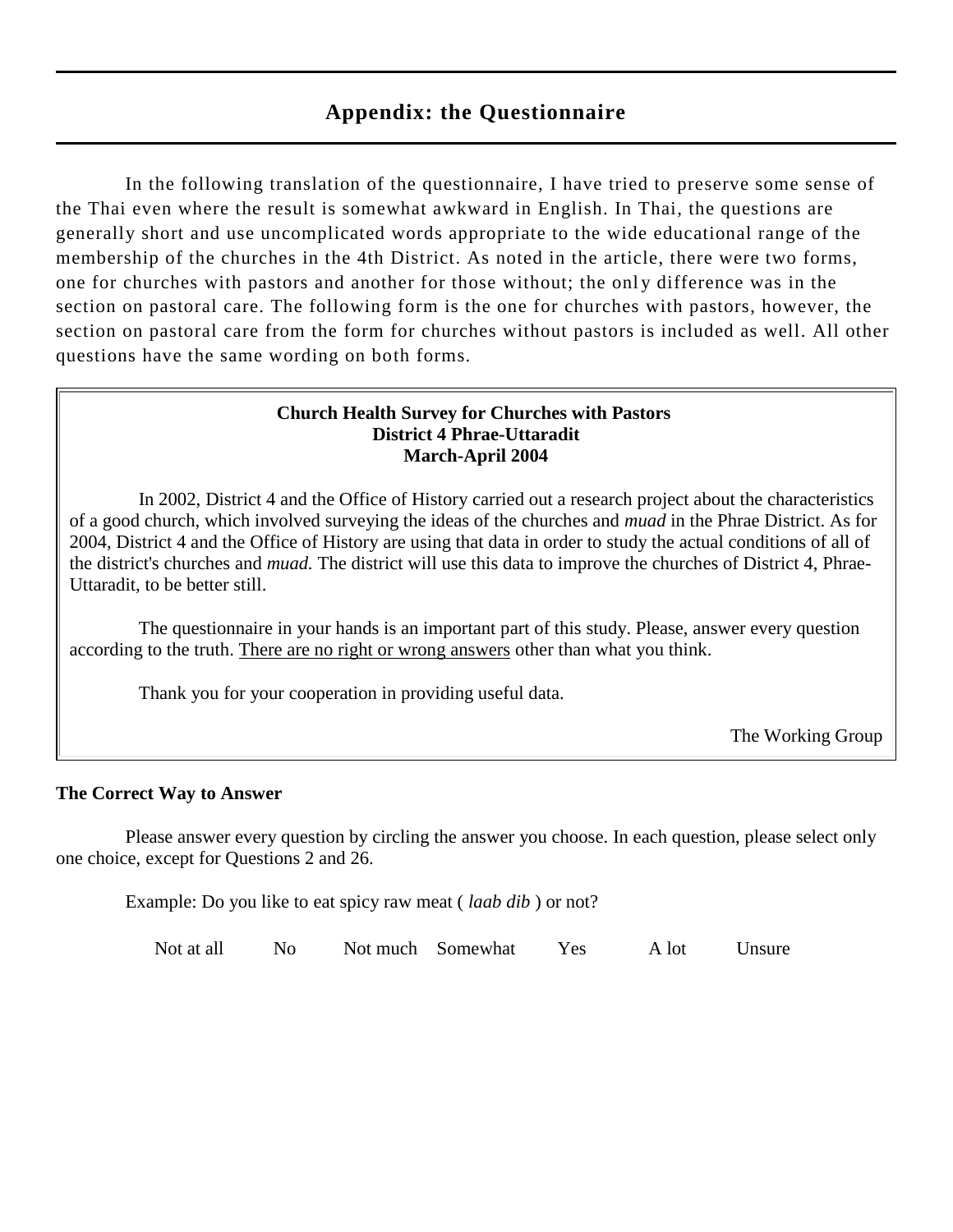# **General**

1. In general, how strong do you think your church is?

Not at all Not strong Not very strong Somewhat strong Strong Very strong Unsure

2. How important are the following ministries of the church? (Please give the order of importance by assigning the numbers 1 - 10, from most important to least important)

| Youth work                   |  |
|------------------------------|--|
| Preaching                    |  |
| <b>Church Administration</b> |  |
| <b>Social Service</b>        |  |
| Planning & Preparation       |  |
| <b>Community Relations</b>   |  |
| Working with the District    |  |
| Visitation                   |  |
| <b>Bible Study</b>           |  |
| Evangelism                   |  |

3. At present, how well do you think your church carries out the following tasks?

Cooperation in church Very Badly Badly Somewhat Badly Somewhat Well Well Very Well Unsure Help others Very Badly Badly Somewhat Badly Somewhat Well Well Very Well Unsure Involved in community Very Badly Badly Somewhat Badly Somewhat Well Well Very Well Unsure Giving Very Badly Badly Somewhat Badly Somewhat Well Well Very Well Unsure Bible Study Very Badly Badly Somewhat Badly Somewhat Well Well Very Well Unsure Evangelism Very Badly Badly Somewhat Badly Somewhat Well Well Very Well Unsure Worship Very Badly Badly Somewhat Badly Somewhat Well Well Very Well Unsure

4. Do you agree or not that in general your church was weaker 5 years ago than it is today?

Entirely Disagree Disagree Somewhat Disagree Somewhat Agree Agree Entirely Agree Unsure 5. Do you agree or not that in general your church will be stronger in 5 years than it is at present?

Entirely Disagree Disagree Somewhat Disagree Somewhat Agree Agree Entirely Agree Unsure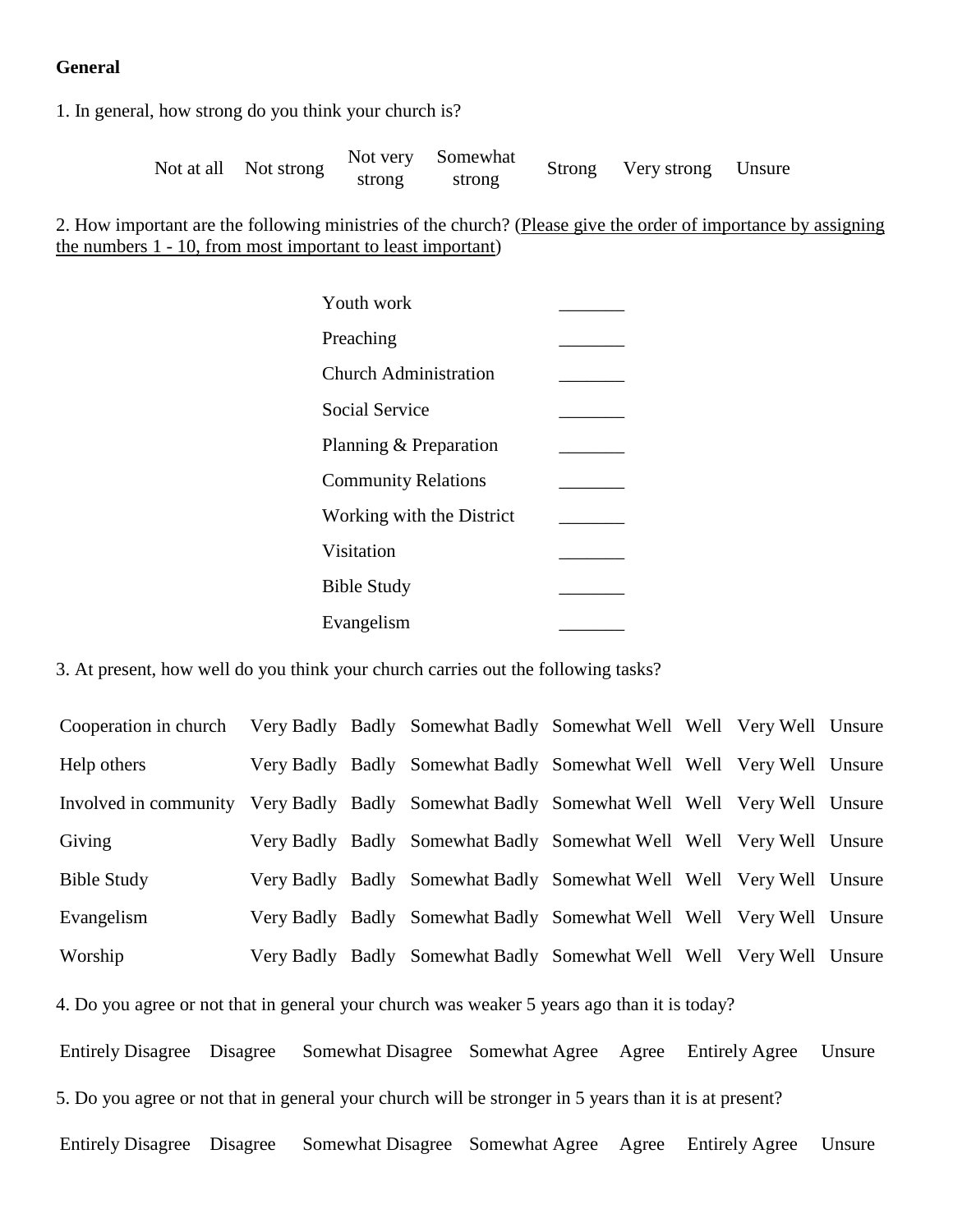6. How much or little unity is there in your church?

None at all None Not much Some Unified A Great Deal Unsure **Worship**

7. How much or little do you think that church worship brings you closer to God?

Not close at all Not close Not very close Somewhat close Close Very close Unsure 8. How much or little do you think that church worship helps you better understand the Bible?

Not at all Doesn't Help Not much Somewhat Helps Helps a lot Unsure 9. How much or little do you think that church worship helps you better understand what it means to be a Christian?

Not at all Doesn't Help Not much Somewhat Helps Helps a lot Unsure 10. How much or little do you think that church worship cause you to feel satisfied?

Not at all Doesn't Help Not much Somewhat Helps Helps a lot Unsure 11. How much or little do you agree that worship in your church lacks liveliness?

Entirely Disagree Disagree Somewhat Disagree Somewhat Agree Agree Entirely Agree Unsure 12. In general, how much or little blessing do you receive from the preaching in your church?

Get none at all Get none Get not much Get Some Get Get a great deal Unsure 13. How lively or not is the singing during worship in your church?

Not at all Mot lively Not much Somewhat Lively Very Unsure 14. Do you agree or not that emotional worship [implied: Pentecostal style] is the best kind of worship?

Entirely Disagree Disagree Somewhat Disagree Somewhat Agree Agree Entirely Agree Unsure 15. Concerning worship in your church, how much does the preaching need to be improved?

Not at all None needed Not much Somewhat Needed Very much Unsure 16. Concerning worship in your church, how much does the music need to be improved?

Not at all Mone needed Not much Somewhat Needed Very much Unsure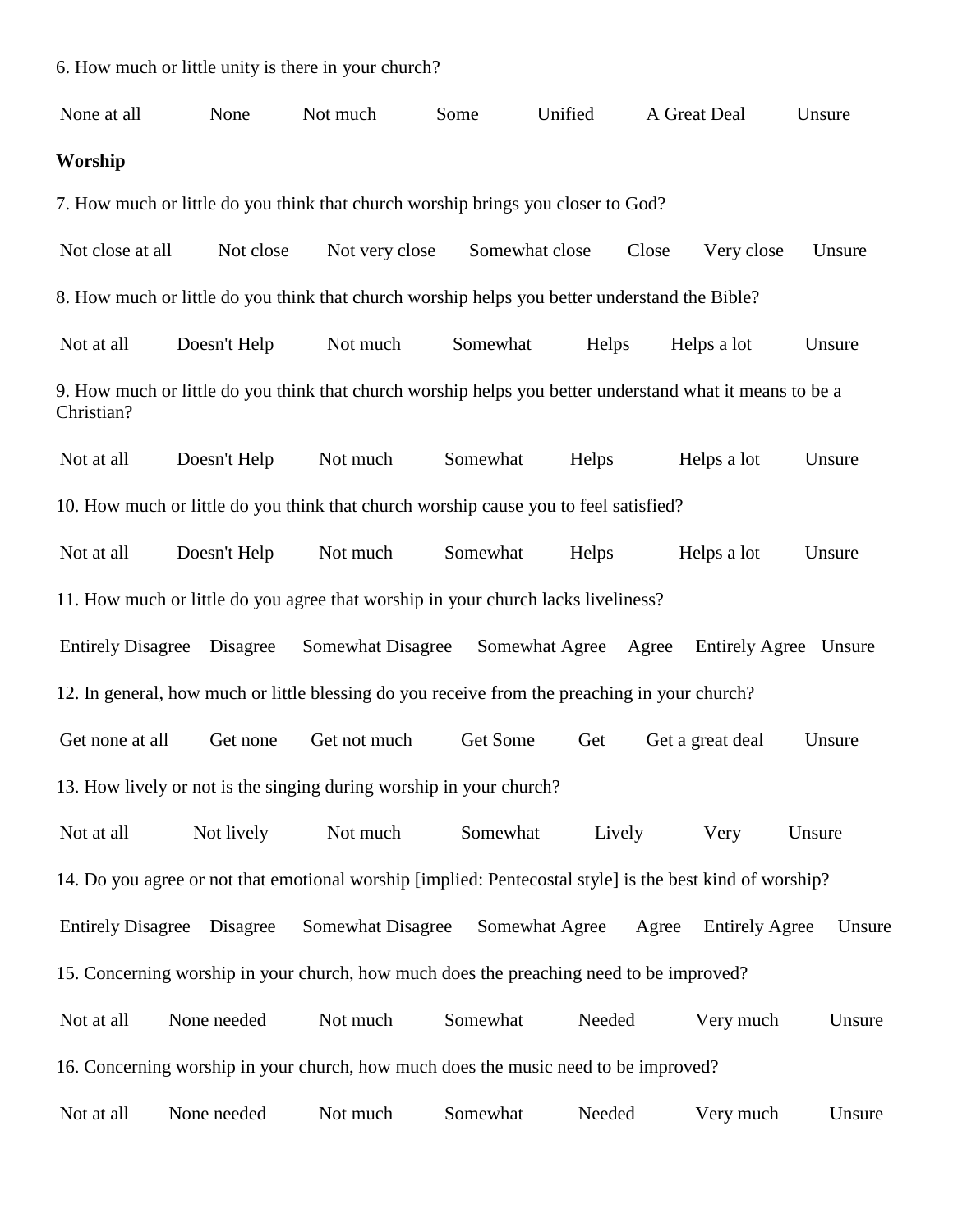|                      | 17. Concerning worship in your church, how much does the order of worship need to be improved? |                 |                |            |                                                                                                    |        |
|----------------------|------------------------------------------------------------------------------------------------|-----------------|----------------|------------|----------------------------------------------------------------------------------------------------|--------|
| Not at all           | None needed                                                                                    | Not much        | Somewhat       | Needed     | Very much                                                                                          | Unsure |
|                      | 18. Concerning worship in your church, how much does leading worship need to be improved?      |                 |                |            |                                                                                                    |        |
| Not at all           | None needed                                                                                    | Not much        | Somewhat       | Needed     | Very much                                                                                          | Unsure |
|                      | <b>Church Members' Christian Life</b>                                                          |                 |                |            |                                                                                                    |        |
|                      | 19. In your personal life, how often do you read the Bible?                                    |                 |                |            |                                                                                                    |        |
| Less than once/month |                                                                                                | 1-2 times/month | 1-3 times/week |            | 4-6 times/week                                                                                     | Daily  |
|                      | 20. With your family,, how often do you read the Bible?                                        |                 |                |            |                                                                                                    |        |
| Less than once/month |                                                                                                | 1-2 times/month | 1-3 times/week |            | 4-6 times/week                                                                                     | Daily  |
|                      | 21. How well do you know the teachings of the Bible?                                           |                 |                |            |                                                                                                    |        |
| Not at all           | Don't know                                                                                     | Not much        | Somewhat       | Know       | Very much                                                                                          | Unsure |
|                      | 22. How much or little are you able to apply the teachings of the Bible to your daily life?    |                 |                |            |                                                                                                    |        |
| Not at all           | Don't apply them                                                                               | Not much        | Somewhat       | Apply them | Very much                                                                                          | Unsure |
| Not at all           | Don't apply them                                                                               | Not much        | Somewhat       | Apply them | Unsur<br>Very much<br>e                                                                            |        |
|                      |                                                                                                |                 |                |            | 23. In your opinion, how much or little knowledge of the Bible do the members of your church have? |        |
| None at all          | None                                                                                           | Not much        | Somewhat       | Know       | Very much                                                                                          | Unsure |
|                      | Note: Skip Questions 24 and 25                                                                 |                 |                |            |                                                                                                    |        |

26. In your opinion, what are the strengths of your church's pastor? (Please give the order of importance by assigning the numbers 1 - 10, from most important to least important)

| Planning & Preparation          |  |
|---------------------------------|--|
| <b>Community Relations</b>      |  |
| Preaching                       |  |
| Church Administration           |  |
| <b>Bible Study</b>              |  |
| Working with the District       |  |
| Visitation                      |  |
| Evangelism                      |  |
| Work with groups, such as youth |  |
| Music & Songs                   |  |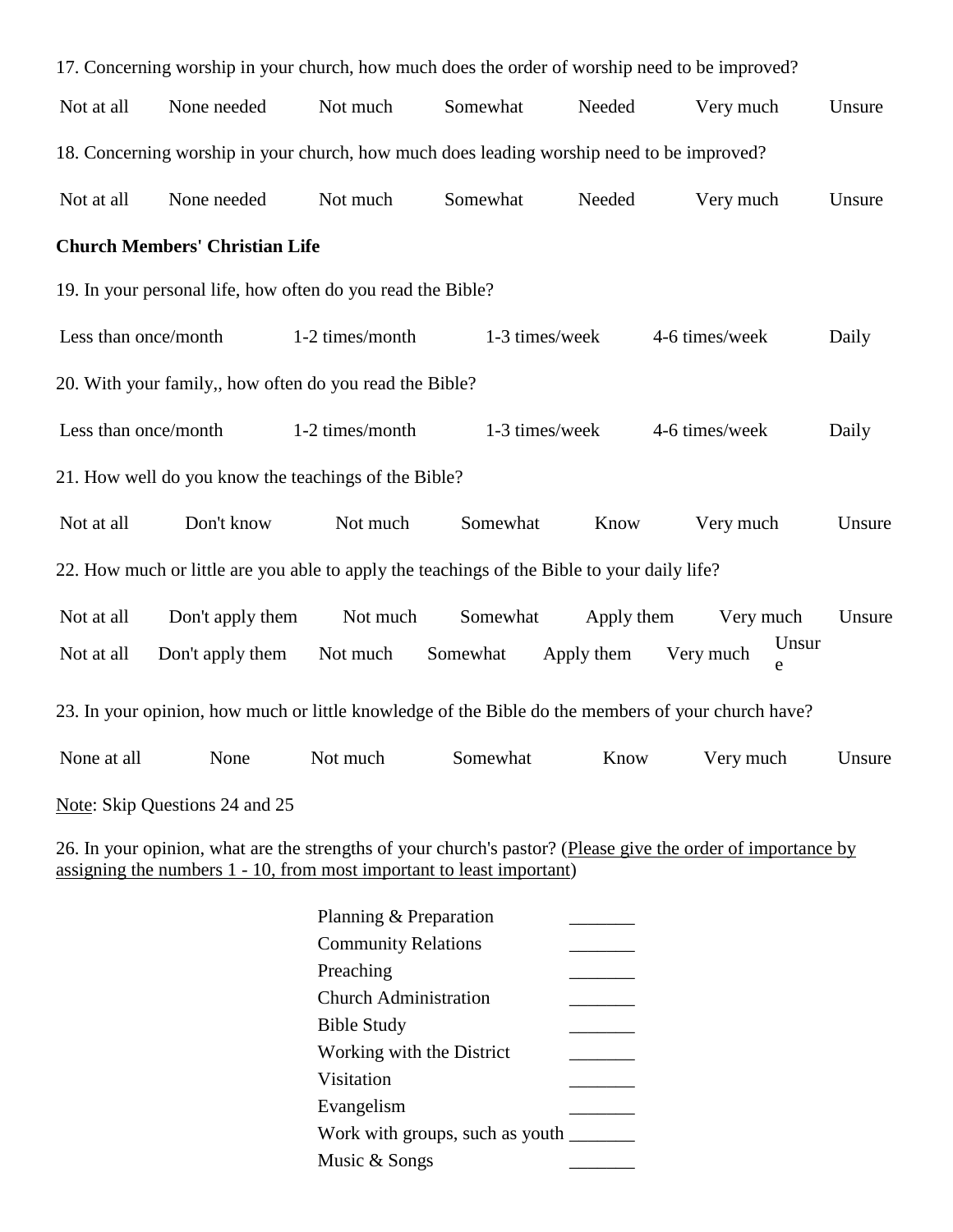# **Pastoral Care [for churches without pastors]**

24. Do you want your church to have a pastor or not?

Not at all  $\qquad$  No Not much Somewhat Yes Very much Unsure

25. Do you agree or not that your church will be stronger than before if it has a pastor?

Entirely Disagree Disagree Somewhat Disagree Somewhat Agree Agree Entirely Agree Unsure

26. If your church had a pastor, which of the following tasks should the pastor emphasize? (Please give the order of importance by assigning the numbers 1 - 10, from most important to least important)

| Planning & Preparation          |  |
|---------------------------------|--|
| <b>Community Relations</b>      |  |
| Preaching                       |  |
| Church Administration           |  |
| <b>Bible Study</b>              |  |
| Working with the District       |  |
| Visitation                      |  |
| Evangelism                      |  |
| Work with groups, such as youth |  |
| Music & Songs                   |  |
|                                 |  |

# **Evangelism**

27. How much or little is your church intentional in evangelizing the Gospel?

| Not at all                                                                                       | Not intentional                                                                | Not much            | Somewhat  | Intentional | Very much           | Unsure    |  |  |
|--------------------------------------------------------------------------------------------------|--------------------------------------------------------------------------------|---------------------|-----------|-------------|---------------------|-----------|--|--|
|                                                                                                  | 28. How often have you shared your faith with those around you?                |                     |           |             |                     |           |  |  |
| Never                                                                                            | Once in my life                                                                | Less than once/year | Once/year |             | More than once/year | Regularly |  |  |
|                                                                                                  | <b>Church &amp; District</b>                                                   |                     |           |             |                     |           |  |  |
| 29. At present, how much or little does District 4 contribute to the development of your church? |                                                                                |                     |           |             |                     |           |  |  |
| Not at all                                                                                       | Doesn't Help                                                                   | Not much            | Somewhat  | Helps       | Very much           | Unsure    |  |  |
| 30. Have you ever taken part in a training events sponsored by the District?                     |                                                                                |                     |           |             |                     |           |  |  |
|                                                                                                  | If you have answer Questions $31 - 33$ If you never have skip to Question $34$ |                     |           |             |                     |           |  |  |

**If you have,** answer Questions 31 - 33. If you never have, skip to Question 34.

Have received training Never have received training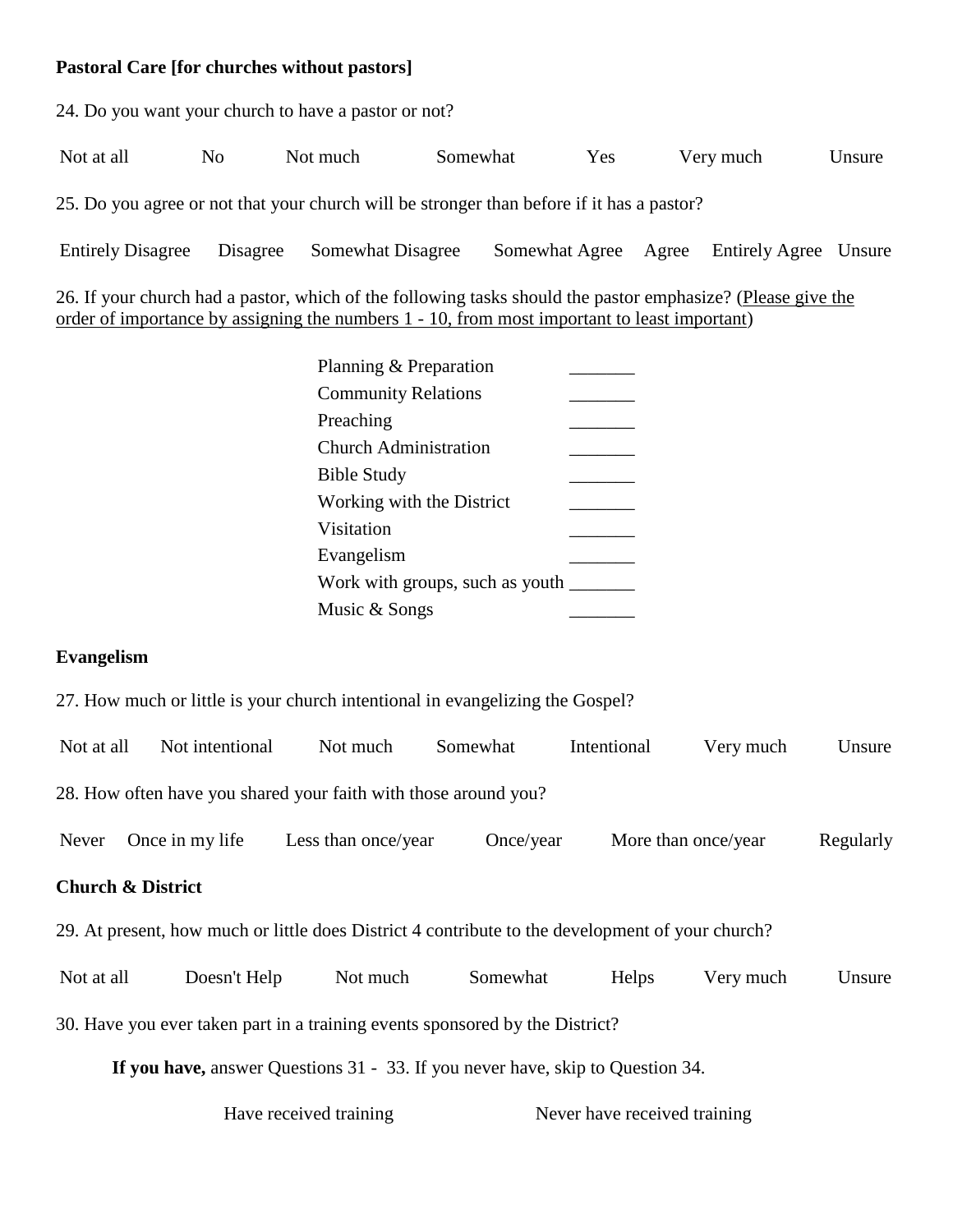31. How many times have you attended training events? 1-2 times 3-4 times 5-6 times 5-6 times 7-8 times More than 8 times 32. In what areas have you received training? (Please check  $\Box$  every subject for which you have received training П Evangelism  $\Box$  Christian education  $\Box$  Church administration  $\Box$  Leadership Stewardship Worship Community development  $\Box$  Other П 33. In general, how much or little do you feel the training events from Question 32 have been useful to the church? Not at all Mot useful Not much Somewhat Useful Very much Unsure Every person please answer from Question 34 � 40. **Church & Community** 34. Do you agree or not that Christians should take part in traditional celebrations with people of other faiths? Entirely Disagree Disagree Somewhat Disagree Somewhat Agree Agree Entirely Agree Unsure 35. How willing are the people in your village who are not Christians to accept Christians? Not at all Not willing Not much Somewhat Willing Very much Unsure **Basic Data** 36. What position do you hold in the church? Elder Deacon Member 37. What is your sex? Female Male 38. How old are you? 15-19 years 20-29 years 30-39 years 40-49 years 50-59 years 60-69 years 70 & above 39. Education None B. 1-3 B. 4-6 M. 1-3 M. 4-6 B.W.Ch. B.W.S. B.A. & up